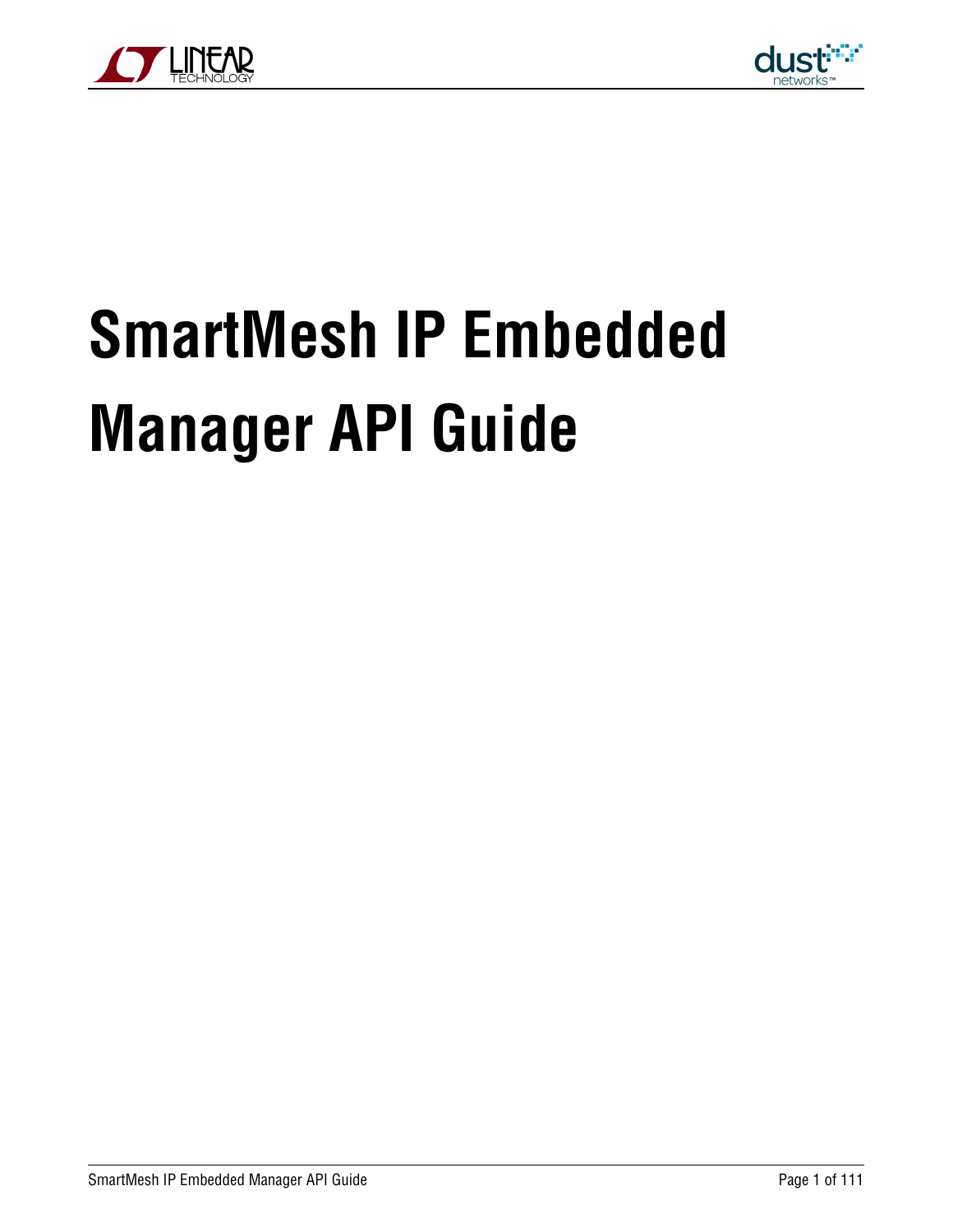



# **Table of Contents**

| 1.             |                  |                                                                                                                                                                                                                                      | 5  |  |  |  |  |
|----------------|------------------|--------------------------------------------------------------------------------------------------------------------------------------------------------------------------------------------------------------------------------------|----|--|--|--|--|
|                | 11.              | Related Documents <b>Contract Contract Contract Contract Contract Contract Contract Contract Contract Contract Contract Contract Contract Contract Contract Contract Contract Contract Contract Contract Contract Contract Contr</b> | 5  |  |  |  |  |
|                | 1.2 <sub>1</sub> | <b>Conventions Used 22 April 2018 19:00 Server Server Server Server Server Server Server Server Server Server Server Server Server Server Server Server Server Server Server Server Server Server Server Server Server Server Se</b> |    |  |  |  |  |
|                |                  |                                                                                                                                                                                                                                      |    |  |  |  |  |
| $\overline{2}$ |                  |                                                                                                                                                                                                                                      | 9  |  |  |  |  |
|                |                  |                                                                                                                                                                                                                                      |    |  |  |  |  |
| 3              | Protocol         |                                                                                                                                                                                                                                      |    |  |  |  |  |
|                | 3.1              |                                                                                                                                                                                                                                      |    |  |  |  |  |
|                |                  |                                                                                                                                                                                                                                      | 10 |  |  |  |  |
|                |                  | 3.1.2                                                                                                                                                                                                                                |    |  |  |  |  |
|                |                  | 3.1.3                                                                                                                                                                                                                                |    |  |  |  |  |
|                | 3.2              | <b>Packet Format</b>                                                                                                                                                                                                                 |    |  |  |  |  |
|                |                  | 3.2.1                                                                                                                                                                                                                                |    |  |  |  |  |
|                |                  | 3.2.2                                                                                                                                                                                                                                |    |  |  |  |  |
|                | 3.3              |                                                                                                                                                                                                                                      |    |  |  |  |  |
|                |                  | 3.3.1                                                                                                                                                                                                                                |    |  |  |  |  |
|                |                  | 3.3.2                                                                                                                                                                                                                                |    |  |  |  |  |
|                |                  | 3.3.3                                                                                                                                                                                                                                |    |  |  |  |  |
|                |                  | Guidelines for Writing Forward-Compatible Clients <b>Compatible Clients</b> 2004 18<br>3.3.4                                                                                                                                         |    |  |  |  |  |
| 4              |                  | <b>Commands</b>                                                                                                                                                                                                                      |    |  |  |  |  |
|                | 4.1              |                                                                                                                                                                                                                                      | 20 |  |  |  |  |
|                | 4.2              |                                                                                                                                                                                                                                      | 21 |  |  |  |  |
|                | 4.3              |                                                                                                                                                                                                                                      | 22 |  |  |  |  |
|                | 4.4              |                                                                                                                                                                                                                                      | 23 |  |  |  |  |
|                | 4.5              |                                                                                                                                                                                                                                      | 24 |  |  |  |  |
|                | 4.6              |                                                                                                                                                                                                                                      | 25 |  |  |  |  |
|                | 4.7              |                                                                                                                                                                                                                                      | 26 |  |  |  |  |
|                | 4.8              |                                                                                                                                                                                                                                      | 27 |  |  |  |  |
|                | 4.9              | getManagerStatistics (0x35) and the state of the state of the state of the state of the state of the state of the state of the state of the state of the state of the state of the state of the state of the state of the stat       | 28 |  |  |  |  |
|                |                  |                                                                                                                                                                                                                                      | 30 |  |  |  |  |
|                |                  |                                                                                                                                                                                                                                      |    |  |  |  |  |
|                |                  |                                                                                                                                                                                                                                      | 33 |  |  |  |  |
|                |                  |                                                                                                                                                                                                                                      | 35 |  |  |  |  |
|                |                  |                                                                                                                                                                                                                                      | 37 |  |  |  |  |
|                |                  |                                                                                                                                                                                                                                      | 39 |  |  |  |  |
|                |                  |                                                                                                                                                                                                                                      |    |  |  |  |  |
|                |                  | 4.17 getNextPathInfo (0x31)                                                                                                                                                                                                          | 42 |  |  |  |  |
|                |                  |                                                                                                                                                                                                                                      | 44 |  |  |  |  |
|                |                  |                                                                                                                                                                                                                                      |    |  |  |  |  |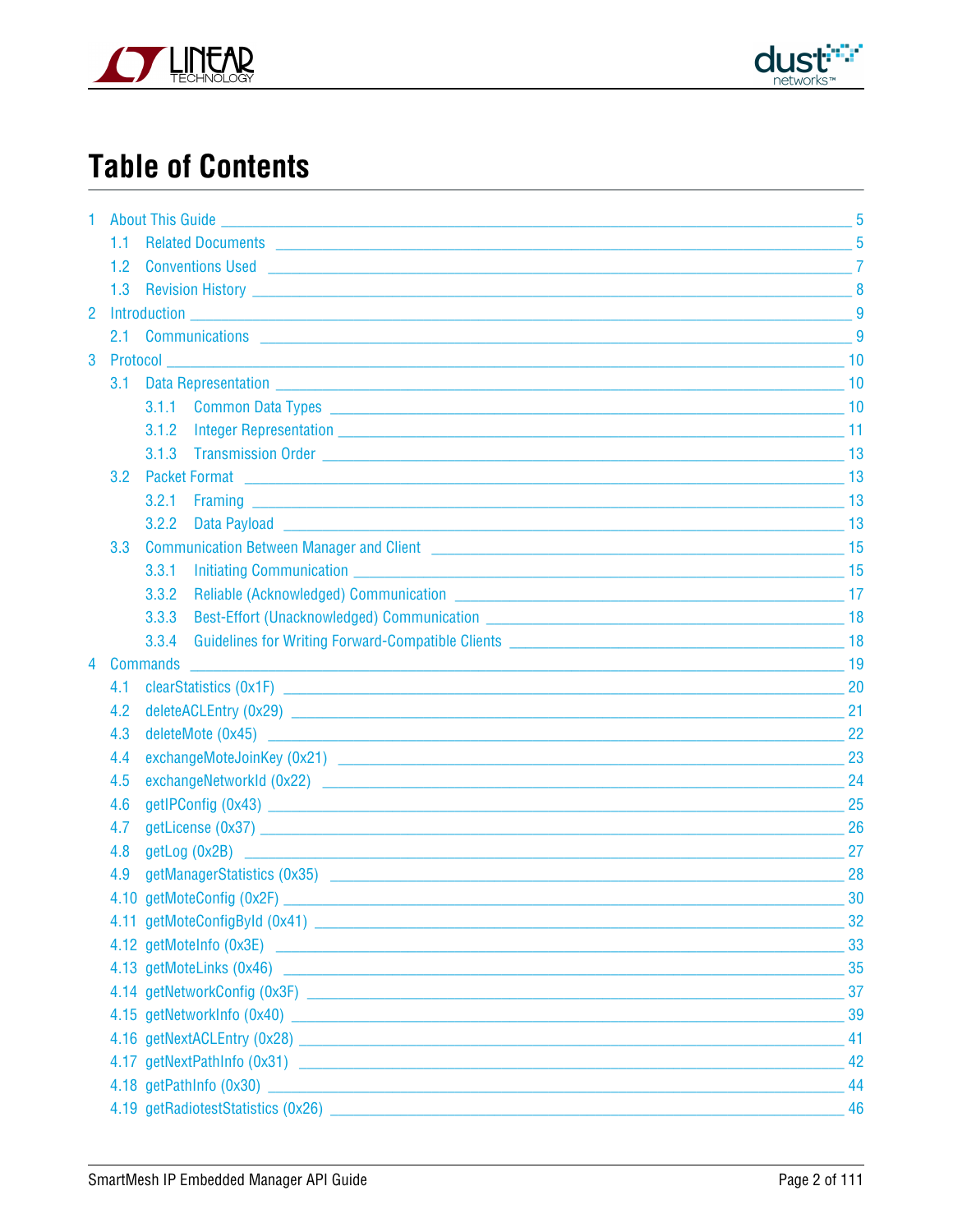



|   |     |                                                                                                                                                                                                                                              | 47  |  |  |  |  |
|---|-----|----------------------------------------------------------------------------------------------------------------------------------------------------------------------------------------------------------------------------------------------|-----|--|--|--|--|
|   |     |                                                                                                                                                                                                                                              | 48  |  |  |  |  |
|   |     |                                                                                                                                                                                                                                              |     |  |  |  |  |
|   |     |                                                                                                                                                                                                                                              |     |  |  |  |  |
|   |     |                                                                                                                                                                                                                                              | -51 |  |  |  |  |
|   |     |                                                                                                                                                                                                                                              |     |  |  |  |  |
|   |     |                                                                                                                                                                                                                                              | 54  |  |  |  |  |
|   |     |                                                                                                                                                                                                                                              |     |  |  |  |  |
|   |     | 4.28 sendIP $(0x3B)$ 57                                                                                                                                                                                                                      |     |  |  |  |  |
|   |     |                                                                                                                                                                                                                                              |     |  |  |  |  |
|   |     |                                                                                                                                                                                                                                              |     |  |  |  |  |
|   |     |                                                                                                                                                                                                                                              |     |  |  |  |  |
|   |     |                                                                                                                                                                                                                                              | 64  |  |  |  |  |
|   |     |                                                                                                                                                                                                                                              | 65  |  |  |  |  |
|   |     |                                                                                                                                                                                                                                              | 66  |  |  |  |  |
|   |     |                                                                                                                                                                                                                                              |     |  |  |  |  |
|   |     |                                                                                                                                                                                                                                              | 68  |  |  |  |  |
|   |     | 4.37 setTime (0x36) $\sim$ 70                                                                                                                                                                                                                |     |  |  |  |  |
|   |     | 4.38 startNetwork (0x2D) 21 21                                                                                                                                                                                                               |     |  |  |  |  |
|   |     | $4.39$ subscribe (0x16) 22                                                                                                                                                                                                                   |     |  |  |  |  |
| 5 |     | Notifications (0x14) 274                                                                                                                                                                                                                     |     |  |  |  |  |
|   | 5.1 | <b>Design to the Second Second Second Second Second Second Second Second Second Second Second Second Second Second Second Second Second Second Second Second Second Second Second Second Second Second Second Second Second Seco</b>         |     |  |  |  |  |
|   | 5.2 | data Notification 76                                                                                                                                                                                                                         |     |  |  |  |  |
|   | 5.3 | event Notifications 277                                                                                                                                                                                                                      |     |  |  |  |  |
|   |     | 5.3.1<br><b>COMMAND COMMAND COMMAND COMMAND COMMAND COMMAND COMMAND COMMAND COMMAND COMMAND COMMAND COMMAND COMMAND COMMAND COMM</b>                                                                                                         |     |  |  |  |  |
|   |     | 5.3.2                                                                                                                                                                                                                                        | 79  |  |  |  |  |
|   |     | 5.3.3<br>pathDelete Event 2008 2009 12:00 12:00 12:00 12:00 12:00 12:00 12:00 12:00 12:00 12:00 12:00 12:00 12:00 12:00                                                                                                                      |     |  |  |  |  |
|   |     | 5.3.4<br><b>ping Event</b> that the contract of the contract of the contract of the contract of the contract of the contract of the contract of the contract of the contract of the contract of the contract of the contract of the contract | -81 |  |  |  |  |
|   |     | 5.3.5<br>networkTime Event National Communications and Communications of the Communications and Communications are not                                                                                                                       | 82  |  |  |  |  |
|   |     | 5.3.6<br>networkReset Event                                                                                                                                                                                                                  | 83  |  |  |  |  |
|   |     | 5.3.7                                                                                                                                                                                                                                        |     |  |  |  |  |
|   |     | 5.3.8                                                                                                                                                                                                                                        |     |  |  |  |  |
|   |     | 5.3.9                                                                                                                                                                                                                                        |     |  |  |  |  |
|   |     | 5.3.10 moteLost Event 2000 and 2000 and 2000 and 2000 and 2000 and 2000 and 2000 and 2000 and 2000 and 2000 and 2000 and 2000 and 2000 and 2000 and 2000 and 2000 and 2000 and 2000 and 2000 and 2000 and 2000 and 2000 and 20               |     |  |  |  |  |
|   |     |                                                                                                                                                                                                                                              |     |  |  |  |  |
|   |     |                                                                                                                                                                                                                                              |     |  |  |  |  |
|   |     |                                                                                                                                                                                                                                              |     |  |  |  |  |
|   |     | 5.3.14 invalidMIC Event 91                                                                                                                                                                                                                   |     |  |  |  |  |
|   |     | 5.3.15 joinFailed Event 92                                                                                                                                                                                                                   |     |  |  |  |  |
|   | 5.4 | healthReport Notification 2008 2009 10:00 10:00 10:00 10:00 10:00 10:00 10:00 10:00 10:00 10:00 10:00 10:00 10                                                                                                                               |     |  |  |  |  |
|   |     | 5.4.1 Health Report Messages <b>Contract Contract Contract Contract Contract Contract Contract Contract Contract Contract Contract Contract Contract Contract Contract Contract Contract Contract Contract Contract Contract Con</b>         |     |  |  |  |  |
|   | 5.5 | ipData Notification Processors and Contract Contract Contract Contract Contract Contract Contract Contract Contract Contract Contract Contract Contract Contract Contract Contract Contract Contract Contract Contract Contrac               | 97  |  |  |  |  |
|   | 5.6 |                                                                                                                                                                                                                                              |     |  |  |  |  |
|   |     |                                                                                                                                                                                                                                              |     |  |  |  |  |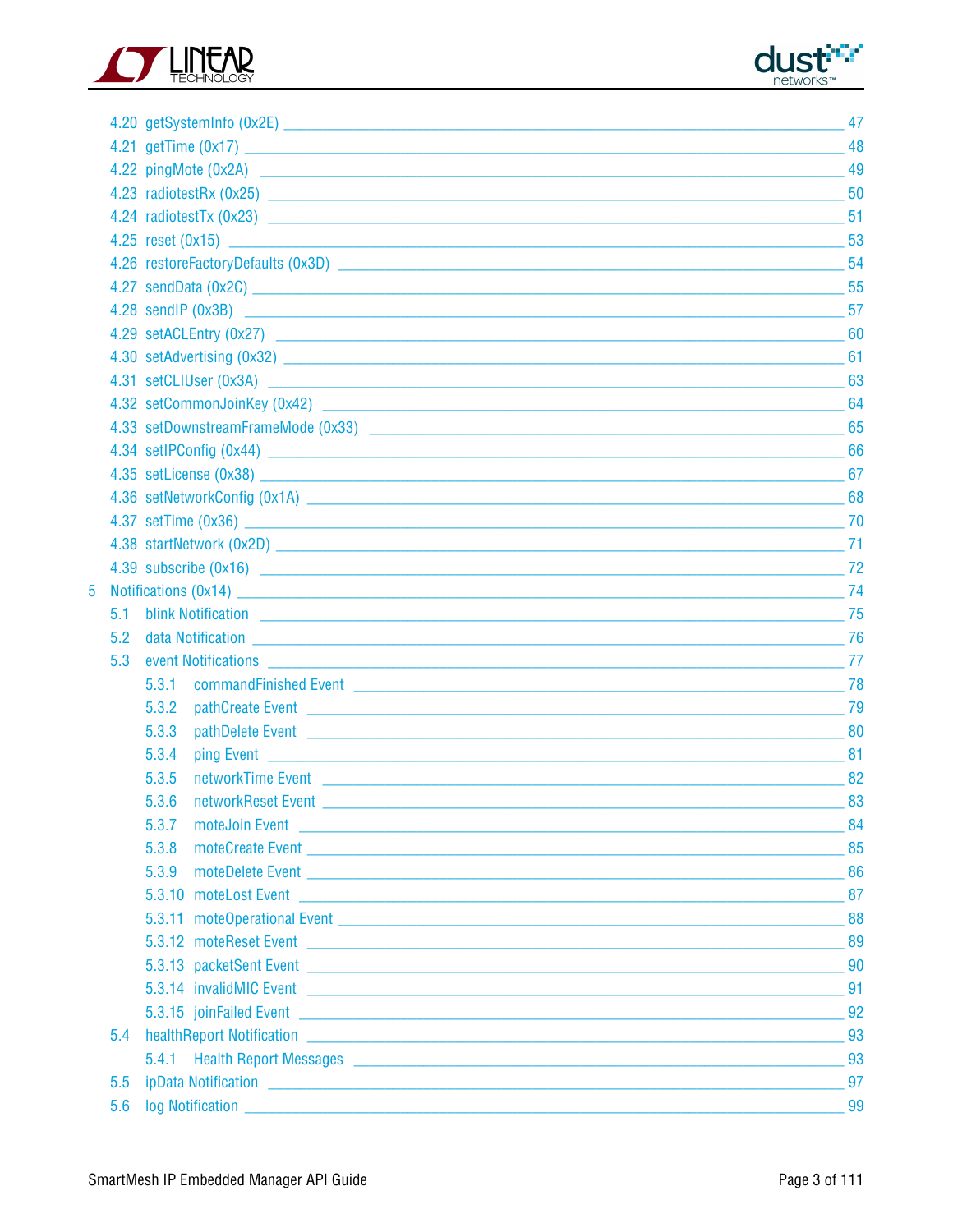



| 6 |     |                                                                                                                                                                                                                                      | 100 |
|---|-----|--------------------------------------------------------------------------------------------------------------------------------------------------------------------------------------------------------------------------------------|-----|
|   |     |                                                                                                                                                                                                                                      | 100 |
|   | 6.2 |                                                                                                                                                                                                                                      | 102 |
|   | 6.3 | Subscription Filters 2002 102                                                                                                                                                                                                        |     |
|   | 6.4 |                                                                                                                                                                                                                                      |     |
|   | 6.5 | Response Codes <b>Contract Contract Contract Contract Contract Contract Contract Contract Contract Contract Contract Contract Contract Contract Contract Contract Contract Contract Contract Contract Contract Contract Contract</b> |     |
|   | 66  |                                                                                                                                                                                                                                      |     |
|   |     | 6.7 Advertisement State 2000 Contract and Contract and Contract and Contract and Contract and Contract and Contract and Contract and Contract and Contract and Contract and Contract and Contract and Contract and Contract an       |     |
|   |     |                                                                                                                                                                                                                                      |     |
|   |     | 6.9 Network State 2008 2012 105                                                                                                                                                                                                      |     |
|   |     | 6.10 Mote State 2010 2020 105                                                                                                                                                                                                        |     |
|   |     |                                                                                                                                                                                                                                      | 106 |
|   |     |                                                                                                                                                                                                                                      |     |
|   |     |                                                                                                                                                                                                                                      |     |
|   |     | 6.14 Path Direction 106                                                                                                                                                                                                              |     |
|   |     |                                                                                                                                                                                                                                      |     |
|   |     |                                                                                                                                                                                                                                      |     |
|   |     | 6.17 Transmit Power 2008 2012 107                                                                                                                                                                                                    |     |
|   |     | 6.18 CCA Mode<br><b>107 107</b>                                                                                                                                                                                                      |     |
|   |     |                                                                                                                                                                                                                                      |     |
|   |     |                                                                                                                                                                                                                                      | 108 |
|   |     |                                                                                                                                                                                                                                      | 108 |
|   |     |                                                                                                                                                                                                                                      | 108 |
|   |     | 6.23 Join Failure Reasons 2008 2014 109 109 109 2014 109 2016 109 2016 109 2016 109 2016 109 2016 109 2016 109                                                                                                                       |     |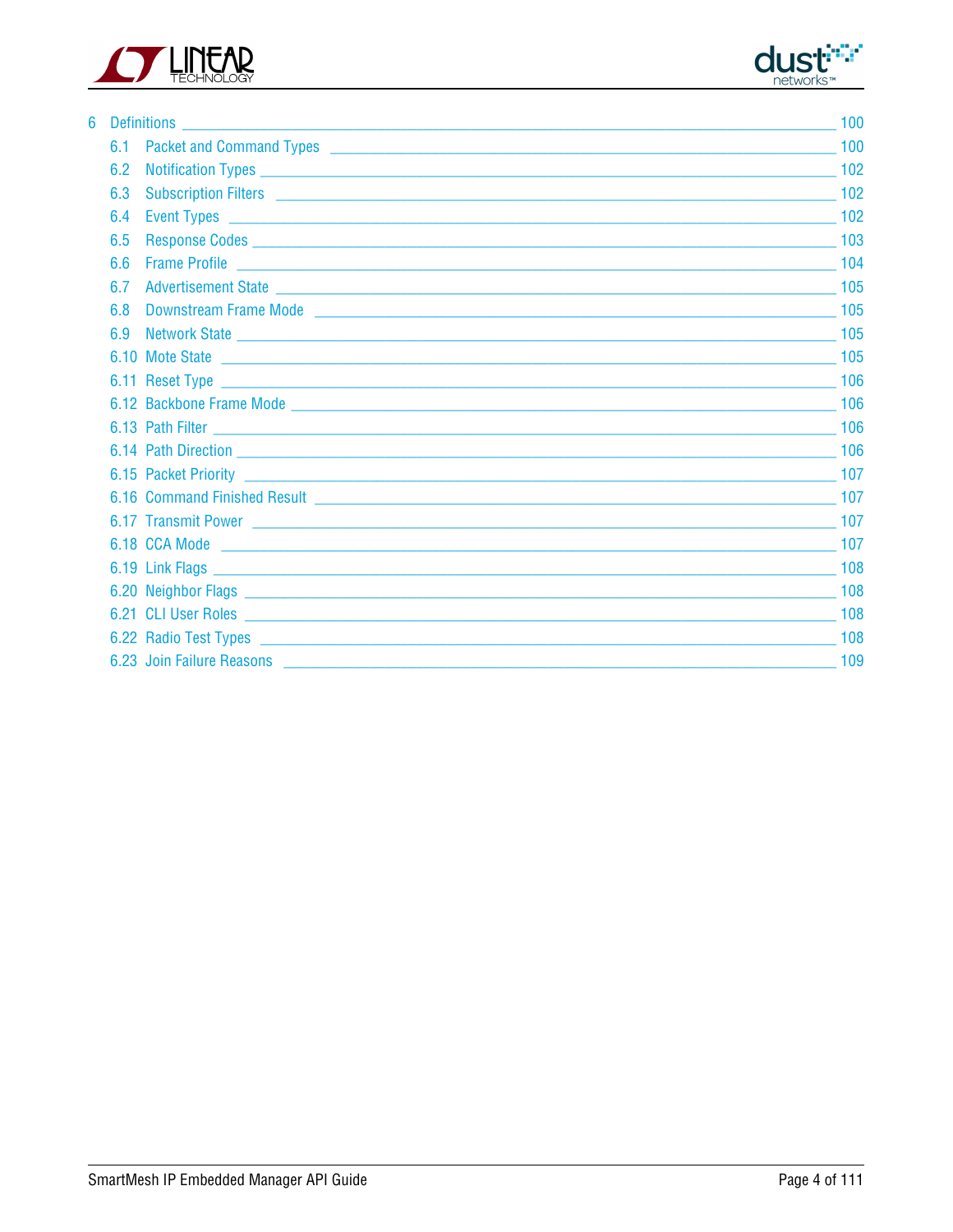



# <span id="page-4-0"></span>**1 About This Guide**

### <span id="page-4-1"></span>**1.1 Related Documents**

The following documents are available for the SmartMesh IP network:

Getting Started with a [Starter Kit](http://www.linear.com/demo/DC9000A)

- **[SmartMesh IP Easy Start Guide](http://www.linear.com/docs/41863)  walks you through basic installation and a few tests to make sure your network is** working
- [SmartMesh IP Tools Guide](http://www.linear.com/docs/42453)  the Installation section contains instructions for installing the serial drivers and example programs used in the Easy Start Guide and other tutorials.

#### User's Guide

[SmartMesh IP User's Guide](http://www.linear.com/docs/41880) - describes network concepts, and discusses how to drive mote and manager APIs to perform specific tasks, e.g. to send data or collect statistics. This document provides context for the API guides.

Interfaces for Interaction with a Device

- **[SmartMesh IP Manager CLI Guide](http://www.linear.com/docs/41882) used for human interaction with a Manager (e.g. during development of a client,** or for troubleshooting). This document covers connecting to the CLI and its command set.
- [SmartMesh IP Manager API Guide](http://www.linear.com/docs/41883) used for programmatic interaction with a manager. This document covers connecting to the API and its command set.
- [SmartMesh IP Mote CLI Guide](http://www.linear.com/docs/41885)  used for human interaction with a mote (e.g. during development of a sensor application, or for troubleshooting). This document covers connecting to the CLI and its command set.
- [SmartMesh IP Mote API Guide](http://www.linear.com/docs/41886)  used for programmatic interaction with a mote. This document covers connecting to the API and its command set.

#### Software Development Tools

[SmartMesh IP Tools Guide](http://www.linear.com/docs/42453) - describes the various evaluation and development support tools included in the [SmartMesh SDK](http://www.linear.com/designtools/software/#Dust) , including tools for exercising mote and manager APIs and visualizing the network.

#### Application Notes

**• [SmartMesh IP Application Notes](http://www.linear.com/docs/43189) - Cover a wide range of topics specific to SmartMesh IP networks and topics that** apply to SmartMesh networks in general.

#### Documents Useful When Starting a New Design

- The Datasheet for the [LTC5800-IPM SoC](http://www.linear.com/docs/41870), or one of the [modules](http://www.linear.com/docs/41871) based on it.
- The Datasheet for the [LTC5800-IPR SoC,](http://www.linear.com/docs/41873) or one of the [embedded managers](http://www.linear.com/docs/41872) based on it.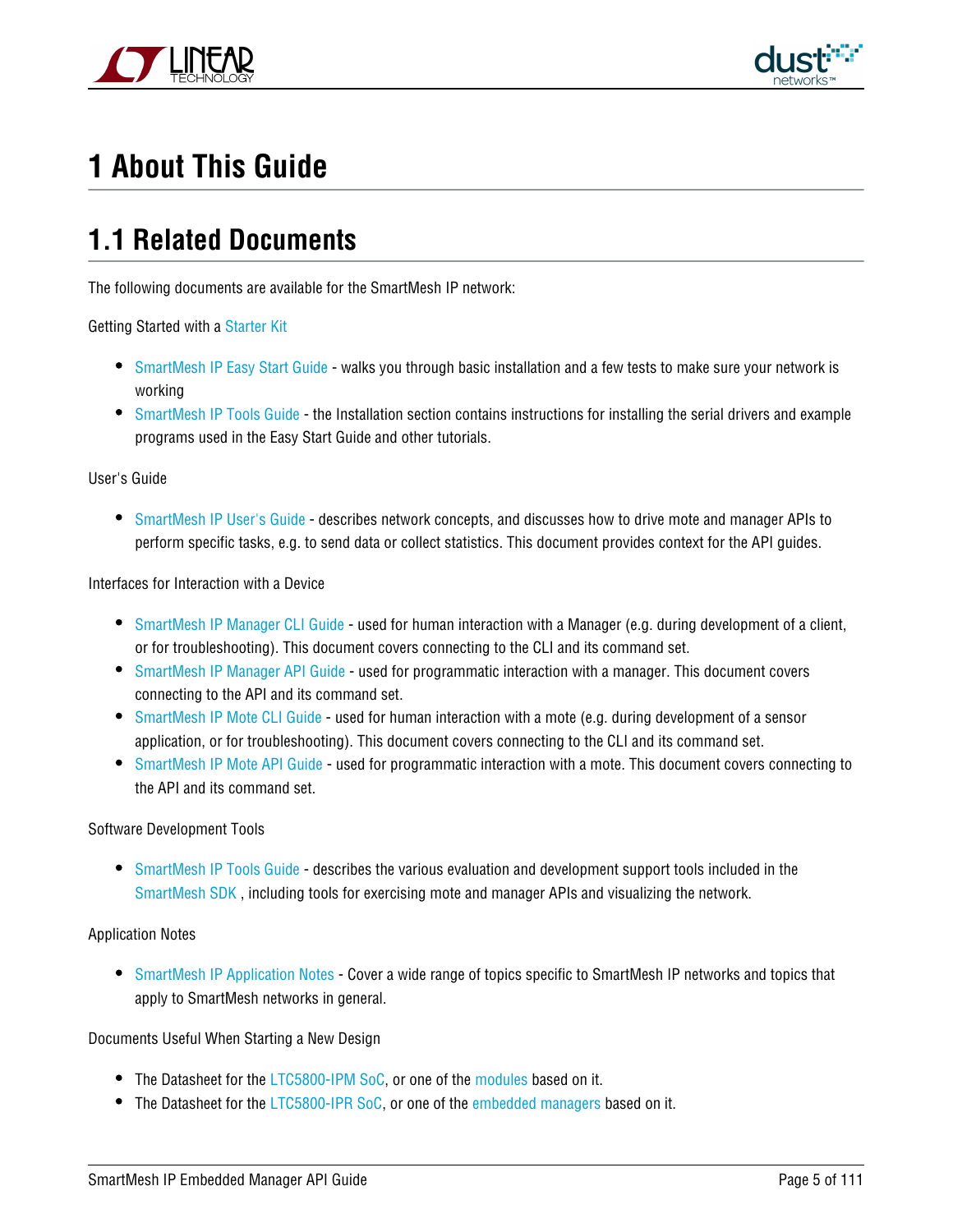



- A [Hardware Integration Guide](http://www.linear.com/docs/41874) for the mote/manager SoC or [module](http://www.linear.com/docs/41877) this discusses best practices for integrating the SoC or module into your design.
- A [Hardware Integration Guide](http://www.linear.com/docs/41877) for the embedded manager this discusses best practices for integrating the embedded manager into your design.
- A [Board Specific Integration Guide](http://www.linear.com/docs/41875)  For SoC motes and Managers. Discusses how to set default IO configuration and crystal calibration information via a "fuse table".
- [Hardware Integration Application Notes](http://www.linear.com/docs/43188)  contains an SoC design checklist, antenna selection guide, etc.
- The [ESP Programmer Guide](http://www.linear.com/docs/41876)  a guide to the DC9010 Programmer Board and ESP software used to load firmware on a device.
- ESP software used to program firmware images onto a mote or module.
- Fuse Table software used to construct the fuse table as discussed in the [Board Specific Configuration Guide.](http://www.linear.com/docs/41875)

#### Other Useful Documents

- A glossary of wireless networking terms used in SmartMesh documentation can be found in the [SmartMesh IP User's](http://www.linear.com/docs/41880) [Guide](http://www.linear.com/docs/41880)
- A list of [Frequently Asked Questions](http://www.linear.com/docs/43187)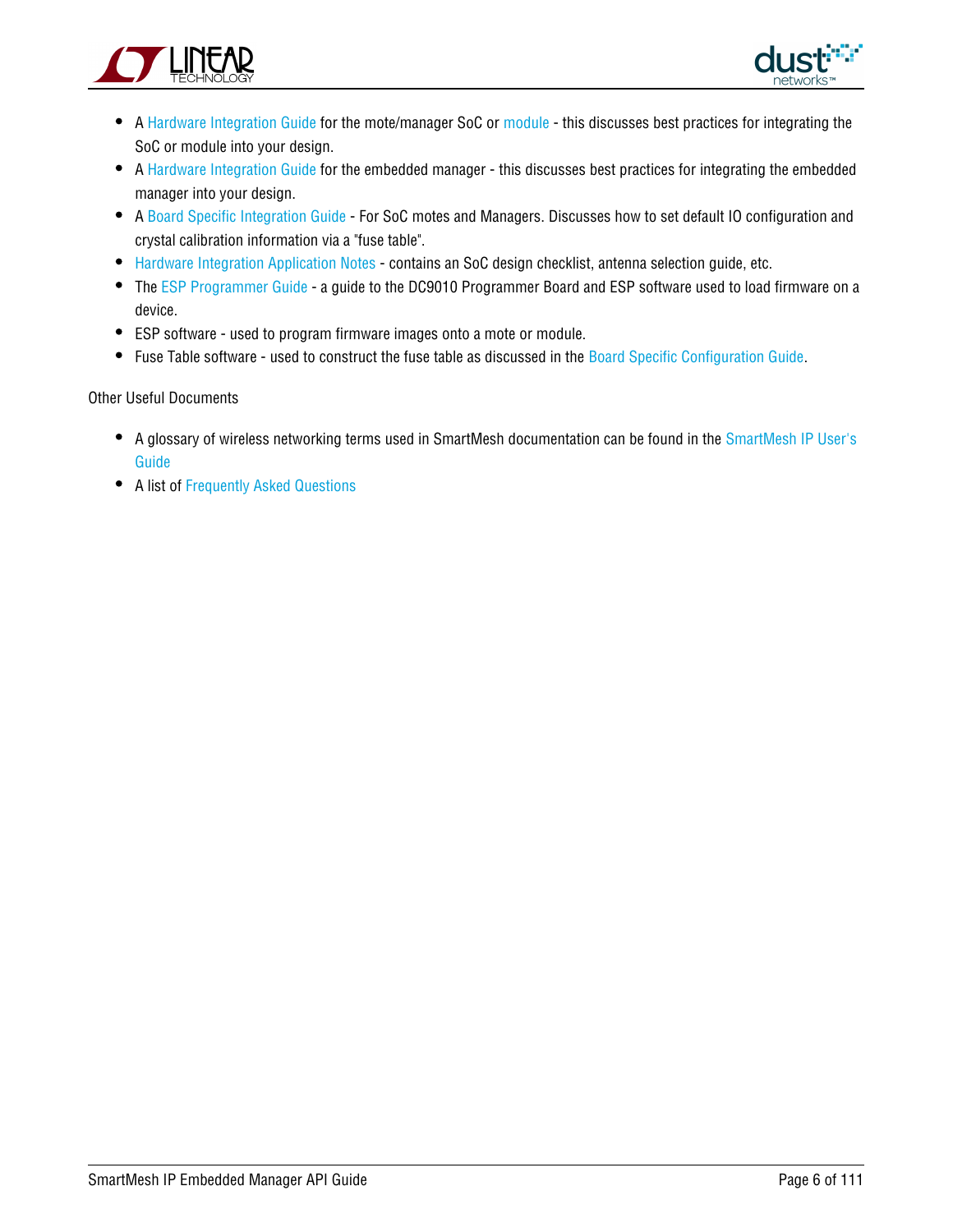



# <span id="page-6-0"></span>**1.2 Conventions Used**

The following conventions are used in this document:

Computer type indicates information that you enter, such as specifying a URL.

**Bold type** indicates buttons, fields, menu commands, and device states and modes.

Italic type is used to introduce a new term, and to refer to APIs and their parameters.

 $\bm{\circ}$ Tips provide useful information about the product.

 $\bigcirc$ Informational text provides additional information for background and context

◬ Notes provide more detailed information about concepts.

 $\bullet$ Warning! Warnings advise you about actions that may cause loss of data, physical harm to the hardware or your person.

code blocks display examples of code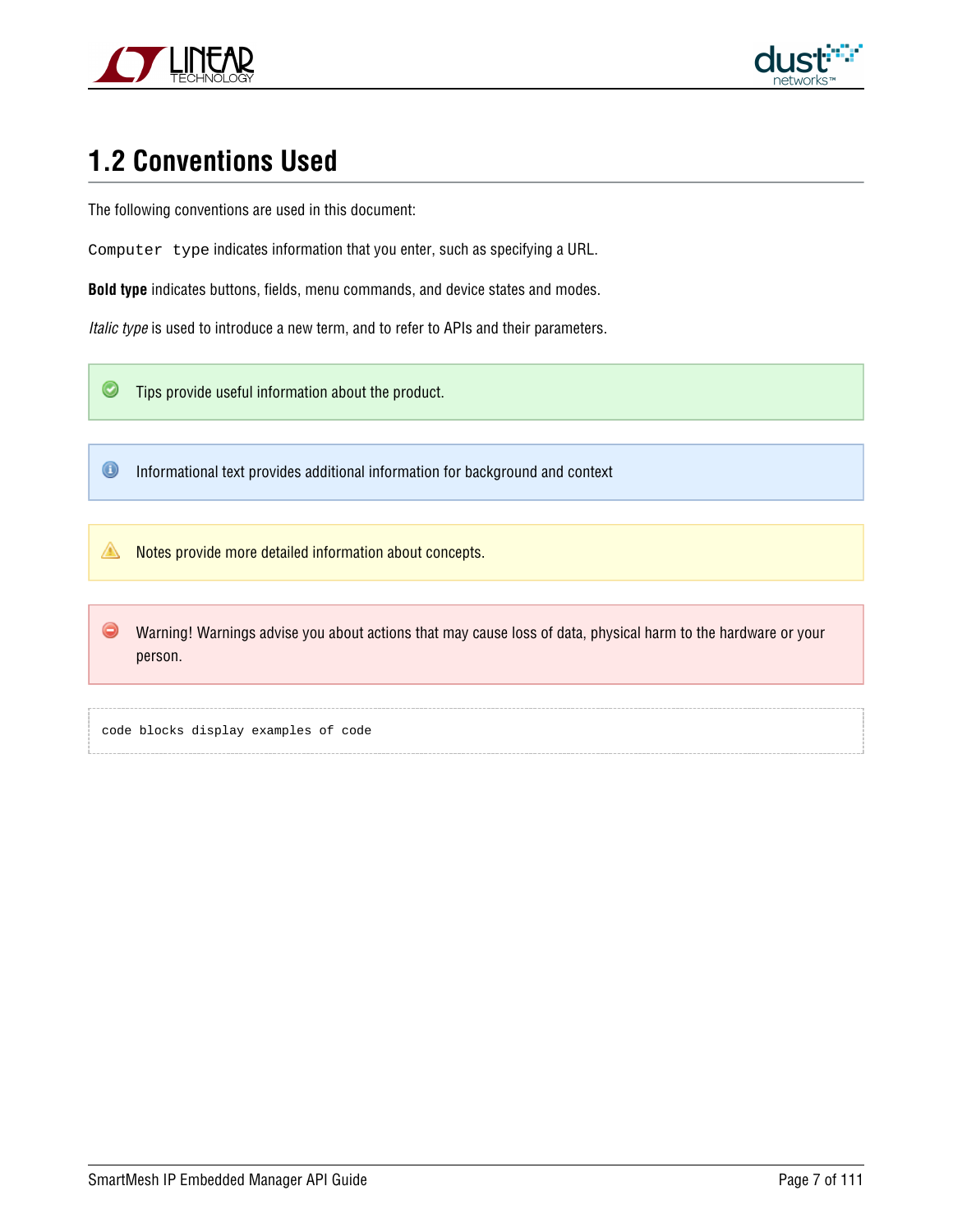



# <span id="page-7-0"></span>**1.3 Revision History**

| <b>Revision</b> | <b>Date</b> | <b>Description</b>                                                                                                                                                  |
|-----------------|-------------|---------------------------------------------------------------------------------------------------------------------------------------------------------------------|
|                 | 07/18/2012  | <b>Initial Release</b>                                                                                                                                              |
| 2               | 08/10/2012  | Updated radiotest Tx API                                                                                                                                            |
| 3               |             | 03/18/2013   Numerous Small Changes                                                                                                                                 |
| 4               | 10/22/2013  | Corrected radioTx fields; Clarification of RC handling; Other minor changes                                                                                         |
| 5               | 04/04/2014  | Updated and clarified radiotest commands;                                                                                                                           |
| 6               | 10/23/2014  | Included command IDs in titles; Clarified maxMotes setting; Other minor changes                                                                                     |
|                 | 04/22/2015  | Deprecated autostart command; Deprecated setTime command; Fixed queue occupancy<br>description; Other minor changes                                                 |
| 8               | 12/03/2015  | Deprecated software licencing commands; Renamed guide to focus on embedded manager; Other<br>minor changes                                                          |
| 9               | 11/07/2016  | Added joinFailed and invalidMIC events; Added RC UNSUPPORTED response code; Added RSSI<br>report description; Added fields to getMoteInfo; Added blink notification |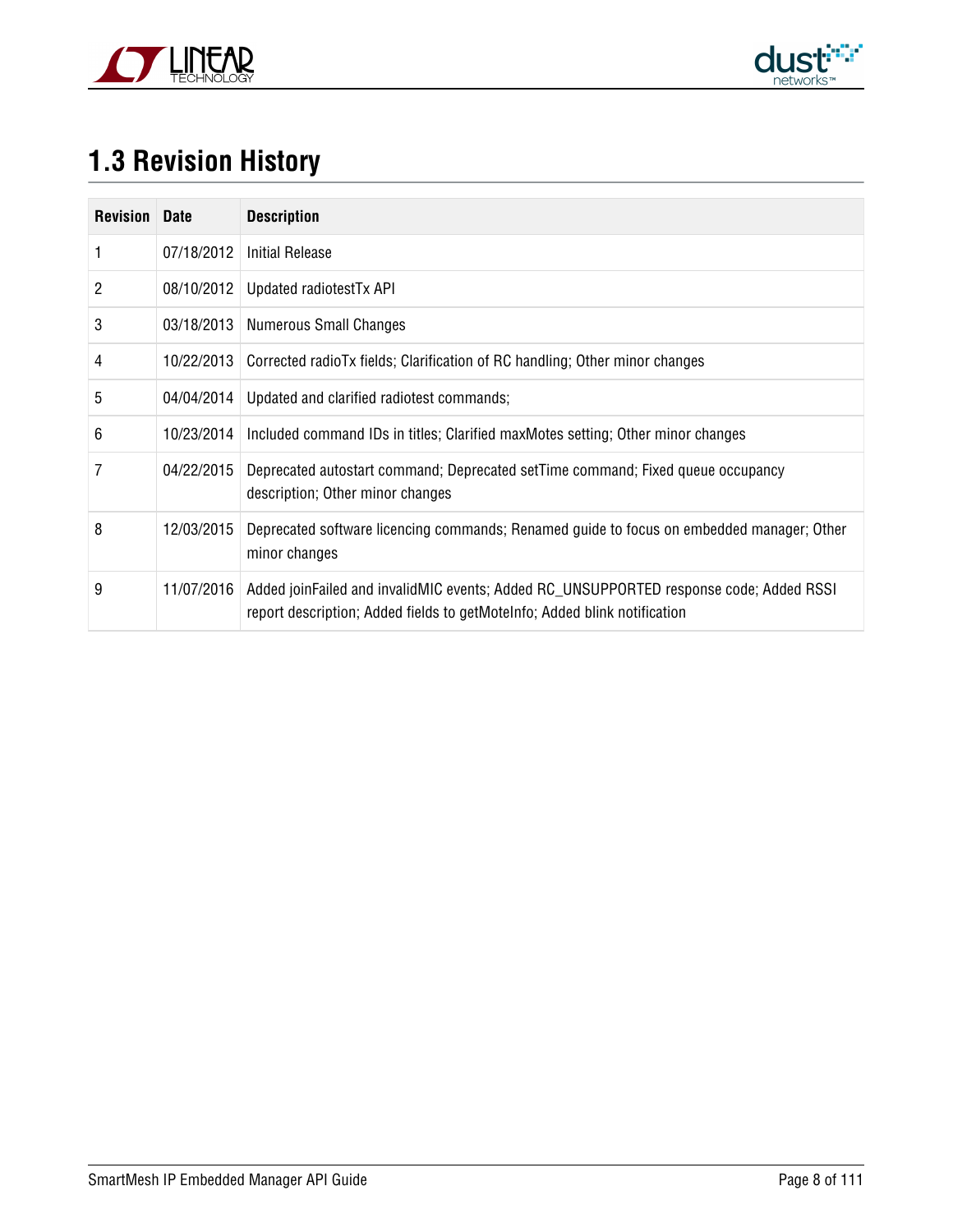



# <span id="page-8-0"></span>**2 Introduction**

This guide describes the commands used to communicate with the SmartMesh IP Manager through the serial Application Programming Interface (API). The API is intended for machine-to-machine communications (e.g. a host program talking to the manager).

In contrast, the Command Line Interface (CLI) is intended for human interaction with a manager, e.g. during development, or for interactive troubleshooting. See the [SmartMesh IP Manager CLI Guide](http://www.linear.com/docs/41882) for details on that interface.

# <span id="page-8-1"></span>**2.1 Communications**

Messages are sent using a packet-based protocol. For an overview of the manager capabilities referenced in this document, please see the [SmartMesh IP User's Guide.](http://www.linear.com/docs/41880)

To use the Serial API, a client first establishes a session with the manager as described in [Communication between Manager](#page-14-0) [and Client.](#page-14-0) Once a session is established, the client can send a series of [Commands](#page-18-0) to the manager to control network operations or send data to motes in the network. A client uses the *[subscribe](#page-71-0)* command to request [Notifications](#page-73-0) from the manager.

The Serial API can be accessed directly via the serial port using the HDLC serial protocol. Each command request, response and notification is packed as an HDLC frame. The protocol used by the Serial API is described in the [Protocol](#page-9-0) section.

The Serial API describes structures for:

- [Commands:](#page-18-0) Commands are RPC-style requests initiated by the client with responses returned by the Manager.
- [Notifications](#page-73-0): Notifications are asynchronous messages from the Manager to the client.

Since the manager serial connection only works with one physical client endpoint, the Serial API can also be accessed through the Serial API Multiplexer (Serial Mux) ("Serial Mux"). The Serial Mux allows multiple simultaneous clients to connect to the Manager, e.g. a user GUI and a statistics logger. The underlying Command and Notification structures are the same, but Serial Mux uses a different packet format for encalsulating messages. The Serial Mux documentation describes its message format.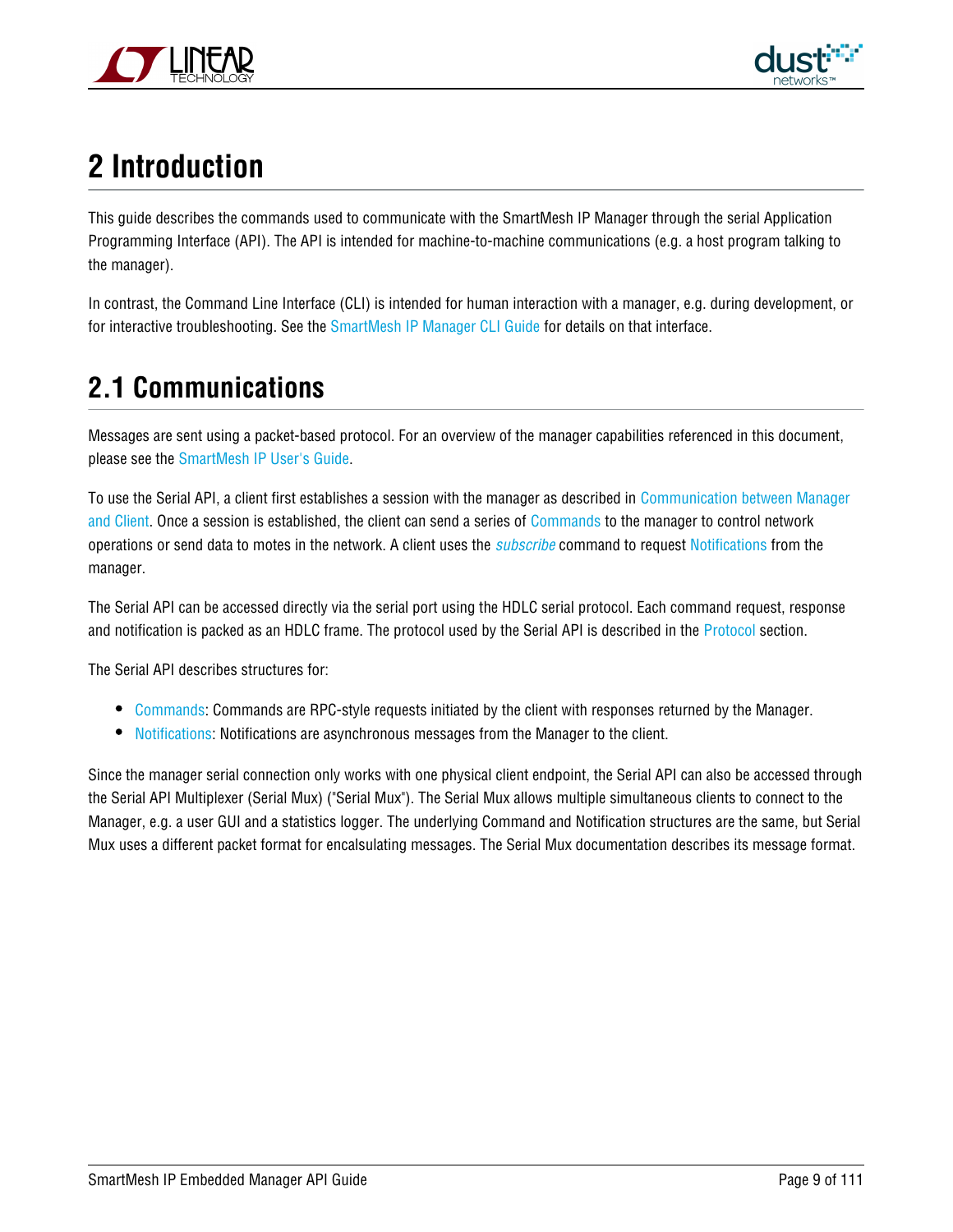



# <span id="page-9-0"></span>**3 Protocol**

The SmartMesh IP Manager Serial API protocol is a packet-based communication protocol used to enable communications over an asynchronous serial port. By default, the protocol runs over RS232 at 115kbps, 8 bits, no parity, 1 stop bit. RTS/CTS hardware handshaking is used, and is not covered in this document.

- The [Packet Format](#page-12-1) section describes the HDLC format of packets sent by each side.
- The [Data Representation](#page-9-1) section describes how data types are serialized.
- The [Communication between Manager and Client](#page-14-0) section describes how communication is initiated between the Manager and client.

# <span id="page-9-1"></span>**3.1 Data Representation**

### <span id="page-9-2"></span>**3.1.1 Common Data Types**

The following data types are used in this API guide for data representation.

| <b>Type</b>   | Length<br>(bytes) | <b>Notes</b>                                                                                                                                                                    |
|---------------|-------------------|---------------------------------------------------------------------------------------------------------------------------------------------------------------------------------|
| INT8U         | 1                 | Unsigned byte.                                                                                                                                                                  |
| INT16U        | $\overline{2}$    | Short unsigned integer.                                                                                                                                                         |
| <b>INT32U</b> | 4                 | Long unsigned integer.                                                                                                                                                          |
| INT8S         | 1                 | Signed byte or character.                                                                                                                                                       |
| INT16S        | $\overline{2}$    | Short signed integer.                                                                                                                                                           |
| INT32S        | 4                 | Long signed integer.                                                                                                                                                            |
| INT8U[n]      | n                 | Fixed size array. Fixed size arrays always contain [n] elements. Fixed size arrays that contain fewer<br>valid values are padded to the full length with a default value.       |
| INT8U[]       | variable          | Variable length array. The size of variable length arrays is determined by the length of the packet.<br>Variable length arrays are always the last field in a packet structure. |
| IPV6_ADDR     | 16                | IPV6 address, represented as INT8U[16] byte array.                                                                                                                              |
| ASN           | 5                 | Absolute slot number (ASN) is the number of timeslots since network startup, represented as a 5<br>byte integer.                                                                |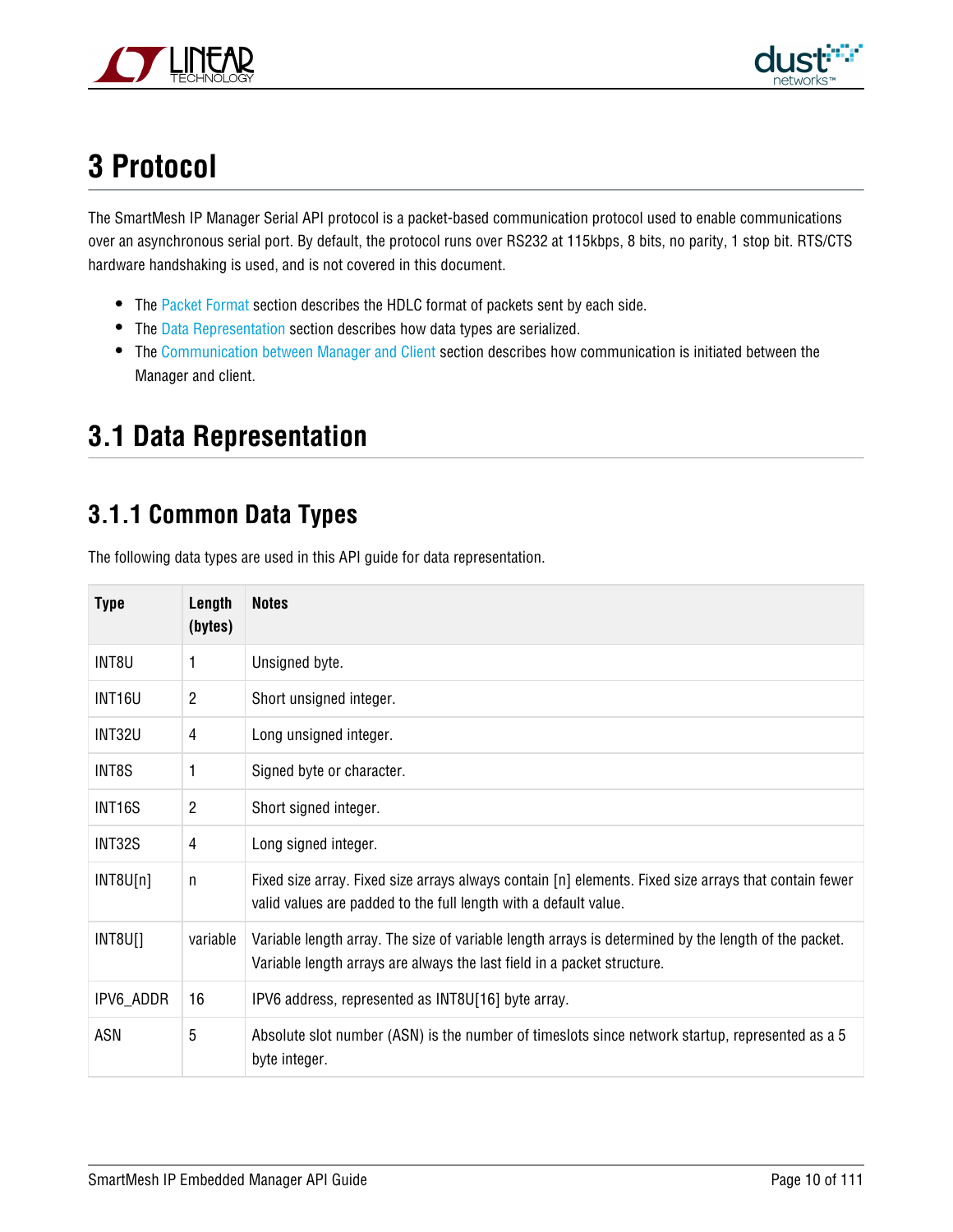



| UTC_TIME    | 8  | UTC Time is the number of seconds and microseconds since midnight January 1, 1970 UTC. The<br>serialized format is as follows:<br>INT32U - seconds - number of seconds since midnight of January 1, 1970.<br>INT32U - microseconds - microseconds since the beginning of the current second.<br>$\bullet$    |
|-------------|----|--------------------------------------------------------------------------------------------------------------------------------------------------------------------------------------------------------------------------------------------------------------------------------------------------------------|
| UTC_TIME_L  | 12 | Long UTC Time is the number of seconds and microseconds since midnight January 1, 1970 UTC.<br>The serialized format is as follows:<br>INT64 - seconds - number of seconds since midnight of January 1, 1970.<br>INT32 - microseconds - microseconds since the beginning of the current second.<br>$\bullet$ |
| MAC_ADDR    | 8  | EUI-64 identifier, or MAC address, represented as INT8U[8] byte array.                                                                                                                                                                                                                                       |
| SEC_KEY     | 16 | Security key, represented as INT8U[16] byte array.                                                                                                                                                                                                                                                           |
| <b>BOOL</b> | 1  | True(=1), $False (=0)$ . A boolean field occupies a full byte.                                                                                                                                                                                                                                               |
| APP_VER     | 5  | Application version. The serialized format is as follows:<br>INT8U - major - the major version<br>INT8U - minor - the minor version<br>INT8U - patch - the patch version<br>INT16U - build - the build version                                                                                               |

### <span id="page-10-0"></span>**3.1.2 Integer Representation**

All multi-byte numerical fields are represented as octet strings in most-significant-octet first order. All octets are represented as binary strings in most-significant-bit first order. Signed integers are represented in two's complement format.

INT8S, INT8U

| Bit $71$       | $\ddotsc$ | <b>Bit 0</b>   |                                                                |  |  |
|----------------|-----------|----------------|----------------------------------------------------------------|--|--|
| <b>MSB</b>     |           | <b>LSB</b>     |                                                                |  |  |
| INT16S, INT16U |           |                |                                                                |  |  |
|                |           |                |                                                                |  |  |
|                |           |                | Bit 15  Bit 8   Bit 7  Bit 0                                   |  |  |
|                |           | INT32S, INT32U |                                                                |  |  |
|                |           |                |                                                                |  |  |
|                |           |                | Bit 31  Bit 24   Bit 23  Bit 16   Bit 15  Bit 8   Bit 7  Bit 0 |  |  |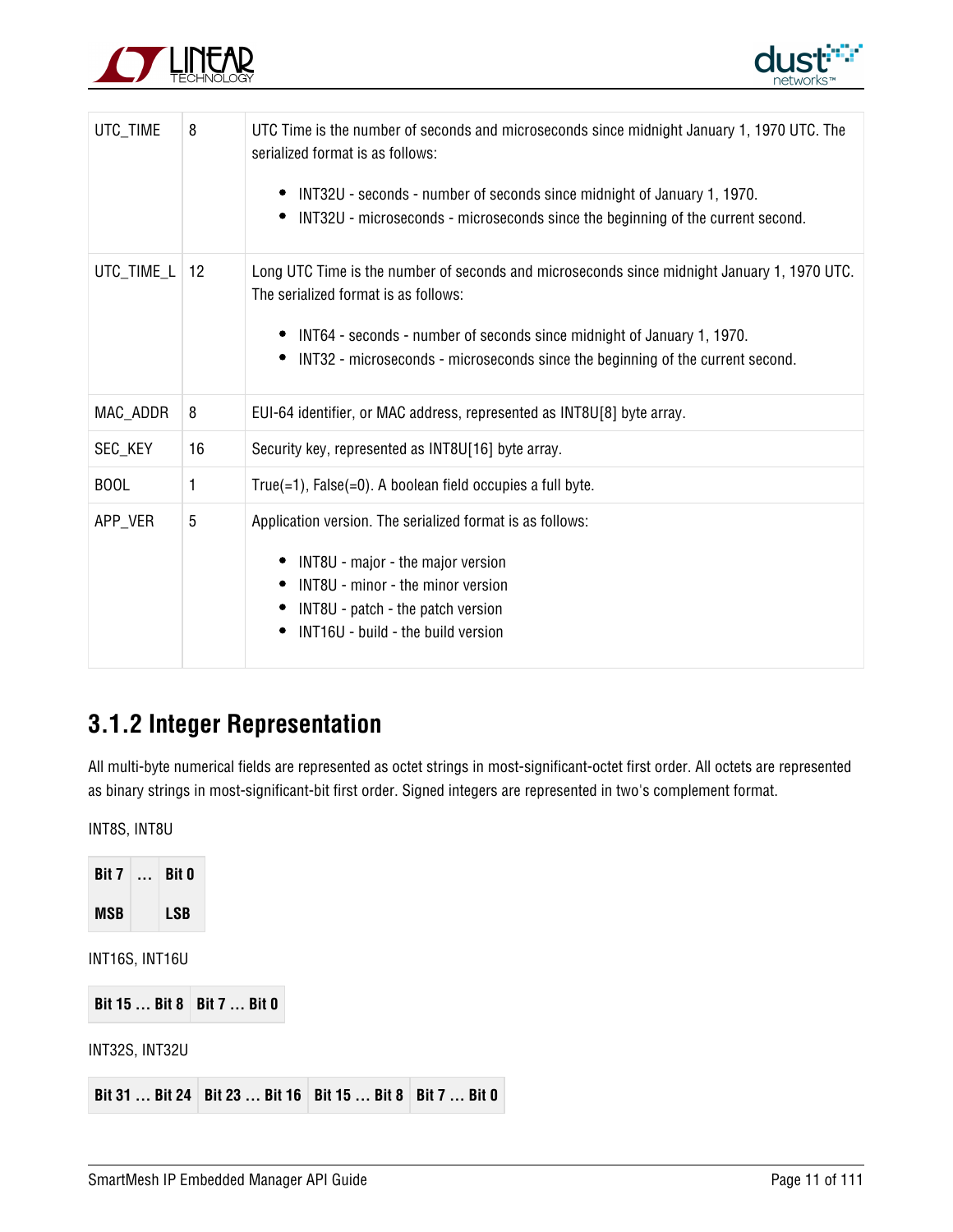



ASN

**Bit 39 ... Bit 32 Bit 31 ... Bit 24 Bit 23 ... Bit 16 Bit 15 ... Bit 8 Bit 7 ... Bit 0**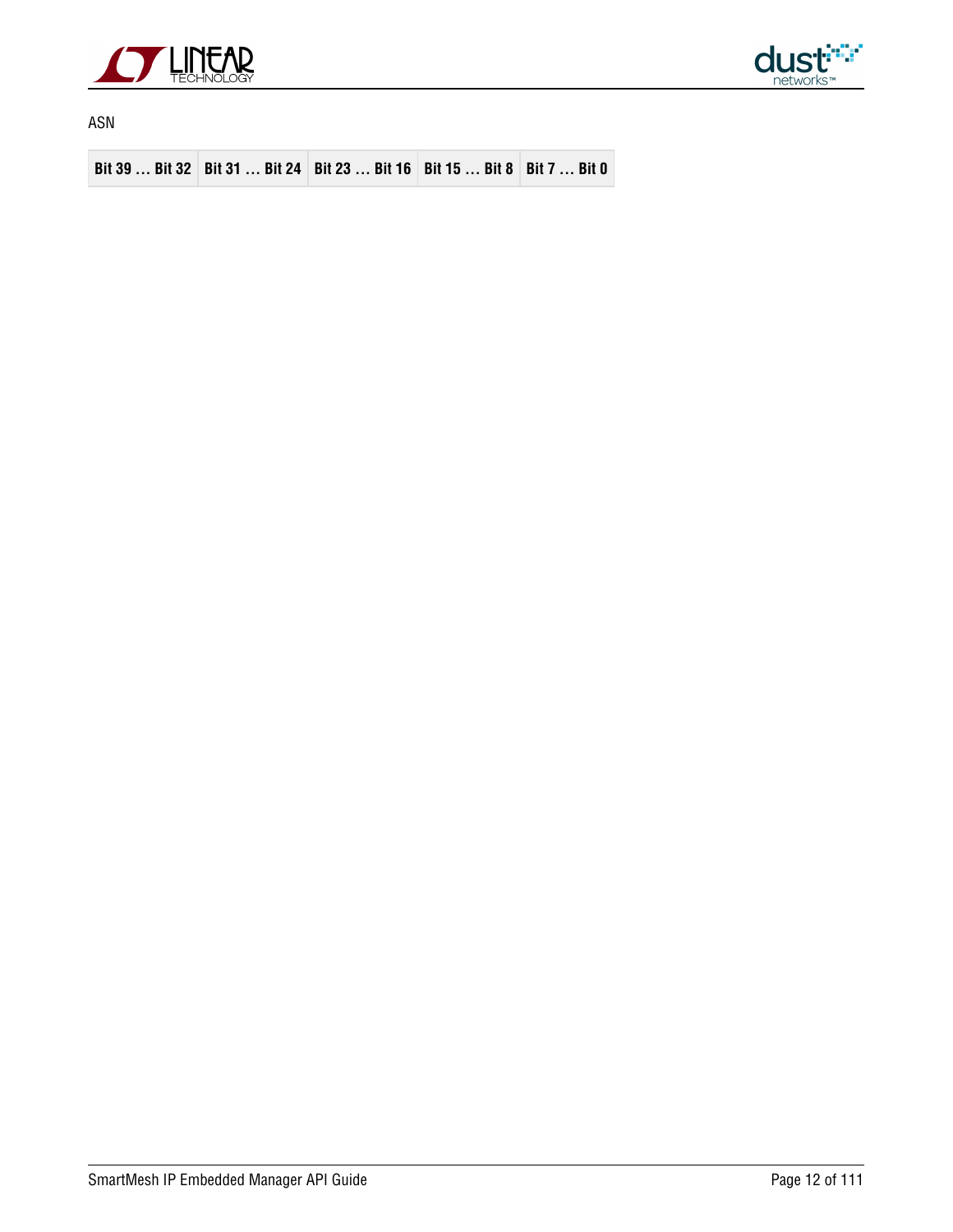



### <span id="page-12-0"></span>**3.1.3 Transmission Order**

All structures in this document are depicted in the order in which they are transmitted - from left to right (or, in the case of tables, top to bottom).

### <span id="page-12-1"></span>**3.2 Packet Format**

### <span id="page-12-2"></span>**3.2.1 Framing**

Each packet is an HDLC frame as outlined in [RFC 1662](https://tools.ietf.org/html/rfc1662) delimited by flags with a 2 byte Frame Check Sequence (FCS).

| Flag | Data                                   | Frame Check Sequence   Flag |        |
|------|----------------------------------------|-----------------------------|--------|
|      | 1 byte $\vert$ N bytes $\vert$ 2 bytes |                             | 1 byte |

### **Flags**

The protocol uses  $0 \times 7E$  (the "flag sequence") for packet delineation. Every packet must start and end with this flag. Instances of the flag sequence must be re-encoded to avoid framing errors. This "octet-stuffing" procedure is described in RFC 1662.

### **Frame Check Sequence (FCS)**

The FCS field is used to check validity of packets received. The field is calculated over all bytes of the Information portion of each packet, excluding any start/stop bits that may be added for asynchronous transmission. This specifically does not include the Flag sequences or the FCS field itself. The field is calculated per the algorithm specified in RFC 1662.

### <span id="page-12-3"></span>**3.2.2 Data Payload**

All packets in the contain the following fields in the Data section:

|        |        |        | Control   Packet Type   Seq. Number   Payload Length   Payload |                           |
|--------|--------|--------|----------------------------------------------------------------|---------------------------|
| 1 byte | 1 byte | 1 byte | 1 byte                                                         | 0-N bytes (type-specific) |

The Control, Packet Type, Sequence Number and Length fields are the Serial API Header.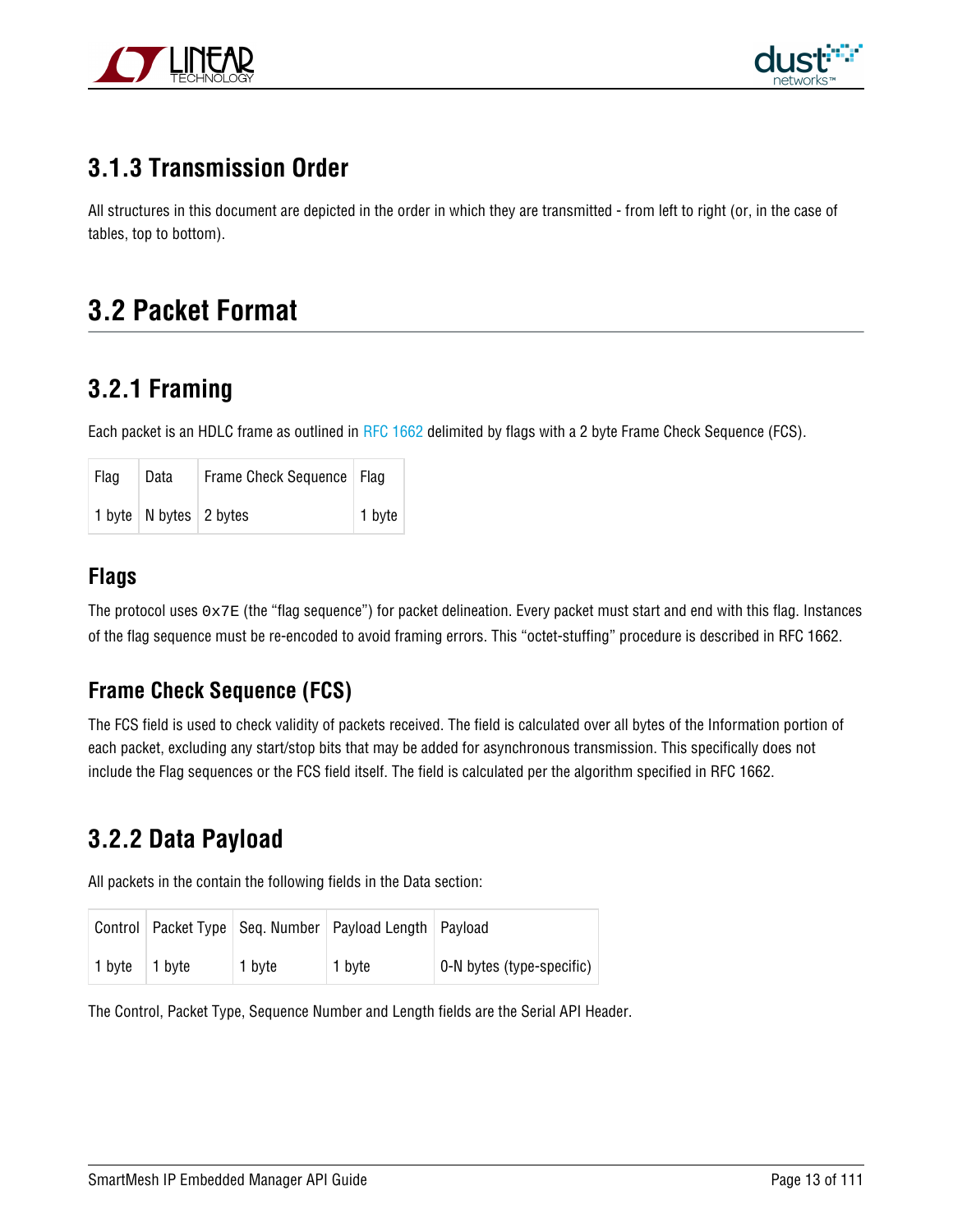



### **Control**

Control is a mandatory bitmap field contained in the beginning of every packet. At present, the following fields are defined:

| Bit 0 (DATA/ACK)                                | $0 =$ data packet (i.e. non-ack) |
|-------------------------------------------------|----------------------------------|
|                                                 | $1 = \text{ack packet}$          |
| Bit 1 (SERVICE_TYPE) $\vert 0 =$ unacknowledged |                                  |
|                                                 | $1 =$ acknowledged               |
| <b>Bits 2-7</b>                                 | Reserved, set to 0               |

Bit 0 indicates whether the packet is a data packet or an ack packet. Requests are *data* packets and responses are *ack* packets.

Bit 1 indicates whether the packet should be acknowledged or not. The session establishment handshake packets ([hello](#page-15-0), [mgrHello](#page-14-2) and [helloResponse](#page-15-1)) are unacknowledged (no ack is required).

### **Packet Type**

Packet Type is a mandatory field indicating the structure of the packet payload that follows. The Packet Type values for each message are listed in the [Packet and Command Types table.](#page-99-1) For ack-only packets containing no application payload, Packet Type should be set to the same value as the packet that is being acknowledged.

### **Sequence Number**

Sequence Number is a field used for reliable data communication only. This field is ignored for packets marked as unacknowledged. In regular (non-ack) packets, it contains the sender's unique reliable packet number. In ack packets, this field contains the sequence number of packet being acknowledged.

### **Payload Length**

Payload Length is the size in bytes of the payload part of the packet. The maximum packet size originated and terminated by the Manager is 128 bytes, which includes the API header and payload, but not HDLC flags, escapes, or the frame checksum.

### **Payload**

The presence and contents of the Payload is determined by the Type field. A Payload can be present in both regular (non-ack) and ack packets.

The structures of [Commands](#page-18-0) and [Notifications](#page-73-0) are described in their respective sections.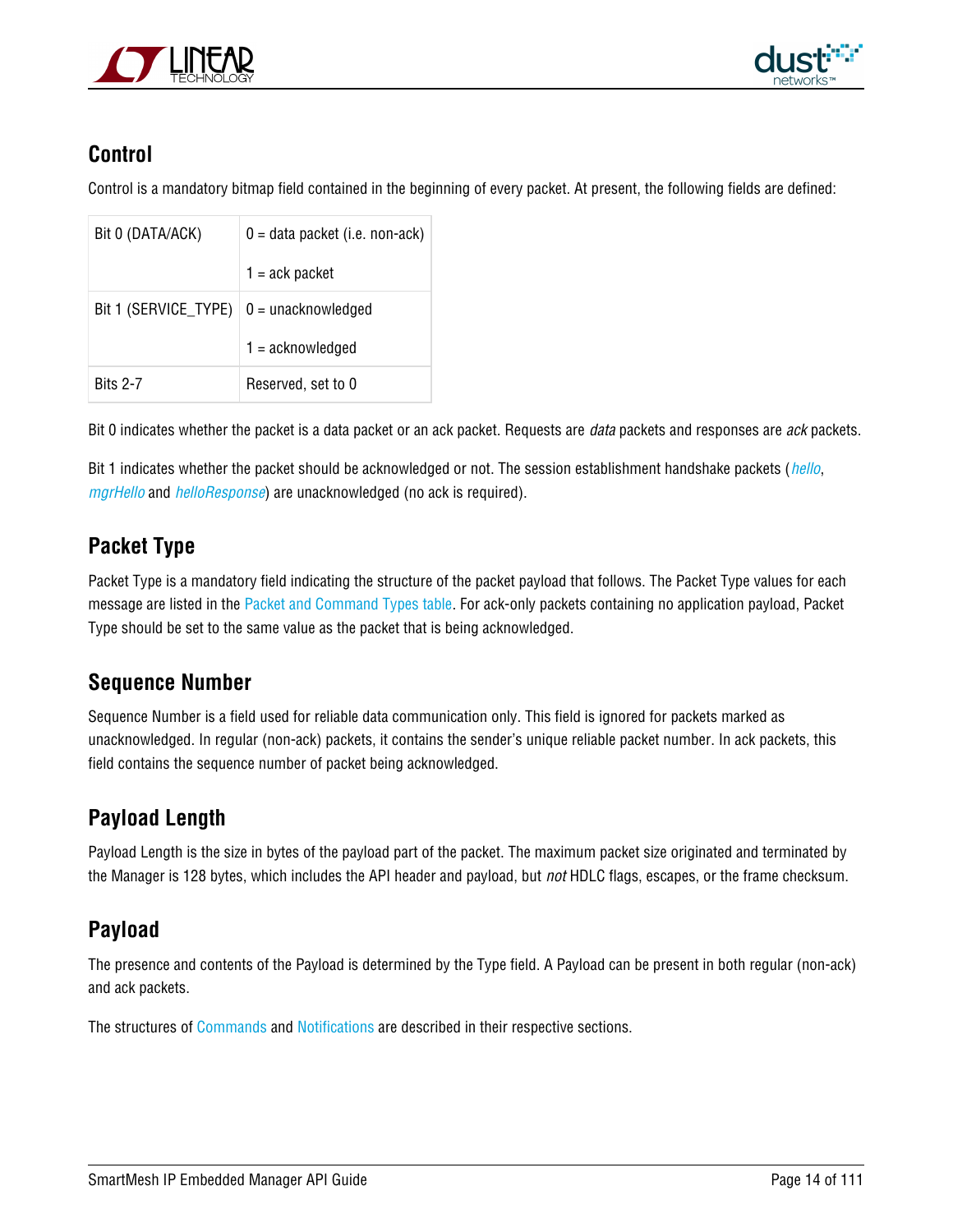



### <span id="page-14-0"></span>**3.3 Communication Between Manager and Client**

A client communicates with the Manager Serial API over the manager's API serial port. This section describes how a client initiates a session with the manager.

### <span id="page-14-1"></span>**3.3.1 Initiating Communication**

The hello packet exchange starts a new session between the client and the manager. The handshake is used to clear previous settings, agree on protocol version, and establish sequence numbers for future reliable communication. Once the session is established, the session continues until one of the following occurs:

- the manager resets,
- the client does not acknowledge a notification, or
- the client sends new hello packet.

### <span id="page-14-2"></span>**MgrHello Packet**

The mgrHello packet is sent by the manager to indicate that it is ready to initiate a new session with the client. The mgrHello packet also indicates that the manager has disconnected an existing session with a client. When the manager has no established client session, it periodically sends mgrHello packets. The payload of the mgrHello packet is as follows:

| Parameter Type | <b>Description</b>                                                           |
|----------------|------------------------------------------------------------------------------|
| version        | INT8U   Version of the protocol. This document describes protocol version 4. |
| mode           | INT8U   Reserved for compatibility; must be 0                                |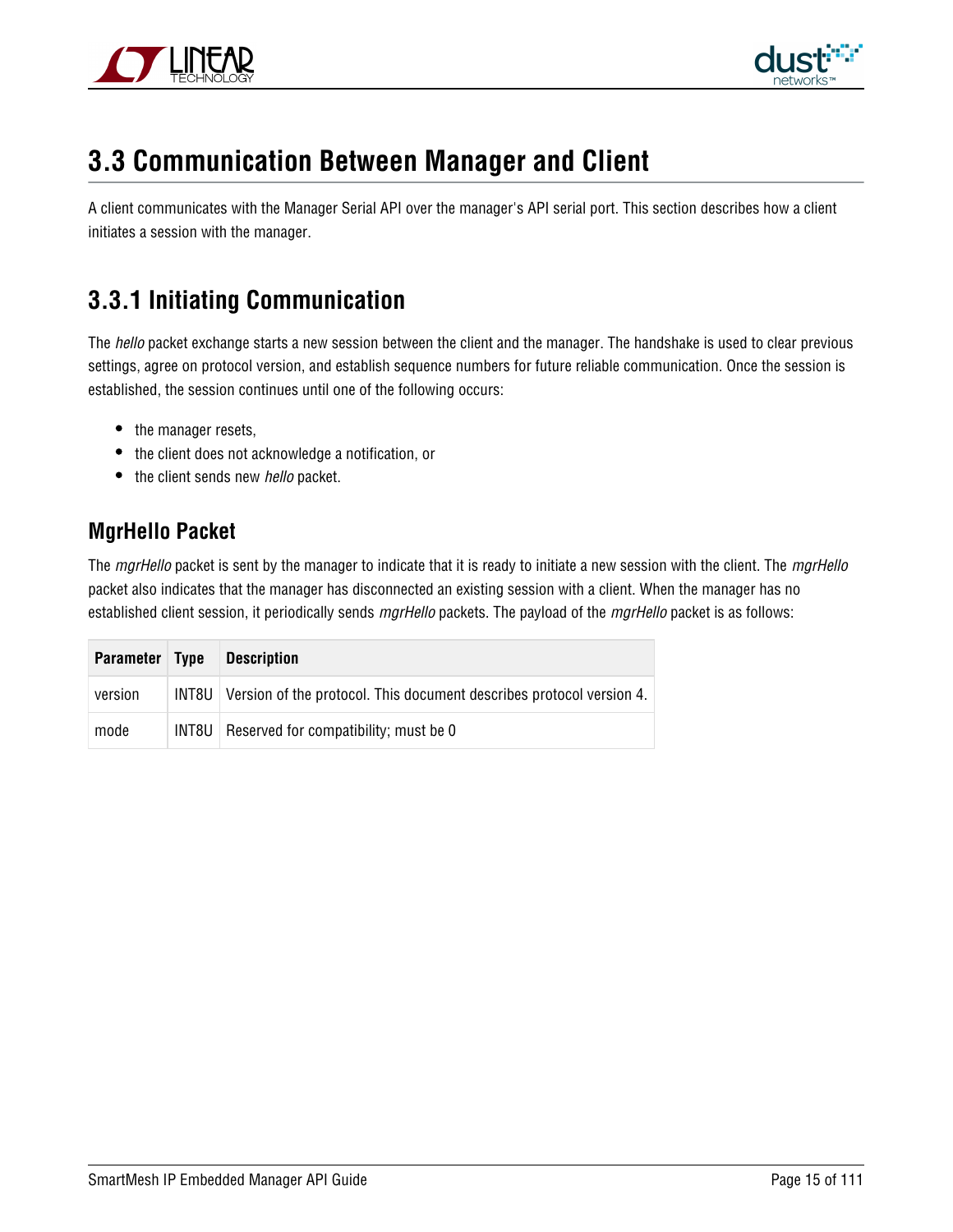



### <span id="page-15-0"></span>**Hello Packet**

The hello packet is sent by the client to initiate new session with the manager. The payload of the hello packet is as follows:

| <b>Parameter</b> | <b>Type</b> | <b>Description</b>                                                                                                                                                                                                                                                                                                                                                          |
|------------------|-------------|-----------------------------------------------------------------------------------------------------------------------------------------------------------------------------------------------------------------------------------------------------------------------------------------------------------------------------------------------------------------------------|
| version          | INT8U       | Version of the Protocol supported by the client. The manager checks this field to decide on<br>compatibility with the client. If the protocol version is not supported by the manager, the<br><i>helloResponse</i> will contain an unsupported version error code, and the version field will contain the<br>supported version. This document describes protocol version 4. |
| cliSegNo         | INT8U       | The client sequence number is the unique number of this <i>hello</i> packet. Used for reliable<br>communication, both sides use unique numbers to detect duplicate reliable messages. Once the<br><i>helloResponse</i> is received, the client's reliable commands must start with the "next" sequence<br>number.                                                           |
| mode             | INT8U I     | Reserved for compatibility; must be 0                                                                                                                                                                                                                                                                                                                                       |

### <span id="page-15-1"></span>**HelloResponse Packet**

The helloResponse packet is sent by the manager to the client in response to a client's Hello. If the responseCodeis OK, the Manager and client have established a session and can begin exchanging commands. Otherwise, the client should retry. The payload of the helloResponse packet is as follows:

| <b>Parameter</b> | <b>Type</b> | <b>Description</b>                                                                                                                                                                    |
|------------------|-------------|---------------------------------------------------------------------------------------------------------------------------------------------------------------------------------------|
| responseCode     | INT8U       | Response code is used by the manager to indicate the result of session establishment. The<br>response code values for this command are defined below.                                 |
| version          | INT8U       | Protocol version supported by this Manager. If OK is returned in responseCode, the protocol<br>version should match that in the <i>hello</i> message.                                 |
| mgrSeqNo         | INT8U       | The manager sequence number establishes the sequence number of manager's reliable data<br>stream. Subsequent reliable messages sent by the manager will use the next sequence number. |
| cliSegNo         | INT8U       | Confirms the client's reliable sequence number received in <i>hello</i> message. The client must send<br>reliable commands starting with the "next" sequence number.                  |
| mode             | INT8U       | Reserved for compatibility; must be 0                                                                                                                                                 |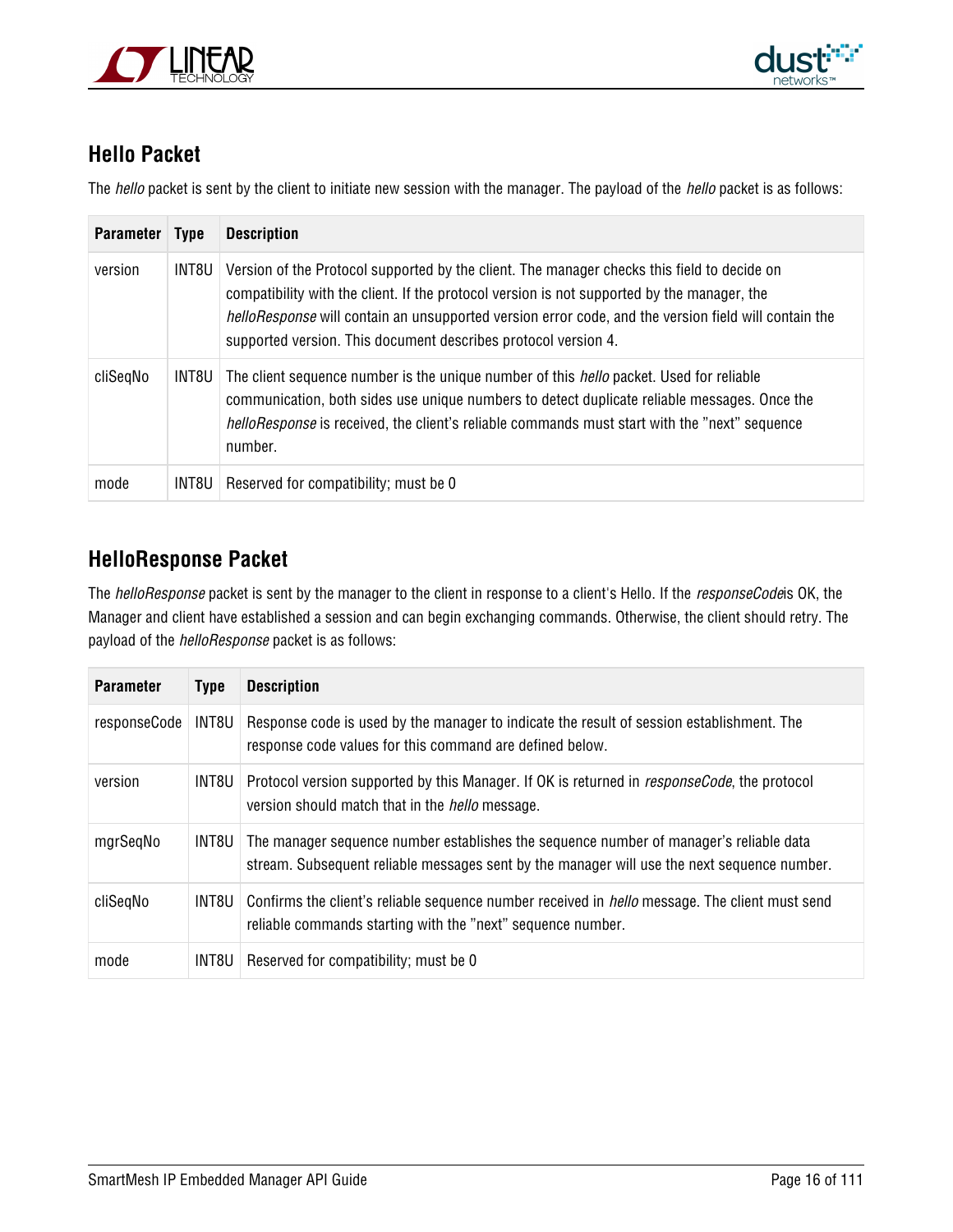



#### **Response Codes**

| Response code      | Value | <b>Description</b>                                                    |  |
|--------------------|-------|-----------------------------------------------------------------------|--|
| OK                 |       | Session established                                                   |  |
| unsupportedVersion |       | The client's protocol version is not supported                        |  |
| invalidMode        | 2     | The manager is running in a mode that does not support the Serial API |  |

### <span id="page-16-0"></span>**3.3.2 Reliable (Acknowledged) Communication**

Once the manager and client have established a session, all request-response communication is reliable, i.e. all request packets must be explicitly acknowledged by the receiver. The response packet contains a link-layer acknowledgement and can contain an optional application-layer response (depending on the Type). The application layer message included in the response is not acknowledged separately.

The sender should not send the next packet until the previous packet is acknowledged. The sender stores the sequence number of each outgoing packet. If a request packet is not acknowledged within a small time window, the sender should resend the packet with the same sequence number. After several retries, the sender should consider the session disconnected and should reestablish the session with the *hello* exchange.

There are few requirements on how sequence numbers should be managed by the receiver:

- 1. The receiver stores the sequence number of each (acknowledged) packet. The incoming sequence number is stored separately from the outgoing sequence number.
- 2. The receiver processes an incoming packet if its sequence number is different from the previous (stored) sequence number.
- 3. If the sequence number of the incoming packet is the same, the receiver acknowledges the duplicate packet without processing it.
- 4. The sequence number received during the hello exchange is treated as the sequence number of previous packet, so the first reliable packet in the session should contain the next sequence number. The sequence number to begin a session may start at any value, but successive values must increment by one modulo 256.

The manager will try sending each acknowledged packet up to 3 times, with 200ms delay in between. If no valid reply is received, the manager will terminate the connection and drop the pending packet. After the connection is dropped, new client must complete a new hello packet exchange.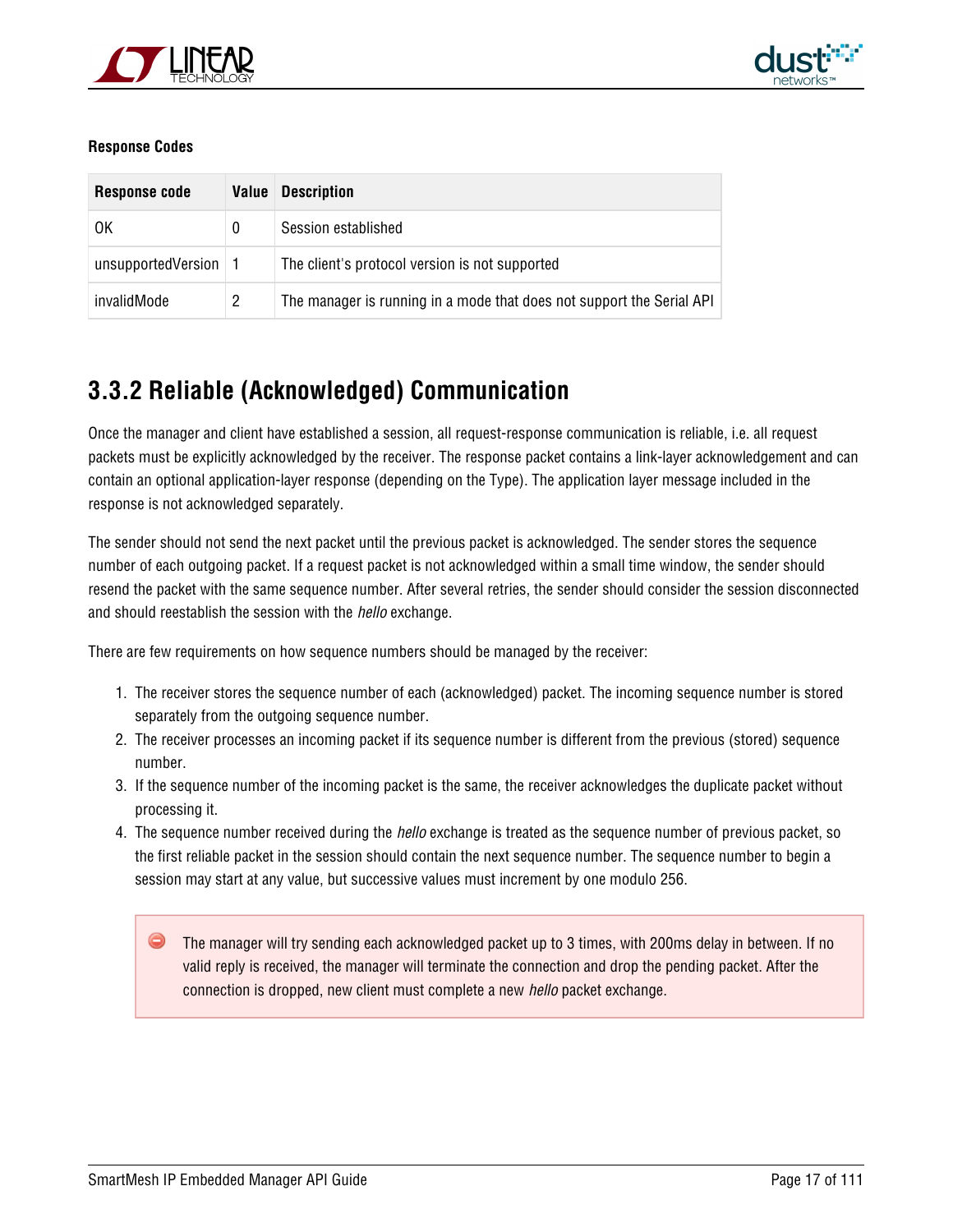



### <span id="page-17-0"></span>**3.3.3 Best-Effort (Unacknowledged) Communication**

When client subscribes to Manager's notifications, it can optionally request that the manager sent selected notifications unacknowledged (i.e. best effort). This may be useful to improve overall packet throughput for data traffic coming from the network. Packets sent best-effort will be marked as 'unacknowleged' by the Manager (see Control field). Such packets do not require the client to send back an explicit reply.

### <span id="page-17-1"></span>**3.3.4 Guidelines for Writing Forward-Compatible Clients**

The serial API protocol is designed to allow clients to remain compatible with newer releases of software. The following changes should be expected to occur with future revisions of software:

- Payload structures may be extended to include new fields. New fields will either be added at the end or in place of reserved bytes.
- Fields may be marked as deprecated, but will not be removed from payload structures.
- New commands and notifications may be added.
- New alarms and events may be added.
- New response codes may be added.

To remain compatible, a client should observe the following rules:

- If the client receives response payload that is longer than expected, it should silently ignore the extra bytes and process the known bytes only.
- If the client receives a packet with unrecognized notification type, it should acknowledge it with RC\_OK.
- If the client receives an unrecognized alarm or event it should acknowledge the notification with RC\_OK.
- Never rely on value of reserved fields they should be ignored.
- If a field is marked as unused or reserved in request payload, its value should be set to zeros, unless otherwise noted.
- If an unrecognized response code is received, it should be treated as an general error response code.

If the protocol changes in any other incompatible way, the protocol version will be changed.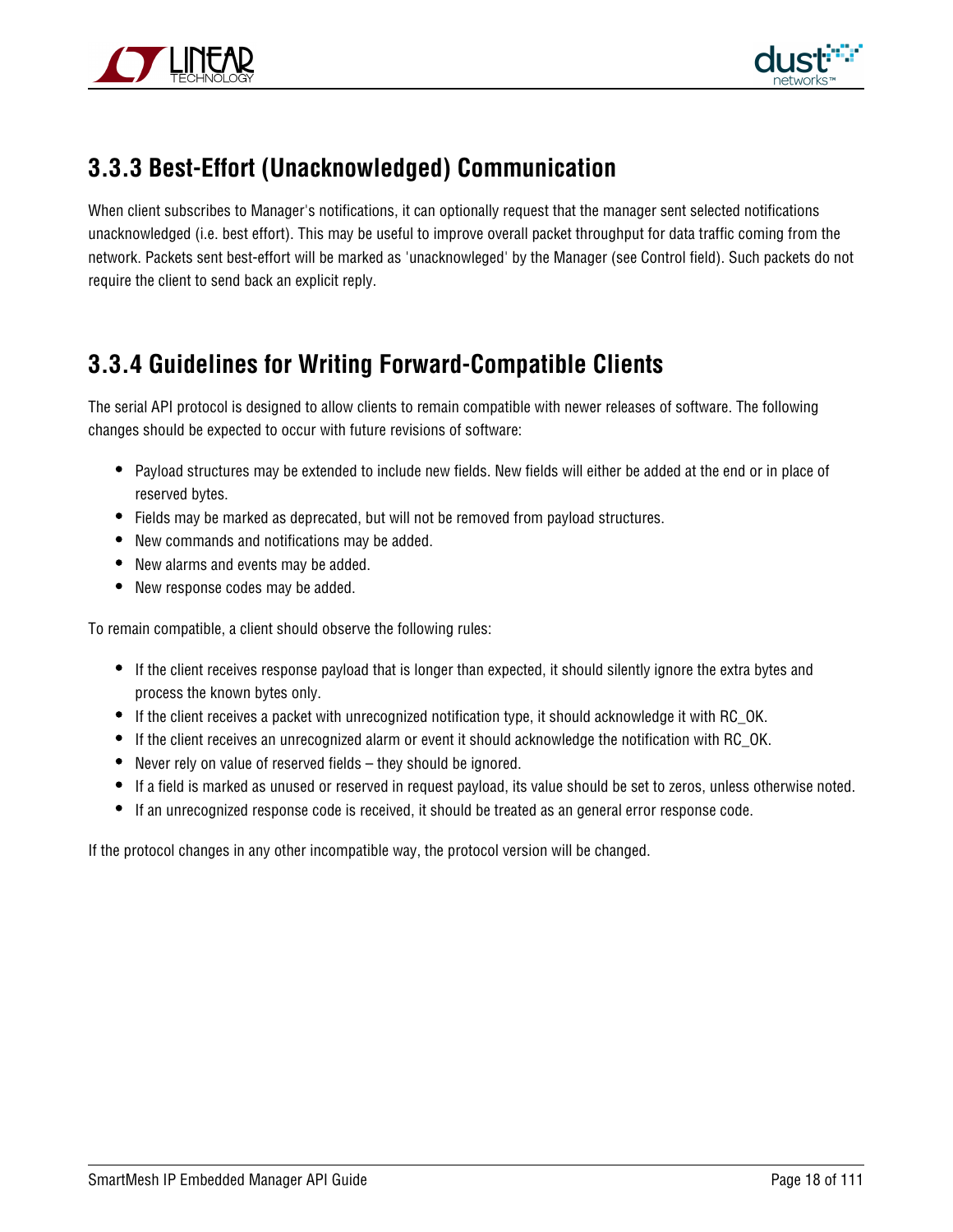



# <span id="page-18-0"></span>**4 Commands**

Once a client has established a session, it can send commands to the manager. Commands are always sent from the client to the manager. Commands are always reliable. Commands are acknowledged by the manager with the response.

The Serial API Header (see [Packet Format\)](#page-12-1) contains the packet type, which allows the receiver to identify the structure contained in the payload. The command and notification structures defined in the Serial API are also used by the Serial Mux API. The Serial Mux uses a different header structure, but the same request and response structure.

The request structure is serialized in the payload section of a serial API packet. A request with no parameters is an empty payload.

Serial API Header | Request structure, 0-N bytes, (see specific command description)

The packet type for responses is the same as the packet type for the request. Responses always contain a response code (RC) in the first byte of payload followed by the rest of the serialized response structure.

Serial API Header Response structure, 1-N bytes, (see specific command description)

All commands will return RC\_OK (0) if the command succeeds, and a nonzero RC if the command fails. Command descriptions list currently defined nonzero RCs. While the content of the RC provides some information on the nature of the failure, a forward-compatible client should be prepared to accept other nonzero response codes not explicitly listed for the command.

Each command is assigned a unique packet type value, which is part of the Serial API Header. The values are listed in the [Packet and Command Types](#page-99-1) table.

The following commands are defined: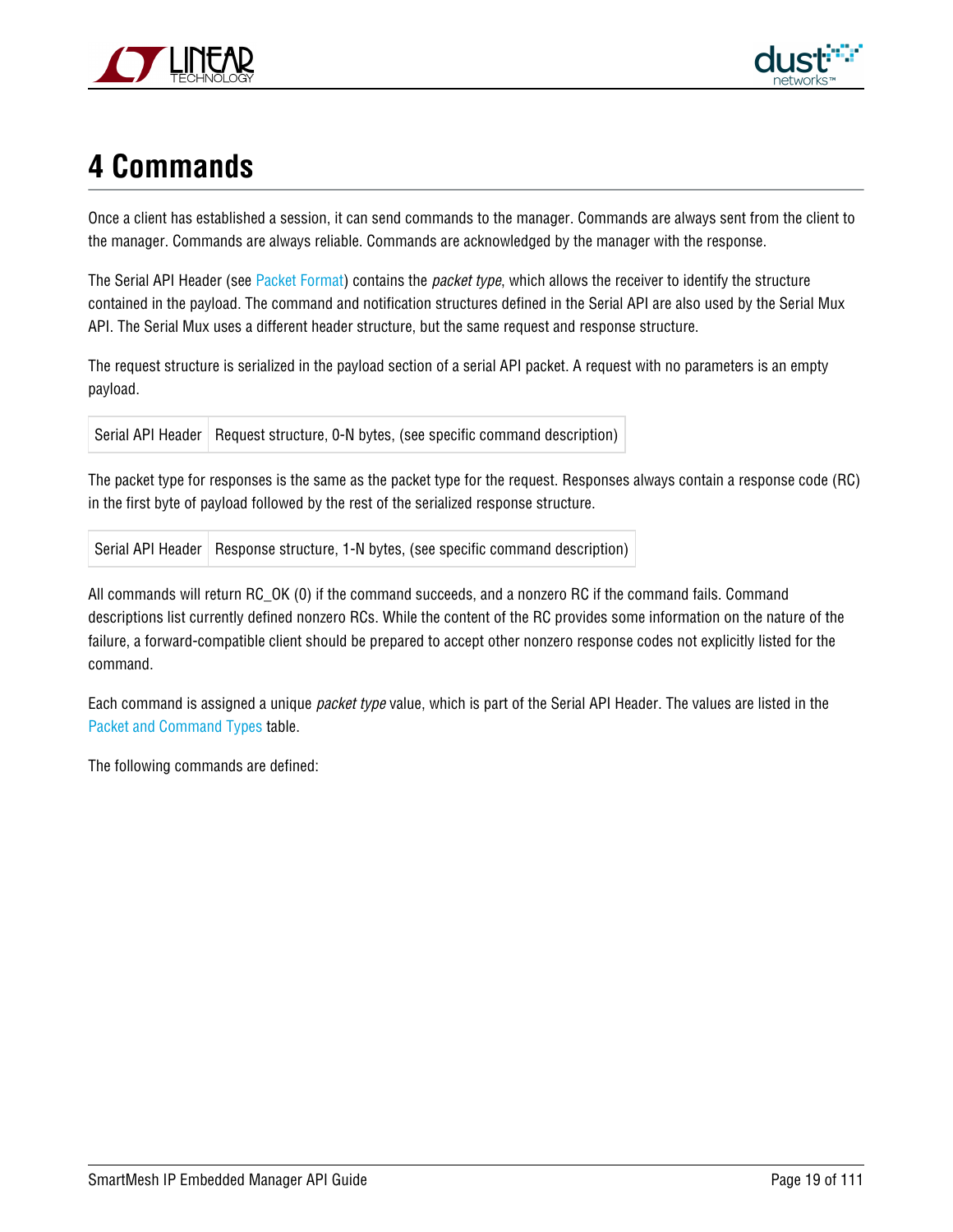



# <span id="page-19-0"></span>**4.1 clearStatistics (0x1F)**

#### **Description**

The clearStatistics command clears the accumulated network statistics. The command does not clear path quality or mote statistics.

#### **Request**

**Parameter Type Enum Description**

#### **Response**

| Parameter Type | <b>Enum</b>                                 | <b>Description</b> |  |
|----------------|---------------------------------------------|--------------------|--|
| rc.            | <b>INT8U</b> Response Codes   Response code |                    |  |

| Code | <i>Description</i>                     |
|------|----------------------------------------|
|      | RC OK   Command successfully completed |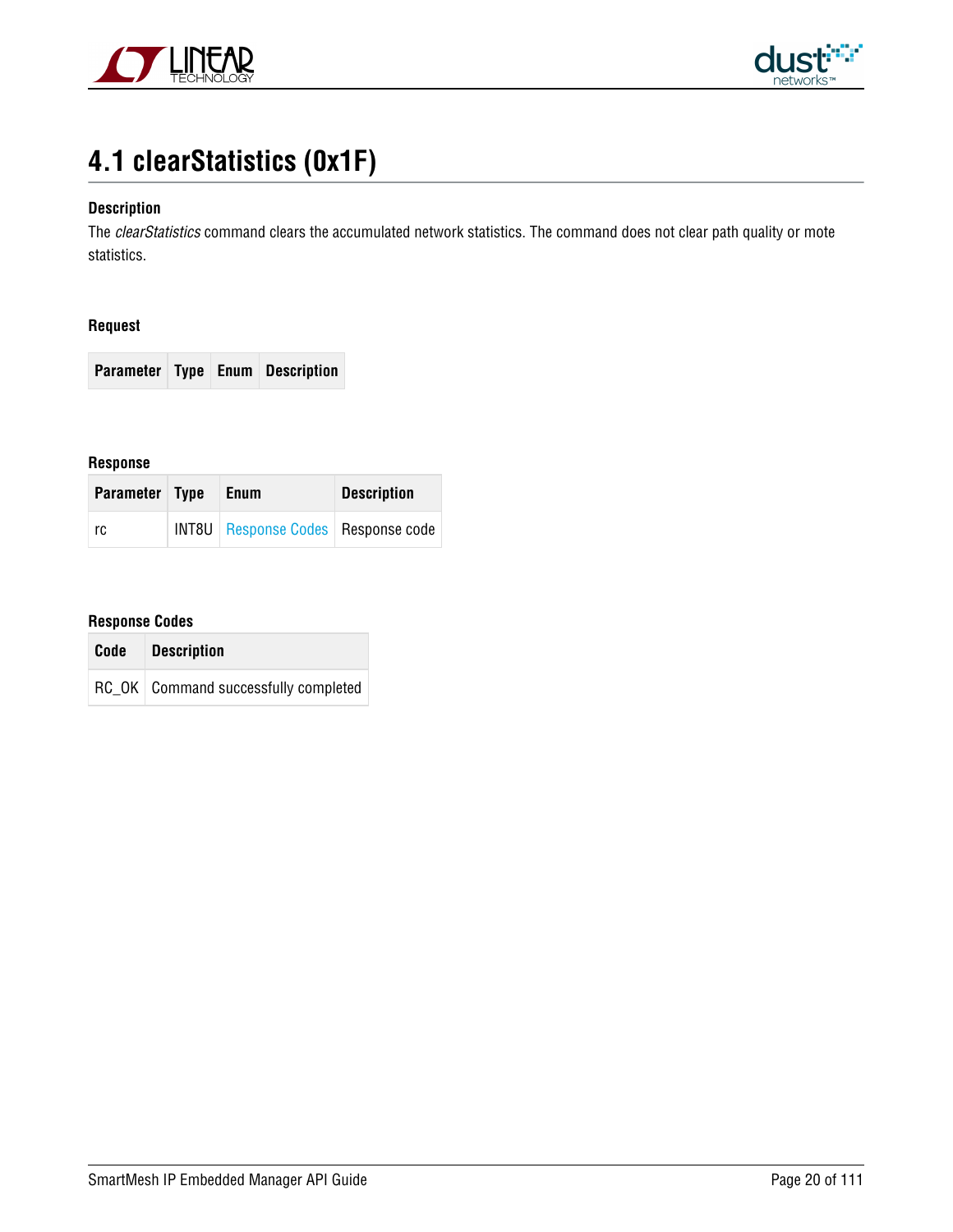



# <span id="page-20-0"></span>**4.2 deleteACLEntry (0x29)**

#### **Description**

The deleteACLEntry command deletes the specified mote from the access control list (ACL). If the macAddress parameter is set to all 0xFFs or all 0x00s, the entire ACL is cleared. This change is persistent.

#### **Request**

| Parameter             | <b>Type</b> | <b>Enum</b> Description |
|-----------------------|-------------|-------------------------|
| macAddress   MAC ADDR |             | Mote MAC address        |

#### **Response**

| Parameter Type | <b>Enum</b>                                 | <b>Description</b> |  |
|----------------|---------------------------------------------|--------------------|--|
| rc             | <b>INT8U</b> Response Codes   Response code |                    |  |

| Code  | <b>Description</b>                                         |  |  |
|-------|------------------------------------------------------------|--|--|
| RC OK | Command successfully completed                             |  |  |
|       | RC_NOT_FOUND   Specified mote is not found in ACL          |  |  |
|       | RC WRITE FAIL   Flash write error, can't save new settings |  |  |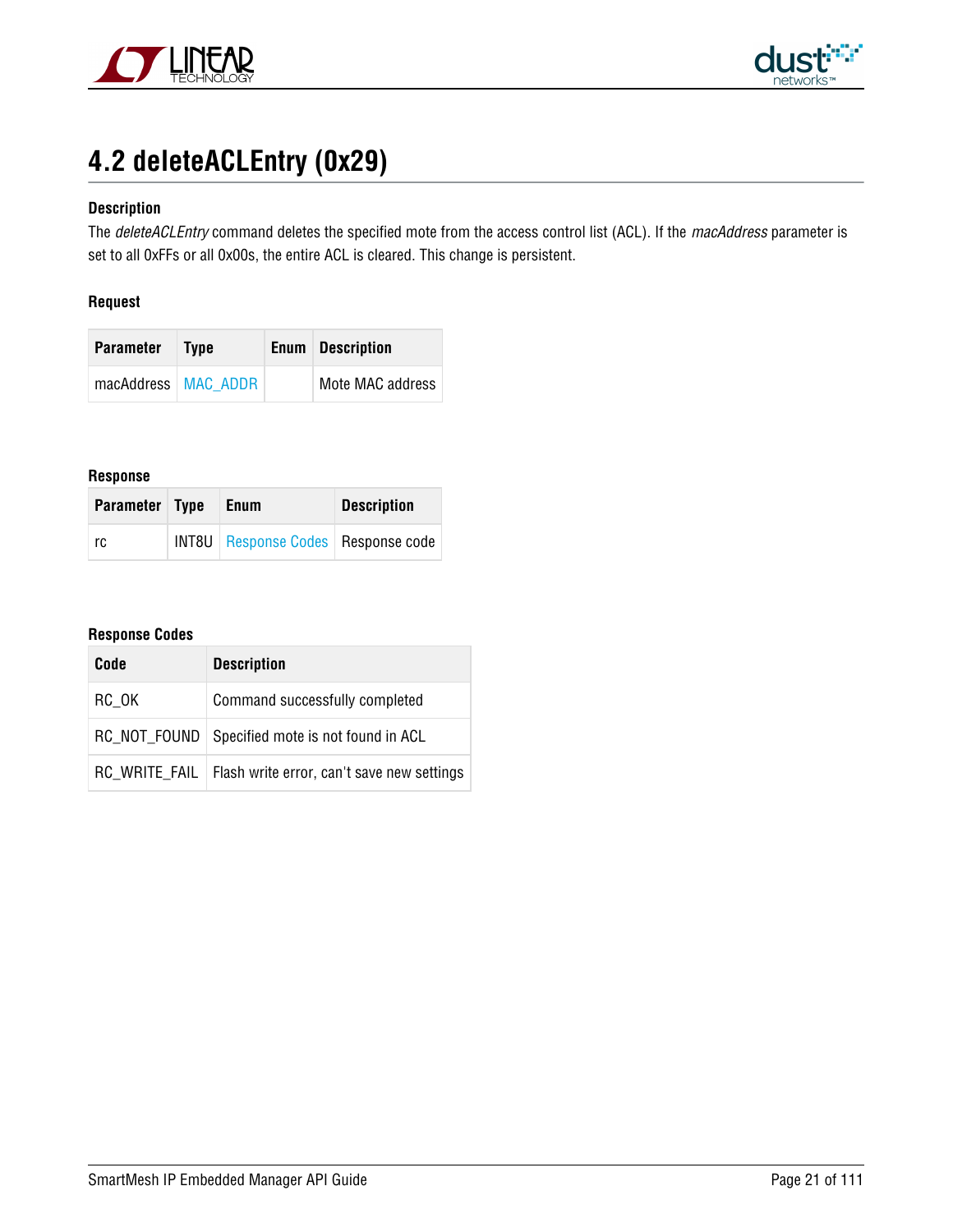



# <span id="page-21-0"></span>**4.3 deleteMote (0x45)**

#### **Description**

The deleteMote command deletes a mote from the manager's list. A mote can only be deleted if it in the Lost or Unknown states. This change is persistent.

#### **Request**

| Parameter             | <b>Type</b> | <b>Enum</b> Description |
|-----------------------|-------------|-------------------------|
| macAddress   MAC ADDR |             | Mote MAC address        |

#### **Response**

| Parameter Type | Enum                                        | <b>Description</b> |  |
|----------------|---------------------------------------------|--------------------|--|
| rc             | <b>INT8U</b> Response Codes   Response code |                    |  |

| Code                | <b>Description</b>                                         |  |  |
|---------------------|------------------------------------------------------------|--|--|
| RC OK               | Command successfully completed                             |  |  |
| RC NOT FOUND        | Specified mote is not found                                |  |  |
| <b>RC INV STATE</b> | Mote state is not Lost or mote is access point             |  |  |
|                     | RC WRITE FAIL   Flash write error, can't save new settings |  |  |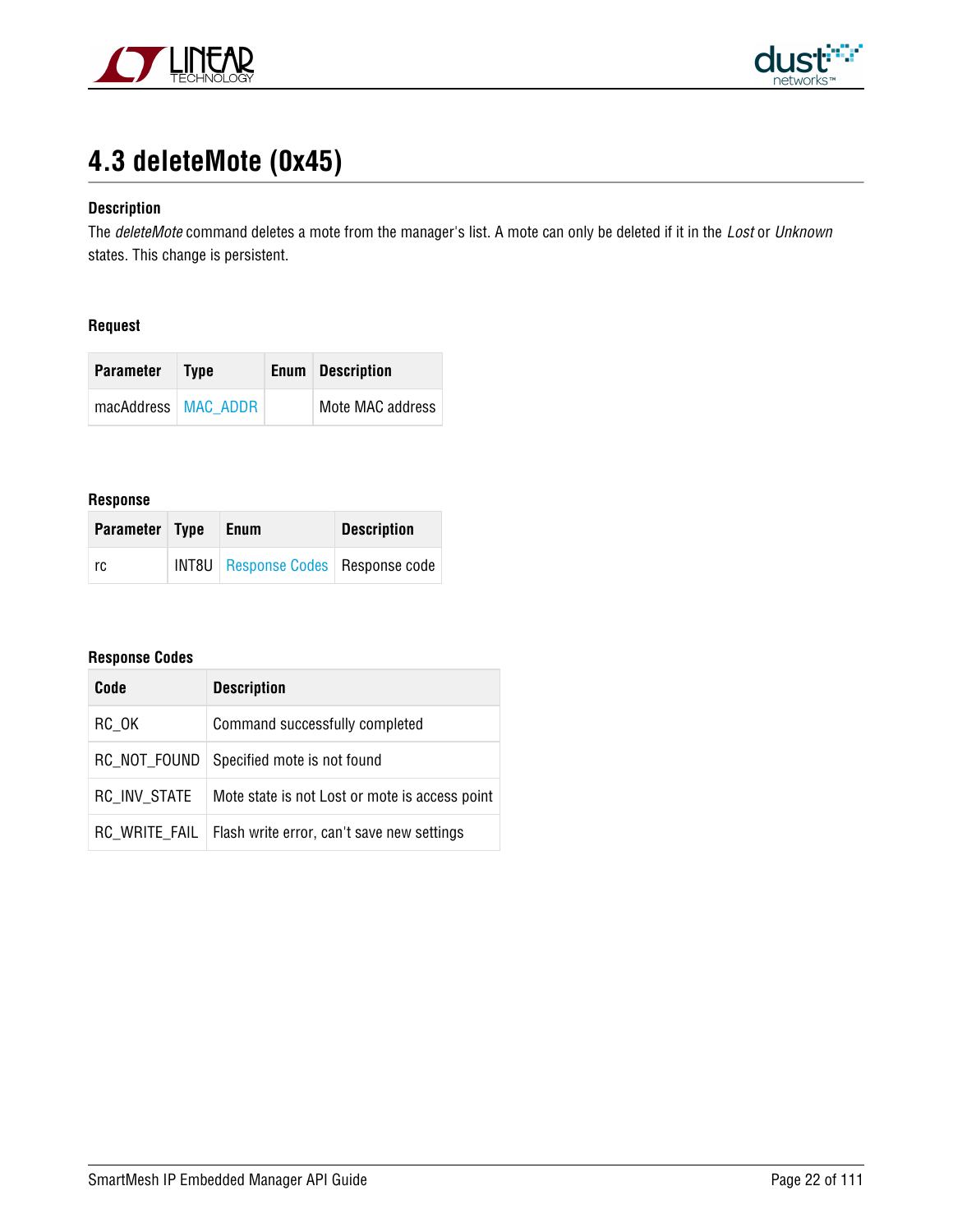



# <span id="page-22-0"></span>**4.4 exchangeMoteJoinKey (0x21)**

#### **Description**

The exchangeMoteJoinKey command triggers the manager to send a new join key to the specified mote and update the manager's ACL entry for the mote. The response contains a callbackId. A [commandFinished](#page-77-0) event notification with this callbackId will be sent when the operation is complete. This change is persistent.

#### **Request**

| <b>Parameter</b>      | <b>Type</b>    | <b>Enum</b> Description |
|-----------------------|----------------|-------------------------|
| macAddress   MAC_ADDR |                | Mote MAC address        |
| kev                   | <b>SEC KEY</b> | New mote join key       |

#### **Response**

| Parameter Type |        | <b>Enum</b>                    | <b>Description</b> |
|----------------|--------|--------------------------------|--------------------|
| rc             | INT8U  | Response Codes   Response code |                    |
| callbackId     | INT32U |                                | Callback ID        |

| Code                | <b>Description</b>                           |  |
|---------------------|----------------------------------------------|--|
| $RC_0$ K            | Command successfully completed               |  |
| RC NOT FOUND        | Mote with specified MAC address is not found |  |
| <b>RC INV STATE</b> | Mote is not in operational state             |  |
| RC_NACK             | User commands queue is full                  |  |
| RC WRITE FAIL       | Flash write error, can't save new settings   |  |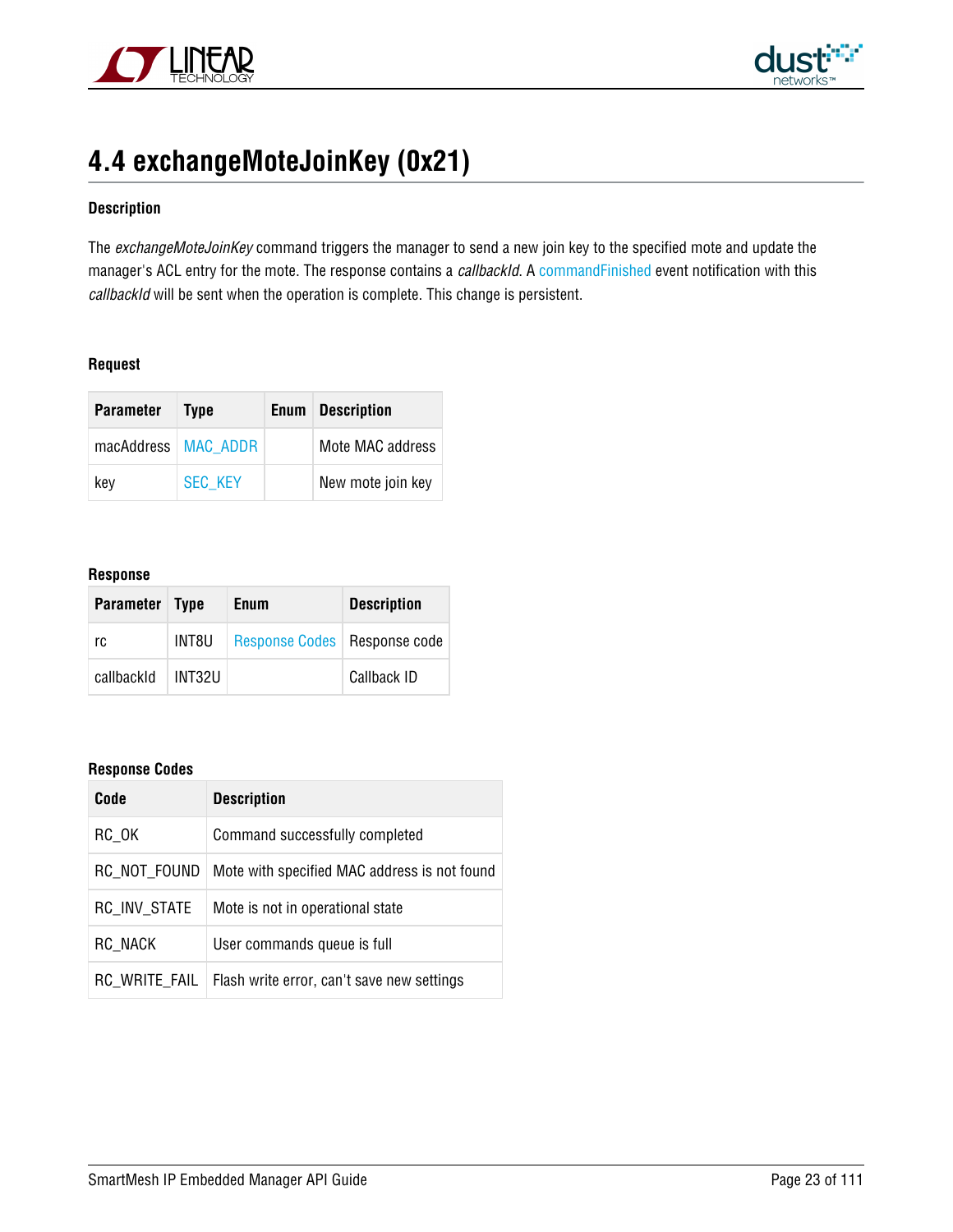



# <span id="page-23-0"></span>**4.5 exchangeNetworkId (0x22)**

#### **Description**

The exchangeNetworkId command triggers the manager to distribute a new network ID to all the motes in the network. A callbackId is returned in the response. A [commandFinished](#page-77-0) notification with this callbackId will be sent when the operation is complete. This change is persistent.

#### **Request**

| Parameter Type |        | <b>Enum</b> Description |
|----------------|--------|-------------------------|
| id             | INT16U | Network ID              |

#### **Response**

| Parameter Type |        | <b>Enum</b>                    | <b>Description</b> |
|----------------|--------|--------------------------------|--------------------|
| rc             | INT8U  | Response Codes   Response code |                    |
| callbackId     | INT32U |                                | Callback ID        |

| Code          | <b>Description</b>                                                                                                                             |
|---------------|------------------------------------------------------------------------------------------------------------------------------------------------|
| RC OK         | Command received                                                                                                                               |
| RC NACK       | User commands queue is full                                                                                                                    |
|               | RC IN PROGRESS A command is still pending. Wait until a command Finished notification is received for the previous<br>command before retrying. |
| RC WRITE FAIL | Flash write error; cannot save new settings                                                                                                    |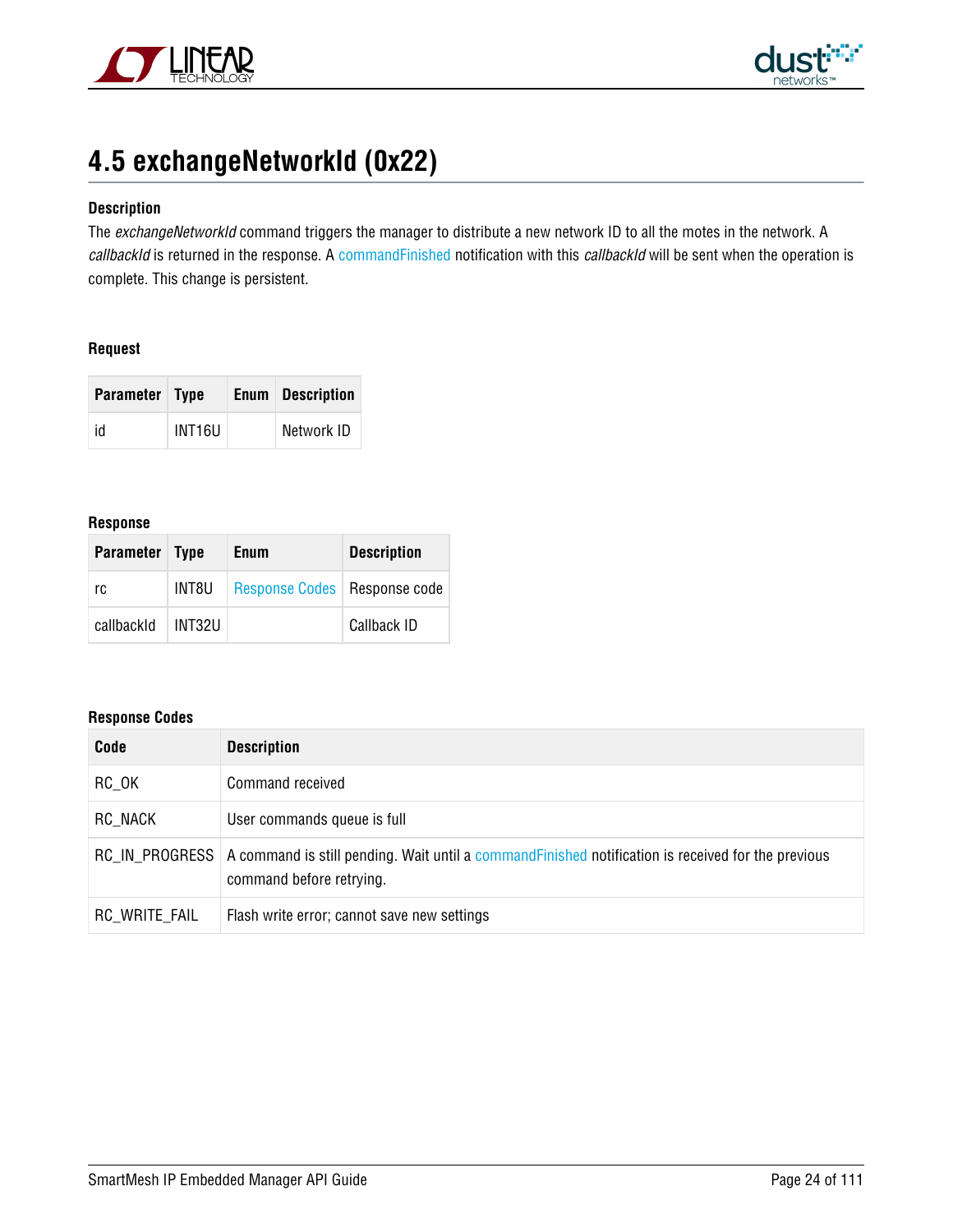



# <span id="page-24-0"></span>**4.6 getIPConfig (0x43)**

#### **Description**

The getIPConfig command returns the manager's IP configuration parameters, including the IPv6 address and mask.

#### **Request**

**Parameter Type Enum Description**

#### **Response**

| <b>Parameter</b>        | <b>Type</b> | Enum                           | <b>Description</b> |
|-------------------------|-------------|--------------------------------|--------------------|
| rc                      | INT8U       | Response Codes   Response code |                    |
| ipv6Address   IPV6 ADDR |             |                                | IPv6 address       |
| mask                    | INT8U[16]   |                                | Subnet mask        |

| Code | <b>Description</b>                     |
|------|----------------------------------------|
|      | RC OK   Command successfully completed |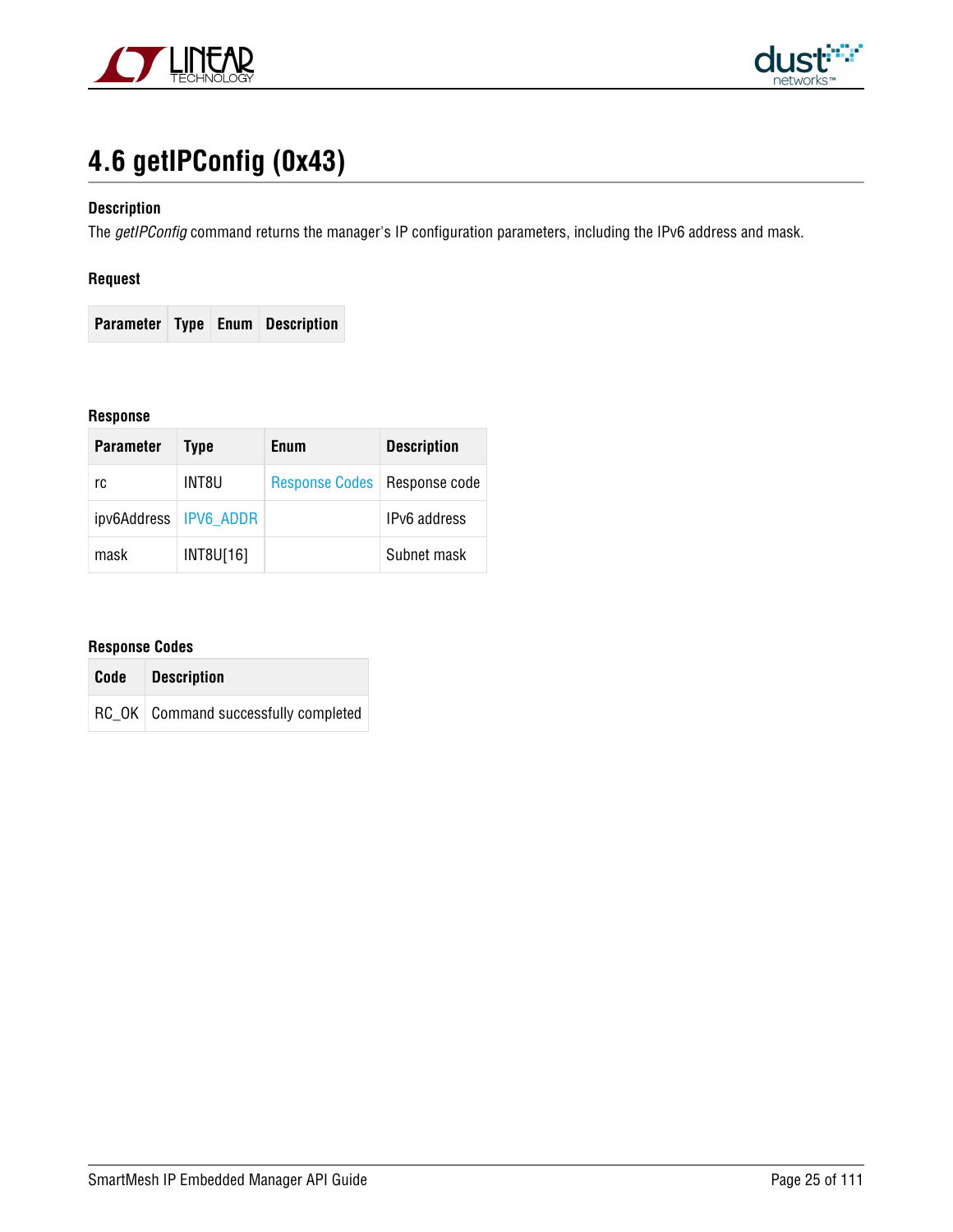



# <span id="page-25-0"></span>**4.7 getLicense (0x37)**

#### **Description**

The getLicense command has been deprecated in Manager  $>$  = 1.3.0 . There is no need to use a license to enable  $>$ 32 mote networks.

The *getLicense* command returns the current license key.

#### **Request**

 $\sim$ 

|  |  |  | <b>Parameter Type Enum Description</b> |
|--|--|--|----------------------------------------|
|--|--|--|----------------------------------------|

#### **Response**

| <b>Parameter</b> | <b>Type</b> | <b>Enum</b>                    | <b>Description</b>           |
|------------------|-------------|--------------------------------|------------------------------|
| rc               | INT8U       | Response Codes   Response code |                              |
| license          | INT8U[13]   |                                | Current software license key |

| Code | <b>Description</b>                     |  |
|------|----------------------------------------|--|
|      | RC OK   Command successfully completed |  |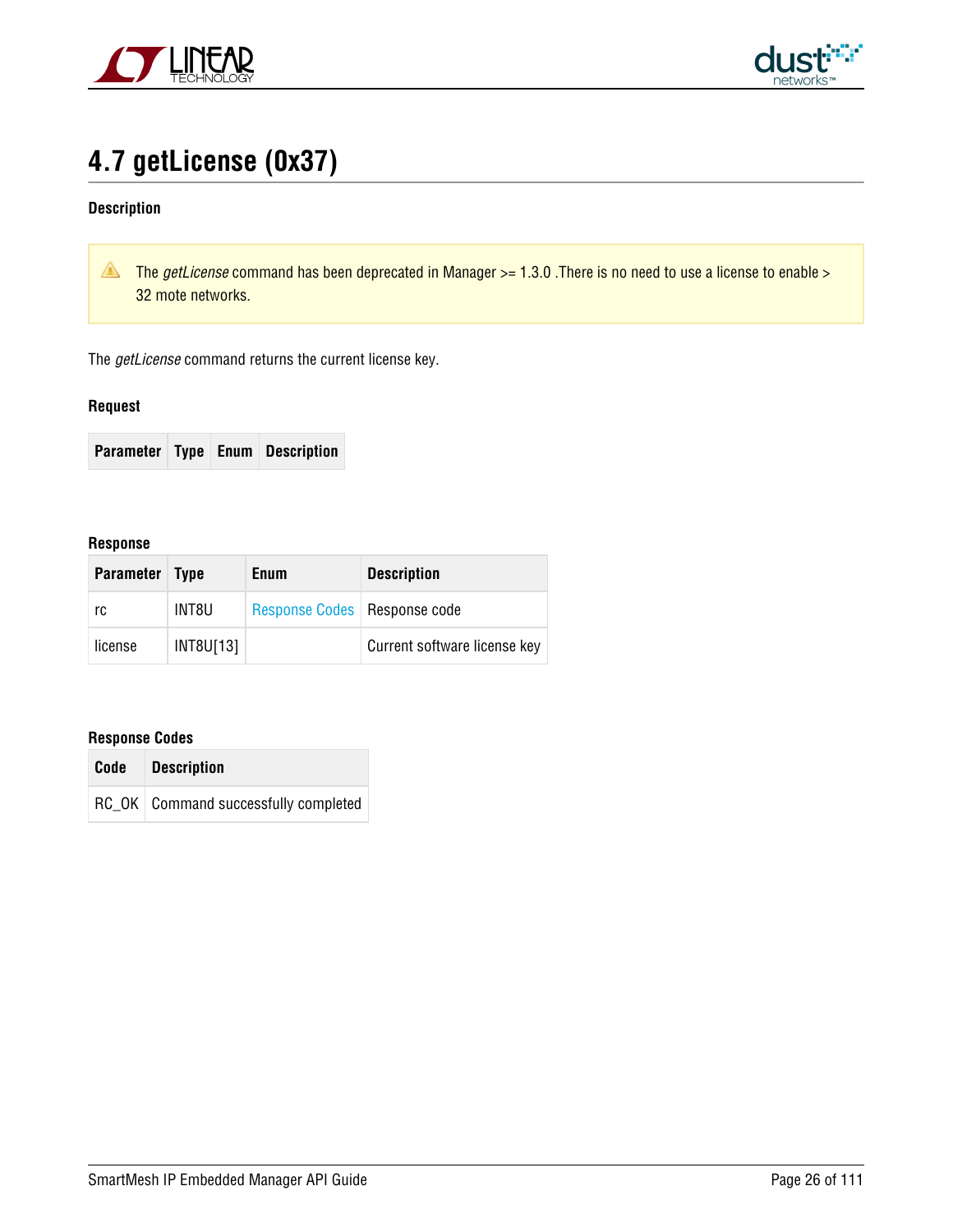



# <span id="page-26-0"></span>**4.8 getLog (0x2B)**

#### **Description**

The getLog command retrieves diagnostic logs from the manager or a mote specified by MAC address.

#### **Request**

| <b>Parameter</b> Type |  | <b>Enum</b> Description |
|-----------------------|--|-------------------------|
| macAddress   MAC ADDR |  | Mote MAC address        |

#### **Response**

| Parameter Type | Enum                                        | <b>Description</b> |  |
|----------------|---------------------------------------------|--------------------|--|
| rc             | <b>INT8U</b> Response Codes   Response code |                    |  |

| Code         | <b>Description</b>               |  |
|--------------|----------------------------------|--|
| RC OK        | Command successfully completed   |  |
| RC NOT FOUND | Specified mote not found         |  |
| RC INV STATE | Mote is not in operational state |  |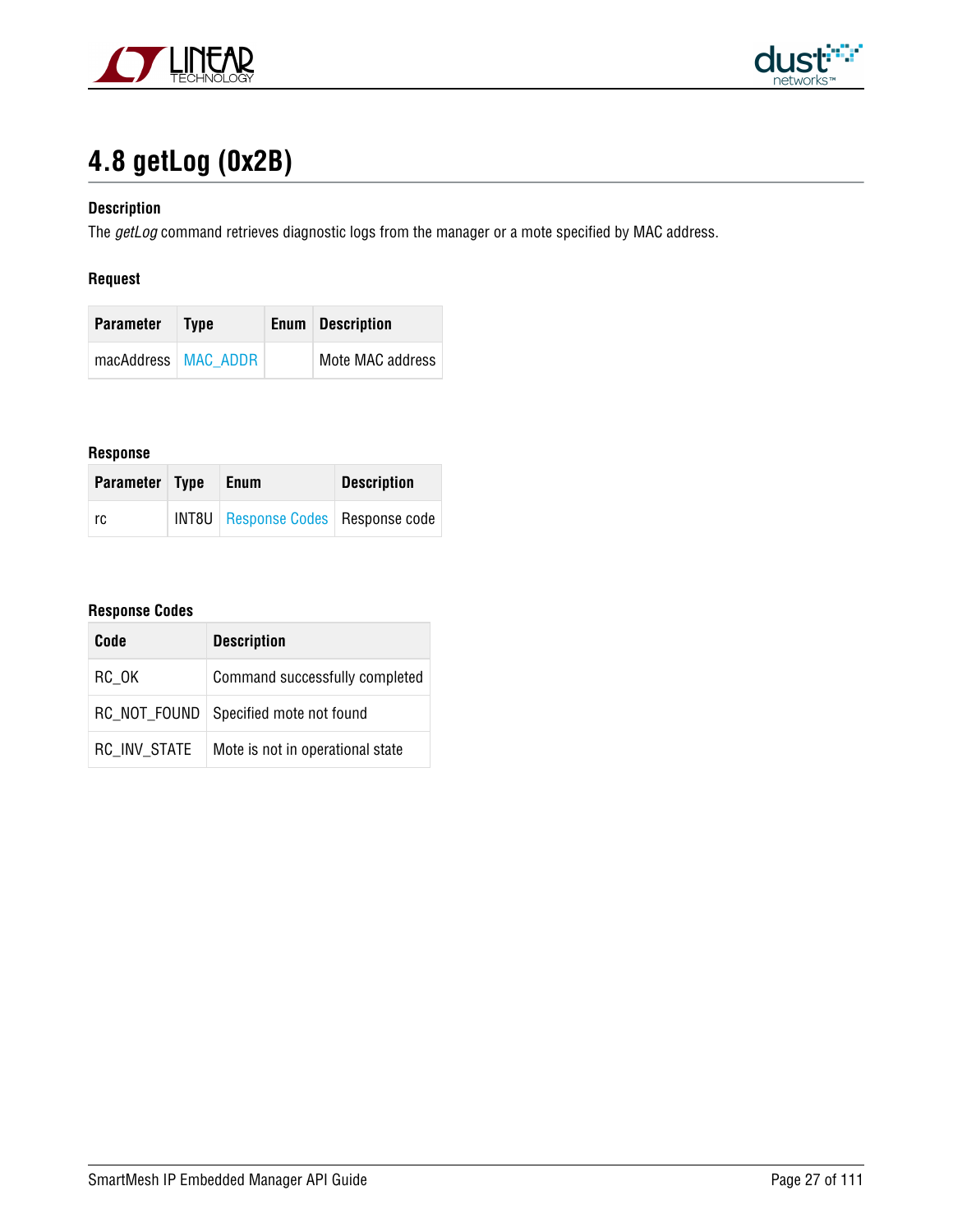



# <span id="page-27-0"></span>**4.9 getManagerStatistics (0x35)**

#### **Description**

The getManagerStatistics command returns dynamic information and statistics about the manager API. The statistics counts are cleared together with all current statistics using *[clearStatistics](#page-19-0)*.

#### **Request**

**Parameter Type Enum Description**

#### **Response**

| <b>Parameter</b> | <b>Type</b>        | Enum                     | <b>Description</b>                                                                          |
|------------------|--------------------|--------------------------|---------------------------------------------------------------------------------------------|
| rc               | INT8U              | Response<br><b>Codes</b> | Response code                                                                               |
| serTxCnt         | <b>INT16U</b>      |                          | Number of packets sent out on the serial port. This value may roll over if not<br>cleared.  |
| serRxCnt         | INT16U             |                          | Number of packets received on the serial port. This value may roll over if not<br>cleared.  |
| serRxCRCErr      | INT16U             |                          | Number of CRC errors                                                                        |
| serRxOverruns    | INT16U             |                          | Number of overruns detected                                                                 |
| apiEstabConn     | INT <sub>16U</sub> |                          | Number of established Serial API connections                                                |
| apiDroppedConn   | INT16U             |                          | Number of dropped Serial API connections                                                    |
| apiTxOk          | INT16U             |                          | Number of request packets sent on serial API for which ack-OK was received                  |
| apiTxErr         | <b>INT16U</b>      |                          | Number of request packets sent on serial api for which acknowledgment error<br>was received |
| apiTxFail        | INT16U             |                          | Number of packets for which there was no acknowledgment                                     |
| apiRxOk          | INT16U             |                          | Number of request packets that were received and acknowledged                               |
| apiRxProtErr     | INT16U             |                          | Number of packets that were received and dropped due to invalid packet<br>format            |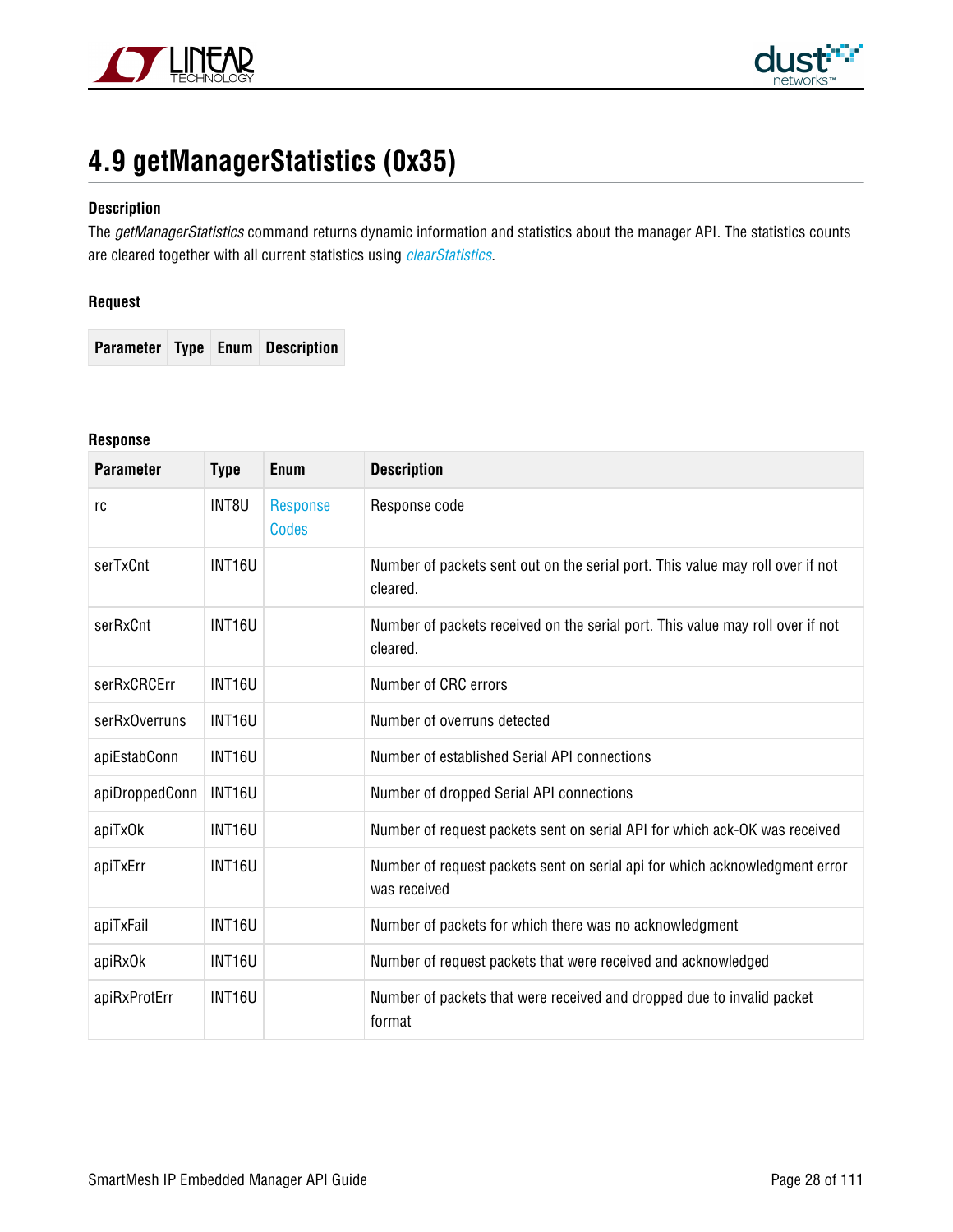



| Code Description                       |
|----------------------------------------|
| RC OK   Command successfully completed |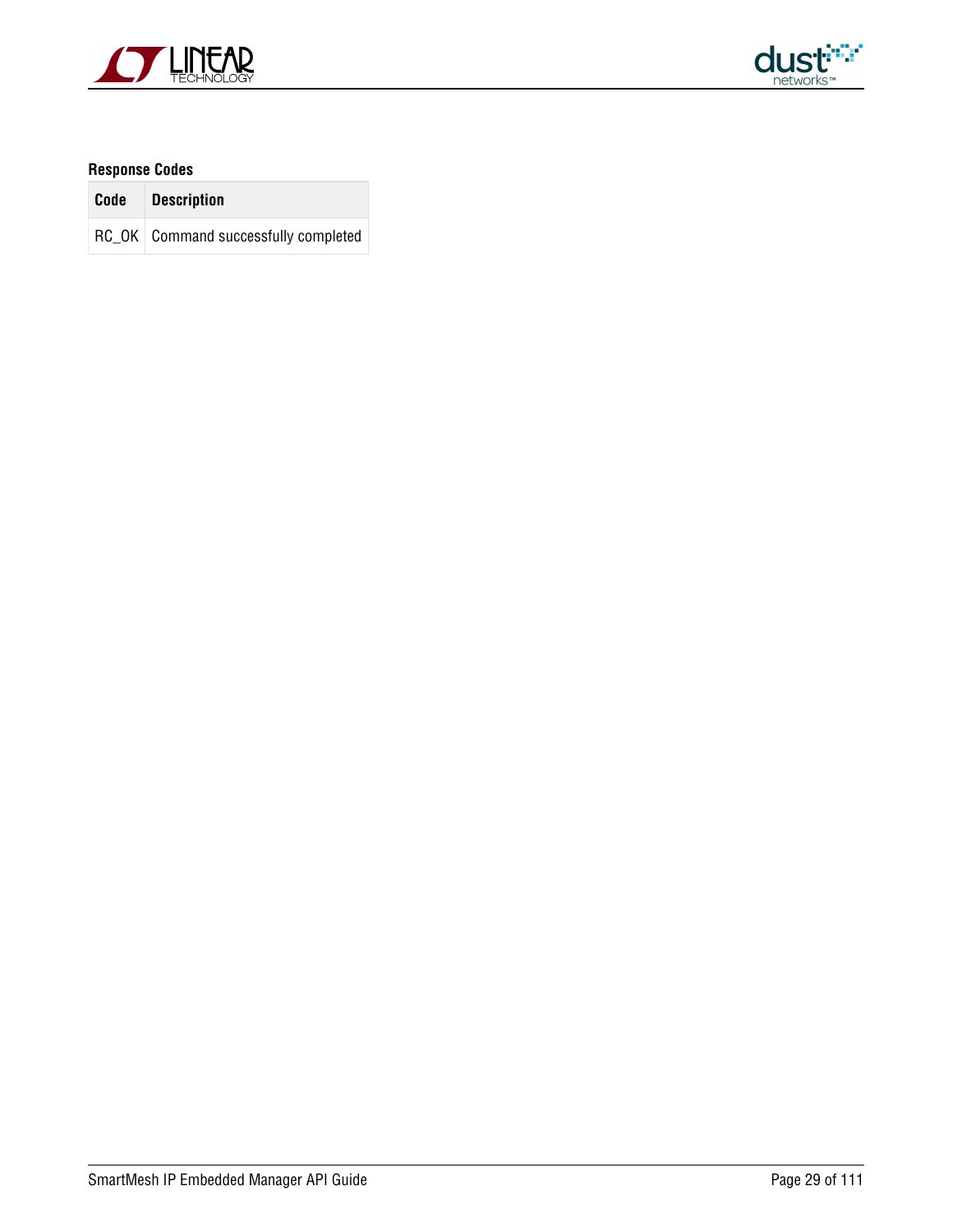



# <span id="page-29-0"></span>**4.10 getMoteConfig (0x2F)**

#### **Description**

The getMoteConfig command returns a single mote description as the response. The command takes two arguments, a MAC Address and a flag indicating whether the MAC Address refers to the requested mote or to the next mote in manager's memory. This command may be used to iterate through all motes known by the manager by starting with the macAddress parameter set to 0 and *next* set to true, and then using the MAC Address of that response as the input to the next call.

The mote MAC address is used in all query commands, but space constraints require the neighbor health reports to use the Mote ID for identification. Therefore, both identifiers are present in the mote structure.

#### **Request**

| <b>Parameter</b> | Type                  | Enum | <b>Description</b>                                                   |
|------------------|-----------------------|------|----------------------------------------------------------------------|
|                  | macAddress   MAC ADDR |      | Mote MAC address                                                     |
| next             | <b>BOOL</b>           |      | True if looking for next mote; false if looking for this MAC address |

#### **Response**

| <b>Parameter</b> | <b>Type</b>     | Enum                  | <b>Description</b>                                                        |
|------------------|-----------------|-----------------------|---------------------------------------------------------------------------|
| rc               | INT8U           | <b>Response Codes</b> | Response code                                                             |
| macAddress       | <b>MAC ADDR</b> |                       | Mote MAC address                                                          |
| moteld           | INT16U          |                       | Mote ID (used in health reports)                                          |
| isAP             | <b>BOOL</b>     |                       | Indicates that this is the Manager access point                           |
| state            | INT8U           | <b>Mote State</b>     | Mote state                                                                |
| reserved         | INT8U           |                       | Reserved, values should be ignored.                                       |
| isRouting        | <b>BOOL</b>     |                       | Indicates whether this mote can be used as a non-leaf node in the network |

| Code  | <b>Description</b>             |
|-------|--------------------------------|
| RC_OK | Command successfully completed |
|       |                                |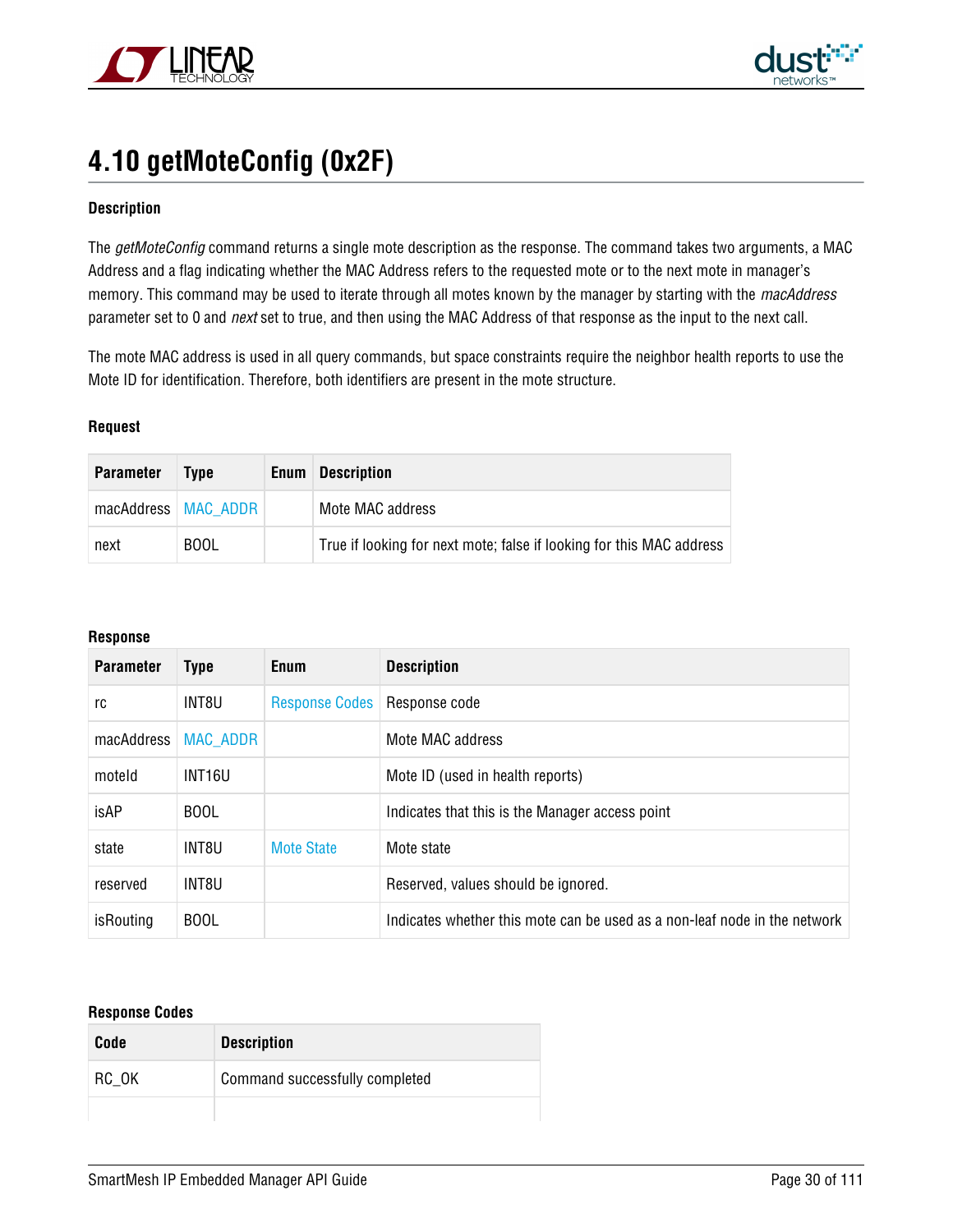



| RC NOT FOUND | The specified mote doesn't exist                                      |
|--------------|-----------------------------------------------------------------------|
|              | RC_END_OF_LIST   Last mote in the list has been reached (next = true) |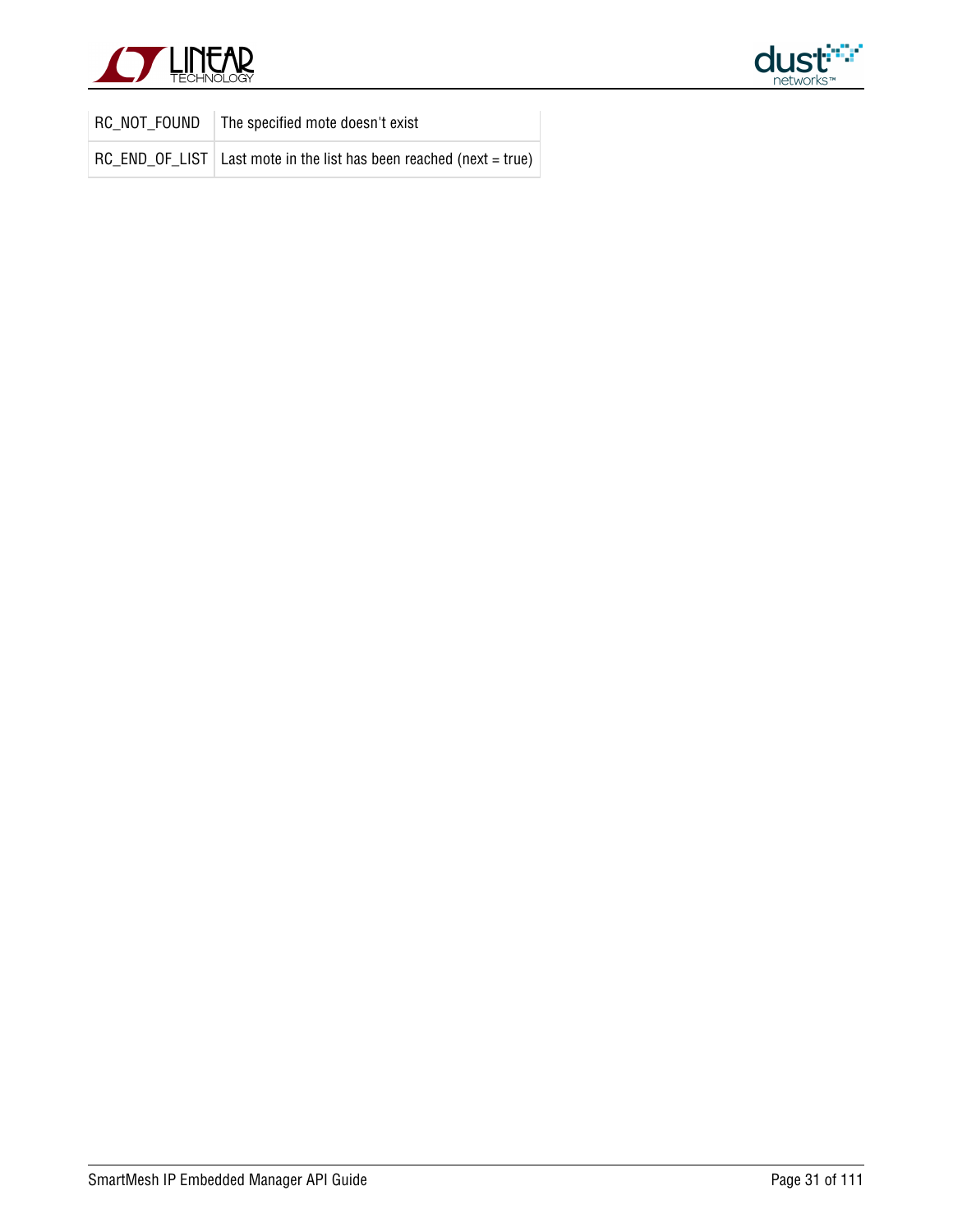



# <span id="page-31-0"></span>**4.11 getMoteConfigById (0x41)**

#### **Description**

The getMoteConfigById command returns a single mote description as the response. The command takes one argument, the short address of a mote (Mote ID). The command returns the same response structure as the [getMoteConfig](#page-29-0) command.

#### **Request**

| Parameter Type |        | <b>Enum</b> Description |
|----------------|--------|-------------------------|
| moteld         | INT16U | Mote ID                 |

#### **Response**

| <b>Parameter</b> | <b>Type</b>     | <b>Enum</b>           | <b>Description</b>                                                        |
|------------------|-----------------|-----------------------|---------------------------------------------------------------------------|
| rc               | INT8U           | <b>Response Codes</b> | Response code                                                             |
| macAddress       | <b>MAC ADDR</b> |                       | Mote MAC address                                                          |
| moteld           | INT16U          |                       | Mote ID (used in health reports)                                          |
| isAP             | <b>BOOL</b>     |                       | Indicates this is the Manager access point                                |
| state            | INT8U           | <b>Mote State</b>     | Mote state                                                                |
| reserved         | INT8U           |                       | Reserved, values should be ignored.                                       |
| isRouting        | <b>BOOL</b>     |                       | Indicates whether this mote can be used as a non-leaf node in the network |

| Code                        | <b>Description</b>             |
|-----------------------------|--------------------------------|
| RC OK                       | Command successfully completed |
| RC NOT FOUND   No such mote |                                |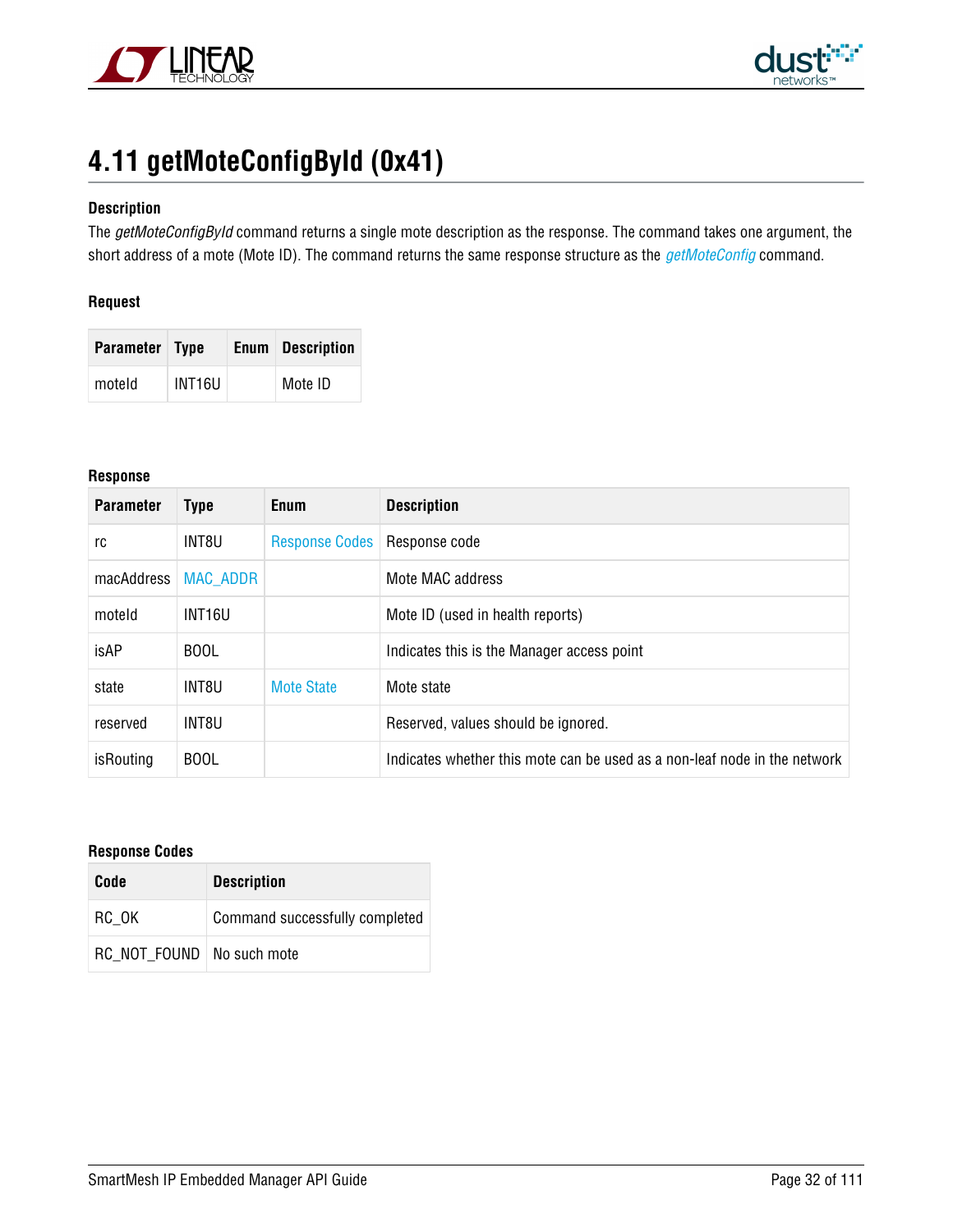



# <span id="page-32-0"></span>**4.12 getMoteInfo (0x3E)**

#### **Description**

The getMoteInfo command returns dynamic information for the specified mote.

#### **Request**

| Parameter             | <b>Type</b> | <b>Enum</b> Description |
|-----------------------|-------------|-------------------------|
| macAddress   MAC ADDR |             | Mote MAC address        |

#### **Response**

| <b>Parameter</b> | <b>Type</b>     | <b>Enum</b>                     | <b>Description</b>                                                                                                                                                                                                                                                                 |
|------------------|-----------------|---------------------------------|------------------------------------------------------------------------------------------------------------------------------------------------------------------------------------------------------------------------------------------------------------------------------------|
| rc               | INT8U           | <b>Response</b><br><b>Codes</b> | Response code                                                                                                                                                                                                                                                                      |
| macAddress       | <b>MAC_ADDR</b> |                                 | Mote MAC address                                                                                                                                                                                                                                                                   |
| state            | INT8U           | <b>Mote</b><br><b>State</b>     | Mote state                                                                                                                                                                                                                                                                         |
| numNbrs          | INT8U           |                                 | The number of motes within range of this mote, both currently and potentially<br>connected                                                                                                                                                                                         |
| numGoodNbrs      | INT8U           |                                 | The number of neighboring motes that have good $($ > 50) quality paths with this<br>mote                                                                                                                                                                                           |
| requestedBw      | <b>INT32U</b>   |                                 | Bandwidth requested by mote, milliseconds per packet                                                                                                                                                                                                                               |
| totalNeededBw    | <b>INT32U</b>   |                                 | Total bandwidth required by the mote and its children (includes requestedBw),<br>milliseconds per packet                                                                                                                                                                           |
| assignedBw       | INT32U          |                                 | Currently assigned bandwidth, milliseconds per packet                                                                                                                                                                                                                              |
| packetsReceived  | INT32U          |                                 | Number of packets received by the manager from the mote                                                                                                                                                                                                                            |
| packetsLost      | INT32U          |                                 | Number of packets sent by the mote, but lost at the manager. The number of<br>packets lost is calculated using the security counter, so it trails real-time by the<br>size of the packet window (a lost packet is not recorded until WINDOW_SIZE<br>more packets are transmitted). |
| avgLatency       | <b>INT32U</b>   |                                 |                                                                                                                                                                                                                                                                                    |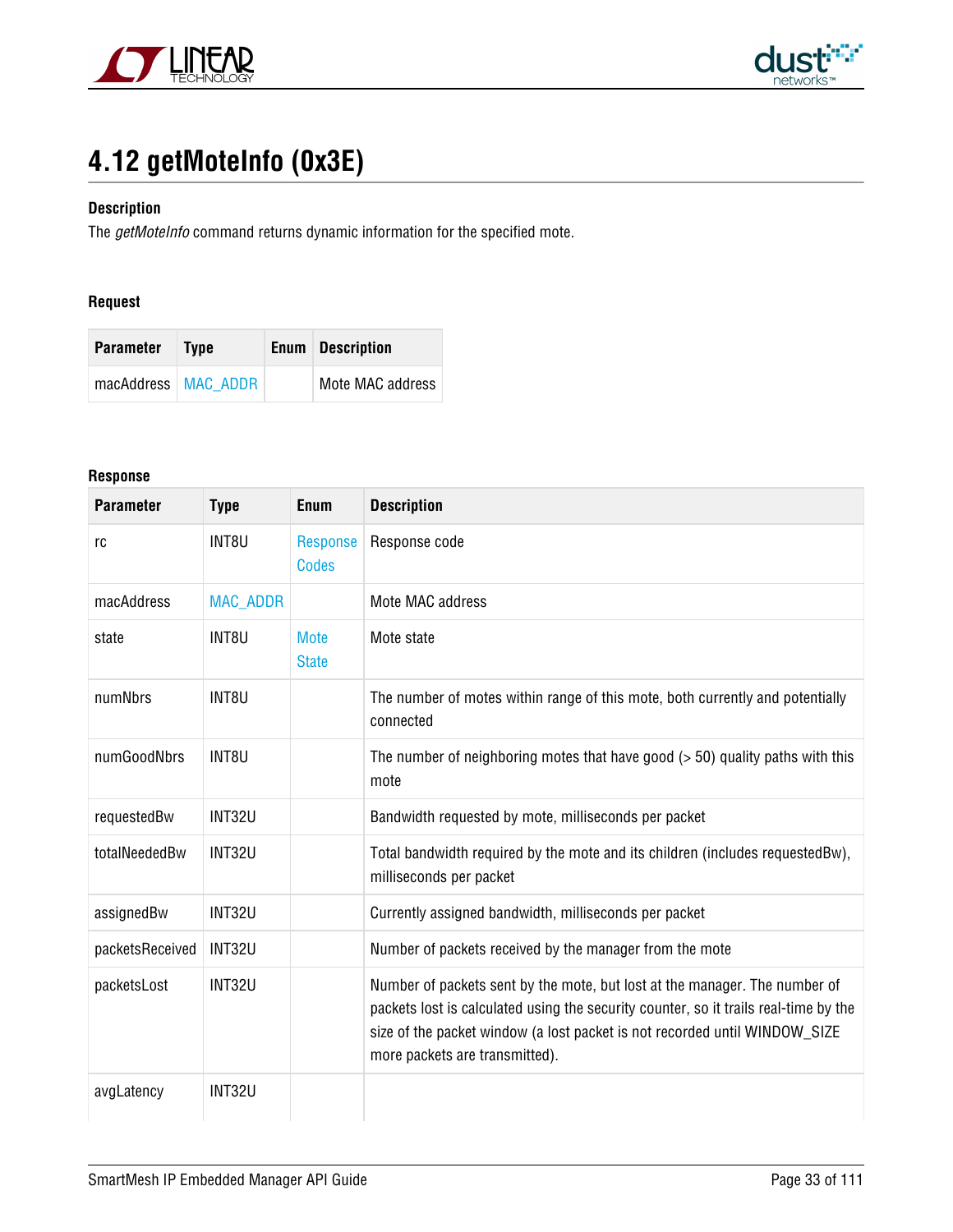



|           |        | The average time (in milliseconds) taken for packets generated at the mote to<br>reach the manager                                                        |
|-----------|--------|-----------------------------------------------------------------------------------------------------------------------------------------------------------|
| stateTime | INT32U | Time after last mote state modification (sec). (Added in Manager 1.3.0)                                                                                   |
| numJoins  | INT8U  | Number of times this device has joined. This field saturates at 255 joins.<br>(Added in Manager 1.4.1)                                                    |
| hopDepth  | INT8U  | Calculated number of hops from the manager times 10. If there are more than<br>25 hops, this field does not increase beyond 255. (Added in Manager 1.4.1) |

| Code                        | <b>Description</b>             |
|-----------------------------|--------------------------------|
| RC OK                       | Command successfully completed |
| RC NOT FOUND   No such mote |                                |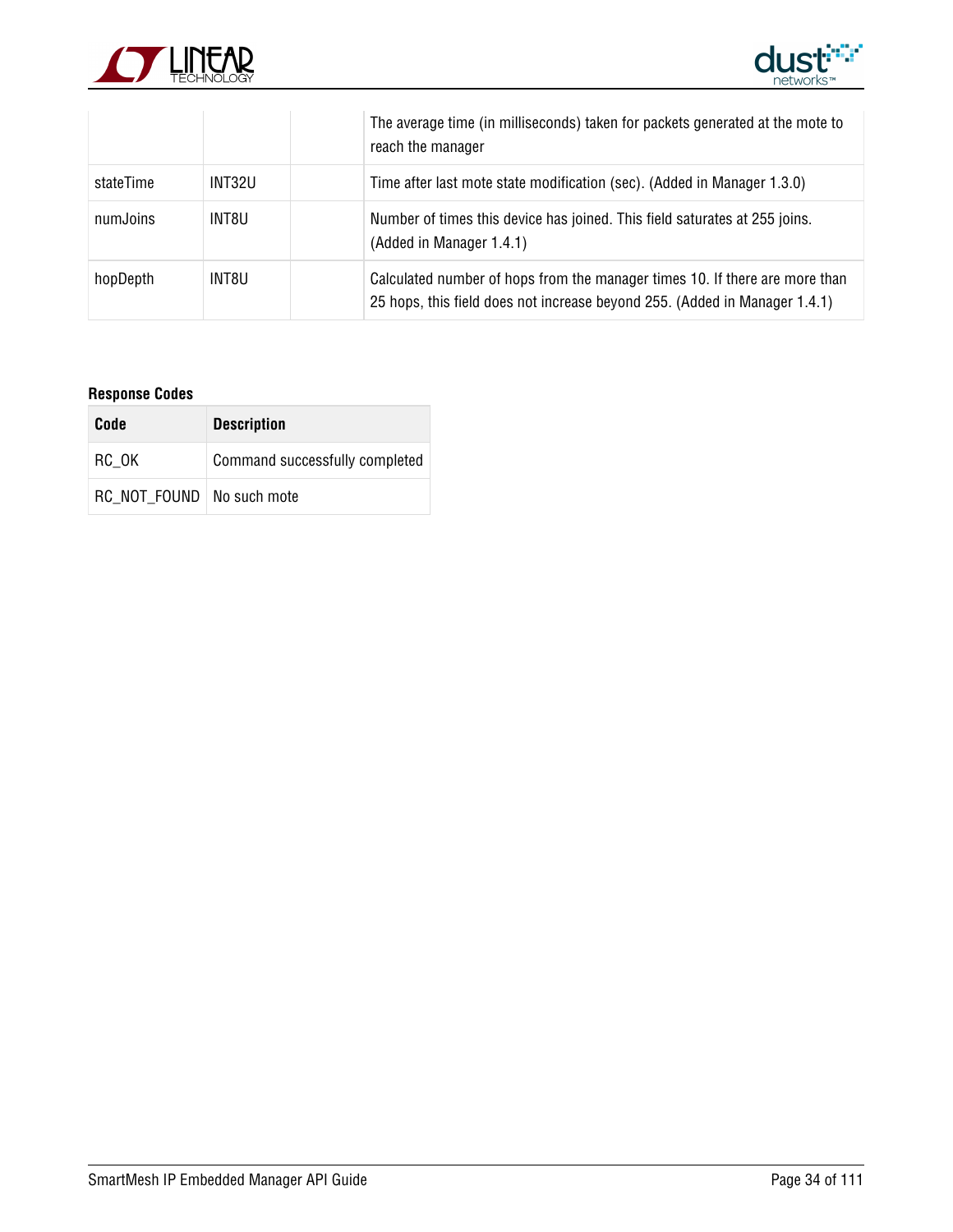



### <span id="page-34-0"></span>**4.13 getMoteLinks (0x46)**

#### **Description**

The getMoteLinks command returns information about links assigned to the mote. The response contains a list of links starting with Nth link on the mote, where N is supplied as the *idx* parameter in the request. To retrieve all links on the device the user can call this command with *idx* that increments by number of links returned with prior response, until the command returns RC\_END\_OF\_LIST response code. Note that links assigned to a mote may change between API calls.

#### **Request**

| <b>Parameter</b>      | <b>Type</b> | <b>Enum</b> Description                |
|-----------------------|-------------|----------------------------------------|
| macAddress   MAC_ADDR |             | Mac address of the mote.               |
| idx                   | INT16U      | Starting index of the links to return. |

#### **Response**

| <b>Parameter</b> | <b>Type</b>        | <b>Enum</b>           | <b>Description</b>                                      |
|------------------|--------------------|-----------------------|---------------------------------------------------------|
| rc               | INT8U              | <b>Response Codes</b> | Response code                                           |
| idx              | INT <sub>16U</sub> |                       | Starting index of the first link returned (0-based).    |
| utilization      | INT8U              |                       | Bandwidth utilization of all links on this mote (0-31). |
| numLinks         | INT8U              |                       | Number of links in this response.                       |
| links            | $links$ []         |                       | Array of 'numLinks' links, see structure below.         |

#### **Link structure returned in the response**

| <b>Parameter</b> | <b>Type</b> | Enum       | <b>Description</b>    |
|------------------|-------------|------------|-----------------------|
| frameld          | INT8U       |            | Frame id              |
| slot             | INT32U      |            | Slot number           |
| channelOffset    | INT8U       |            | <b>Channel Offset</b> |
| moteld           | INT16U      |            | Peer mote id          |
| flags            | INT8U       | Link Flags | Link flags            |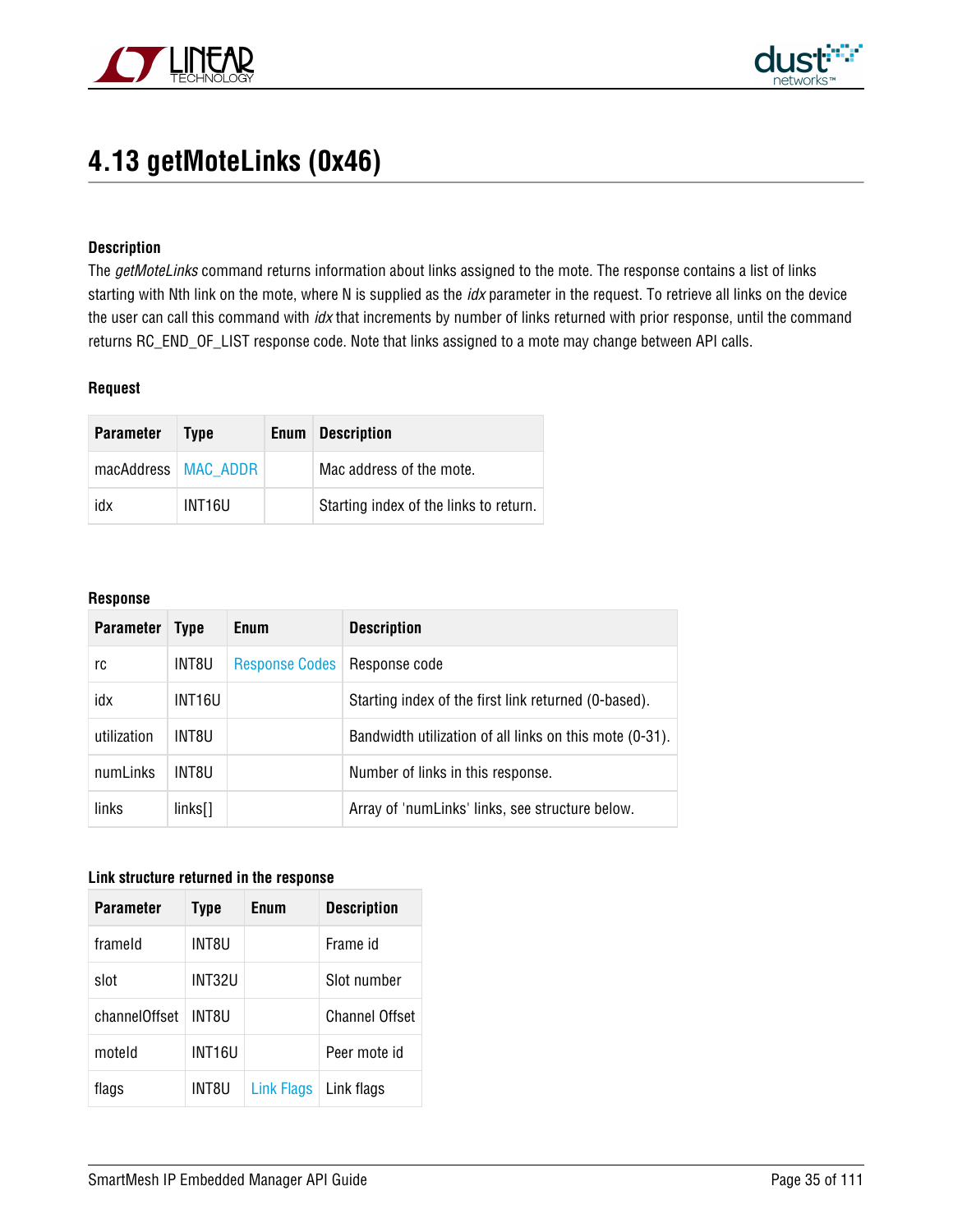



| Code         | <b>Description</b>                                                    |
|--------------|-----------------------------------------------------------------------|
| RC NOT FOUND | No such mote.                                                         |
| RC INV STATE | Mote is not in operational state                                      |
|              | RC_END_OF_LIST   The index requested is greater than number of links. |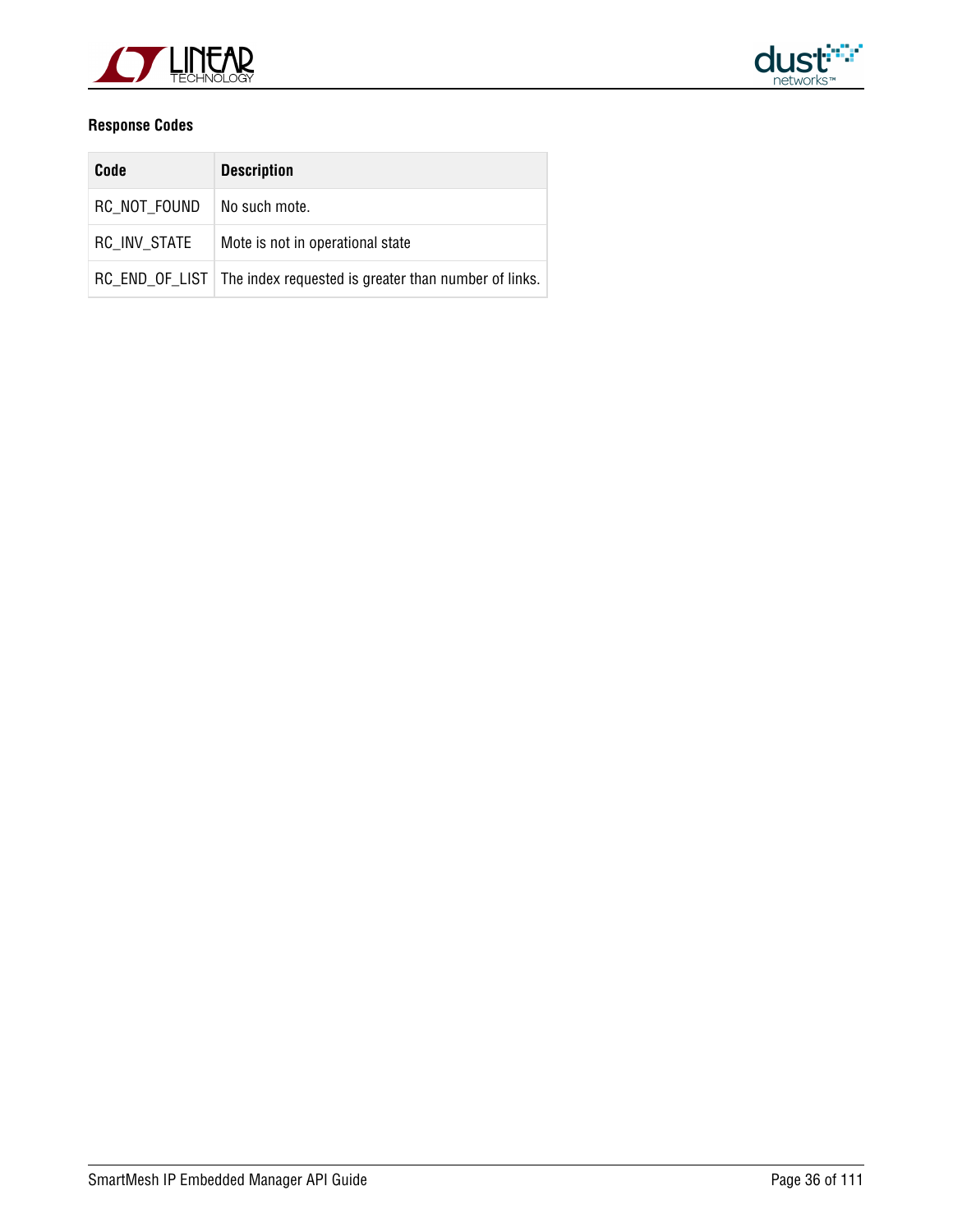



# **4.14 getNetworkConfig (0x3F)**

## **Description**

The getNetworkConfig command returns general network configuration parameters, including the Network ID, bandwidth parameters and number of motes.

### **Request**

**Parameter Type Enum Description**

# **Response**

| <b>Parameter</b> | <b>Type</b>   | <b>Enum</b>                     | <b>Description</b>                                                                                                                                                                                                                           |
|------------------|---------------|---------------------------------|----------------------------------------------------------------------------------------------------------------------------------------------------------------------------------------------------------------------------------------------|
| rc               | INT8U         | <b>Response</b><br><b>Codes</b> | Response code                                                                                                                                                                                                                                |
| networkId        | INT16U        | none                            | Network ID                                                                                                                                                                                                                                   |
| apTxPower        | INT8S         | <b>Transmit</b><br><b>Power</b> | Access Point transmit power                                                                                                                                                                                                                  |
| frameProfile     | INT8U         | Frame<br><b>Profile</b>         | The frame profile describes the length of the slotframes during network building<br>and normal operation. All of the legacy frame profiles are mapped to the<br>standard IP manager profile: Profile 1 (fast build, medium speed operation). |
| maxMotes         | <b>INT16U</b> | none                            | The maximum number of motes allowed in the network.                                                                                                                                                                                          |
| baseBandwidth    | INT16U        | none                            | Base bandwidth is the default bandwidth allocated to each mote that joins.                                                                                                                                                                   |
| downFrameMultVal | INT8U         | none                            | Downstream frame multiplier is a multiplier for the length of the primary<br>downstream slotframe.                                                                                                                                           |
| numParents       | INT8U         | none                            | Number of parents allocated to each mote.                                                                                                                                                                                                    |
| ccaMode          | INT8U         | <b>CCA</b><br><b>Mode</b>       | Indicates the mode for Clear Channel Assessment (CCA) in the network.                                                                                                                                                                        |
| channelList      | <b>INT16U</b> | none                            | Bitmap of channels in the whitelist to use for communication, all others<br>blacklisted. Bit 0×0001 corresponds to channel 0 and bit 0×8000 corresponds to<br>channel 15. (0=not used, 1=used).                                              |
| autoStartNetwork | <b>BOOL</b>   | none                            | The Auto Start Network flag tells the Manager whether to start the network as<br>soon as the device is booted. (deprecated)                                                                                                                  |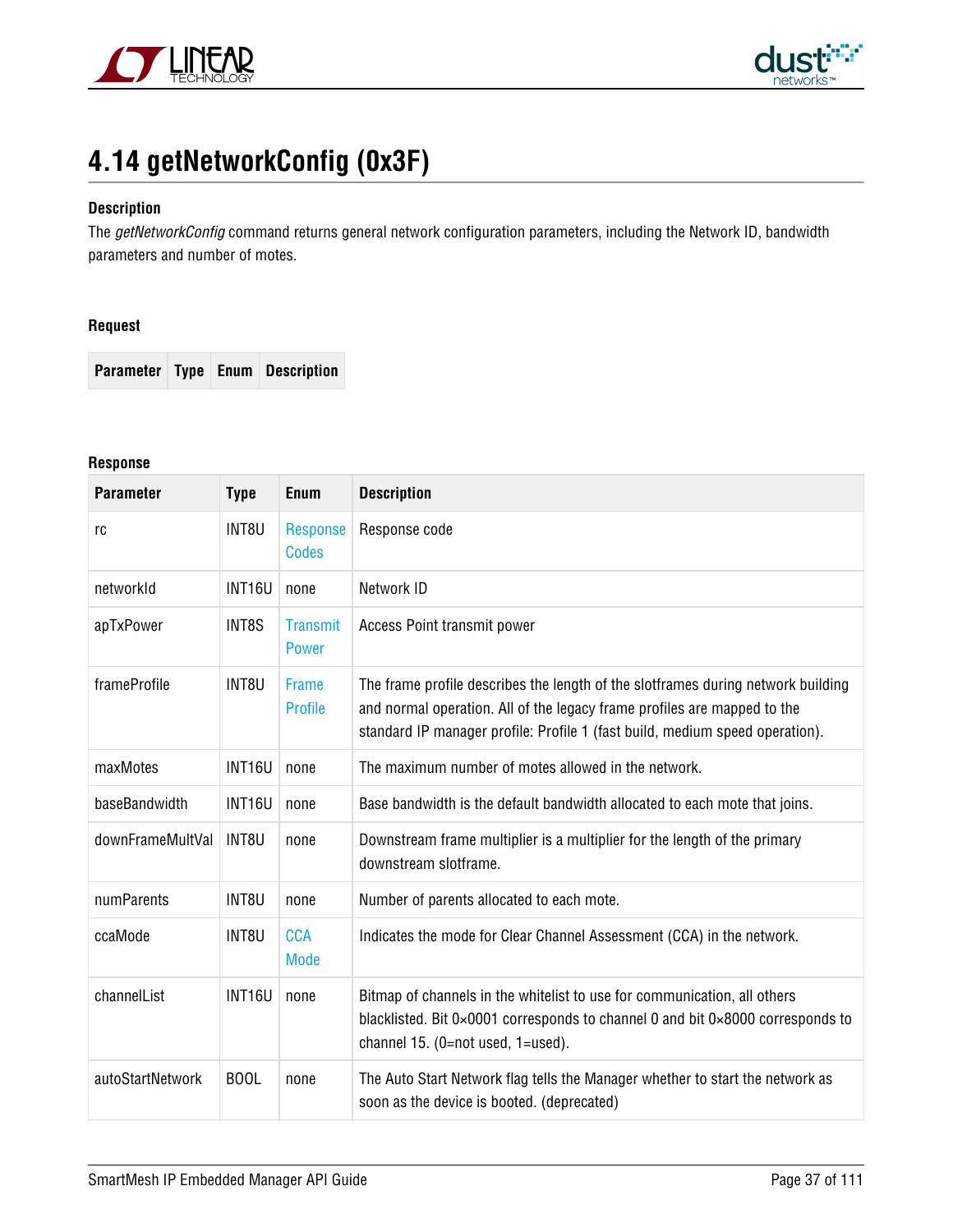



| locMode     | INT8U               | none                                    | Reserved                                                              |
|-------------|---------------------|-----------------------------------------|-----------------------------------------------------------------------|
| bbMode      | INT8U               | <b>Backbone</b><br><b>Frame</b><br>Mode | Backbone frame mode                                                   |
| bbSize      | INT8U               | none                                    | Backbone frame size                                                   |
| isRadioTest | INT8U               | none                                    | Indicates whether the Manager is in radiotest mode                    |
| bwMult      | INT <sub>16</sub> U | none                                    | Bandwidth provisioning multiplier in percent (100-1000)               |
| oneChannel  | INT8U               | none                                    | Channel number for One Channel mode, $0xFF =$ One Channel mode is OFF |

| Code Description                       |
|----------------------------------------|
| RC OK   Command successfully completed |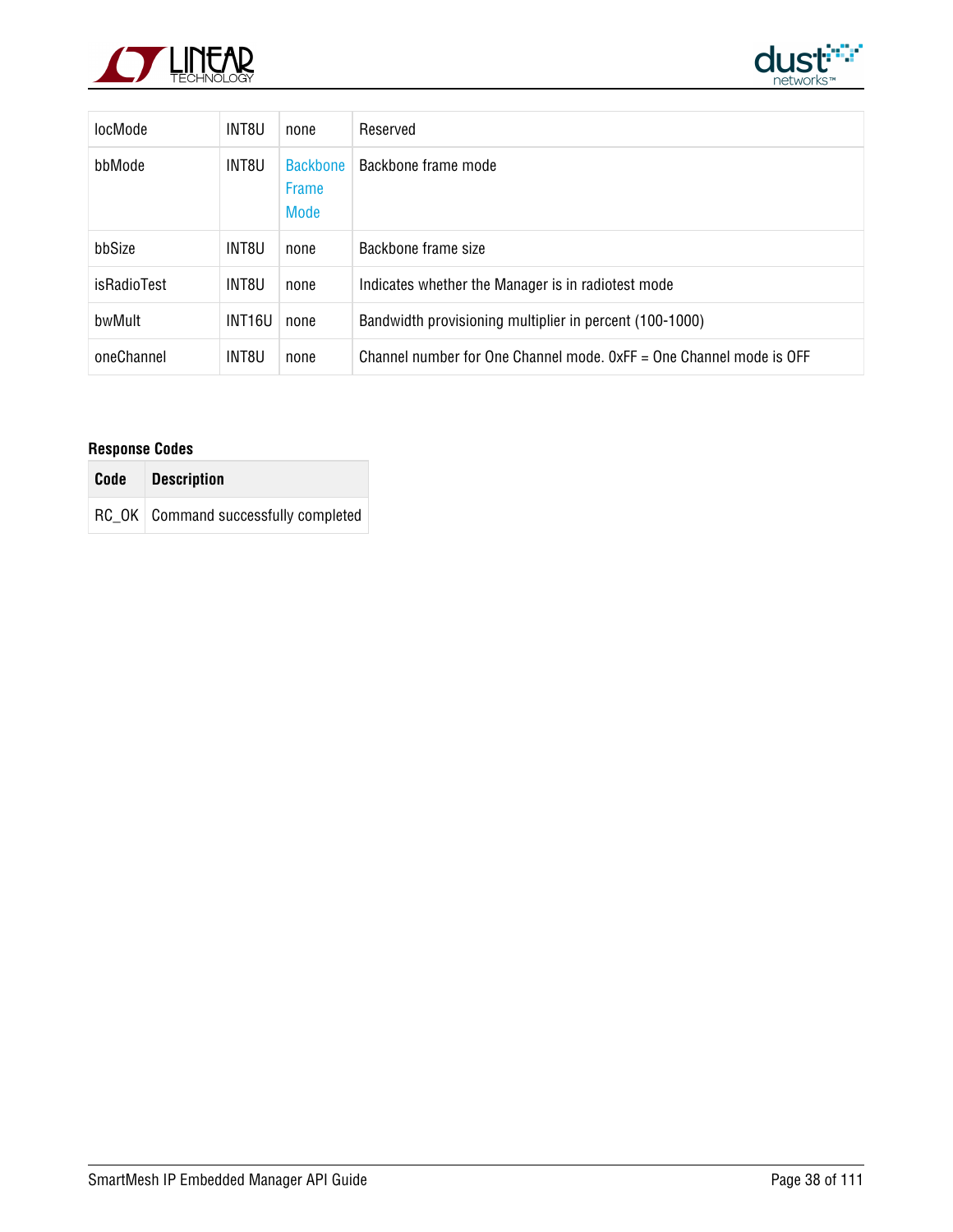



# **4.15 getNetworkInfo (0x40)**

# **Description**

The getNetworkInfo command returns dynamic network information and statistics.

# **Request**

**Parameter Type Enum Description**

#### **Response**

| <b>Parameter</b>   | <b>Type</b>   | Enum                                   | <b>Description</b>                                                                                                                                                            |
|--------------------|---------------|----------------------------------------|-------------------------------------------------------------------------------------------------------------------------------------------------------------------------------|
| rc                 | INT8U         | <b>Response</b><br><b>Codes</b>        | Description                                                                                                                                                                   |
| numMotes           | <b>INT16U</b> |                                        | Number of motes in the "Operational" state (not including the Access<br>Point)                                                                                                |
| asnSize            | <b>INT16U</b> |                                        | ASN size is the timeslot duration, in microseconds                                                                                                                            |
| advertisementState | INT8U         | <b>Advertisement</b><br><b>State</b>   | Advertisement state                                                                                                                                                           |
| downFrameState     | INT8U         | <b>Downstream</b><br><b>Frame Mode</b> | Indicates the current downstream frame length, that is, whether or not<br>the multiplier is applied                                                                           |
| netReliability     | INT8U         |                                        | Network reliability as a percentage                                                                                                                                           |
| netPathStability   | INT8U         |                                        | Path stability as a percentage                                                                                                                                                |
| netLatency         | <b>INT32U</b> |                                        | Average latency, in milliseconds                                                                                                                                              |
| netState           | INT8U         | <b>Network State</b>                   | Current network state                                                                                                                                                         |
| ipv6Address        | IPV6 ADDR     |                                        | IPV6 address of the system                                                                                                                                                    |
| numLostPackets     | INT32U        |                                        | Number of lost packets (Added in Manager 1.3.0)                                                                                                                               |
| numArrivedPackets  | INT64U        |                                        | Number of received packets (Added in Manager 1.3.0)                                                                                                                           |
| maxNumbHops        | INT8U         |                                        | Maximum number of hops in the network * 10 (Added in Manager<br>1.3.0). This is the largest value across all motes for average hops<br>traveled by a mote's upstream packets. |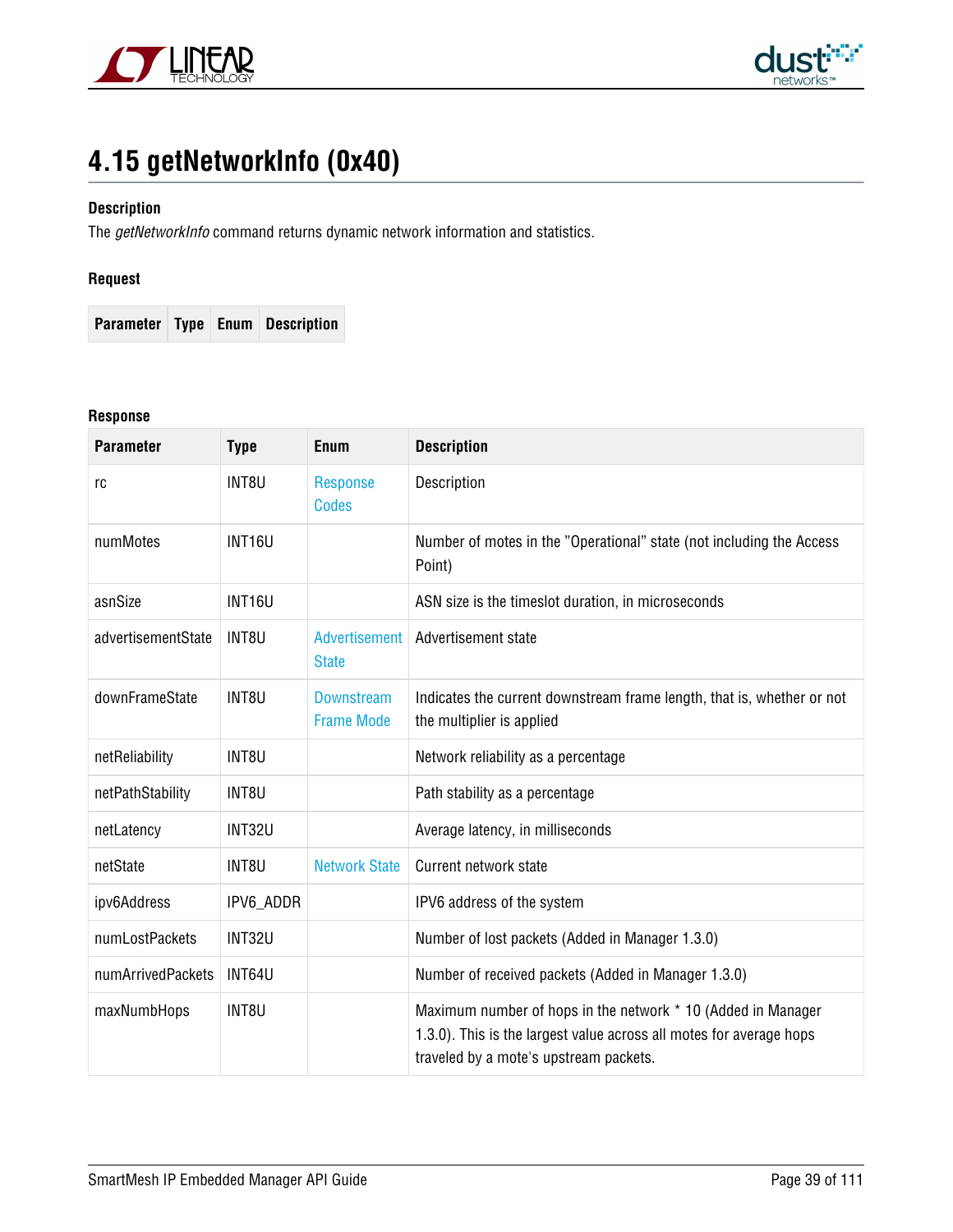



| Code Description                       |
|----------------------------------------|
| RC OK   Command successfully completed |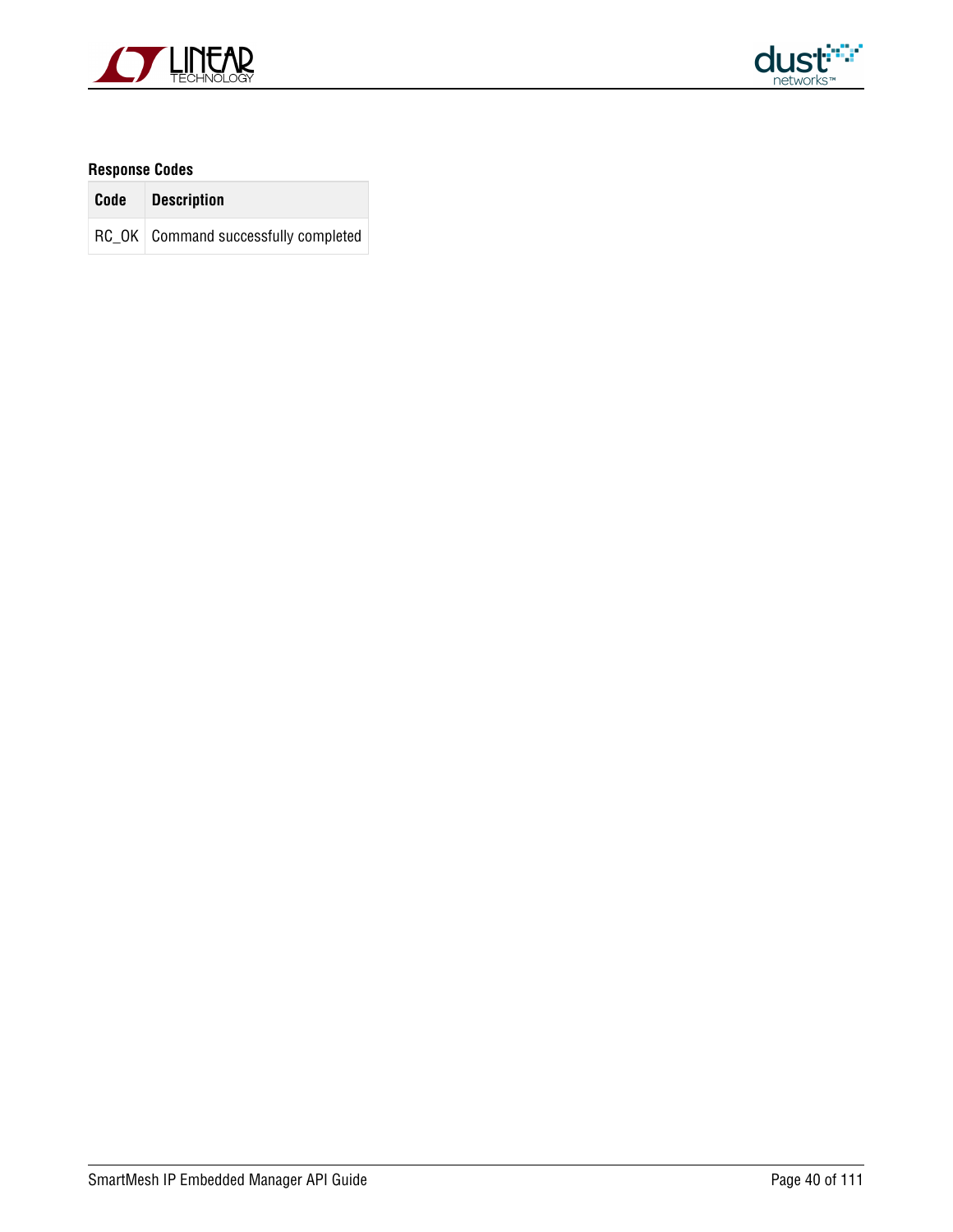



# **4.16 getNextACLEntry (0x28)**

## **Description**

The getNextACLEntry command returns information about next mote entry in the access control list (ACL). To begin a search (find the first mote in ACL), a zero MAC address (0000000000000000) should be sent.

There is no mechanism for reading the ACL entry of a specific mote. This call is an iterator. If you call getNextACLEntry with mote A as the argument, your response is the ACL entry for mote B, where B is the next mote in the ACL.

#### **Request**

| <b>Parameter</b>      | <b>Type</b> | <b>Enum</b> Description |
|-----------------------|-------------|-------------------------|
| macAddress   MAC_ADDR |             | Mote MAC address        |

#### **Response**

| <b>Parameter</b> | Tvpe                  | <b>Enum</b>                    | <b>Description</b>                          |
|------------------|-----------------------|--------------------------------|---------------------------------------------|
| rc               | INT8U                 | Response Codes   Response code |                                             |
|                  | macAddress   MAC ADDR |                                | Mote MAC address                            |
| joinKey          | <b>SEC KEY</b>        |                                | No join key reads are permitted, returns 0s |

| Code         | <b>Description</b>                     |
|--------------|----------------------------------------|
| RC OK        | Command successfully completed         |
|              | RC END OF LIST   End of ACL is reached |
| RC NOT FOUND | No such mote in the ACL                |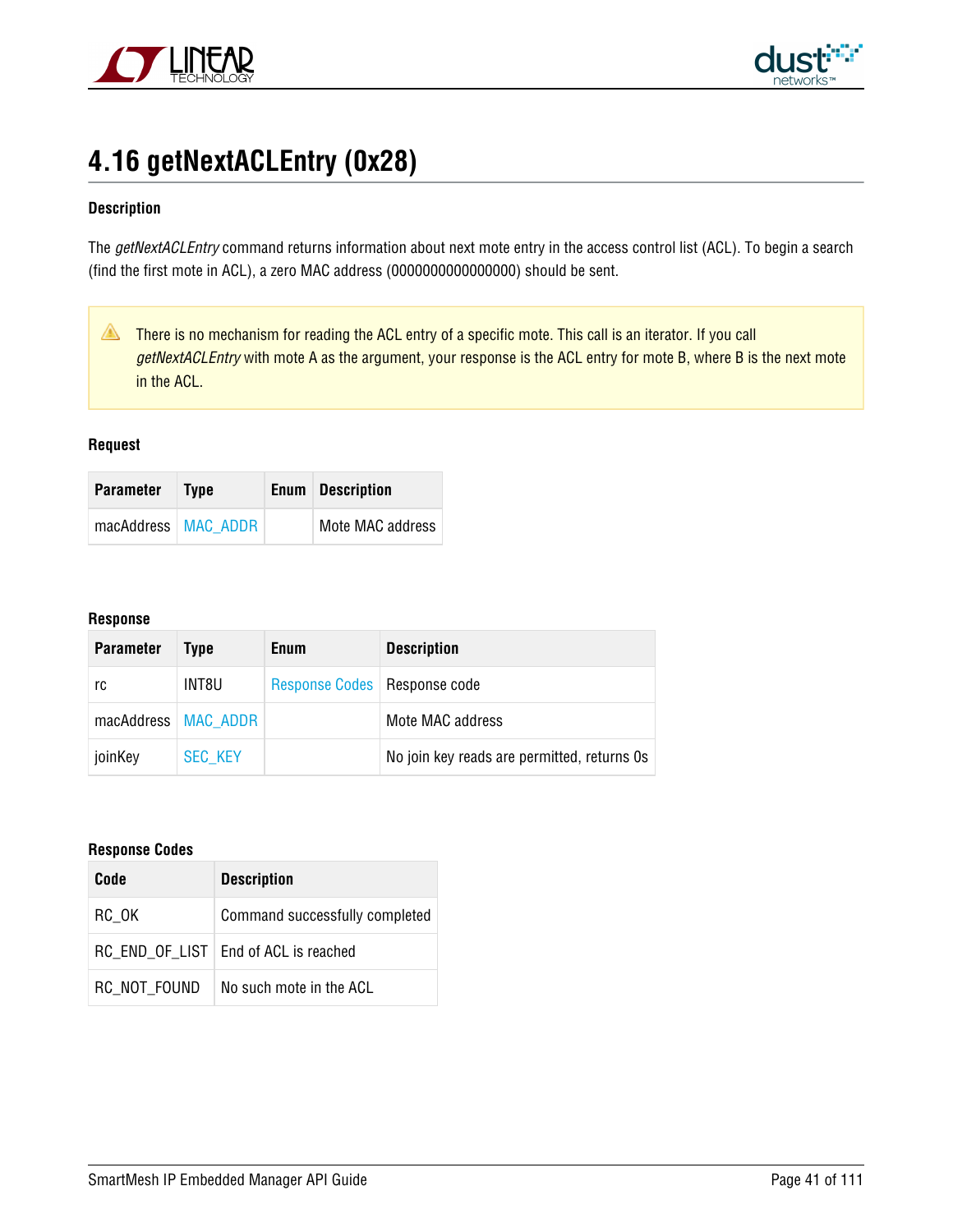



# **4.17 getNextPathInfo (0x31)**

### **Description**

The getNextPathInfo command allows iteration across paths connected to a particular mote. The pathId parameter indicates the previous value in the iteration. Setting pathId to 0 returns the first path. A pathId can not be used as a unique identifier for a path. It is only valid when associated with a particular mote.

## **Request**

| <b>Parameter</b> | Type     | Enum           | <b>Description</b>                                                                                            |
|------------------|----------|----------------|---------------------------------------------------------------------------------------------------------------|
| macAddress       | MAC ADDR |                | Mote MAC address                                                                                              |
| filter           | INT8U    | Path<br>Filter | Specifies whether the command iterates through all paths connected to the mote, or<br>only the upstream paths |
| pathld           | INT16U   |                | Path ID                                                                                                       |

### **Response**

| <b>Parameter</b> | <b>Type</b>        | Enum                            | <b>Description</b>                                                                                                                                                                                                                                                                                                                 |
|------------------|--------------------|---------------------------------|------------------------------------------------------------------------------------------------------------------------------------------------------------------------------------------------------------------------------------------------------------------------------------------------------------------------------------|
| rc               | INT8U              | Response<br>Codes               | Response code                                                                                                                                                                                                                                                                                                                      |
| pathid           | INT <sub>16U</sub> |                                 | Path ID                                                                                                                                                                                                                                                                                                                            |
| source           | MAC_ADDR           |                                 | MAC address of the source mote                                                                                                                                                                                                                                                                                                     |
| dest             | <b>MAC ADDR</b>    |                                 | MAC address of the destination mote                                                                                                                                                                                                                                                                                                |
| direction        | INT8U              | <b>Path</b><br><b>Direction</b> | Path direction                                                                                                                                                                                                                                                                                                                     |
| numLinks         | INT8U              |                                 | Number of links                                                                                                                                                                                                                                                                                                                    |
| quality          | INT8U              |                                 | An internal measurement of path quality based on a moving average of packets<br>received over packets transmitted. There are no meaningful units for this value.<br>Highest values are better. Range 0 (worst) to 100 (best). Quality is equivalent to<br>path stability for a used path, and is based on RSSI for an unused path. |
| rssiSrcDest      | INT8S              |                                 | Latest RSSI or 0 (if there is no data), for the path from source mote to destination<br>mote. Calculated only for paths after the first health report.                                                                                                                                                                             |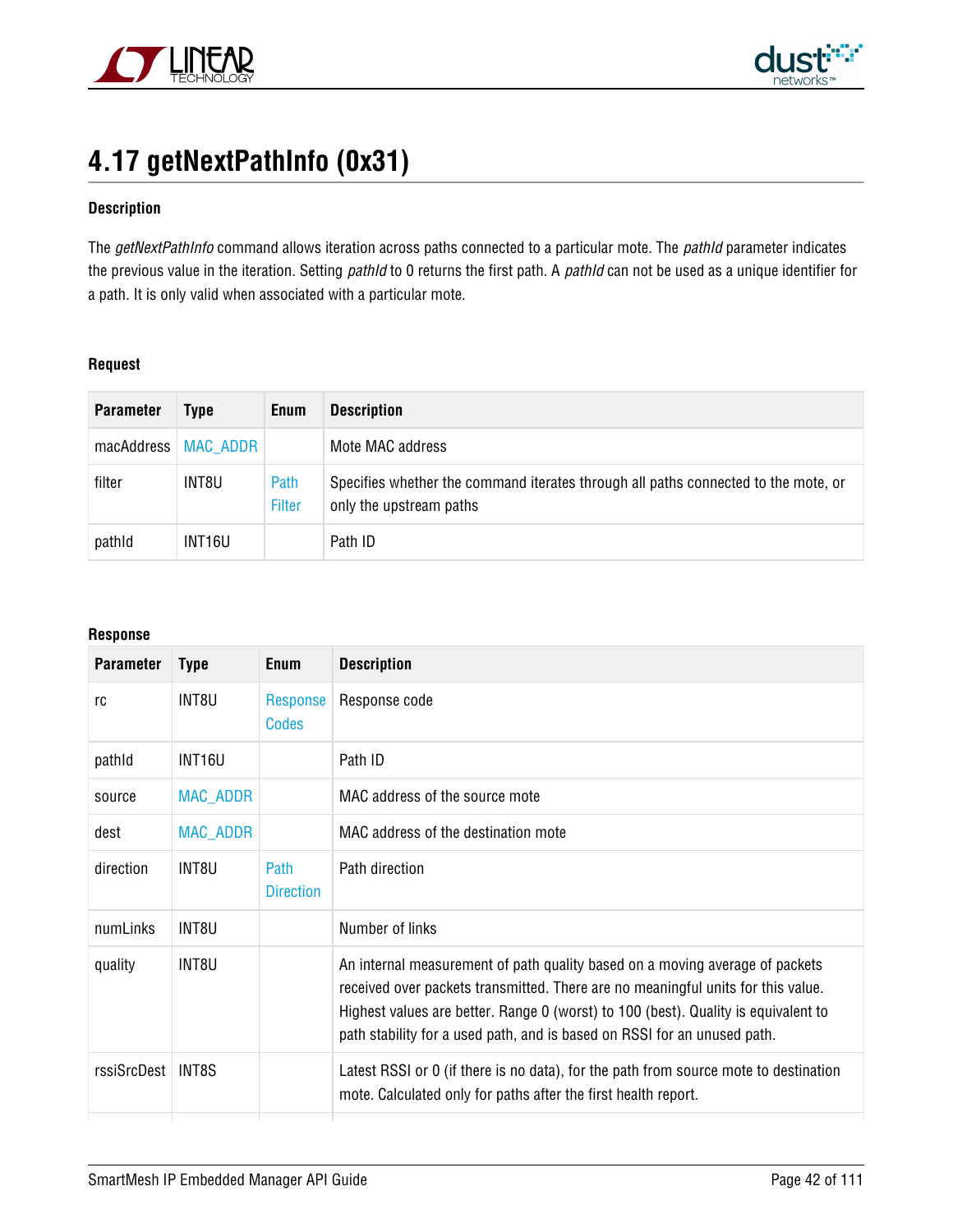



| rssiDestSrc   INT8S |  | Latest RSSI or 0 (if there is no data), for the path from destination mote to source |
|---------------------|--|--------------------------------------------------------------------------------------|
|                     |  | mote. Calculated only for paths after the first health report.                       |

| Code         | <b>Description</b>                                                          |
|--------------|-----------------------------------------------------------------------------|
| RC OK        | Command successfully completed                                              |
| RC NOT FOUND | The specified path ID does not exist                                        |
|              | RC_END_OF_LIST   The specified pathld in the request is the end of the list |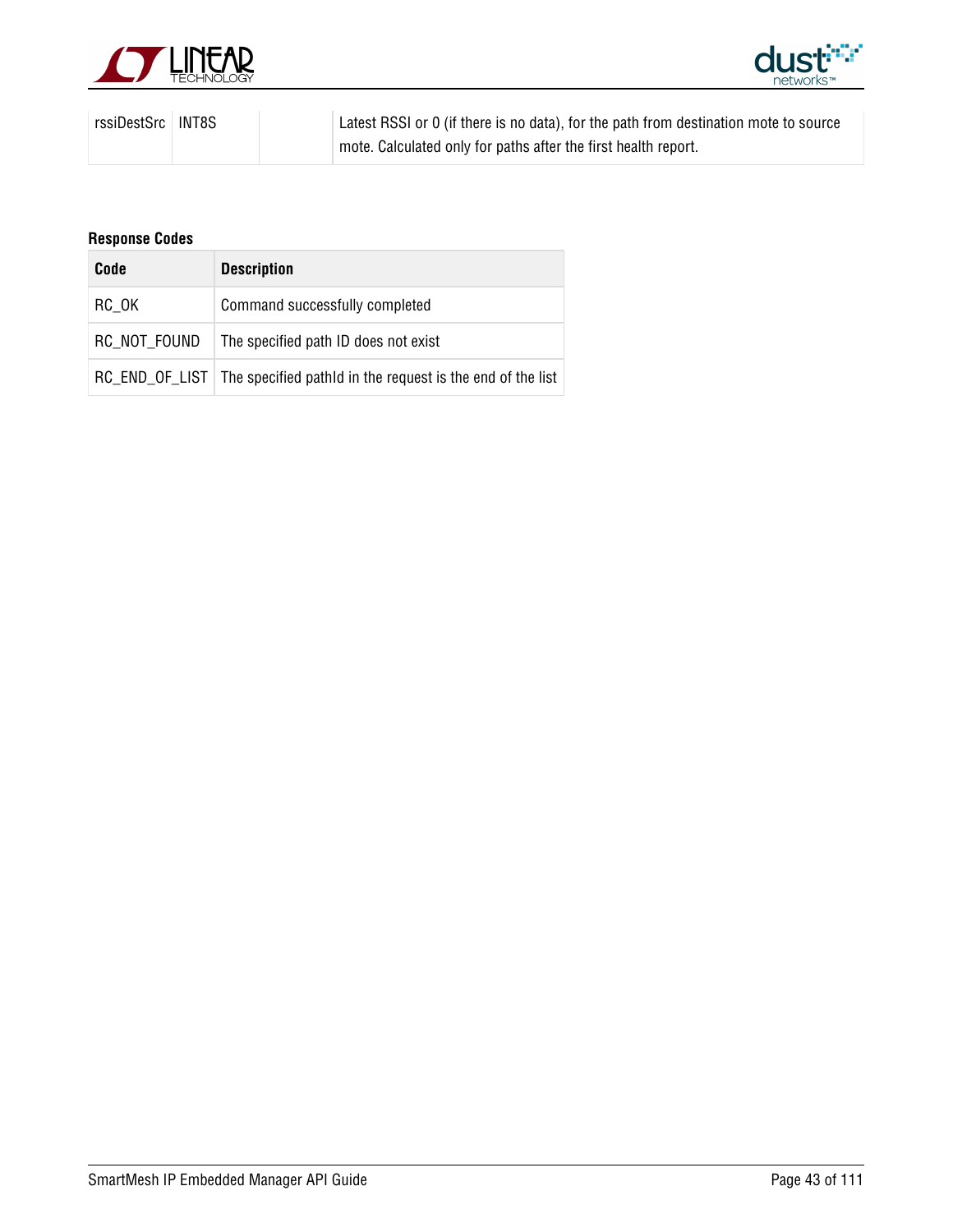



# **4.18 getPathInfo (0x30)**

# **Description**

The getPathInfo command returns parameters of requested path.

# **Request**

| Parameter Type |                 | Enum | <b>Description</b>              |
|----------------|-----------------|------|---------------------------------|
| source         | <b>MAC ADDR</b> |      | MAC address of source mote      |
| dest           | MAC ADDR        |      | MAC address of destination mote |

#### **Response**

| <b>Parameter</b> | <b>Type</b>     | <b>Enum</b>              | <b>Description</b>                                                                                                                                                                                                                                                                                                                 |
|------------------|-----------------|--------------------------|------------------------------------------------------------------------------------------------------------------------------------------------------------------------------------------------------------------------------------------------------------------------------------------------------------------------------------|
| rc               | INT8U           | Response<br><b>Codes</b> | Response code                                                                                                                                                                                                                                                                                                                      |
| source           | <b>MAC_ADDR</b> |                          | MAC address of source mote                                                                                                                                                                                                                                                                                                         |
| dest             | <b>MAC_ADDR</b> |                          | MAC address of destination mote                                                                                                                                                                                                                                                                                                    |
| direction        | INT8U           | Path<br><b>Direction</b> | Path direction                                                                                                                                                                                                                                                                                                                     |
| numLinks         | INT8U           |                          | Number of links between motes for upstream frame                                                                                                                                                                                                                                                                                   |
| quality          | INT8U           |                          | An internal measurement of path quality based on a moving average of packets<br>received over packets transmitted. There are no meaningful units for this value.<br>Highest values are better. Range 0 (worst) to 100 (best). Quality is equivalent to<br>path stability for a used path, and is based on RSSI for an unused path. |
| rssiSrcDest      | INT8S           |                          | Latest RSSI or 0 (if there is no data), for the path from source mote to destination<br>mote. Calculated only for paths after the first health report.                                                                                                                                                                             |
| rssiDestSrc      | INT8S           |                          | Latest RSSI or 0 (if there is no data), for the path from destination mote to source<br>mote. Calculated only for paths after the first health report.                                                                                                                                                                             |

# **Response Codes**

**Code Description**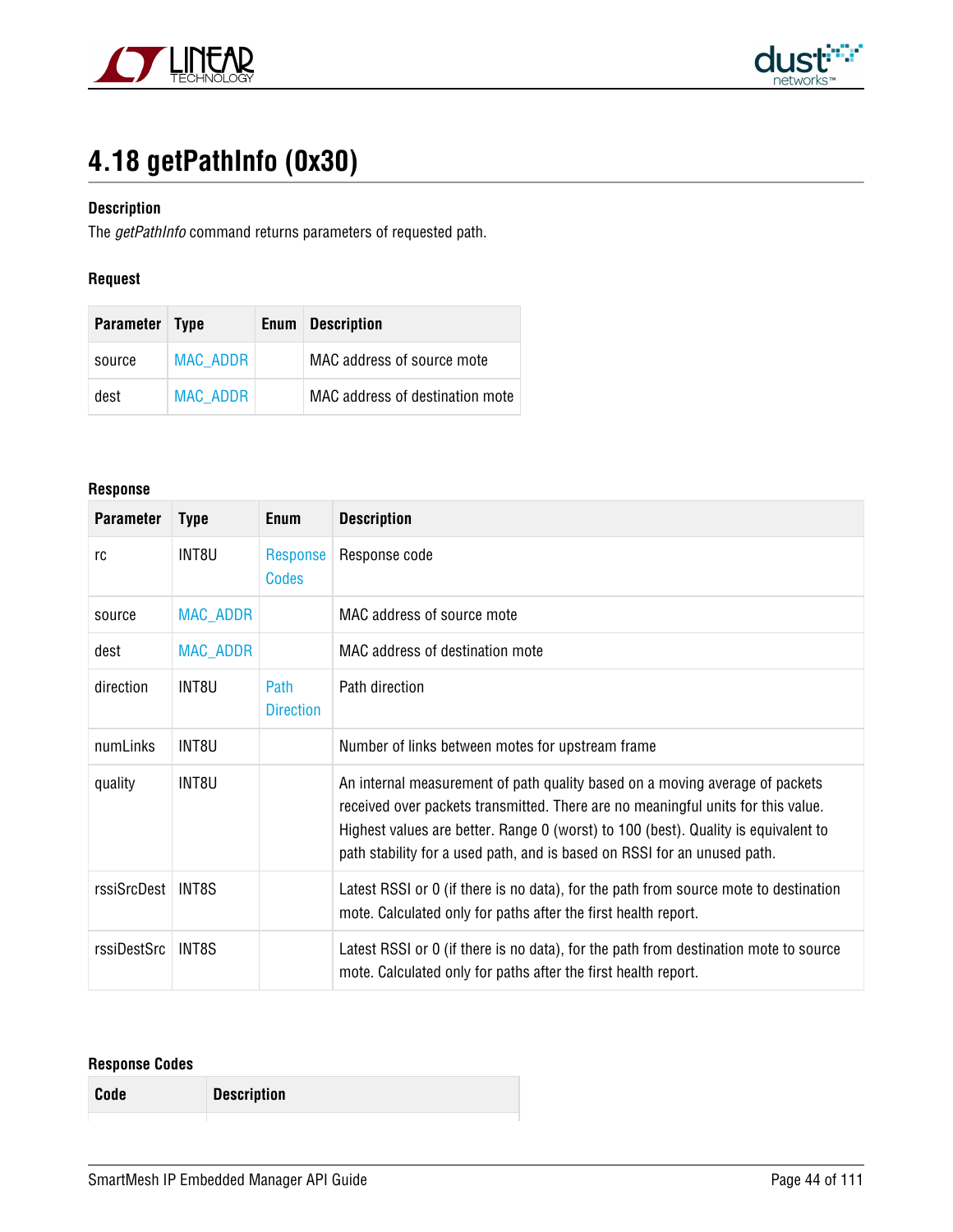



| RC OK | Command successfully completed                                  |
|-------|-----------------------------------------------------------------|
|       | RC_NOT_FOUND   A path between the specified motes doesn't exist |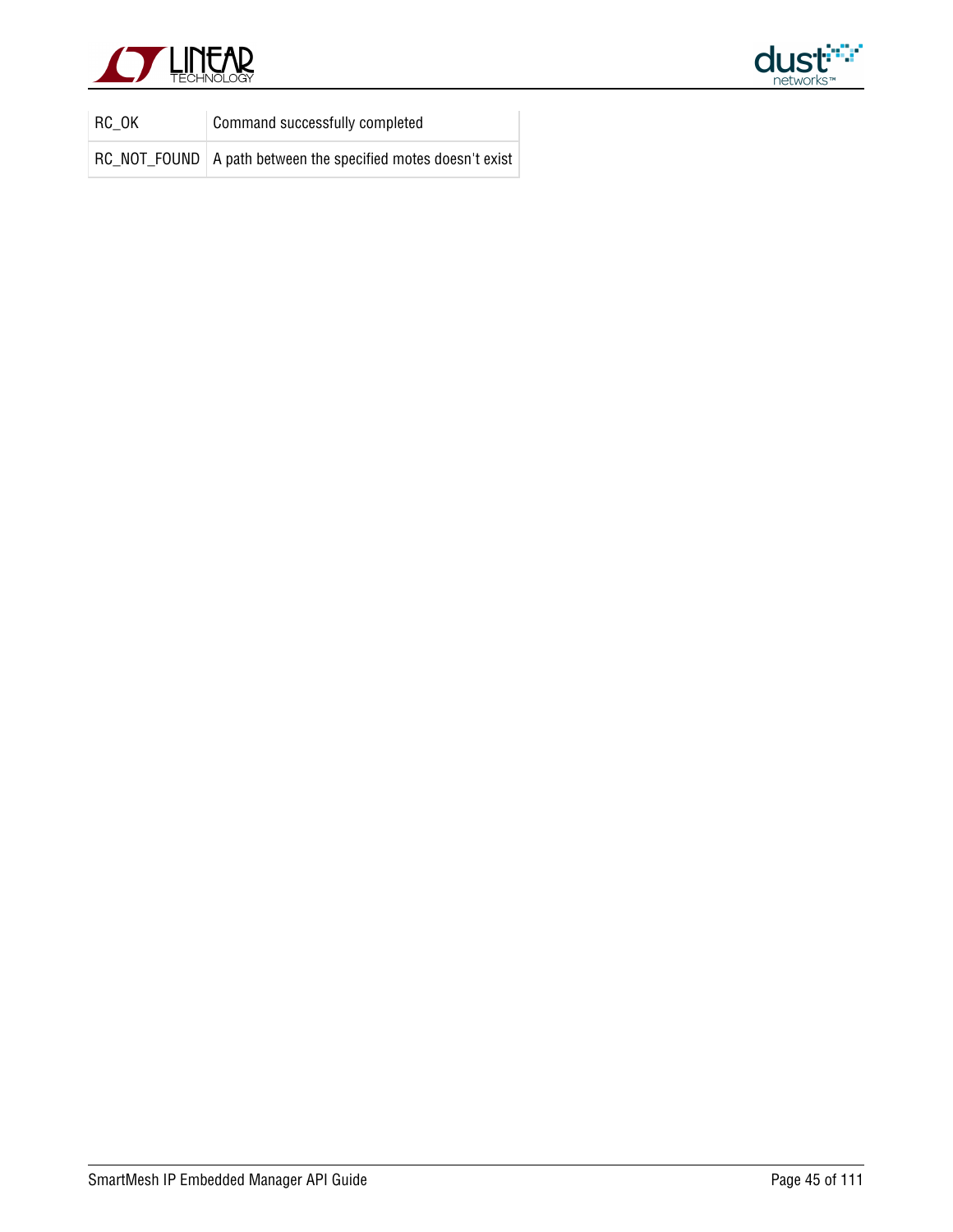



# **4.19 getRadiotestStatistics (0x26)**

## **Description**

This command retrieves statistics from a previously run radiotestRx command. It may only be executed if the manager has been booted up in radiotest mode (see setNetworkConfig command).

### **Request**

**Parameter Type Enum Description**

#### **Response**

| <b>Parameter</b> | <b>Type</b> | <b>Enum</b>                    | <b>Description</b>                      |
|------------------|-------------|--------------------------------|-----------------------------------------|
| rc               | INT8U       | Response Codes   Response code |                                         |
| rxOk             | INT16U      |                                | Number of packets received successfully |
| rxFail           | INT16U      |                                | Number of packets received with errors  |

| Code                                          | <b>Description</b>             |
|-----------------------------------------------|--------------------------------|
| RC OK                                         | Command successfully completed |
| RC IN PROGRESS                                | Radiotest is in progress       |
| RC INVALID COMMAND   No radiotest was started |                                |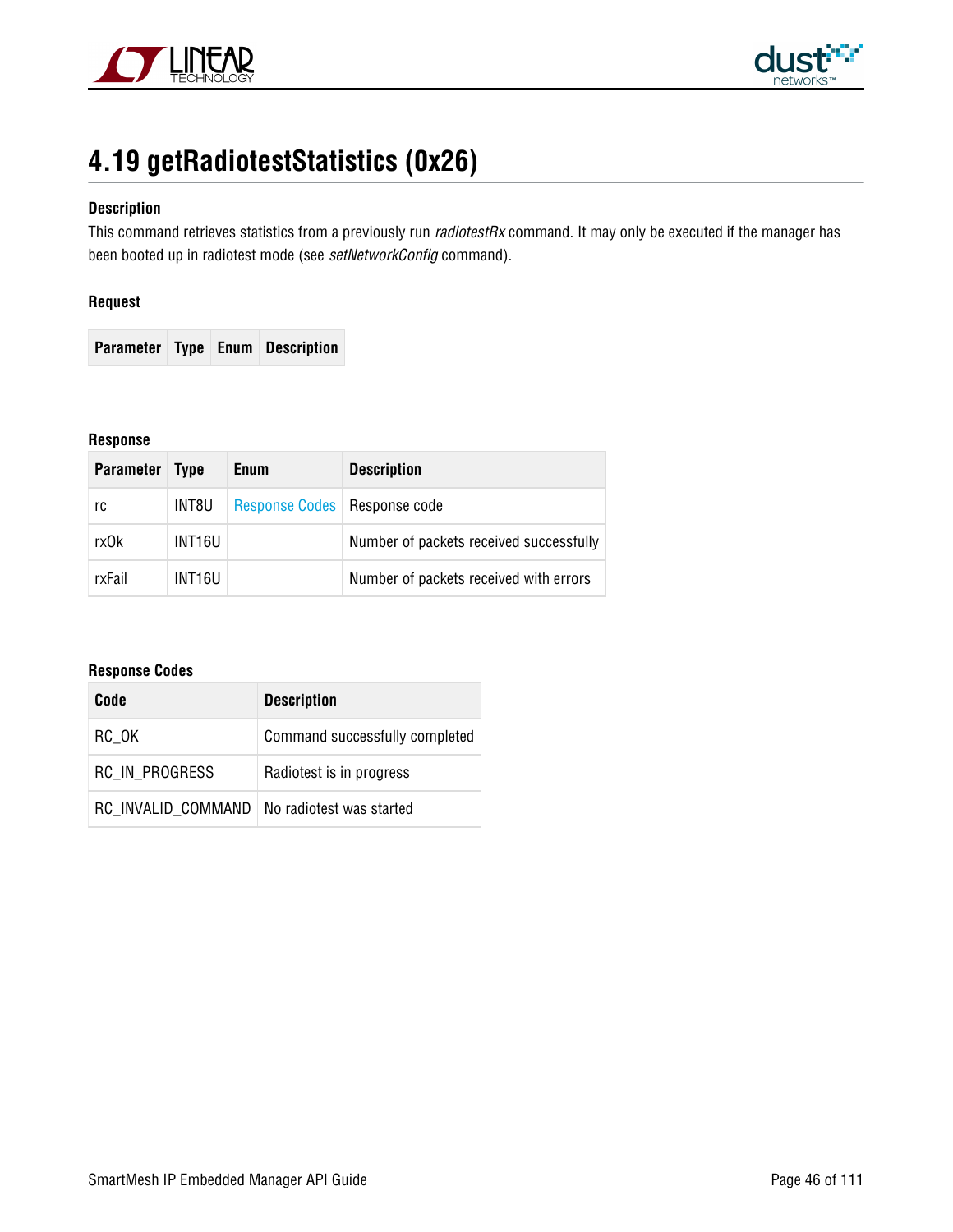



# **4.20 getSystemInfo (0x2E)**

## **Description**

The getSystemInfo command returns system-level information about the hardware and software versions.

# **Request**

**Parameter Type Enum Description**

#### **Response**

| <b>Parameter</b> | <b>Type</b>     | Enum                  | <b>Description</b>      |
|------------------|-----------------|-----------------------|-------------------------|
| rc               | INT8U           | <b>Response Codes</b> | Response code           |
| macAddress       | <b>MAC ADDR</b> |                       | <b>MAC</b> address      |
| hwModel          | INT8U           |                       | Hardware model          |
| hwRev            | INT8U           |                       | Hardware revision       |
| swMajor          | INT8U           |                       | Software version, major |
| swMinor          | INT8U           |                       | Software version, minor |
| swPatch          | INT8U           |                       | Software version, patch |
| swBuild          | INT16U          |                       | Software version, build |

| Code | <b>Description</b>                     |
|------|----------------------------------------|
|      | RC OK   Command successfully completed |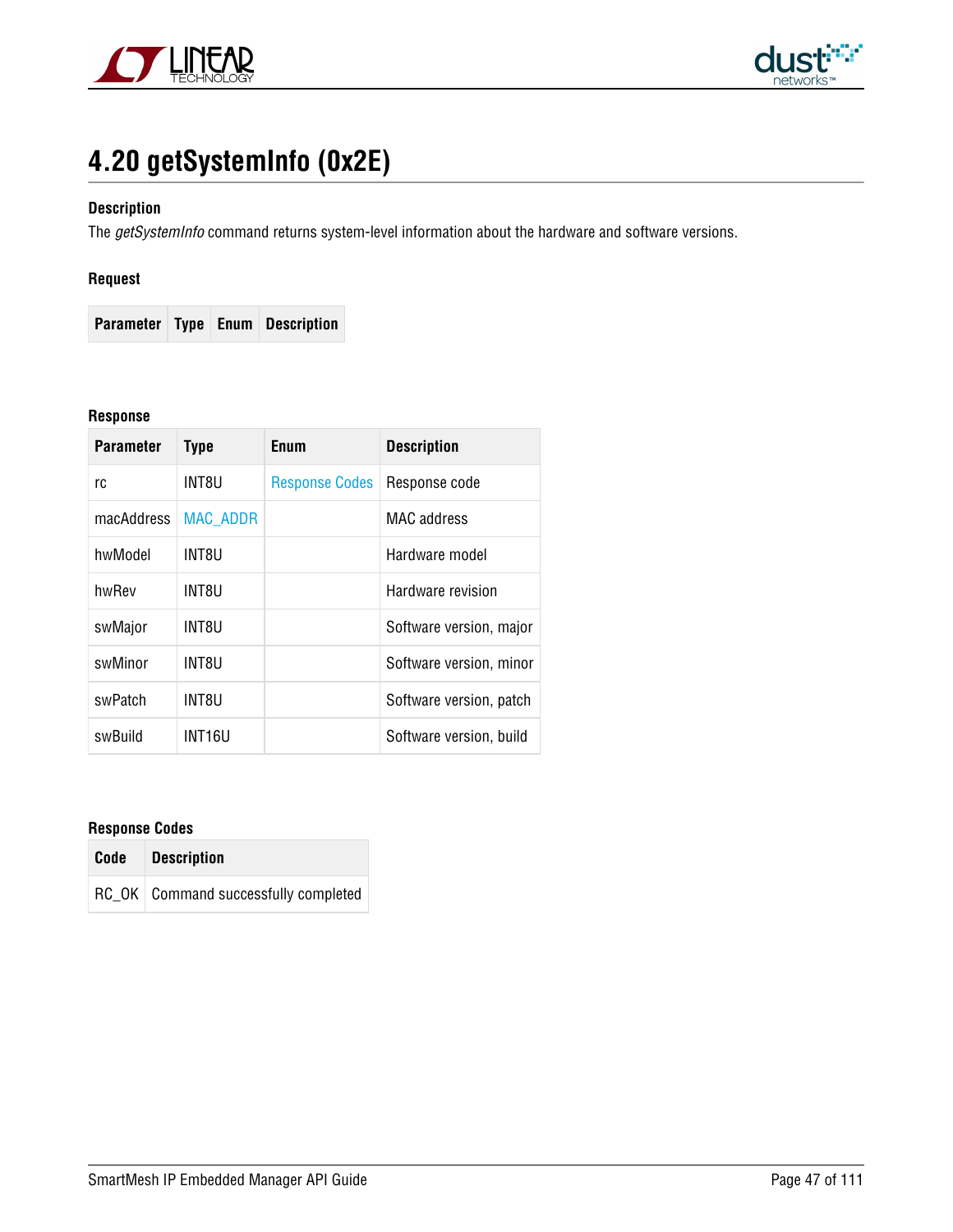



# **4.21 getTime (0x17)**

# **Description**

The getTime command returns the current manager UTC time and current absolute slot number (ASN). The time values returned by this command are delayed by queuing and transfer time over the serial connection. For additional precision, an external application should trigger the [networkTime](#page-81-0) notification using the Time Pin.

#### **Request**

**Parameter Type Enum Description**

#### **Response**

| <b>Parameter</b> | <b>Type</b> | <b>Enum</b>                    | <b>Description</b>                                     |
|------------------|-------------|--------------------------------|--------------------------------------------------------|
| rc               | INT8U       | Response Codes   Response code |                                                        |
| uptime           | INT32U      |                                | Time (sec) that the response was generated (as uptime) |
| utc              | UTC TIME L  |                                | Time that the response was generated (as UTC)          |
| asn              | ASN         |                                | Absolute slot number (ASN)                             |
| asnOffset        | INT16U      |                                | Offset inside ASN, in microseconds                     |

| Code Description                       |
|----------------------------------------|
| RC OK   Command successfully completed |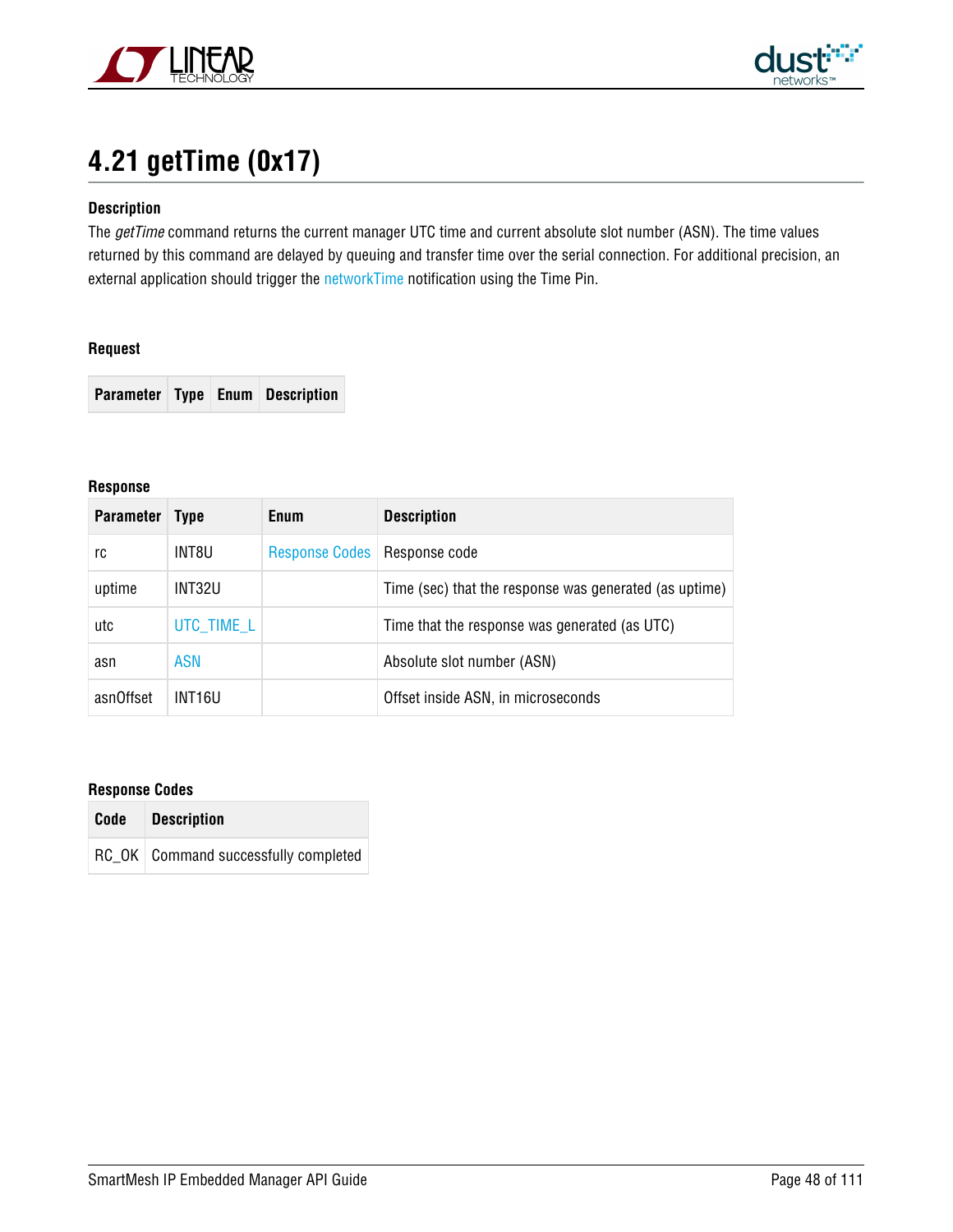



# **4.22 pingMote (0x2A)**

## **Description**

The pingMote command sends a ping (echo request) to the mote specified by MAC address. A unique callbackId is generated and returned with the response. When the response is received from the mote, the manager generates a pingResponse notification with the measured round trip delay and several other parameters. The request is sent using unacknowledged transport, so the mote is not guaranteed to receive the request.

### **Request**

| <b>Parameter</b>      | <b>Type</b> | <b>Enum</b> Description |
|-----------------------|-------------|-------------------------|
| macAddress   MAC ADDR |             | MAC address of the mote |

#### **Response**

| Parameter Type |        | <b>Enum</b>                    | <b>Description</b> |
|----------------|--------|--------------------------------|--------------------|
| rc             | INT8U  | Response Codes   Response code |                    |
| callbackId     | INT32U |                                | Callback ID        |

| Code            | <b>Description</b>                                                |
|-----------------|-------------------------------------------------------------------|
| RC OK           | Command successfully completed                                    |
| RC_NOT_FOUND    | Specified mote not found                                          |
| RC INV STATE    | Mote is not in operational state                                  |
| RC NO RESOURCES | User commands queue is full                                       |
| RC IN PROGRESS  | Previous echo request command is still pending for specified mote |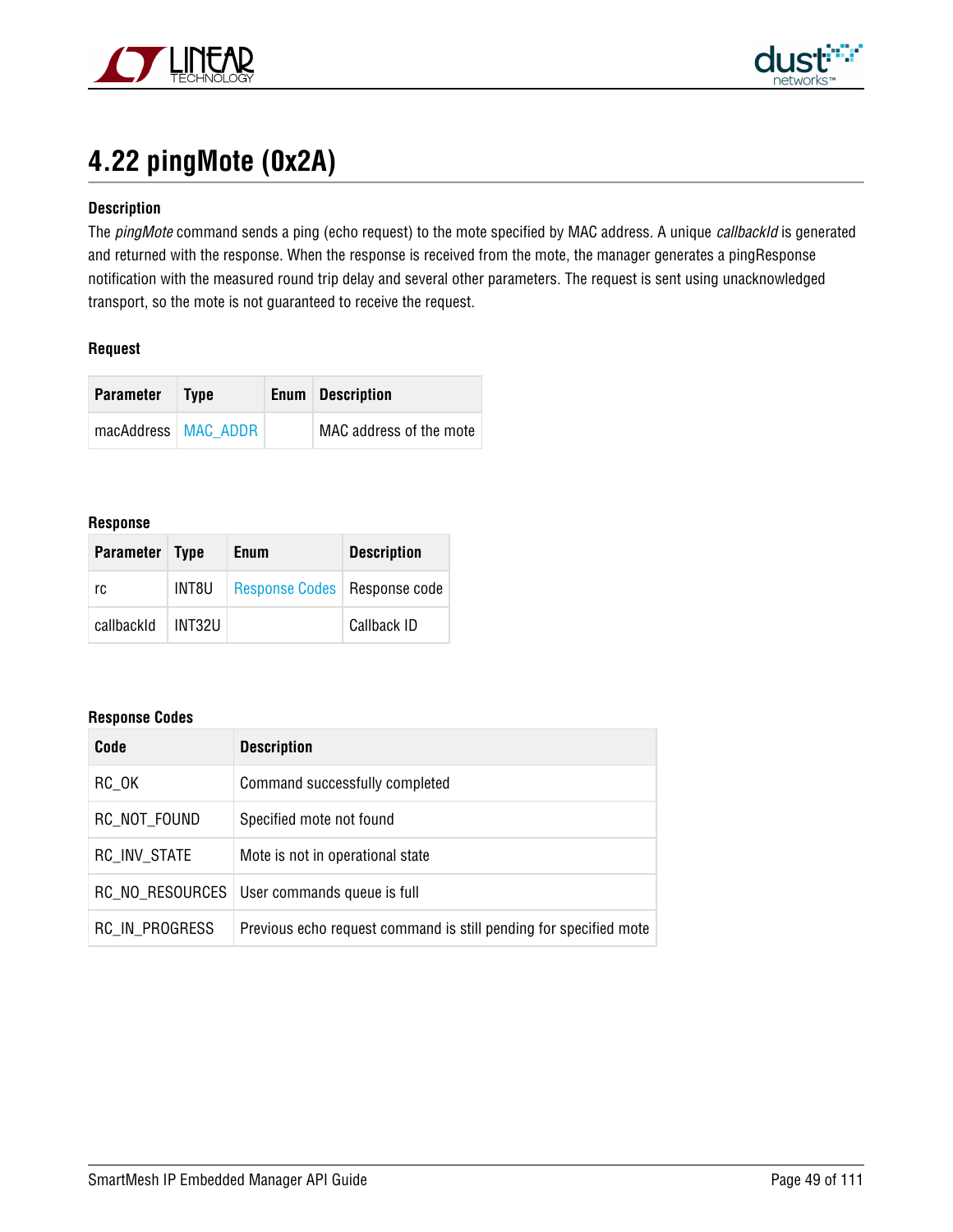



# <span id="page-49-0"></span>**4.23 radiotestRx (0x25)**

## **Description**

The radiotestRx command clears all previously collected statistics and initiates radio reception on the specified channel. It may only be executed if the manager has been booted up in radiotest mode (see setNetworkConfig command). During the test, the device keeps statistics about the number of packets received (with and without error). The test results may be retrieved using the *getRadiotestStatistics* command.

 $\bullet$ The station ID is a user selectable value. It must be set to match the station ID used by the transmitter. Station ID is used to isolate traffic if multiple tests are running in the same radio space.

Channel numbering is 0-15, corresponding to IEEE 2.4 GHz channels 11-26.

#### **Request**

| <b>Parameter</b> | <b>Type</b> | <b>Enum</b> | <b>Description</b>                                                                                                                      |
|------------------|-------------|-------------|-----------------------------------------------------------------------------------------------------------------------------------------|
| mask             | INT16U      |             | Mask of RF channel to use for the test. Only one channel must be selected                                                               |
| duration         | INT16U      |             | Duration of test (in seconds)                                                                                                           |
| stationId        | INT8U       |             | Unique (0-255) station ID of this device. Must match station ID on the sender. To ignore<br>station id of the sender, use a value of 0. |

#### **Response**

| Parameter Type | Enum                                        | <b>Description</b> |
|----------------|---------------------------------------------|--------------------|
| rc             | <b>INT8U</b> Response Codes   Response code |                    |

| Code                                     | <b>Description</b>             |
|------------------------------------------|--------------------------------|
| RC OK                                    | Command successfully completed |
| RC IN PROGRESS                           | Radiotest is in progress       |
| RC INVALID ARGUMENT   Invalid mask value |                                |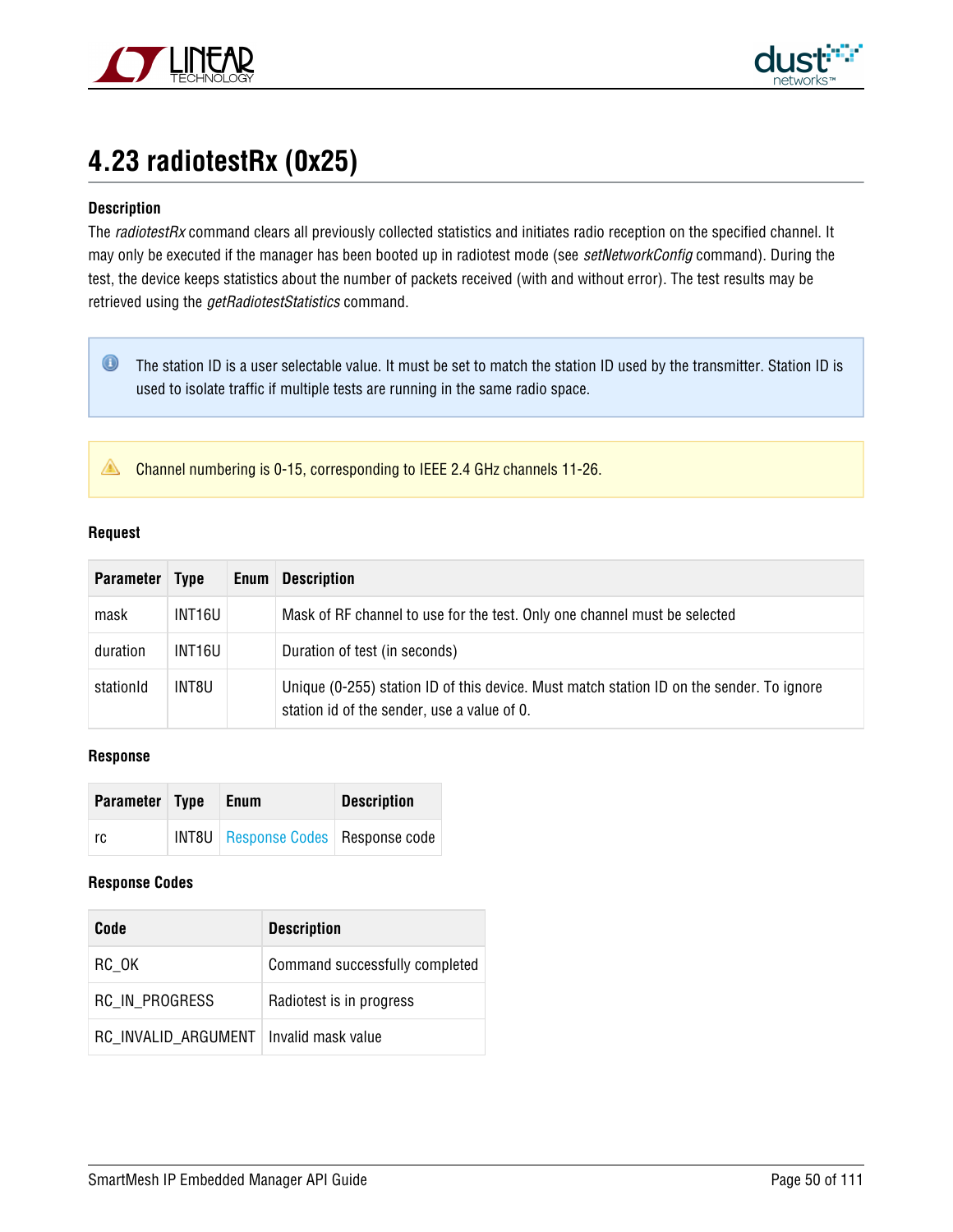



# **4.24 radiotestTx (0x23)**

## **Description**

The *radiotestTx* command allows the user to initiate a radio transmission test. It may only be executed if the manager has been booted up in radiotest mode (see setNetworkConfig command). Four types of transmission tests are supported:

- Packet transmission
- Continuous modulation (CM)
- Continuous wave, i.e unmodulated signal (CW)
- Packet transmission with clear channel assessment (CCA) enabled (Available in Manager > 1.3.x)

In a packet transmission test, the device generates a repeatCnt number of packet sequences. Each sequence consists of up to 10 packets with configurable size and delays. Each packet starts with a PHY preamble (5 bytes), followed by a PHY length field (1 byte), followed by data payload of up to 125 bytes, and finally a 2-byte 802.15.4 CRC at the end. Byte 0 of the payload contains stationId of the sender. Bytes 1 and 2 contain the packet number (in big-endian format) that increments with every packet transmitted. Bytes 3..N contain a counter (from 0..N-2) that increments with every byte inside payload. Transmissions occur on the set of channels defined by chanMask, selected in pseudo-random order.

In a continuous modulation test, the device generates continuous pseudo-random modulated signal, centered at the specified channel. The test is stopped by resetting the device.

In a continuous wave test, the device generates an unmodulated tone, centered at the specified channel. The test tone is stopped by resetting the device.

In a packet transmission with CCA test, the device is configured identically to that in the packet transmission test, however the device does a clear channel assessment before each transmission and aborts that packet if the channel is busy.

Channel numbering is 0-15, corresponding to IEEE 2.4 GHz channels 11-26.

 $\bullet$ The station ID is a user selectable value. It is used in packet tests so that a receiver (see *[radiotestRx](#page-49-0)*) can identify packets from this device in cases where there may be multiple tests running in the same radio space. This field is not used for CM or CW tests. (Available in Manager >= 1.3.0)

### **Request**

| <b>Parameter</b> | <b>Type</b> | Enum                                 | <b>Description</b>        |
|------------------|-------------|--------------------------------------|---------------------------|
| testType         | INT8U       | Radio<br><b>Test</b><br><b>Types</b> | Type of transmission test |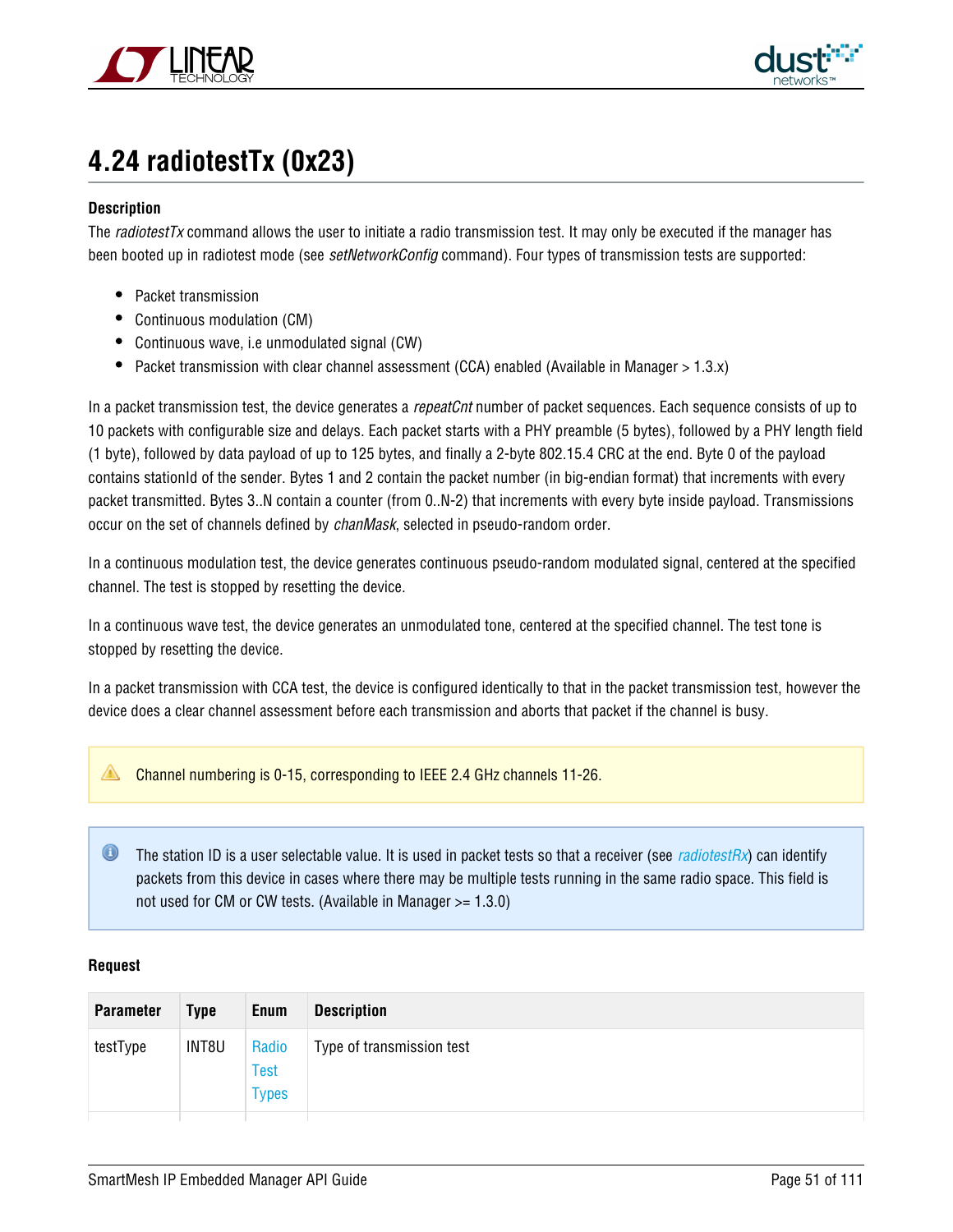



| chanMask    | INT <sub>16U</sub> | Mask of channels (0-15) enabled for the test. Bit 0 corresponds to channel 0. For<br>continuous wave and continuous modulation tests, only one channel should be enabled.                                                                                                                                                                      |
|-------------|--------------------|------------------------------------------------------------------------------------------------------------------------------------------------------------------------------------------------------------------------------------------------------------------------------------------------------------------------------------------------|
| repeatCnt   | INT <sub>16U</sub> | Number of times to repeat the packet sequence (0=do not stop). Applies only to packet<br>transmission tests.                                                                                                                                                                                                                                   |
| txPower     | INT8S              | Transmit power, in dB. Valid values are 0 and 8.                                                                                                                                                                                                                                                                                               |
| seqSize     | INT8U              | Number of packets in each sequence. This parameter is only used for packet tests                                                                                                                                                                                                                                                               |
| sequenceDef | seqDef[]           | Array of segSize sequence definitions (up to 10) specifies the length and after-packet<br>delay for each packets. This parameter is only used for packet tests.<br>Each sequence definition is formatted as follows:<br>INT8U pkLen; /* Length of packet (2-125 bytes) */<br>INT16U delay; /* Delay after packet transmission, microseconds */ |
| stationId   | INT8U              | Unique (1-255) identifier included in packets that identifies the sender. This parameter is<br>only used for packet tests. (Available in mote $> = 1.1.0$ )                                                                                                                                                                                    |

# **Response**

| Parameter Type | Enum                                        | <b>Description</b> |
|----------------|---------------------------------------------|--------------------|
| rc             | <b>INT8U</b> Response Codes   Response code |                    |

| Code           | <b>Description</b>                                         |
|----------------|------------------------------------------------------------|
| RC OK          | Command successfully completed                             |
| RC IN PROGRESS | Radiotest is in progress                                   |
|                | RC INVALID ARGUMENT   Invalid "channel" or "txPower" value |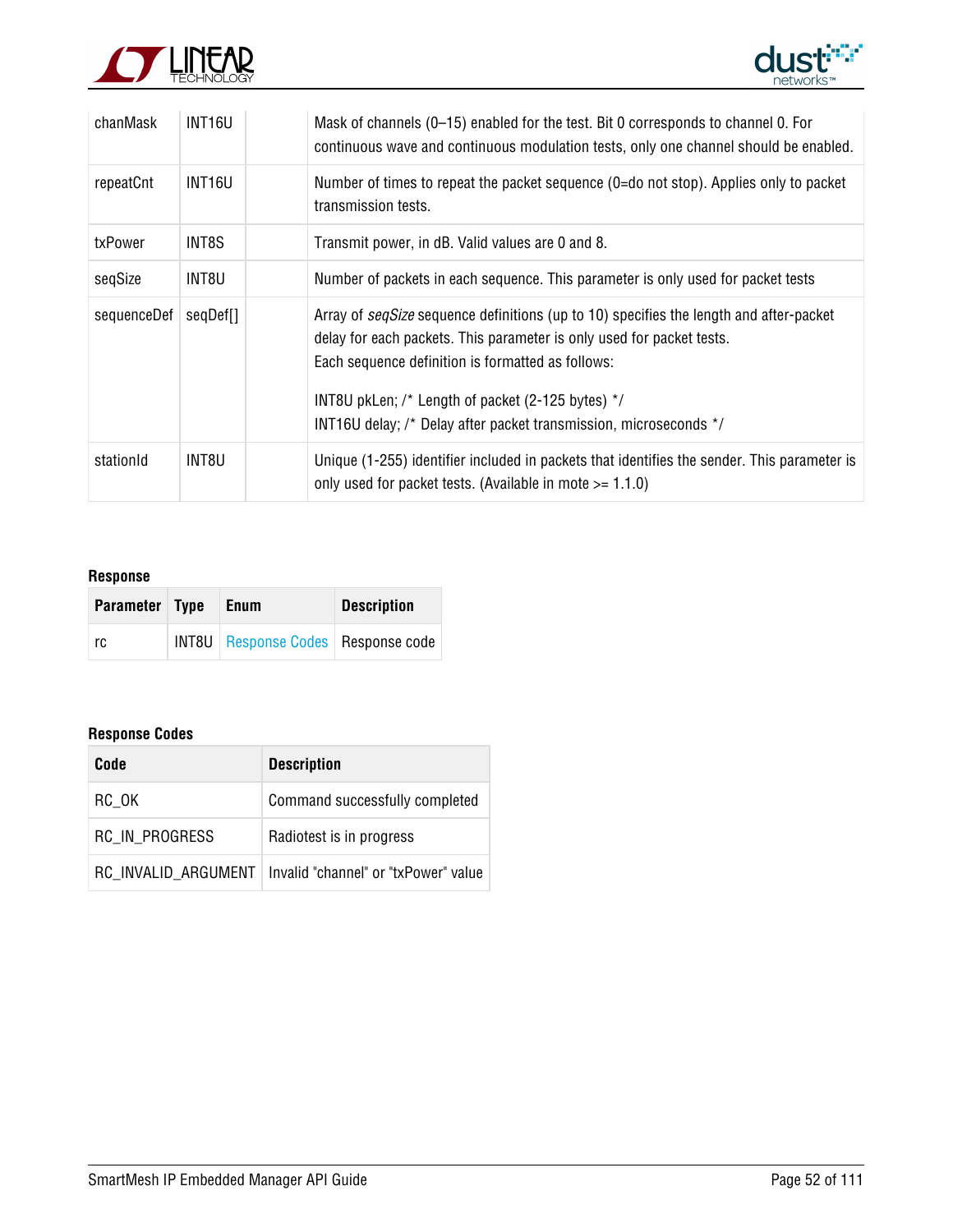



# **4.25 reset (0x15)**

# **Description**

The reset command is used to reset various objects. The command argument is an object type, and if the object is a mote the MAC address must be specified (otherwise that argument is ignored).

# **Request**

| <b>Parameter</b>      | <b>Type</b> | Enum | <b>Description</b>                   |
|-----------------------|-------------|------|--------------------------------------|
| type                  | INT8U       |      | Reset Type   Type of object to reset |
| macAddress   MAC ADDR |             |      | Mote MAC address                     |

#### **Response**

| <b>Parameter</b>      | <b>Type</b> | <b>Enum</b>                    | <b>Description</b> |
|-----------------------|-------------|--------------------------------|--------------------|
| rc                    | INT8U       | Response Codes   Response code |                    |
| macAddress   MAC ADDR |             |                                | Mote MAC address   |

| Code                | <b>Description</b>                                  |
|---------------------|-----------------------------------------------------|
| RC OK               | Command successfully completed                      |
| RC NOT FOUND        | Mote with specified MAC address is not found        |
| RC INV STATE        | Mote is not in operational state                    |
| RC NACK             | User commands queue is full (applies to mote reset) |
| RC INVALID ARGUMENT | Invalid reset type value                            |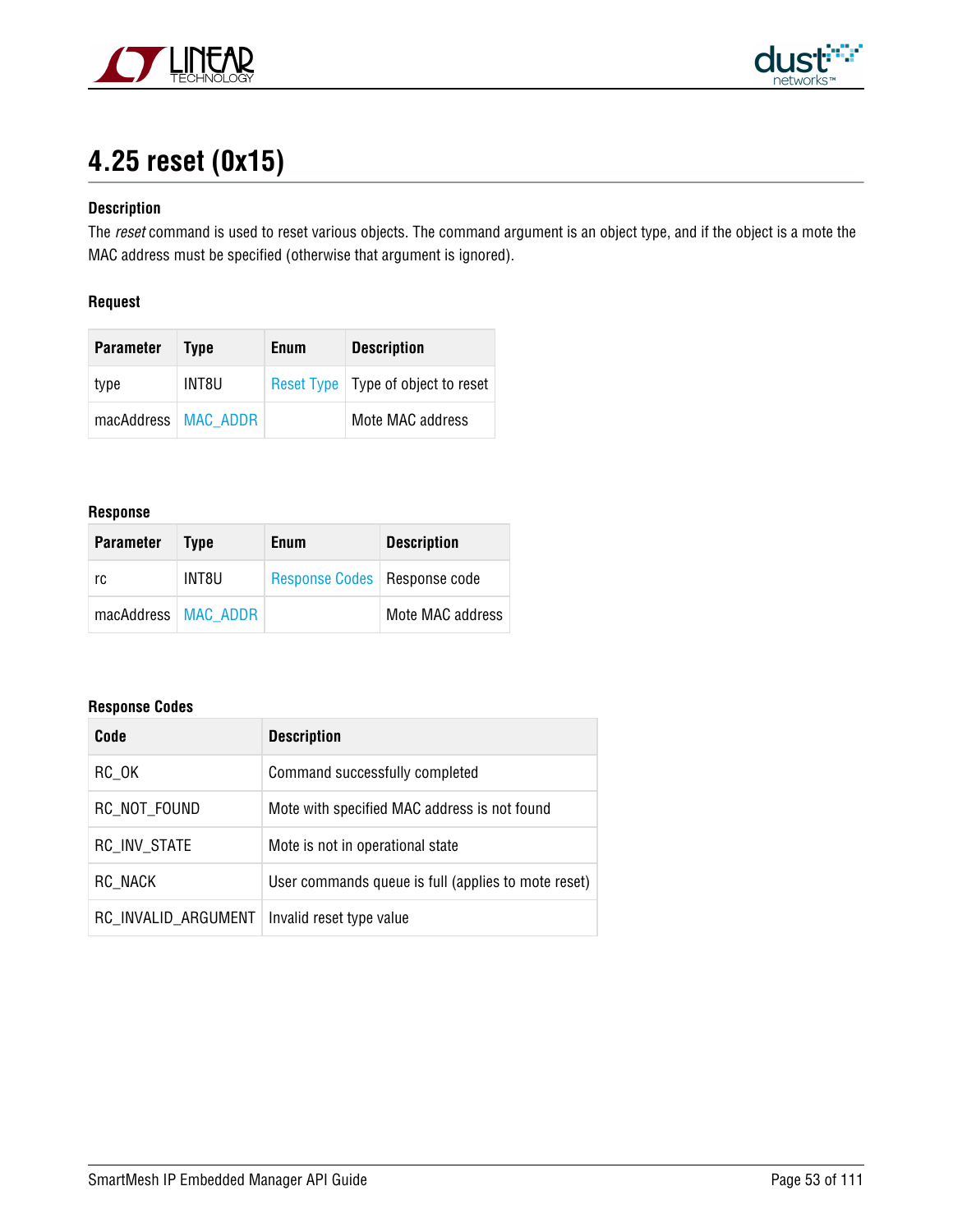



# **4.26 restoreFactoryDefaults (0x3D)**

## **Description**

The restoreFactoryDefaults command restores the default configuration and clears the ACL. This change is persistent.

For Manager versions <1.3.0 that required a license, the license used to enable optional features is preserved during a restore.

### **Request**

**Parameter Type Enum Description**

**Response**

| Parameter Type | Enum                                   | <b>Description</b> |
|----------------|----------------------------------------|--------------------|
| rc.            | INT8U   Response Codes   Response code |                    |

| Code  | <b>Description</b>                                          |
|-------|-------------------------------------------------------------|
| RC OK | Command successfully completed                              |
|       | RC WRITE FAIL   Flash write error; cannot save new settings |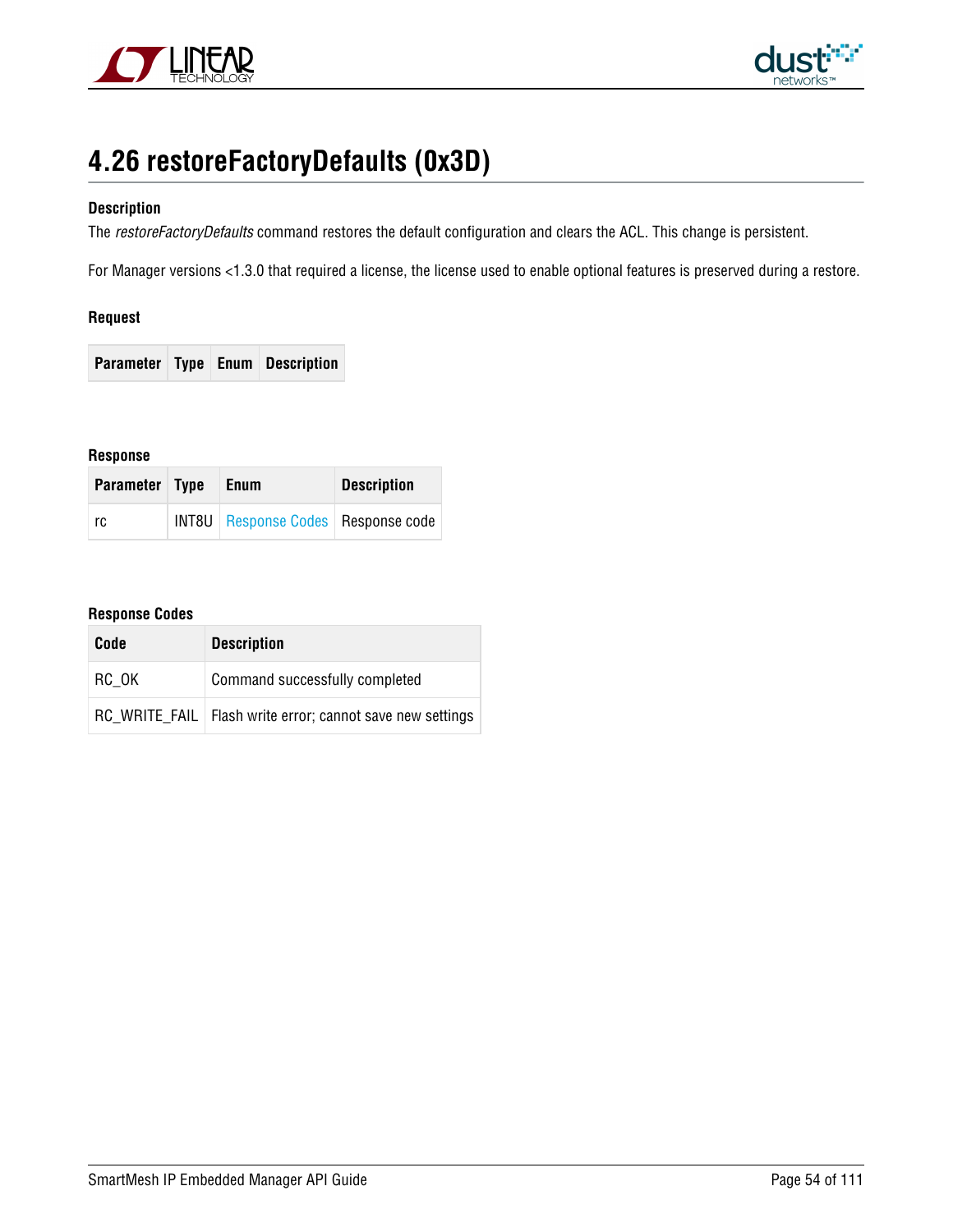



# **4.27 sendData (0x2C)**

### **Description**

The sendData command sends a packet to a mote in the network. The response contains a callbackId. When the manager injects the packet into the network, it will generate a [packetSent](#page-89-0) notification. It is the responsibility of the customer's application layer at the mote to send a response. It is also the responsibility of the customer's application layer to timeout if no response is received at the manager if one is expected.

The sendData command should be used by applications that communicate directly with the manager. If end-to-end (application to mote) IP connectivity is required, the application should use the *sendIP* command. For a more comprehensive discussion of the distinction, see the SmartMesh IP Network User Guide.

| <b>Parameter</b> | <b>Type</b>     | <b>Enum</b>               | <b>Description</b>                                                                                 |
|------------------|-----------------|---------------------------|----------------------------------------------------------------------------------------------------|
| macAddress       | <b>MAC ADDR</b> |                           | MAC address of the destination mote. 0xFFFFFFFFFFFFFFFFF can be used to<br>broadcast to all motes. |
| priority         | INT8U           | Packet<br><b>Priority</b> | Priority of the packet                                                                             |
| srcPort          | INT16U          |                           | Source port                                                                                        |
| dstPort          | INT16U          |                           | Destination port. This is used to route the packet to particular services on the<br>mote.          |
| options          | INT8U           |                           | The options field is reserved for future use. It must be set to 0.                                 |
| data             | INT8U[]         |                           | The payload data of the packet. The data length is calculated from the overall<br>message length.  |

### **Request**

#### **Response**

| Parameter Type |        | Enum                           | <b>Description</b> |
|----------------|--------|--------------------------------|--------------------|
| rc             | INT8U  | Response Codes   Response code |                    |
| callbackId     | INT32U |                                | Callback ID        |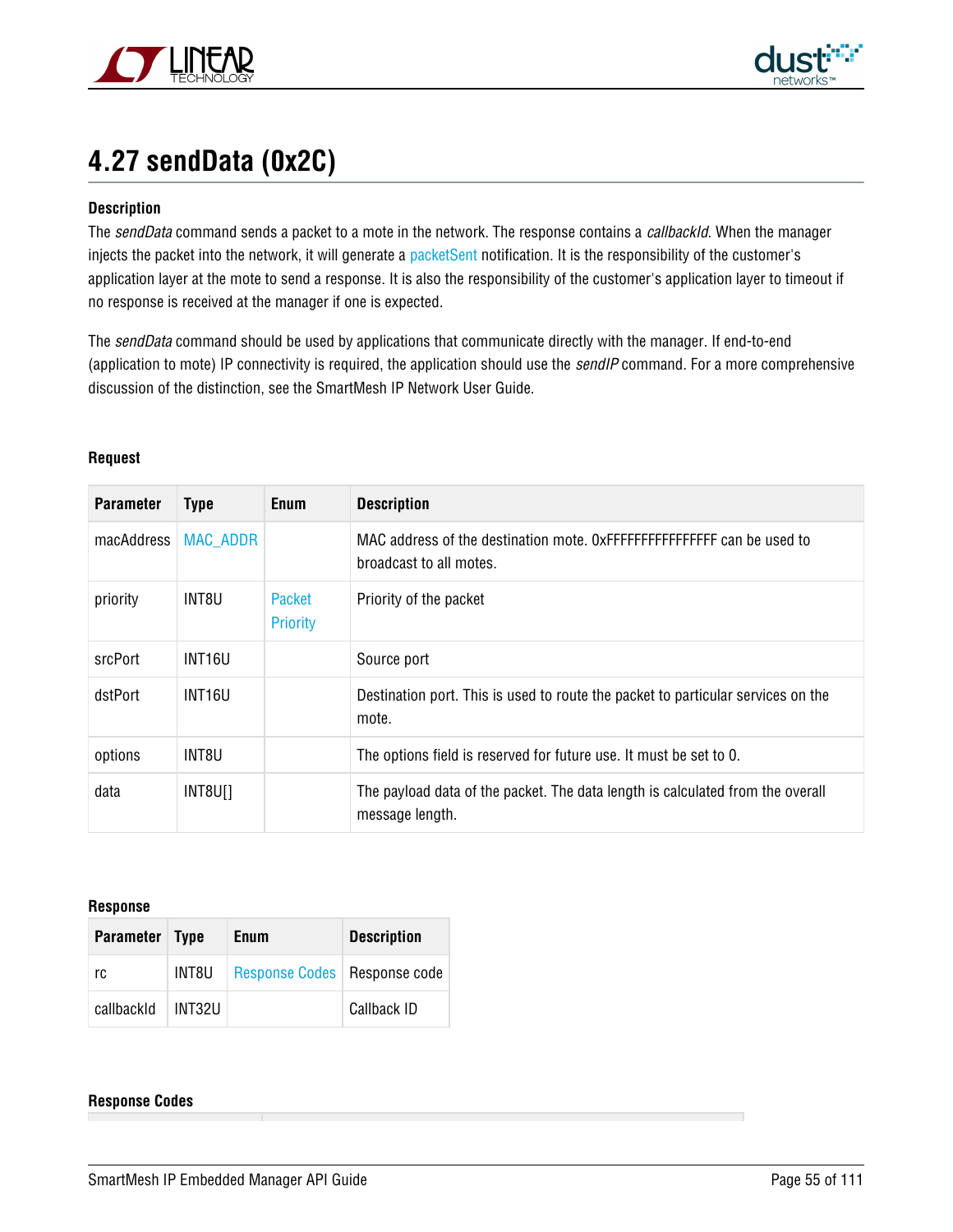



| Code                | <b>Description</b>                                                         |
|---------------------|----------------------------------------------------------------------------|
| RC OK               | Command successfully completed                                             |
| RC NOT FOUND        | Specified mote is not found                                                |
| <b>RC INV STATE</b> | Mote is not in operational state                                           |
| RC NACK             | User commands queue is full or couldn't allocate memory buffer for payload |
| RC INVALID ARGUMENT | Payload size exceeds maximum allowed value                                 |

# **Payload Size Limits**

|                               | Src/Dst Ports   Payload Size (bytes) |
|-------------------------------|--------------------------------------|
| F <sub>0</sub> B <sub>x</sub> | 82                                   |
| Any other                     | 79                                   |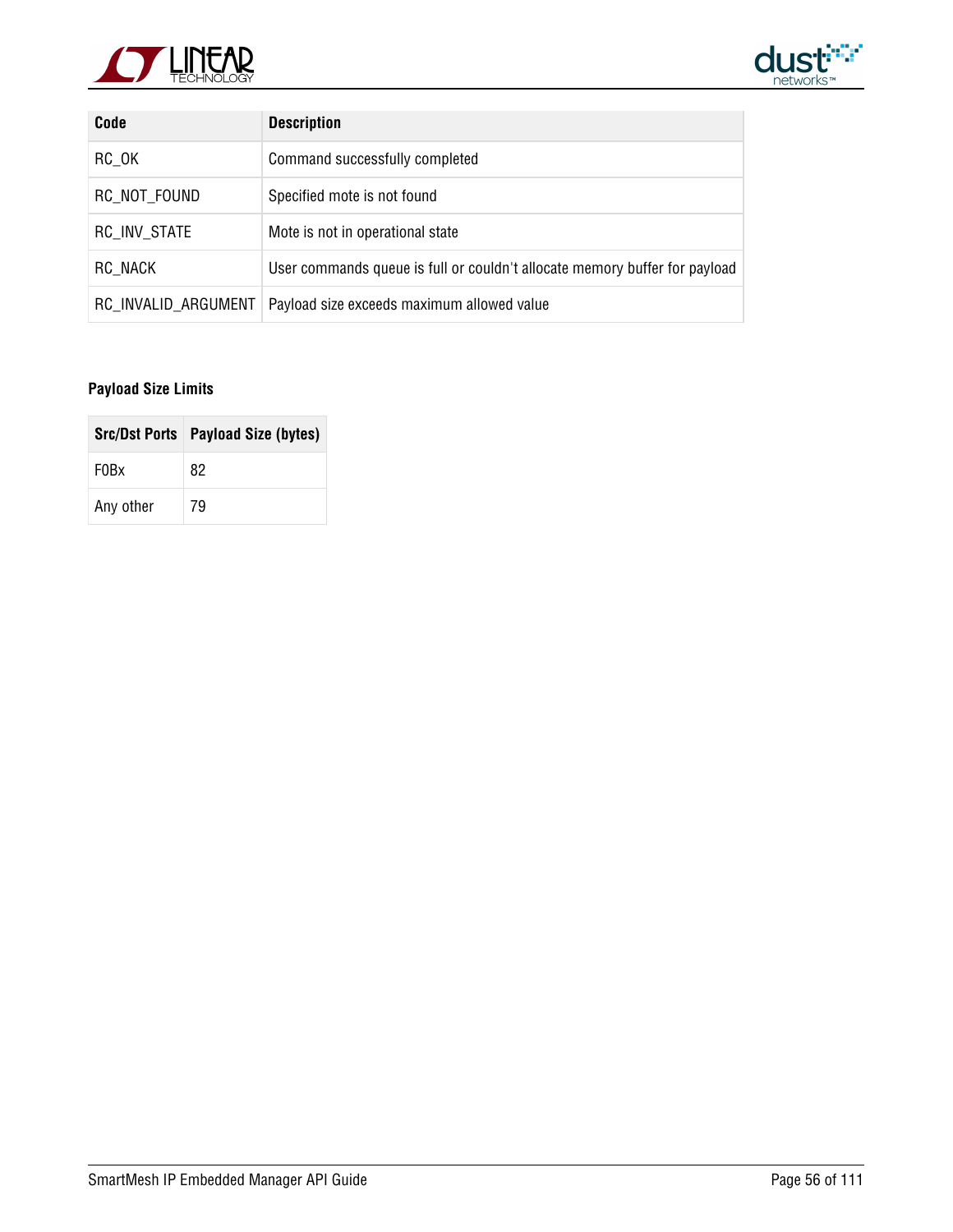



# **4.28 sendIP (0x3B)**

## **Description**

The sendIP command sends a 6LoWPAN packet to a mote in the network. The response contains a callbackId. When the manager injects the packet into the network, it will generate a [packetSent](#page-89-0) notification with the *calllbackId*. The application is responsible for constructing a valid 6LoWPAN packet. The packet is sent to the mote best-effort, so the application should deal with responses and timeouts, if any.

The sendIP command should be used by applications that require end-to-end IP connectivity. For applications that do not require end-to-end IP connectivity, the *sendData* command provides a simpler interface without requiring the application to understand 6LoWPAN encapsulation. For a more comprehensive discussion of the distinction, see the [SmartMesh IP Network](http://cds.linear.com/docs/Product%20Info/SmartMesh%20IP%20Network%20User%20Guide.pdf) [User Guide](http://cds.linear.com/docs/Product%20Info/SmartMesh%20IP%20Network%20User%20Guide.pdf).

#### **Request**

| <b>Parameter</b> | <b>Type</b>     | Enum               | <b>Description</b>                                                                                      |
|------------------|-----------------|--------------------|---------------------------------------------------------------------------------------------------------|
| macAddress       | <b>MAC ADDR</b> |                    | The MAC address of the destination mote. 0xFFFFFFFFFFFFFFFFF can be used to<br>broadcast to all motes.  |
| priority         | INT8U           | Packet<br>Priority | Priority of the packet                                                                                  |
| options          | INT8U           |                    | Reserved for future use. The options field must be set to 0.                                            |
| encryptedOffset  | INT8U           |                    | Offset encrypted part of data. OxFF - data is not encrypted                                             |
| data             | INT8U[]         |                    | The complete 6LoWPAN packet. The length of data field is calculated from the<br>overall command length. |

#### **Response**

| Parameter Type |        | Enum                           | <b>Description</b> |
|----------------|--------|--------------------------------|--------------------|
| rc             | INT8U  | Response Codes   Response code |                    |
| callbackId     | INT32U |                                | Callback ID        |

### **Response Codes**

**Code Description**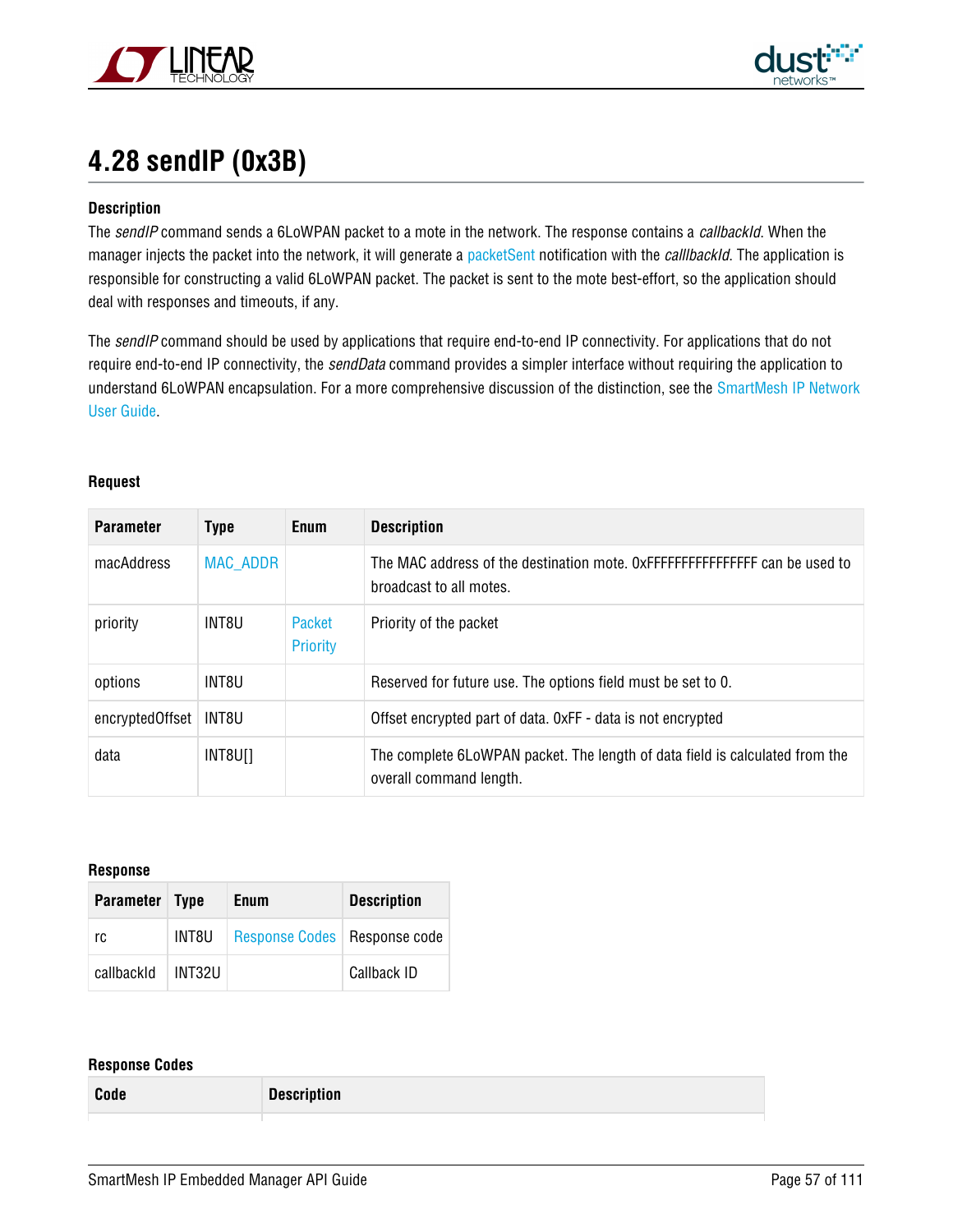



| $RC_OK$             | Command successfully completed                                              |
|---------------------|-----------------------------------------------------------------------------|
| RC NOT FOUND        | Specified mote is not found                                                 |
| RC INV STATE        | Mote is not in operational state                                            |
| RC NACK             | User commands queue is full or could not allocate memory buffer for payload |
| RC INVALID ARGUMENT | Payload size exceeds maximum allowed value or the 6LoWPAN packet is invalid |

# **Payload Size Limits**

|                               | Src/Dst Ports   Payload size (bytes)* |
|-------------------------------|---------------------------------------|
| F <sub>0</sub> B <sub>x</sub> | 86                                    |
| F <sub>0</sub> xx             | 84                                    |
| Any other                     | 83                                    |

\*5 bytes are occupied by the 6LoWPAN header that the application must supply

# **6LoWPAN Packet Format**

| <b>Section</b>              | <b>Description</b>      | Length<br>(Bytes) | <b>Encoding</b>                                                                                                                                                                                                                                                                                                                                                                                                                                                                                                        |
|-----------------------------|-------------------------|-------------------|------------------------------------------------------------------------------------------------------------------------------------------------------------------------------------------------------------------------------------------------------------------------------------------------------------------------------------------------------------------------------------------------------------------------------------------------------------------------------------------------------------------------|
| <b>6LoWPAN IP</b><br>Header | LOWPAN_IPHC             | $\overline{2}$    | 011.11.1.10: C.S.ss. M.D.dd<br>011 - indicates I OWPAN header<br>٠<br>11 - Traffic Class and Flow Label are elided<br>1 - Next Header field is compressed<br>$\bullet$<br>10 - Hop Limit is compressed (limit 64)<br>C context identifier ( $0 =$ elided for current versions of LBR)<br>S/D source/destination compressed (1)<br>s/d source/destination mode:<br>00 - full (16B - only used for external source),<br>11 – elided / compressed (only for destination if $M=1$ ) (0/1B)<br>M multicast (0)<br>$\bullet$ |
|                             | Context ID<br>Extension | 0/1               | SSSS.DDDD<br>• $S, D$ – source / destination                                                                                                                                                                                                                                                                                                                                                                                                                                                                           |
|                             |                         | 0/16              |                                                                                                                                                                                                                                                                                                                                                                                                                                                                                                                        |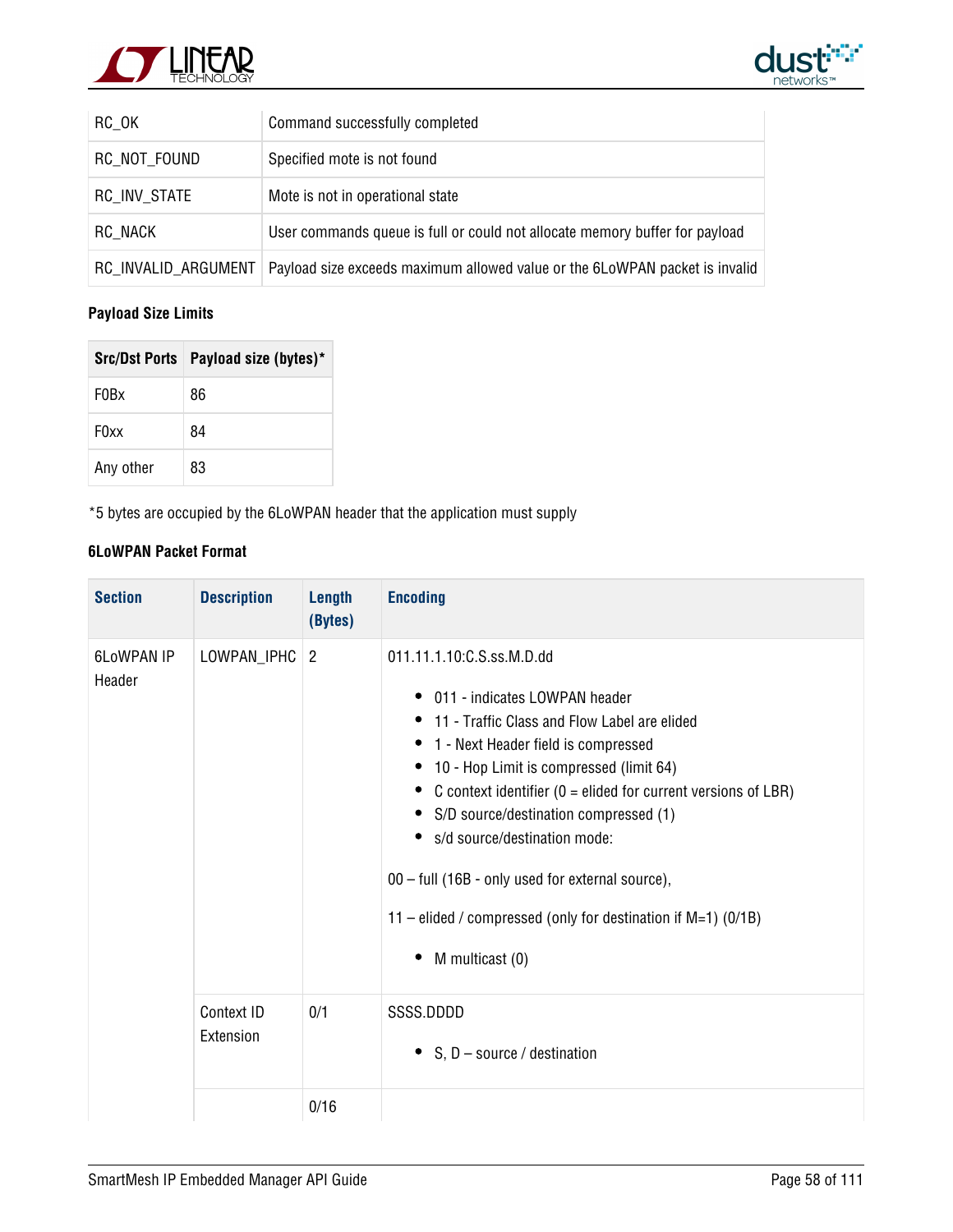



|                | Source<br>Address      |          | elided if a mesh source (e.g. manager), 16 bytes if source is external to the<br>mesh                                                                                                                                                                                                                                                                                                                                                |  |
|----------------|------------------------|----------|--------------------------------------------------------------------------------------------------------------------------------------------------------------------------------------------------------------------------------------------------------------------------------------------------------------------------------------------------------------------------------------------------------------------------------------|--|
|                | Destination<br>Address | 0/1/16   | elided if a mesh destination (e.g. a mote), 1 byte if multicast (not used in<br>current version of LBR)                                                                                                                                                                                                                                                                                                                              |  |
| <b>UDP</b>     | Header                 | 0/1      | 111101.S.D<br>S/D-source/dest. port is compressed (1)                                                                                                                                                                                                                                                                                                                                                                                |  |
| 1/3/4<br>Ports |                        |          | If SD in UDP header is 11, both ports are in range FOBx and ports are<br>encoded as 1 byte, ssss.dddd<br>• $s, d$ – source / destination<br>If $SD = 10$ , source port is in range F0xx, and encoded as 1 byte. 2-byte<br>destination port is carried inline<br>If $SD = 01$ , destination port is in range F0xx and encoded as 1 byte. 2-byte<br>source port is carried inline<br>If $SD = 00$ , each 2-byte port is carried inline |  |
| Payload        | User payload           | Variable |                                                                                                                                                                                                                                                                                                                                                                                                                                      |  |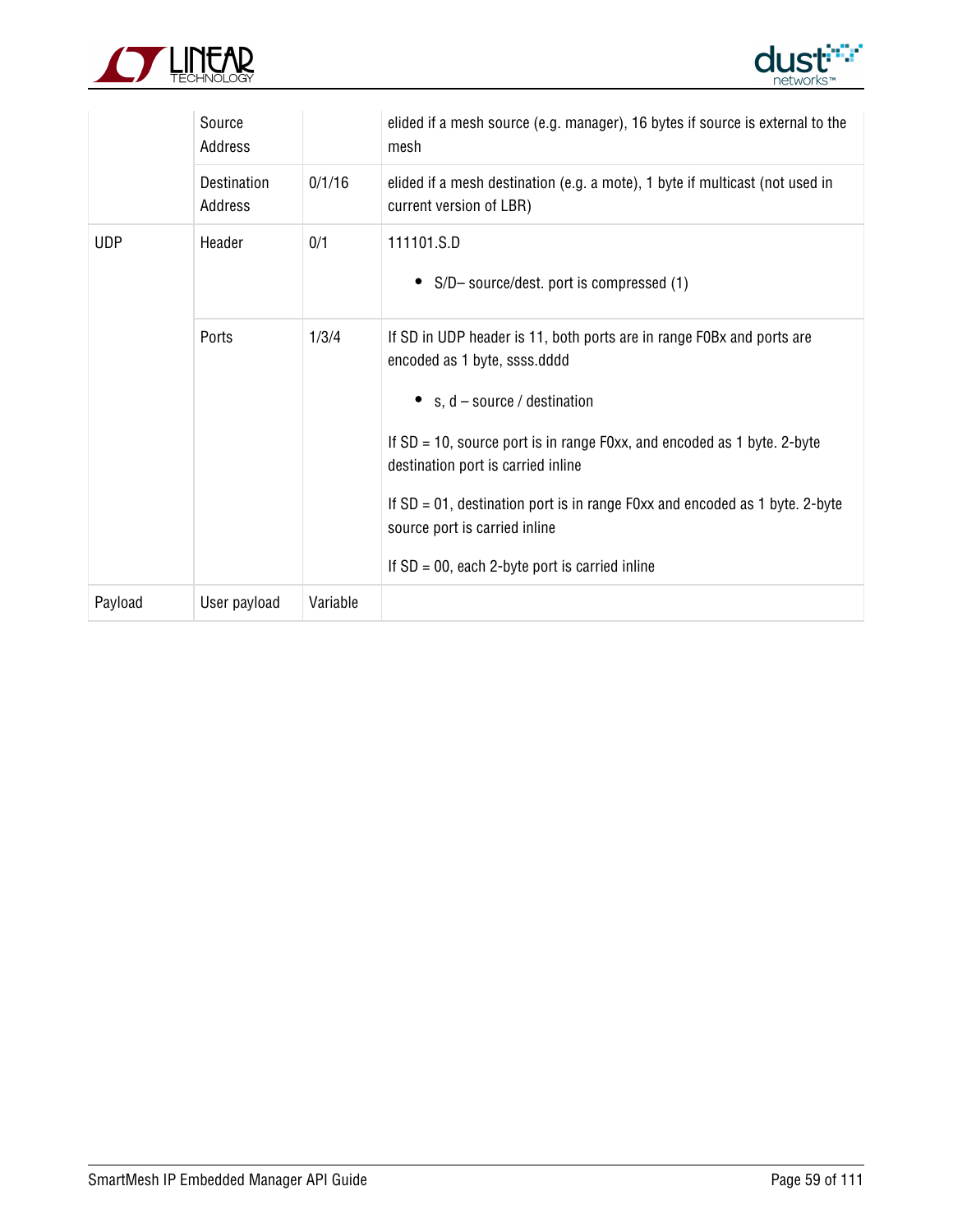



# **4.29 setACLEntry (0x27)**

# **Description**

The setACLEntry command adds a new entry or updates an existing entry in the Access Control List (ACL). This change is persistent. The maximum number of entries is 1,200.

### **Request**

| <b>Parameter</b>      | <b>Type</b>    | <b>Enum</b> Description |
|-----------------------|----------------|-------------------------|
| macAddress   MAC_ADDR |                | Mote MAC address        |
| joinKey               | <b>SEC KEY</b> | Join key                |

#### **Response**

| Parameter Type | Enum                                   | <b>Description</b> |
|----------------|----------------------------------------|--------------------|
| rc             | INT8U   Response Codes   Response code |                    |

| Code          | <b>Description</b>                                      |
|---------------|---------------------------------------------------------|
| RC OK         | Command successfully completed                          |
|               | RC_NO_RESOURCES   ACL is full (when adding a new entry) |
| RC WRITE FAIL | Flash write error, can't save new settings              |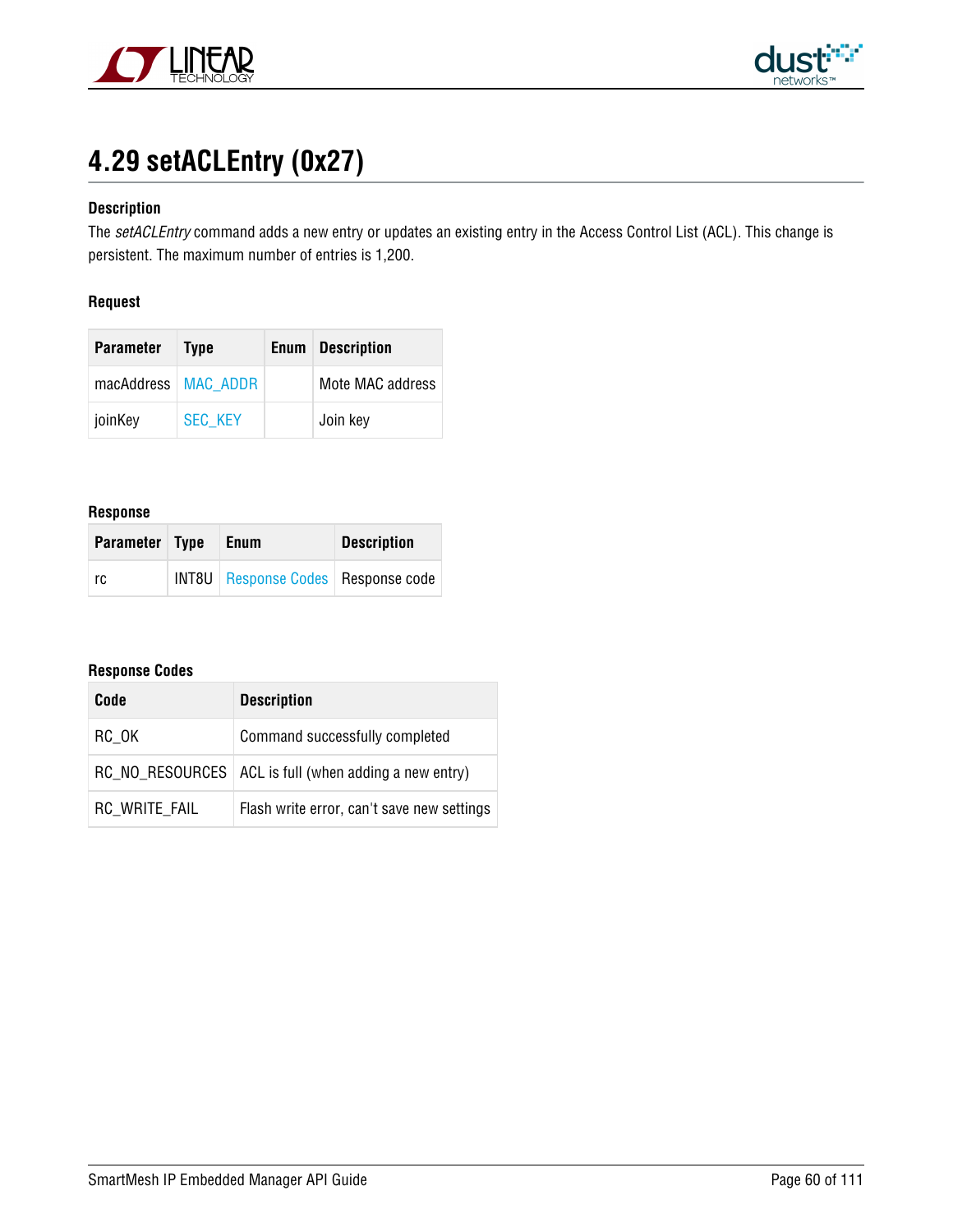



# **4.30 setAdvertising (0x32)**

### **Description**

The setAdvertising command tells the manager to activate, deactivate, or use slow advertising. The response is a callbackId. A [commandFinished](#page-77-0) notification with the callbackId is generated when the command propagation is complete.

With motes prior to version 1.4.1, it is only possible to turn advertising ON or OFF. If building networks consisting primarily of motes 1.4.1 or later, power can be saved by setting advertising to "slow". Set the INI parameter advtimeout to a value (in ms) and set this command to 0.

For example, the default full advertising frequency is approximately once per 2 seconds. It is recommended to set advtimeout = 20000, which will result in an advertising every 20 seconds which will result in a 90% power savings in the cost of advertising.

It is dangerous to turn off advertising in the network. When advertising is off, new motes can not join and existing motes can not rejoin the network after a reset. Turning off advertising is primarily used to save power, or may be useful in for specific use cases where it is desirable to prevent motes from joining the network. In most cases, it is best to allow advertising to remain under the control of the manager.

### **Request**

| Parameter Type | Enum                                              | <b>Description</b> |
|----------------|---------------------------------------------------|--------------------|
| activate       | INT8U   Advertisement State   Advertisement state |                    |

#### **Response**

| Parameter Type |        | <b>Enum</b>                    | <b>Description</b> |
|----------------|--------|--------------------------------|--------------------|
| rc             | INT8U  | Response Codes   Response code |                    |
| callbackId     | INT32U |                                | Callback ID        |

| Code           | <b>Description</b>             |
|----------------|--------------------------------|
| RC OK          | Command successfully completed |
| RC_IN_PROGRESS |                                |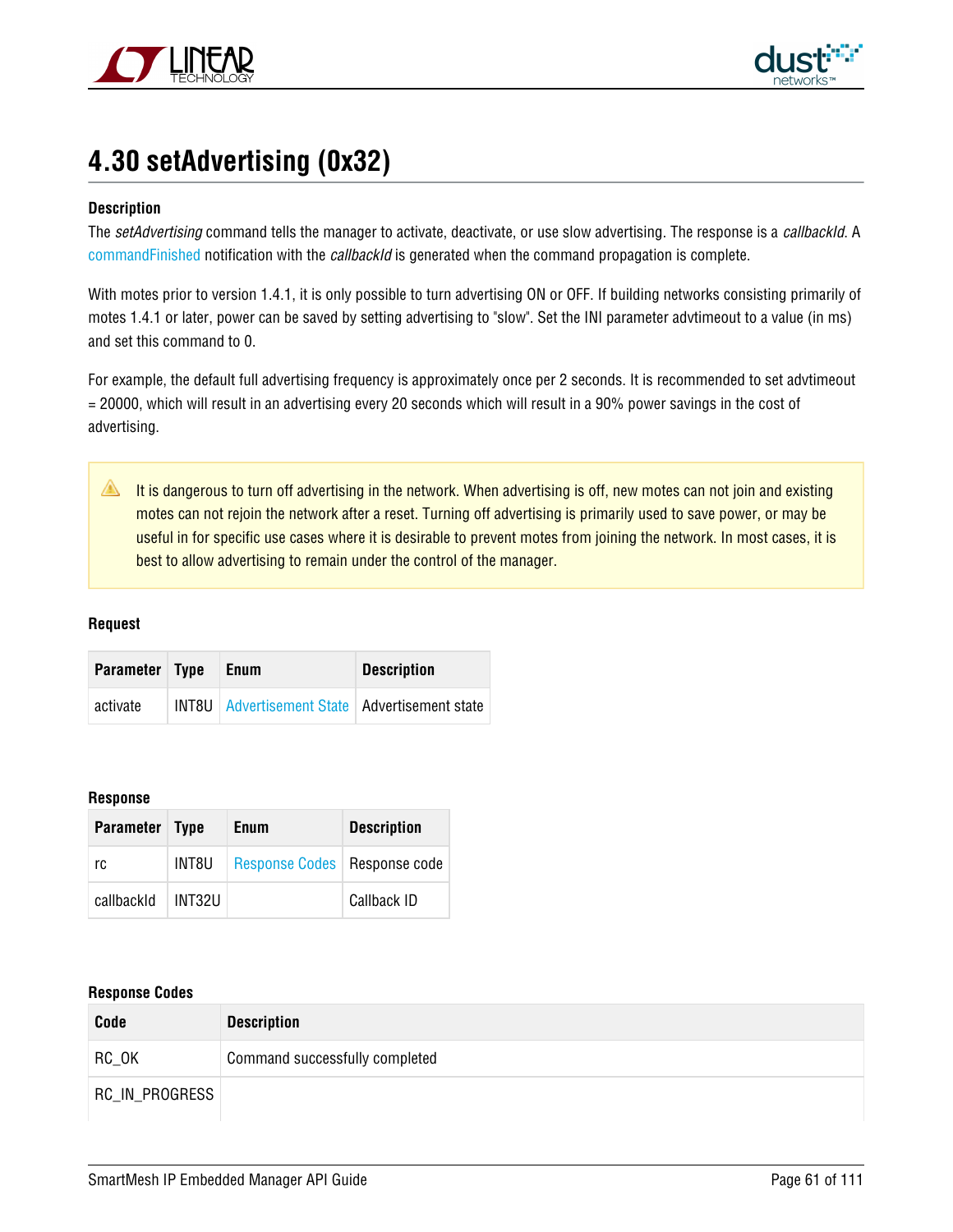



A command is still pending. Wait until a [commandFinished](#page-77-0) notification is received for the previous command before retrying.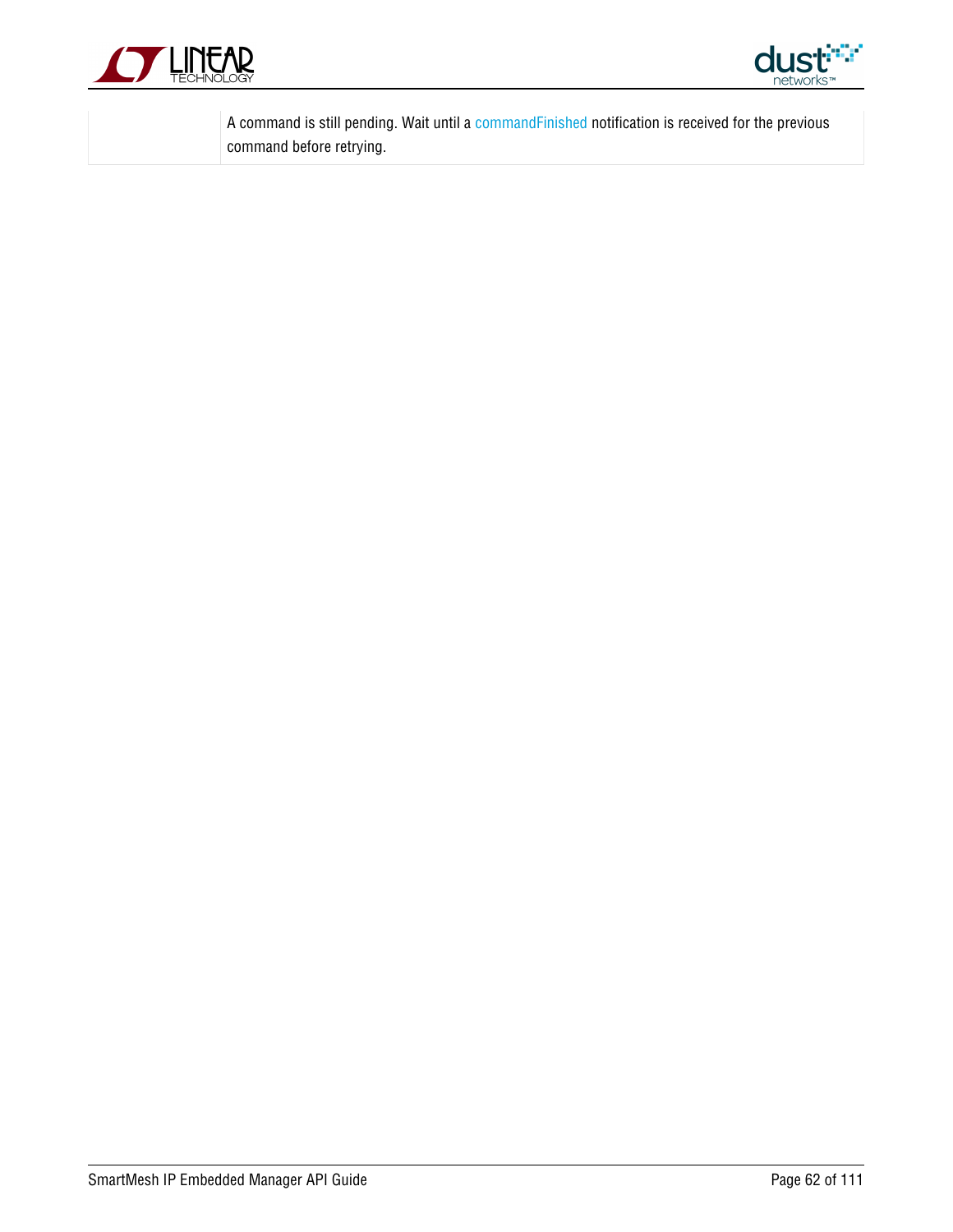



# **4.31 setCLIUser (0x3A)**

## **Description**

The setCLIUser command sets the password that must be used to log into the command line for a particular user role. The user roles are:

- Viewer read-only access to non-sensitive information
- User read-write access

This change is persistent.

#### **Request**

| Parameter Type |           | <b>Enum</b> | <b>Description</b>                     |
|----------------|-----------|-------------|----------------------------------------|
| role           | INT8U     |             | CLI User Roles   User role (see above) |
| password       | INT8U[16] |             | Password                               |

#### **Response**

| <b>Parameter Type</b> | Enum                                        | <b>Description</b> |
|-----------------------|---------------------------------------------|--------------------|
| rc                    | <b>INT8U</b> Response Codes   Response code |                    |

| Code  | <b>Description</b>                                         |  |
|-------|------------------------------------------------------------|--|
| RC OK | Command successfully completed                             |  |
|       | RC WRITE FAIL   Flash write error, can't save new settings |  |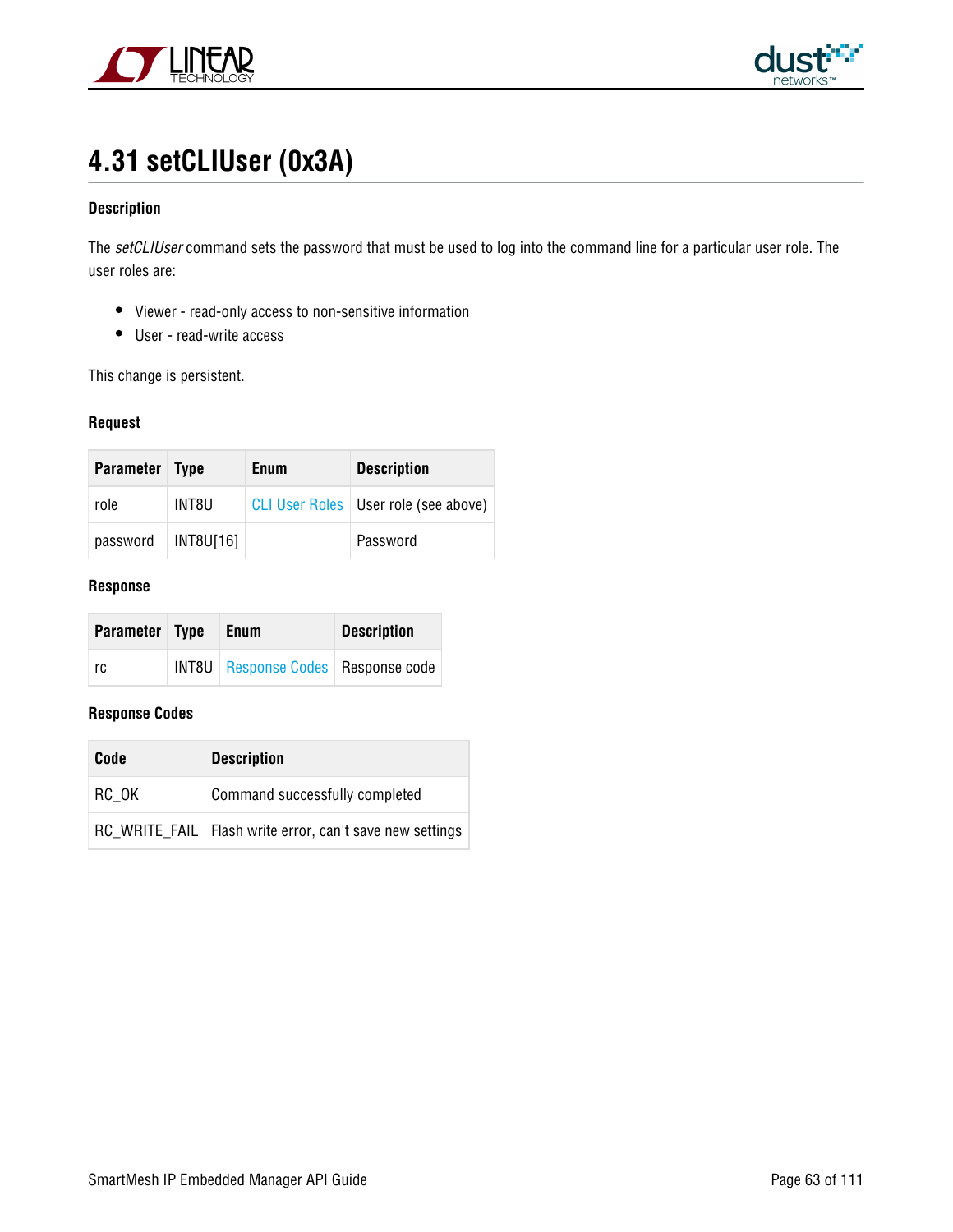



# **4.32 setCommonJoinKey (0x42)**

## **Description**

The setCommonJoinKey command will set a new value for the common join key. The common join key is used to decrypt join messages only if the ACL is empty.

### **Request**

| Parameter Type |                | <b>Enum</b> Description |
|----------------|----------------|-------------------------|
| key            | <b>SEC KEY</b> | Common join key         |

# **Response**

| Parameter Type | Enum                                        | <b>Description</b> |  |
|----------------|---------------------------------------------|--------------------|--|
| rc             | <b>INT8U</b> Response Codes   Response code |                    |  |

| Code | <b>Description</b>                     |  |
|------|----------------------------------------|--|
|      | RC OK   Command successfully completed |  |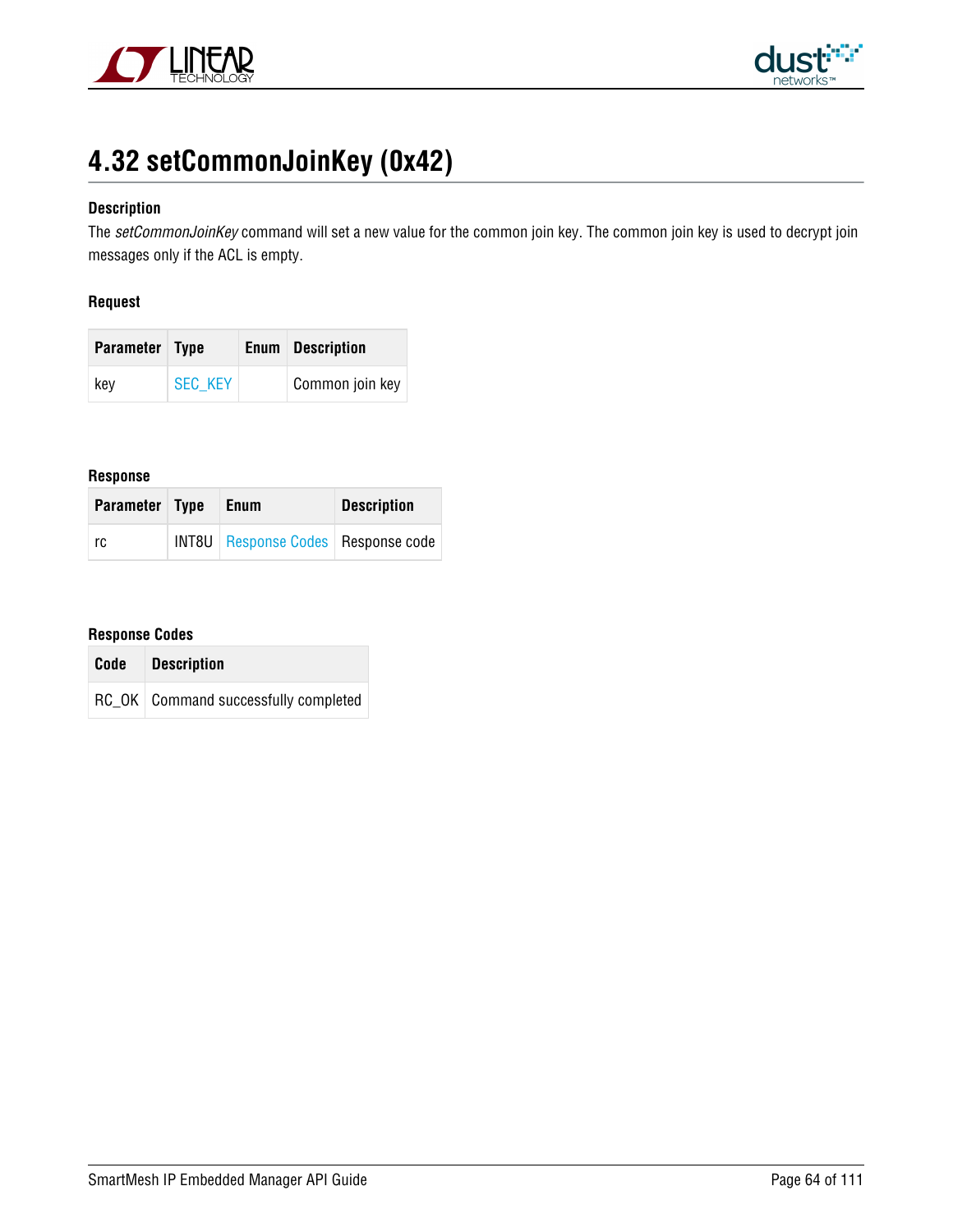



# **4.33 setDownstreamFrameMode (0x33)**

## **Description**

The setDownstreamFrameMode command tells the manager to shorten or extend the downstream slotframe. The base slotframe length will be multiplied by the *downFrameMultVal* for "normal" speed. For "fast" speed the downstream slotframe is the base length. Once this command is executed, the manager switches to manual mode and no longer changes slotframe size automatically. The response is a callbackId. A [commandFinished](#page-77-0) notification with the callbackId is generated when the command propagation is complete.

### **Request**

| Parameter Type | <b>Enum</b> | <b>Description</b>                                                    |  |
|----------------|-------------|-----------------------------------------------------------------------|--|
|                |             | frameMode   INT8U   Downstream Frame Mode   Downstream slotframe mode |  |

#### **Response**

| Parameter Type |        | <b>Enum</b>                    | <b>Description</b> |
|----------------|--------|--------------------------------|--------------------|
| rc             | INT8U  | Response Codes   Response code |                    |
| callbackId     | HNT32U |                                | Callback ID        |

| Code                | <b>Description</b>                                                                                                              |
|---------------------|---------------------------------------------------------------------------------------------------------------------------------|
| RC OK               | Command successfully completed                                                                                                  |
| RC IN PROGRESS      | A command is still pending. Wait until a command Finished notification is received for the<br>previous command before retrying. |
| RC_INVALID_ARGUMENT | The downFrameMultVal (as set by setNetworkConfig) is equal to 1, so changing the<br>downstream frame mode would have no effect. |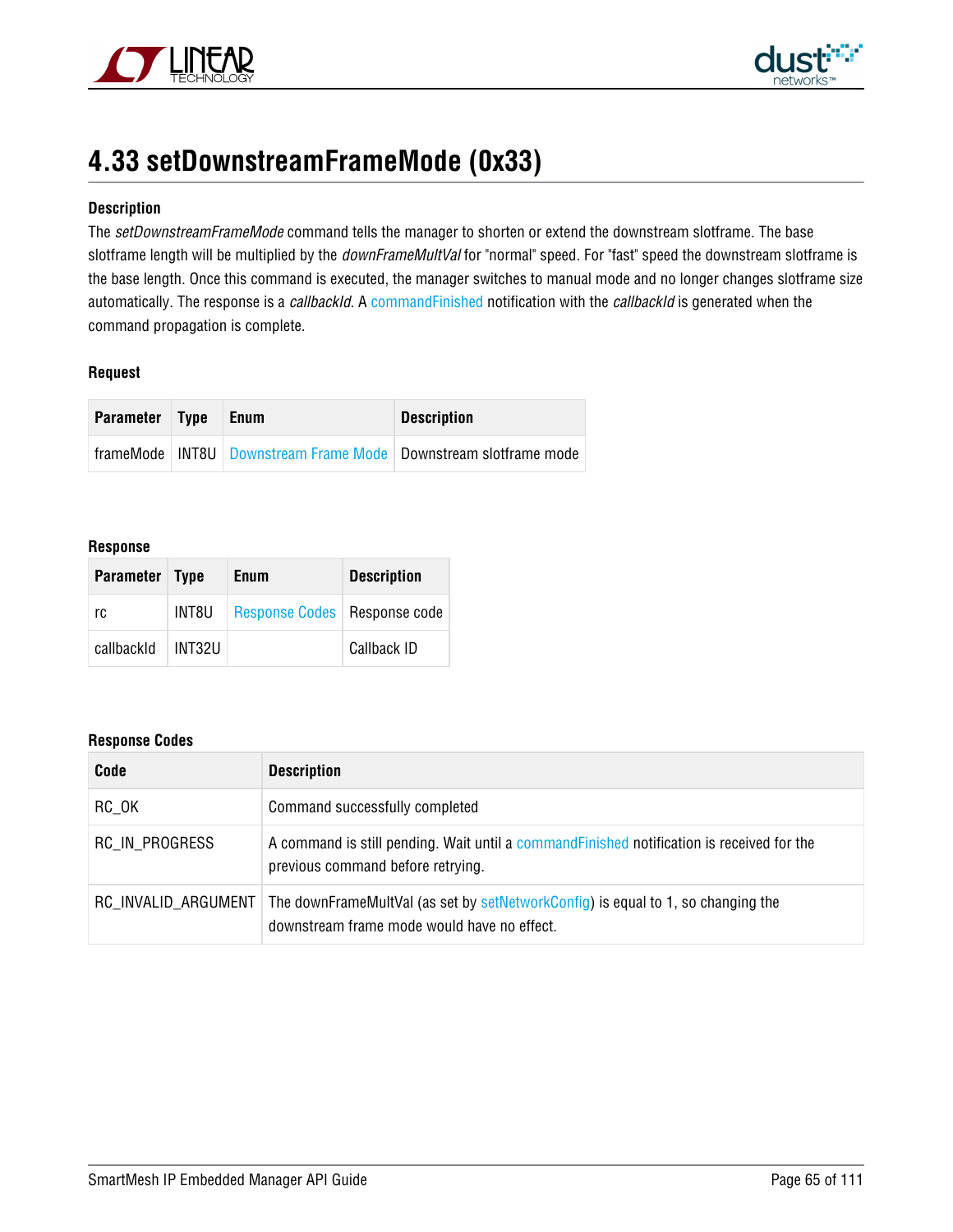



# **4.34 setIPConfig (0x44)**

# **Description**

The setIPConfig command sets the IPv6 prefix of the mesh network. Only the upper 8 bytes of the IPv6 address are relevant: the lower 8 bytes of the IPv6 address are ignored, and lower 8 bytes of the mask field are reserved and should be set to 0. This change is persistent.

### **Request**

| <b>Parameter</b>        | <b>Type</b> | <b>Enum</b> Description |
|-------------------------|-------------|-------------------------|
| ipv6Address   IPV6 ADDR |             | IPv6 address            |
| mask                    | INT8U[16]   | Subnet mask             |

#### **Response**

| Parameter Type | Enum                                        | <b>Description</b> |  |
|----------------|---------------------------------------------|--------------------|--|
| rc.            | <b>INT8U</b> Response Codes   Response code |                    |  |

| Code  | <b>Description</b>                                         |
|-------|------------------------------------------------------------|
| RC OK | Command successfully completed                             |
|       | RC WRITE FAIL   Flash write error, can't save new settings |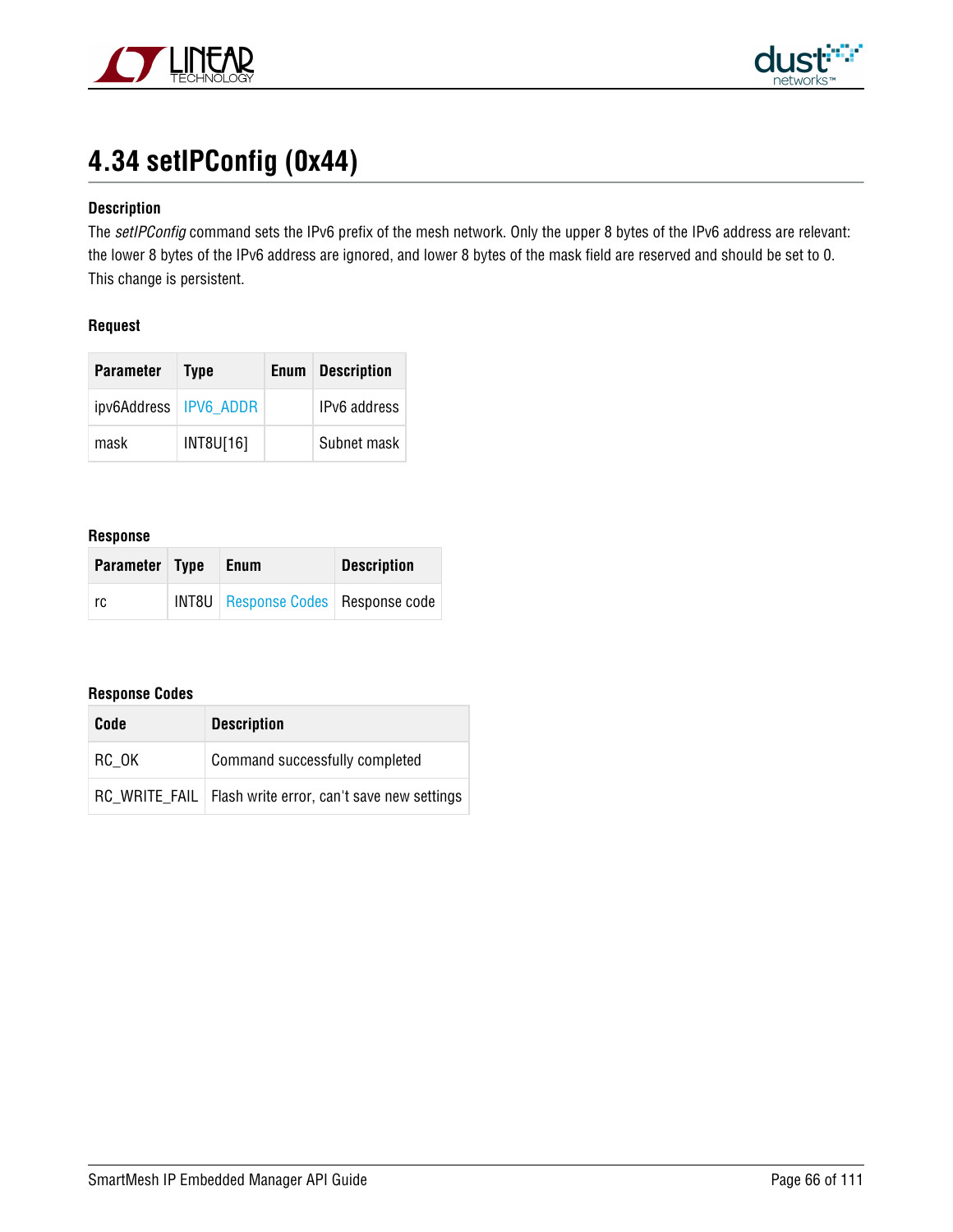



# **4.35 setLicense (0x38)**

### **Description**

The setLicense command has been deprecated in Manager > = 1.3.0. There is no longer a need to use a license to enable > 32 mote networks.

The setLicense command validates and updates the software license key stored in flash. Features enabled or disabled by the license key change will take effect after the device is restarted. If the license parameter is set to all 0x0s, the manager restores the default license. This change is persistent.

### **Request**

| <b>Parameter Type</b> |           | <b>Enum</b> Description |
|-----------------------|-----------|-------------------------|
| license               | INT8U[13] | Software license key    |

#### **Response**

| Parameter Type | Enum                                        | <b>Description</b> |
|----------------|---------------------------------------------|--------------------|
| rc             | <b>INT8U</b> Response Codes   Response code |                    |

| Code                | <b>Description</b>                          |
|---------------------|---------------------------------------------|
| RC OK               | Command successfully completed              |
| RC VALIDATION ERROR | The license key is not valid                |
| RC WRITE FAIL       | Flash write error, cannot save new settings |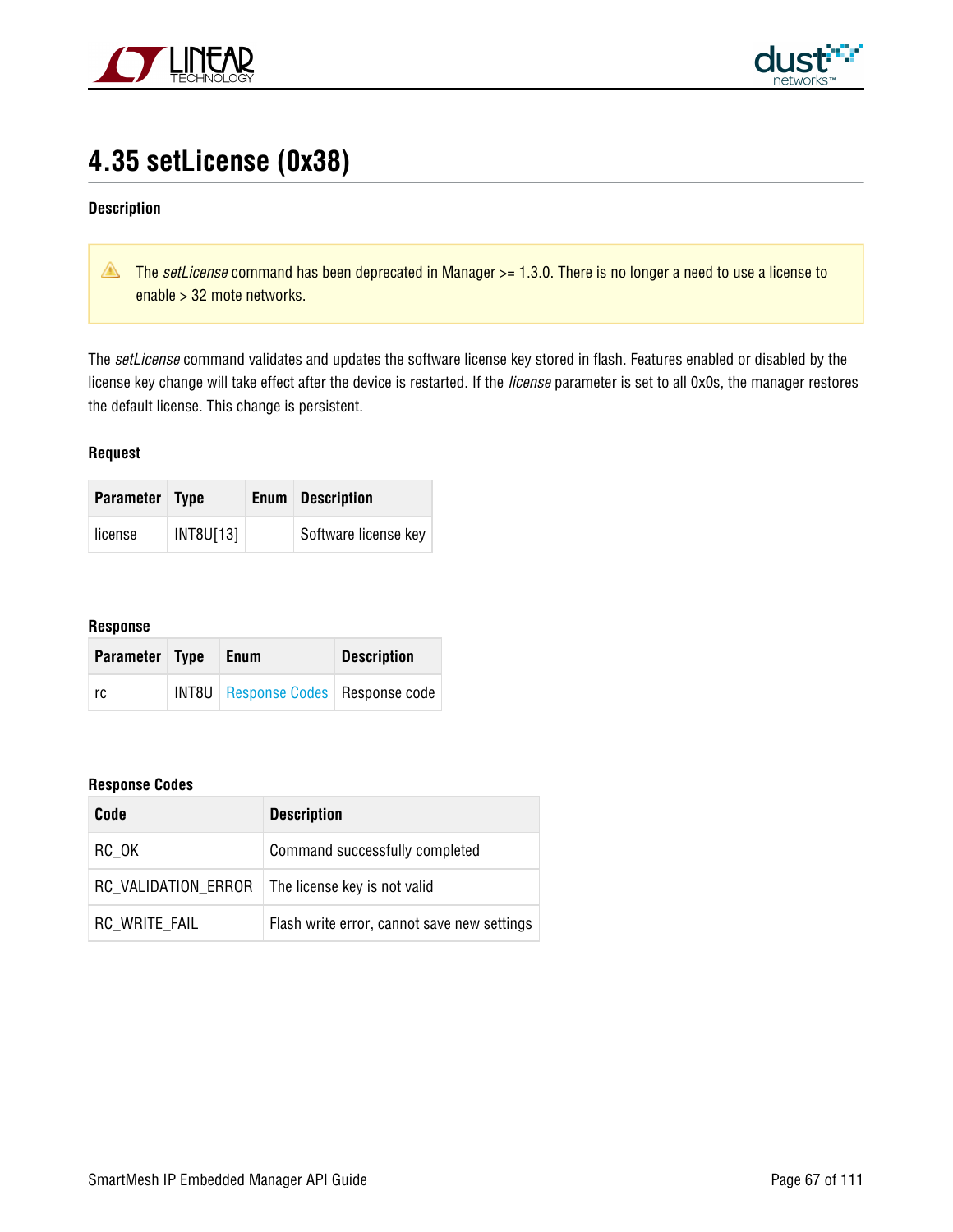



# <span id="page-67-0"></span>**4.36 setNetworkConfig (0x1A)**

### **Description**

The setNetworkConfig command changes network configuration parameters. The response code indicates whether the changes were successfully applied. This change is persistent.

Generally, changes to network configuration will take effect when the manager reboots. Exceptions are detailed below:

**Max Motes**: The new maxMotes value is used as soon as new motes try to join the network, but motes are not removed from the network if the value is set to a number lower than *numMotes*.

#### **Request**

| <b>Parameter</b> | <b>Type</b>   | Enum                            | <b>Description</b>                                                                                                                                                                                                                                                                                              |
|------------------|---------------|---------------------------------|-----------------------------------------------------------------------------------------------------------------------------------------------------------------------------------------------------------------------------------------------------------------------------------------------------------------|
| networkId        | <b>INT16U</b> |                                 | Network ID                                                                                                                                                                                                                                                                                                      |
| apTxPower        | INT8S         | <b>Transmit</b><br><b>Power</b> | Access Point transmit power                                                                                                                                                                                                                                                                                     |
| frameProfile     | INT8U         | Frame<br><b>Profile</b>         | The frame profile describes the length of the frames during network building and<br>normal operation. All of the legacy frame profiles are mapped to the standard IP<br>manager profile: Profile 1 (fast build, medium speed operation).                                                                        |
| maxMotes         | <b>INT16U</b> |                                 | The maximum number of motes allowed in the network (includes AP). The value<br>can be 1-33 or 1-101, depending on the manager part number and the installed<br>license (Mgr version $<$ 1.3.0).                                                                                                                 |
| baseBandwidth    | <b>INT16U</b> |                                 | Base bandwidth is the default bandwidth allocated to each mote that joins,<br>defined as expected interval between packets, in ms. 0=no allocation.                                                                                                                                                             |
| downFrameMultVal | INT8U         |                                 | Downstream frame multiplier is a multiplier for the length of the primary<br>downstream frame. Valid values are 1, 2, or 4.                                                                                                                                                                                     |
| numParents       | INT8U         |                                 | Number of parents to assign each mote (1-4).                                                                                                                                                                                                                                                                    |
| ccaMode          | INT8U         | <b>CCA</b><br><b>Mode</b>       | Indicates the mode for Clear Channel Assessment (CCA) in the network.                                                                                                                                                                                                                                           |
| channelList      | <b>INT16U</b> |                                 | Bitmap of channels in the whitelist to use for communication, all others<br>blacklisted. Bit 0×0001 corresponds to channel 0 and bit 0×8000 corresponds to<br>channel 15. (0=not used, 1=used). See the SmartMesh IP User's Guide section<br>"Channel Blacklisting" for restrictions on the number of channels. |
| autoStartNetwork | <b>BOOL</b>   |                                 | Deprecated - do not use                                                                                                                                                                                                                                                                                         |
| locMode          | INT8U         |                                 | Reserved                                                                                                                                                                                                                                                                                                        |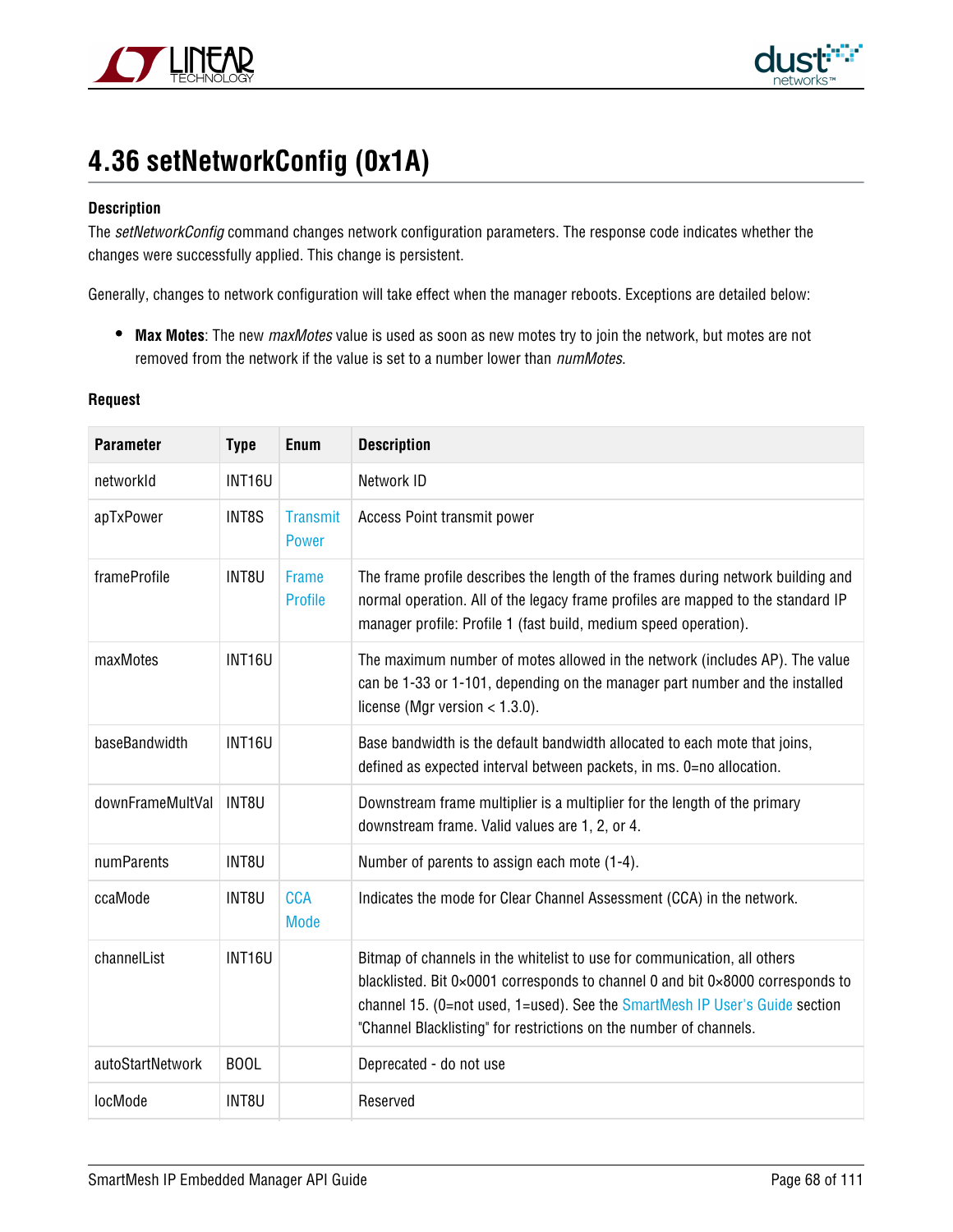



| bbMode      | INT8U              | <b>Backbone</b><br><b>Frame</b><br>Mode | Backbone frame mode (0=off,1=up,2=bidirectional)                                                |
|-------------|--------------------|-----------------------------------------|-------------------------------------------------------------------------------------------------|
| bbSize      | INT8U              |                                         | Backbone frame size, in time slots (if bbmode=1, bbsize=1,2,4,8. If bbmode=2,<br>bbsize=2)      |
| isRadioTest | INT8U              |                                         | Controls whether the manager boots up in radiotest mode.                                        |
| bwMult      | INT <sub>16U</sub> |                                         | Bandwidth over-provisioning multiplier: over-provision by value/100 (100-1000)                  |
| oneChannel  | INT8U              |                                         | Channel number for One Channel mode. (0-15; 255=OFF). This mode is used for<br>rf testing only. |

# **Response**

| Parameter Type | Enum                                        | <b>Description</b> |
|----------------|---------------------------------------------|--------------------|
| rc             | <b>INT8U</b> Response Codes   Response code |                    |

| Code          | <b>Description</b>                                                |
|---------------|-------------------------------------------------------------------|
| RC OK         | Command successfully completed                                    |
|               | RC INVALID ARGUMENT   Validation of the network parameters failed |
| RC_WRITE_FAIL | Flash write error, cannot save new settings                       |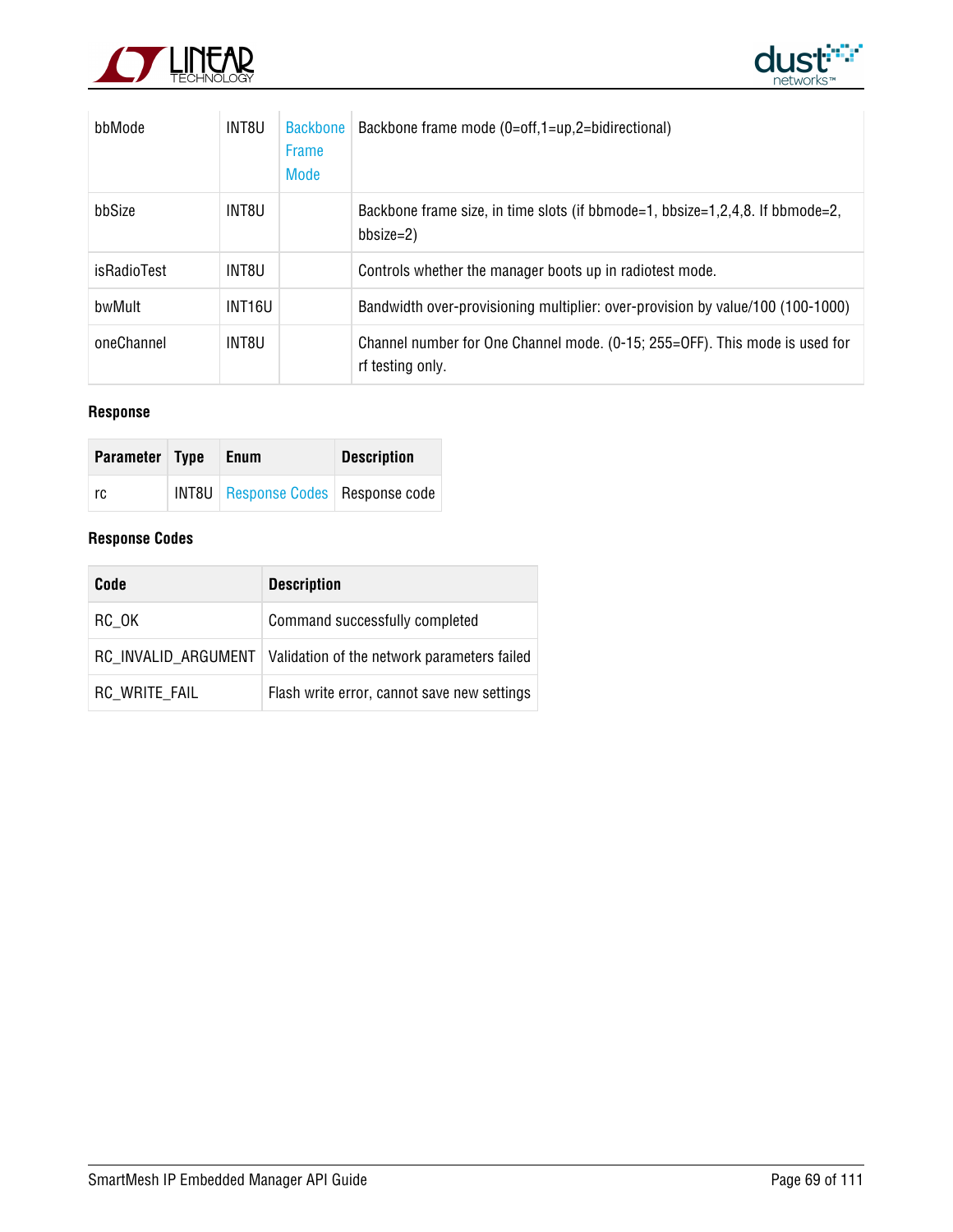



# **4.37 setTime (0x36)**

### **Description**

**This command has been deprecated, and should not be used in new designs. When the Manager restarts, it will** start counting from 20:00:00 UTC July 2, 2002.

The setTime command sets the UTC time on the manager. This command may only be executed when the network is not running. If the *trigger* flag is false, the manager sets the specified time as soon as it receives the *setTime* command. When the manager receives a Time Pin trigger, it temporarily stores the current time. If a setTime request is received within a short period of time following the trigger, the manager calculates the delay since the trigger and adjust the time such that the trigger was received at the specified time value.

#### **Request**

| <b>Parameter</b> | <b>Type</b> | Enum | <b>Description</b>                                               |
|------------------|-------------|------|------------------------------------------------------------------|
| trigger          | INT8U       |      | 0=set time immediately; 1=set time as using last timepin trigger |
| utcTime          | UTC TIME L  |      | Time to set on the Manager (as UTC microseconds)                 |

### **Response**

| Parameter Type | Enum                                        | <b>Description</b> |
|----------------|---------------------------------------------|--------------------|
| rc             | <b>INT8U</b> Response Codes   Response code |                    |

| Code                | <b>Description</b>                                                    |
|---------------------|-----------------------------------------------------------------------|
| RC_OK               | Command successfully completed. The manager is ready to set the time. |
|                     | RC_INVALID_ARGUMENT   One of the parameters was invalid               |
| RC VALIDATION ERROR | Network is running, <i>setTime</i> command is disabled.               |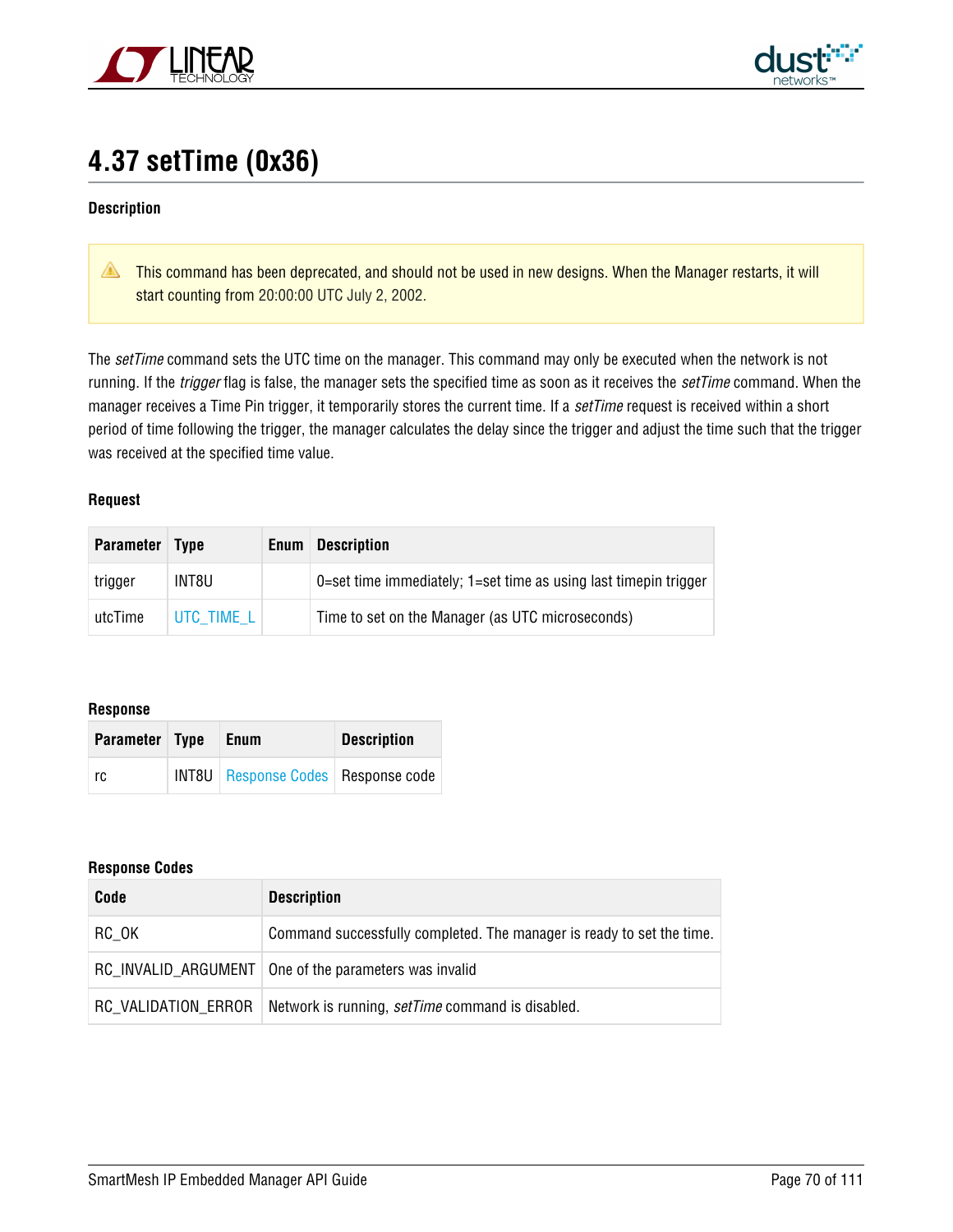



# **4.38 startNetwork (0x2D)**

# **Description**

The startNetwork command tells the manager to allow the network to start forming (begin accepting join requests from devices). The external application must issue the startNetwork command if the autoStartNetwork flag is not set (see [setNetworkConfig](#page-67-0)).

 $\bullet$ This command has been deprecated and should not be used in new designs.

### **Request**

**Parameter Type Enum Description**

#### **Response**

| Parameter Type | <b>Enum</b>                                 | <b>Description</b> |
|----------------|---------------------------------------------|--------------------|
| rc             | <b>INT8U</b> Response Codes   Response code |                    |

| Code  | <b>Description</b>                              |
|-------|-------------------------------------------------|
| RC OK | Command successfully completed                  |
|       | RC IN PROGRESS   The network is already started |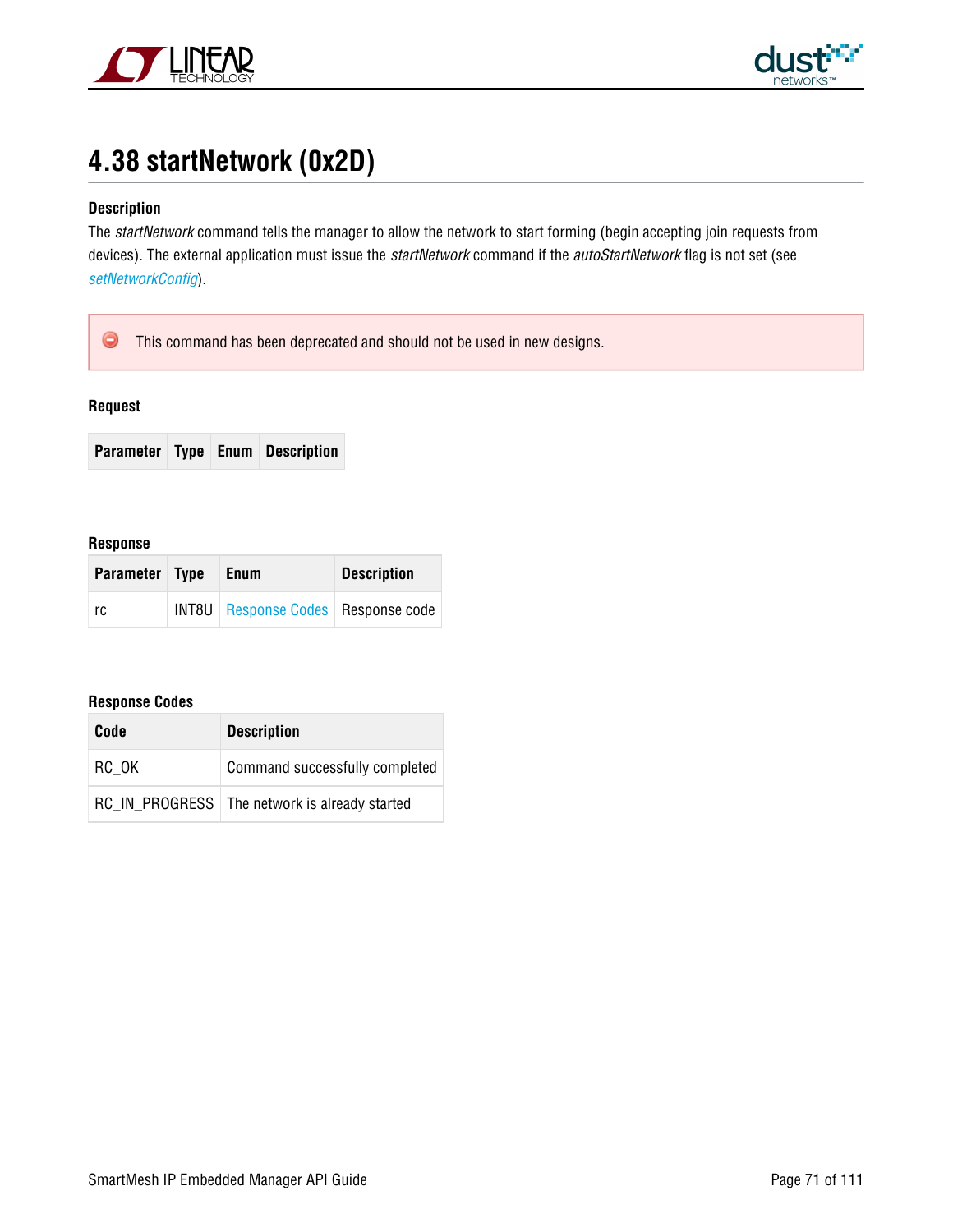



# **4.39 subscribe (0x16)**

## **Description**

The subscribe command indicates that the manager should send the external application the specified notifications. It contains two filter fields:

- *filter* is a bitmask of flags indicating the types of notifications that the client wants to receive
- unackFilter allows the client to select which of the notifications selected in filter should be sent acknowledged. If a notification is sent as 'acknowledged', the subsequent notification packets will be queued while waiting for response.

Each subscription request overwrites the previous one. If an application is subscribed to data and then decides he also wants events he should send a *subscribe* command with both the data and event flags set. To clear all subscriptions, the client should send a subscribe command with the filter set to zero. When a session is initiated between the manager and a client, the subscription filter is initialized to zero.

The *subscribe* bitmap uses the values of the notification type enumeration. Some values are unused to provide backwards compatibility with earlier APIs.

### **Request**

| <b>Parameter</b> | Type   | <b>Enum</b>            | <b>Description</b>                                                                                                                                                                                                                          |
|------------------|--------|------------------------|---------------------------------------------------------------------------------------------------------------------------------------------------------------------------------------------------------------------------------------------|
| filter           |        | filter                 | <b>INT32U</b> Subscription Subscription bitmap                                                                                                                                                                                              |
| unackFilter      | INT32U | Subscription<br>filter | Bitmap of notifications that should be sent using unacknowledged communications;<br>0=acknowledged, 1=unacknowledged. Unless the corresponding bit is set in the <i>filter</i><br>bitmap, the bit in the <i>unackFilter</i> has no meaning. |

**Response**

| Parameter Type | Enum                                   | <b>Description</b> |
|----------------|----------------------------------------|--------------------|
| ∣rc            | INT8U   Response Codes   Response code |                    |

| Code  | <b>Description</b>             |
|-------|--------------------------------|
| RC OK | Command successfully completed |
|       |                                |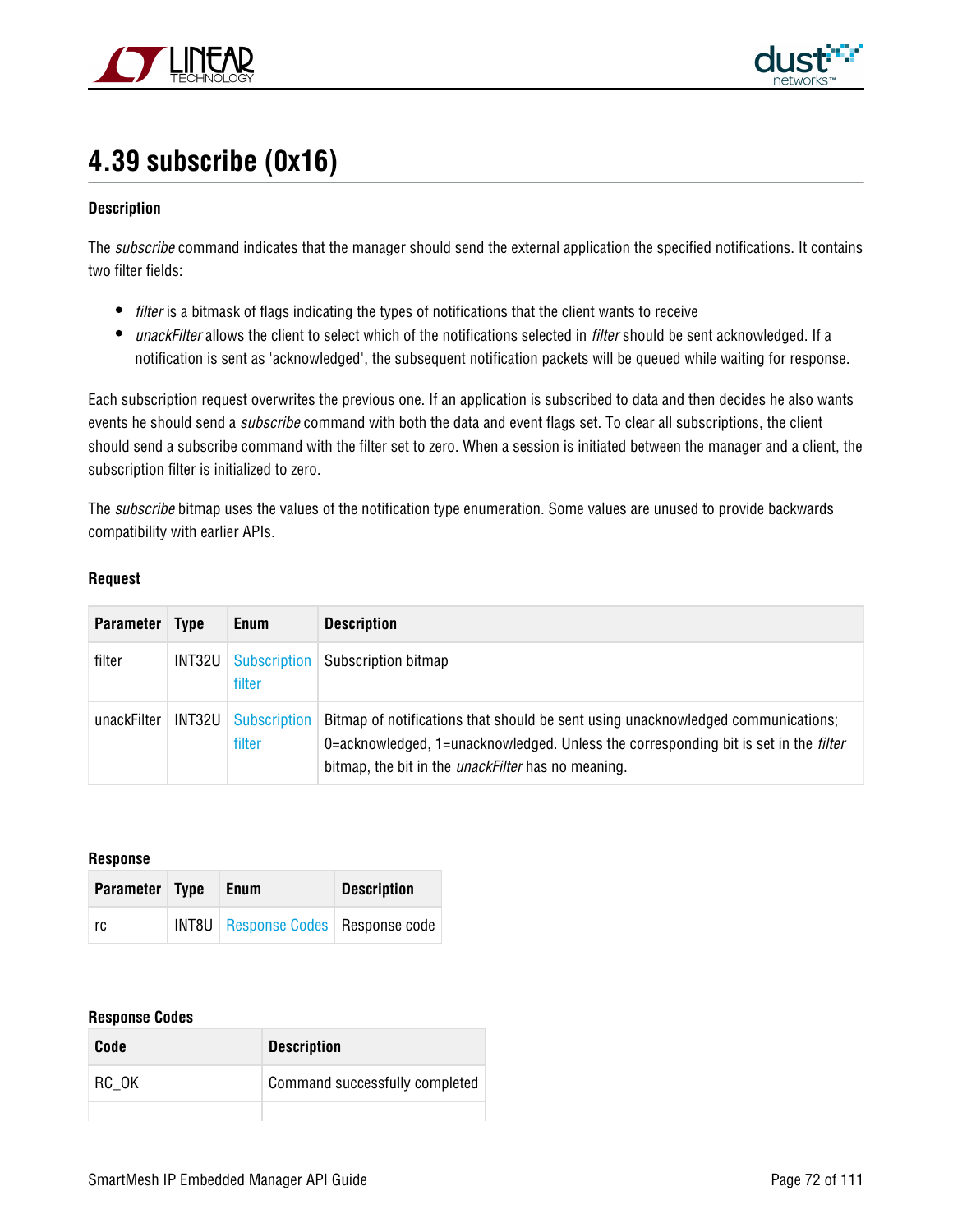



RC\_INVALID\_ARGUMENT | Invalid subscription filter value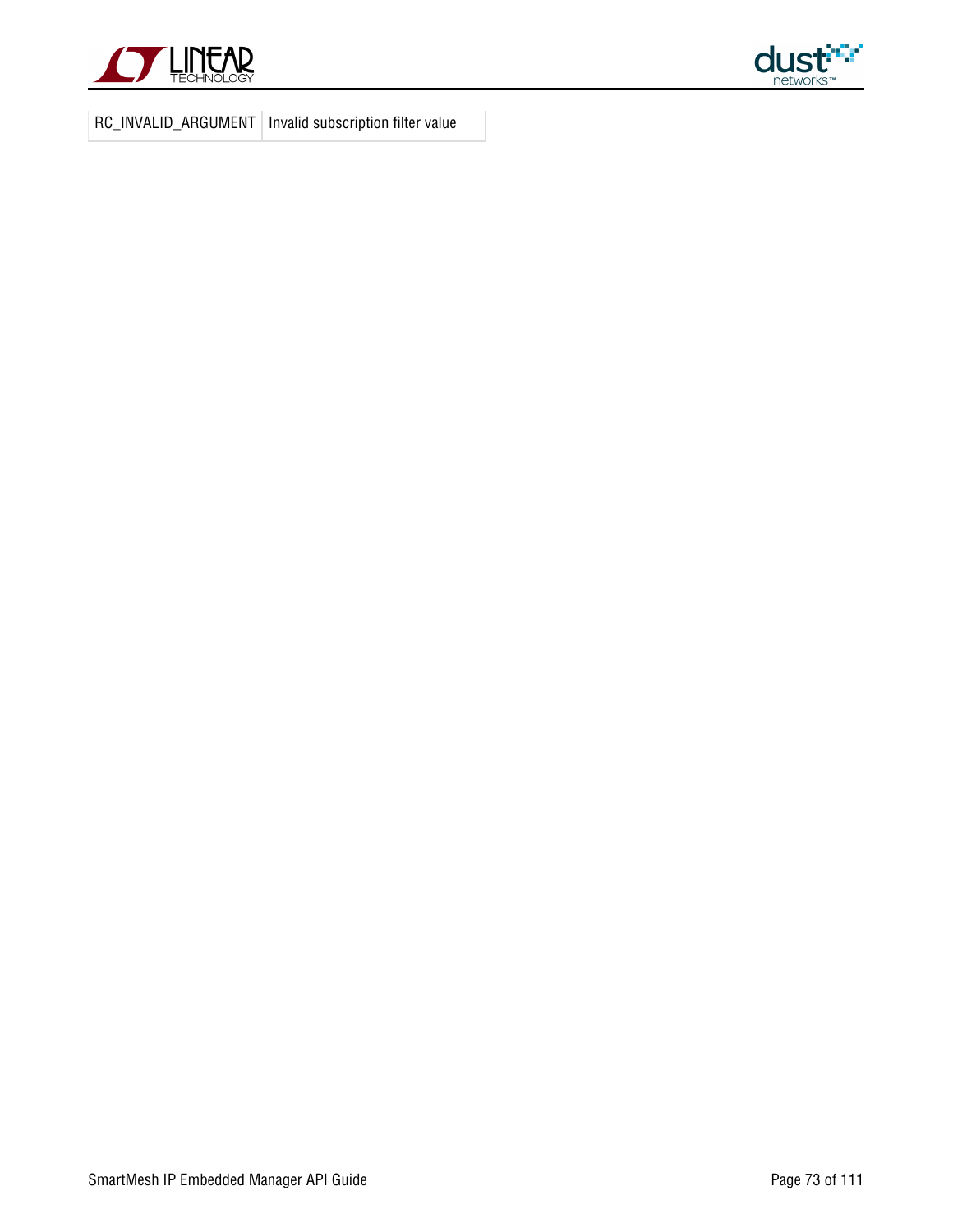



# <span id="page-73-0"></span>**5 Notifications (0x14)**

All notification packets have the packet type Notification (the packet type is part of the Serial API Header). The payload of the Serial API packet contains a notification structure. Each notification structure starts with a type field (see the [Notification](#page-101-0) [Types](#page-101-0) enumeration) indicating the type of notification and how the remainder of the payload can be deserialized.

Serial API Header | Notification type, 1 byte | Notification structure, N bytes, (see specific notification description)

If a notification is marked as 'acknowledged' in the **Control** field, it must be acknowledged by the client. This property can be controlled via the *[subscribe](#page-71-0)* command. If a client receives an 'acknowledged' notification type that it does not understand, it must acknowledge the notification and ignore it. A notification acknowledgment has a **Control** field indicating an acknowledged response, packet type Notification, the same sequence number as a received notification and a single byte of payload with the response code OK.

Serial API Header | Response code OK, 1 byte =  $0 \times 00$ 

- [Data Notifications](#page-75-0) contain upstream data sent by motes.
- [IP Data Notifications c](#page-96-0)ontain upstream 6LoWPAN data sent by motes.
- **E**vent Notifications contain network or system notifications sent by the Manager.
- [Health Report Notifications](#page-92-0) contain health reports from the motes.
- [Log Notifications](#page-98-0) contain diagnostic logs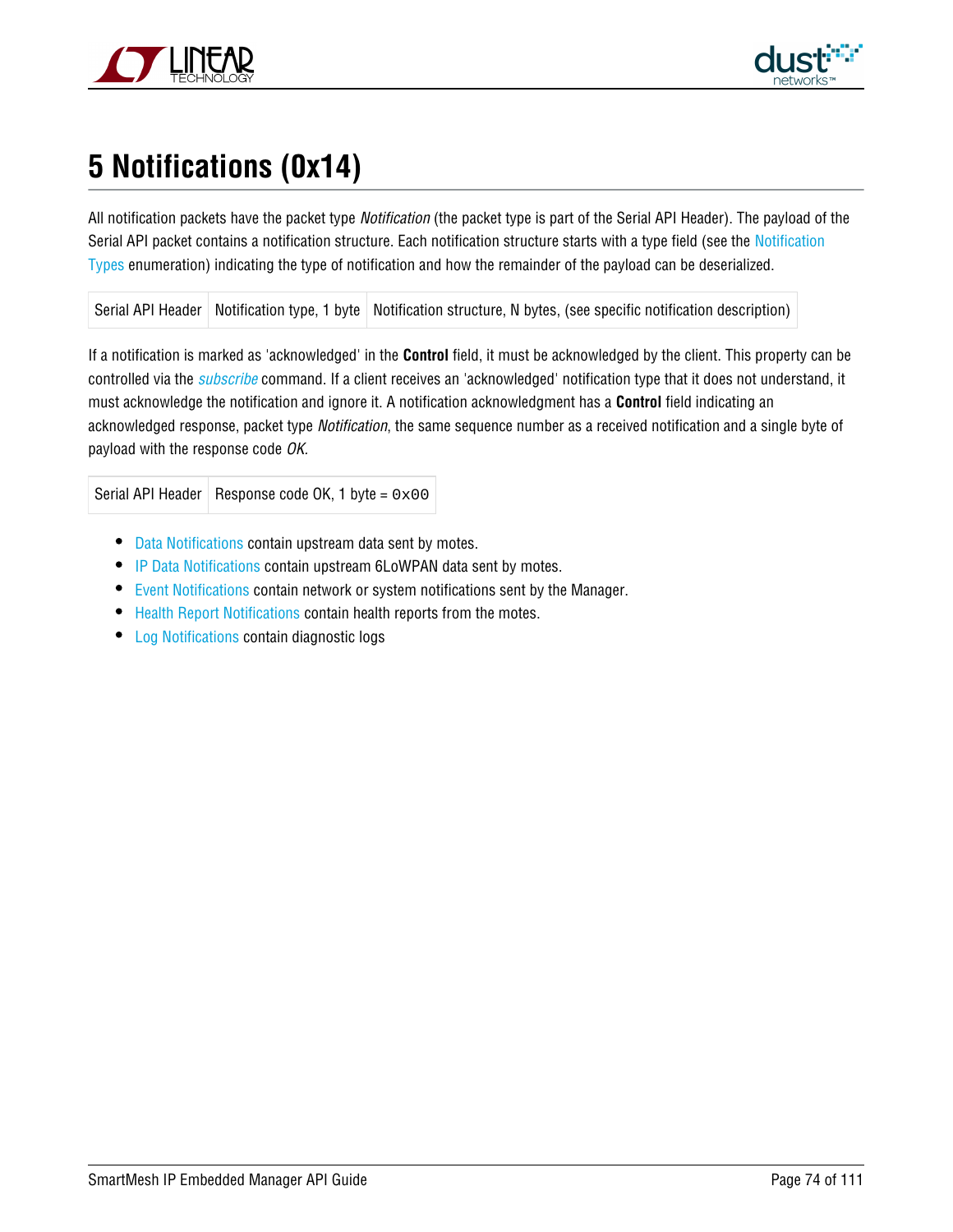



## **5.1 blink Notification**

The Blink Notification that will be generated by the manager is a regular data notification. In the blink notification, the user payload is encapsulated into a list of command id, length, value structures described below.

**Blink notifications will only be made for devices listed in the Manager ACL.** 

| Field      | Type    | Value | <b>Description</b>                       |
|------------|---------|-------|------------------------------------------|
| command id | INT8U   | 0x94  | Blink payload command id                 |
| length     | INT8U   |       | Length of the user payload               |
| data       | INT8U[] |       | User payload passed to the blink command |

If the Blink command was called with the discovered neighbors flag set to 1, then the following structure will also be in the blink payload.

| Field        | Type            | <b>Value</b> | <b>Description</b>                                        |
|--------------|-----------------|--------------|-----------------------------------------------------------|
| command id   | INT8U           | 0x95         | Reduced discovered neighbor command id                    |
| length       | INT8U           |              | Length of the discovered neighbors data                   |
| numNeighbors | INT8U           |              | Number of discovered neighbors                            |
| neighbors    | dscv_neighbor[] |              | List of reduced discovered neighbor structures, see below |

Each neighbor is described by the *dscv\_neighbor* structure:

| <b>Field</b> | <b>Type</b>     | <b>Value Description</b>      |
|--------------|-----------------|-------------------------------|
|              | moteld   INT16U | Mote ID of the heard neighbor |
| rssi         | INT8S           | RSSI of the heard neighbor    |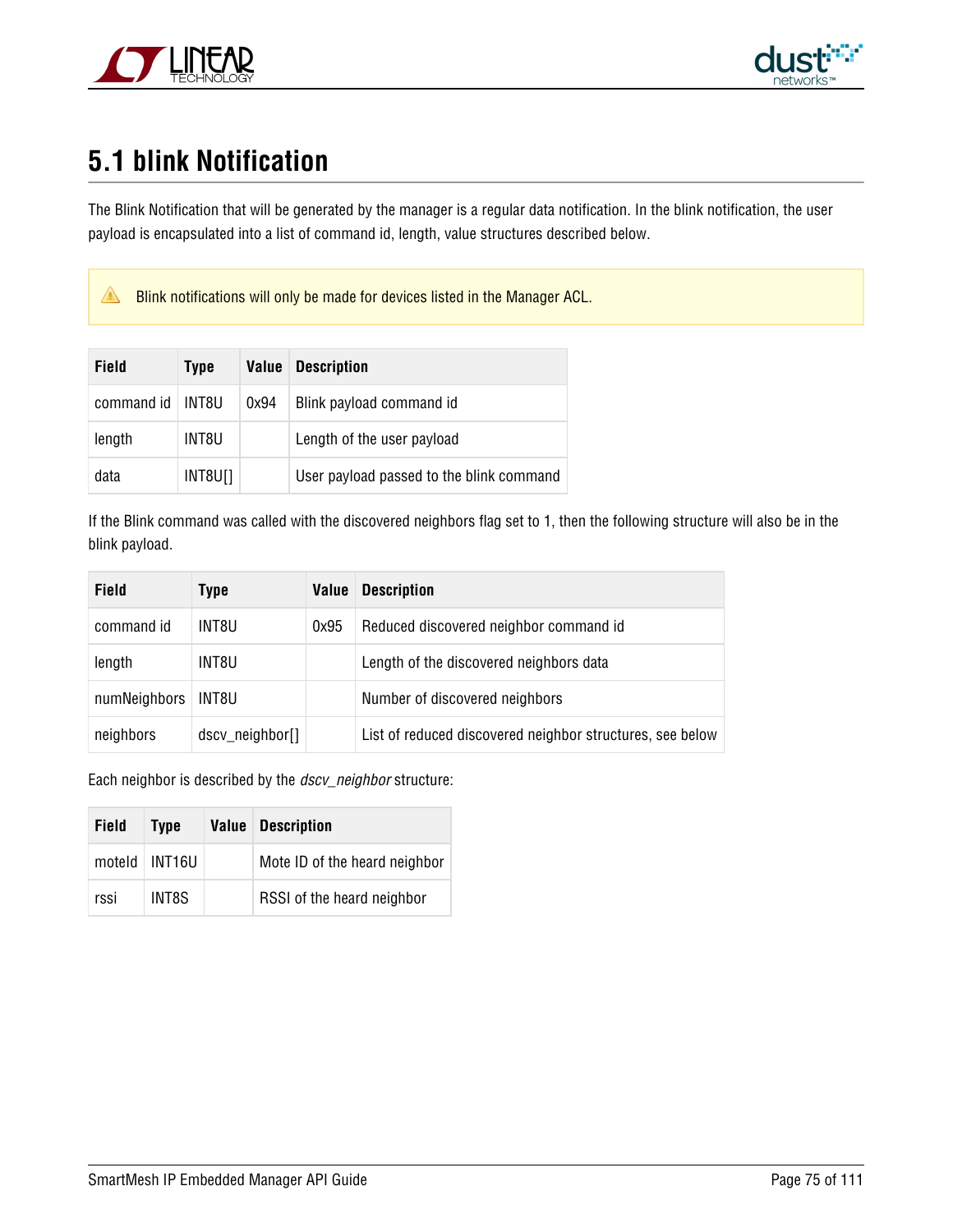



## <span id="page-75-0"></span>**5.2 data Notification**

#### **Description**

The *data* notification contains a header and a variable length array of binary data. The length of the data is determined based on the length of the notification.

The manager forwards all packets received on its IP address and non-manager ports as *data* notifications.

| <b>Field</b> | Type               | Enum                     | <b>Description</b>                             |  |
|--------------|--------------------|--------------------------|------------------------------------------------|--|
| notifType    | INT8U              | <b>Notification Type</b> | Data payload ( <i>data</i> )                   |  |
| timestamp    | UTC TIME L         | none                     | Time that the packet was generated at the mote |  |
| macAddress   | <b>MAC ADDR</b>    | none                     | MAC address of the generating mote             |  |
| srcPort      | INT <sub>16U</sub> | none                     | Source port                                    |  |
| dstPort      | INT16U             | none                     | Destination port                               |  |
| data         | INT8U[]            | none                     | Data payload                                   |  |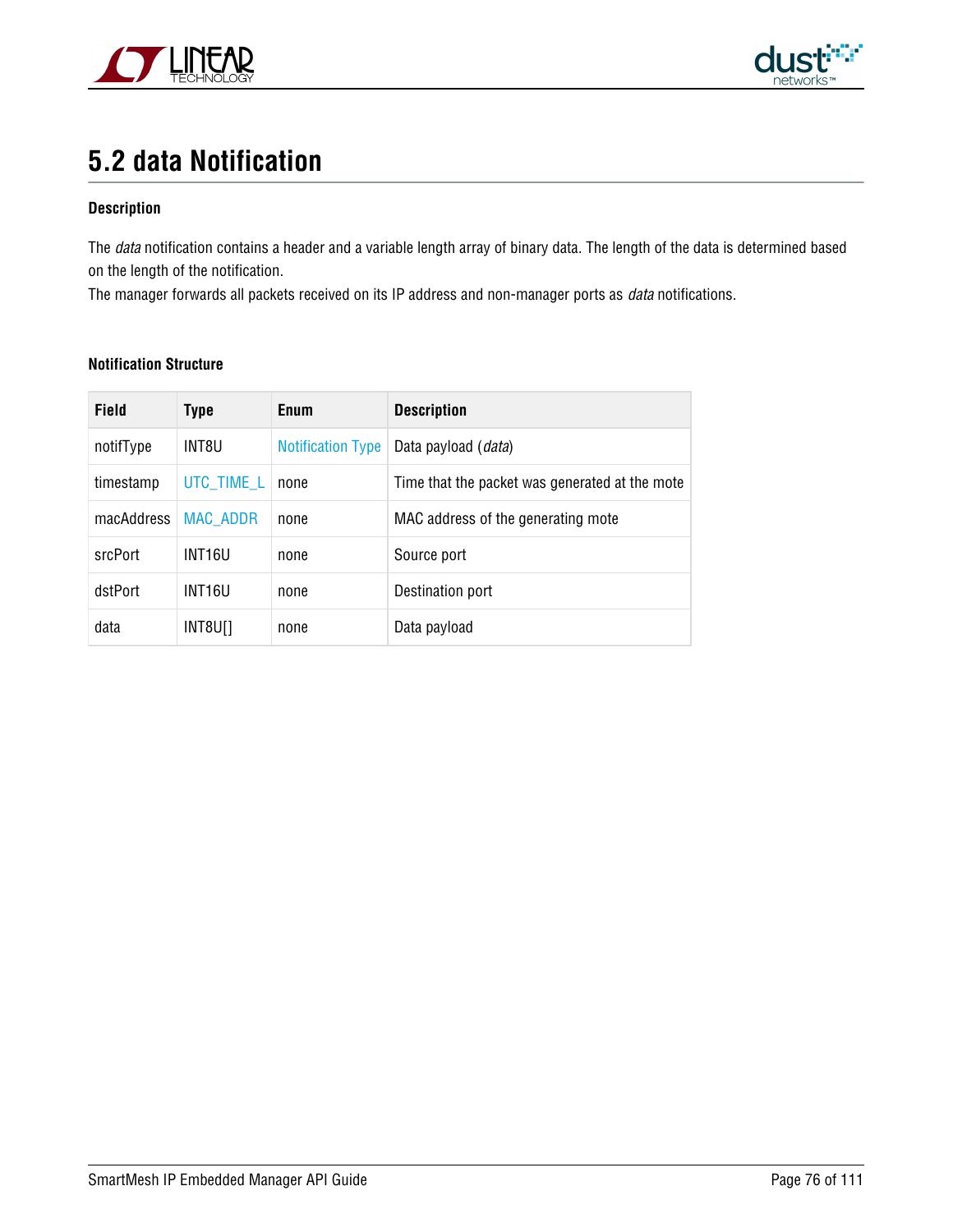



### <span id="page-76-0"></span>**5.3 event Notifications**

#### **Description**

Events describe system-level changes and various changes in the network topology. The event notification consists of:

- A unique event identifier,
- An event type, and
- An event detail structure that is specific to the event type.

| <b>Field</b> | Type   | <b>Enum</b>              | <b>Description</b>                                        |
|--------------|--------|--------------------------|-----------------------------------------------------------|
| notifType    | INT8U  | <b>Notification Type</b> | Notification type (event)                                 |
| eventid      | INT32U | none                     | Event ID                                                  |
| eventType    | INT8U  | Event Type               | Event type                                                |
| eventData    |        | none                     | Event detail structure that is specific to the event type |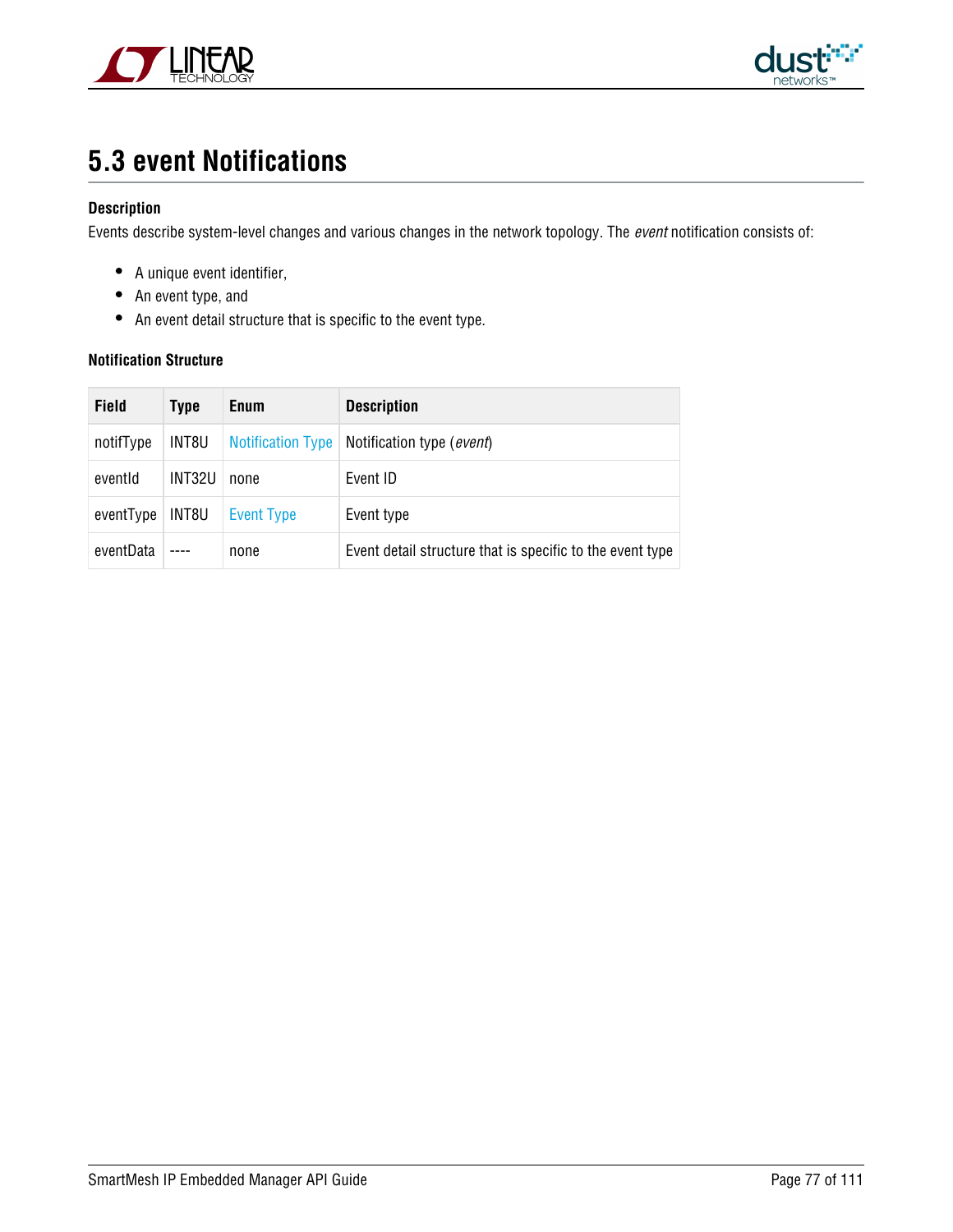



### <span id="page-77-0"></span>**5.3.1 commandFinished Event**

#### **Description**

The commandFinished notification is sent when a command associated with the provided callback id finishes executing.

| Field      | <b>Type</b> | <b>Enum</b>                       | <b>Description</b>                                                                   |
|------------|-------------|-----------------------------------|--------------------------------------------------------------------------------------|
| callbackId | INT32U I    | none                              | Callback ID that was returned in the response packet of the corresponding<br>command |
| rc         | INT8U       | <b>Command Finished</b><br>Result | Command finished result code                                                         |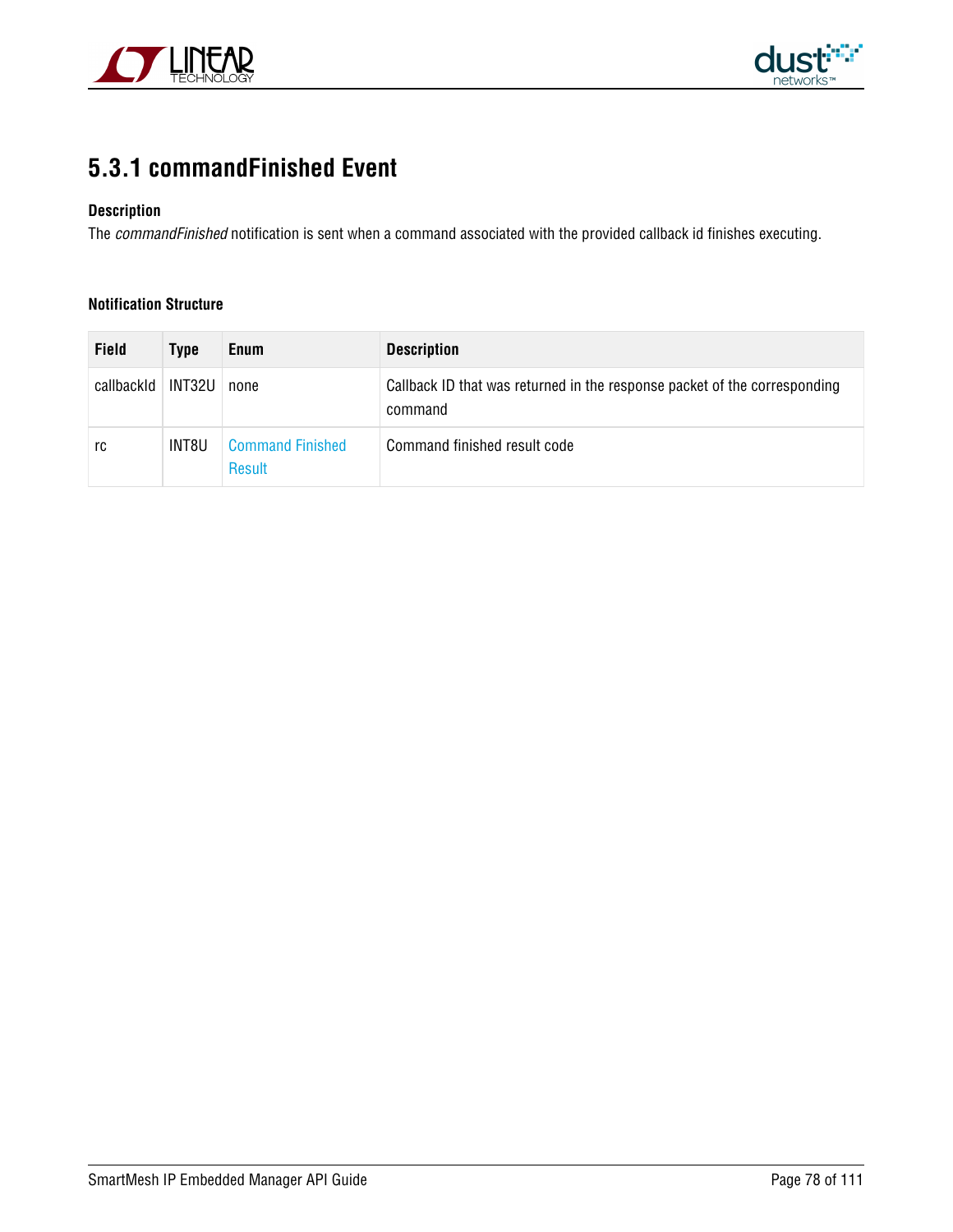



### <span id="page-78-0"></span>**5.3.2 pathCreate Event**

#### **Description**

This notification is sent when the manager creates a connection (path) between two motes.

| <b>Field</b> | <b>Type</b>     | <b>Enum</b>                     | <b>Description</b>                  |  |
|--------------|-----------------|---------------------------------|-------------------------------------|--|
| source       | <b>MAC ADDR</b> | none                            | MAC address of the source mote      |  |
| dest         | <b>MAC ADDR</b> | none                            | MAC address of the destination mote |  |
| direction    | INT8U.          | Path Direction   Path direction |                                     |  |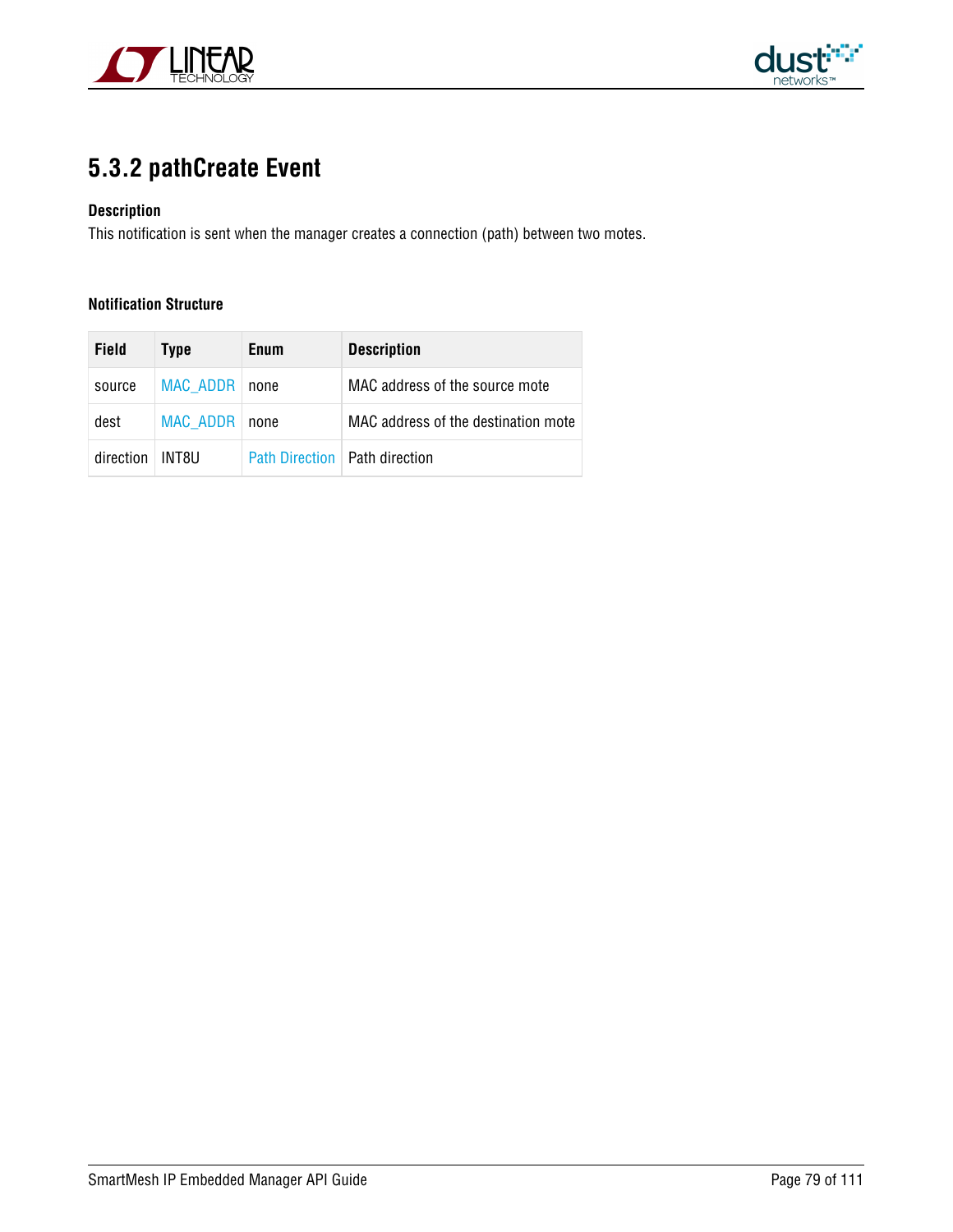



### <span id="page-79-0"></span>**5.3.3 pathDelete Event**

#### **Description**

This notification is sent when the manager removes a connection (path) between two motes.

| <b>Field</b> | Type     | <b>Enum</b>           | <b>Description</b>              |
|--------------|----------|-----------------------|---------------------------------|
| source       | MAC ADDR | none                  | MAC address of source mote      |
| dest         | MAC ADDR | none                  | MAC address of destination mote |
| direction    | INT8LI   | <b>Path Direction</b> | ⊟ Path direction                |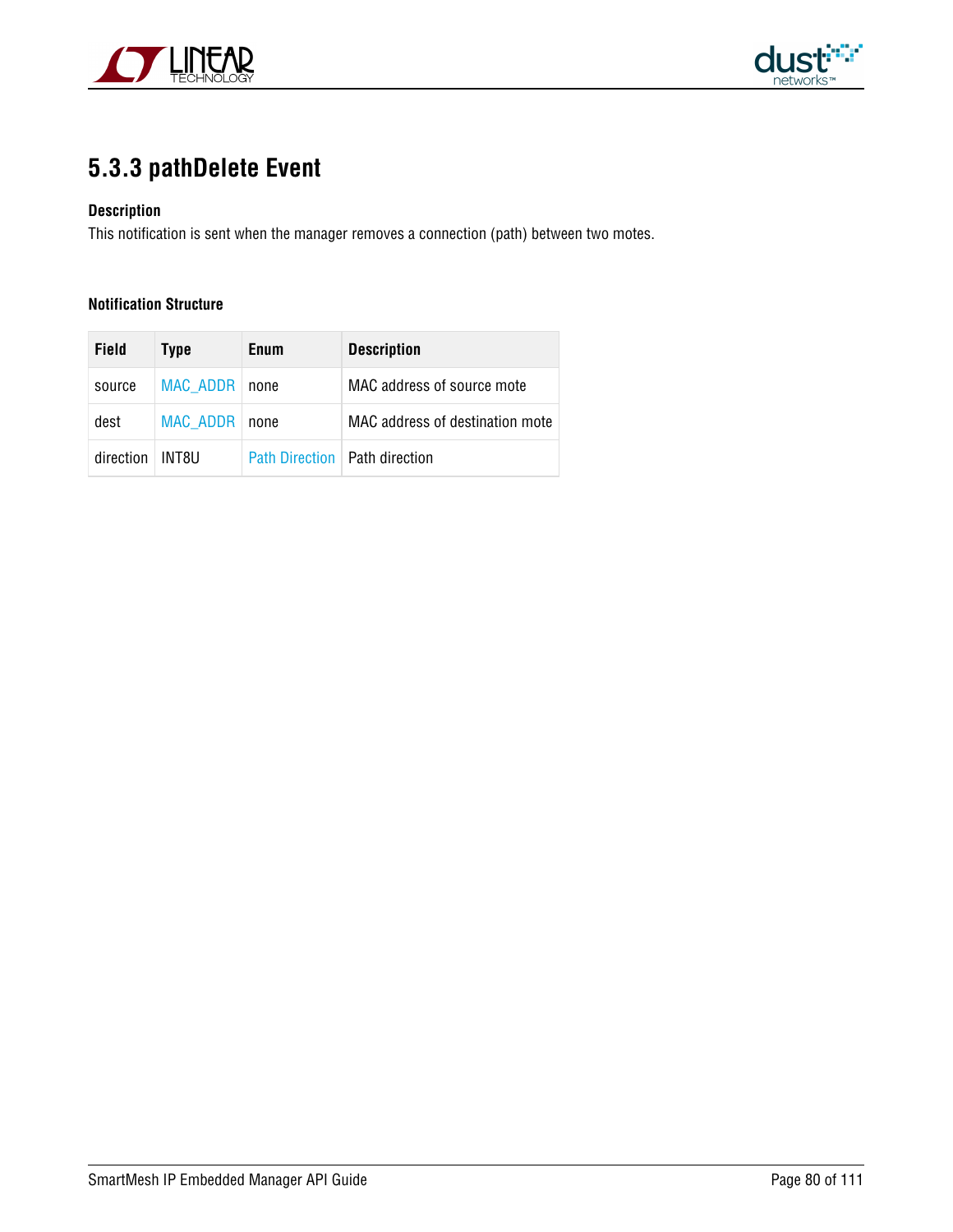



### <span id="page-80-0"></span>**5.3.4 ping Event**

#### **Description**

This notification is sent when a reply is received from a mote ping.

| <b>Field</b> | <b>Type</b> | Enum | <b>Description</b>                                                                                 |
|--------------|-------------|------|----------------------------------------------------------------------------------------------------|
| callbackId   | INT32U      | none | The callback ID that was returned in the response packet associated with the ping mote<br>request. |
| macAddress   | MAC ADDR    | none | MAC address of mote pinged                                                                         |
| delay        | INT32U      | none | Round trip delay in milliseconds or -1: ping timeout                                               |
| voltage      | INT16U      | none | Voltage reported by mote (millivolts)                                                              |
| temperature  | INT8S       | none | Temperature reported by mote, in Celsius                                                           |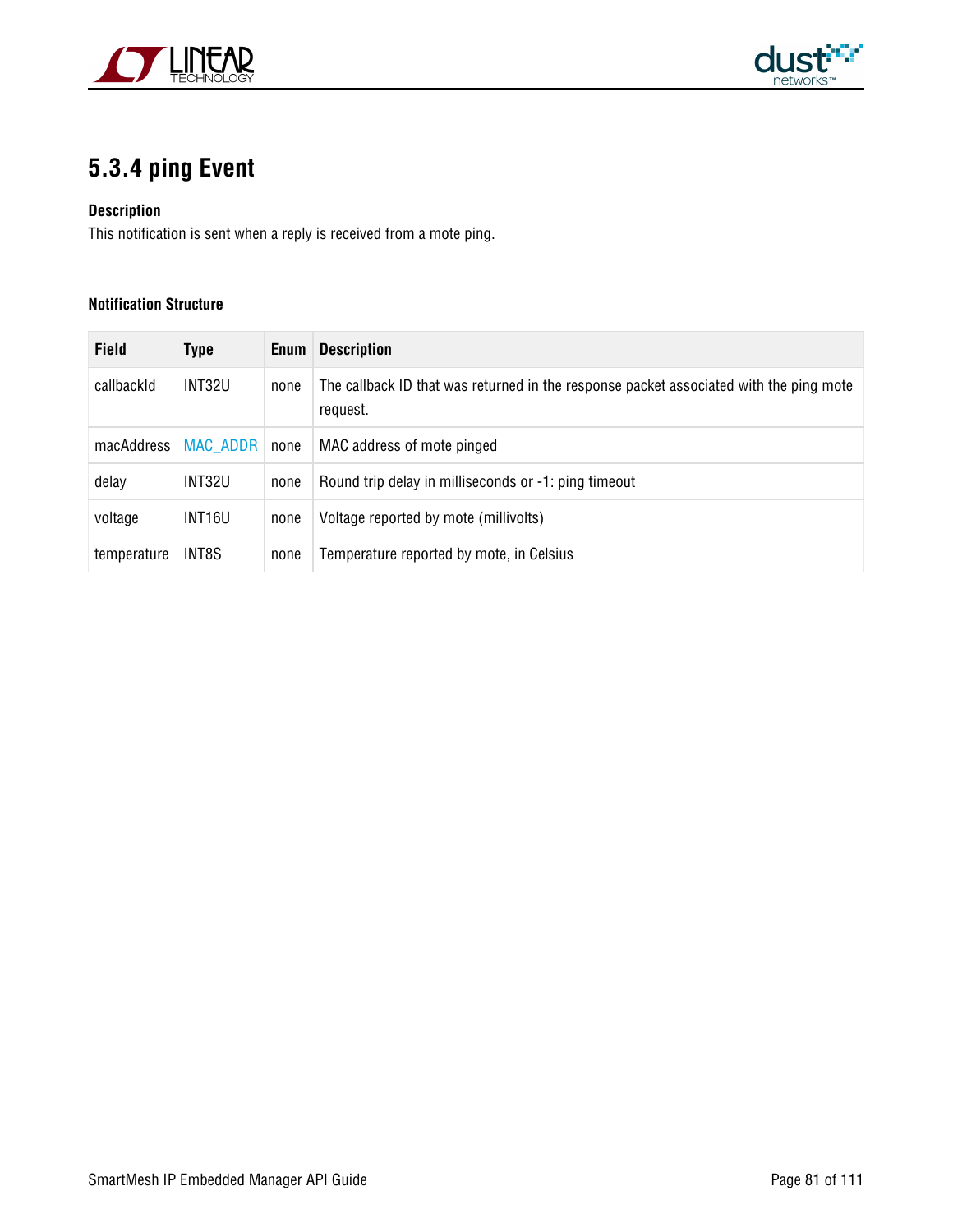



### <span id="page-81-0"></span>**5.3.5 networkTime Event**

#### **Description**

The time notification is triggered by the client asserting the TIME pin or by calling the *[getTime](#page-47-0)* command. This notification contains the time when the TIME pin was asserted (or the *getTime* command was processed) expressed as:

- ASN––The absolute slot number (the number of timeslots since " 7/2/2002 8:00:00 PM PST" if UTC is set on manager, otherwise since Jan 1, 1970 )
- Uptime–The number of seconds since the device was booted
- *Unix time*—The number of seconds and microseconds since Jan 1, 1970 in UTC

| <b>Field</b> | Type       | Enum | <b>Description</b>                                   |
|--------------|------------|------|------------------------------------------------------|
| uptime       | INT32U     | none | Time (sec) that the packet was generated (as uptime) |
| utcTime      | UTC TIME L | none | Time that the packet was generated (as UTC)          |
| asn          | <b>ASN</b> | none | Absolute slot number                                 |
| asnOffset    | INT16U     | none | ASN offset (in microseconds).                        |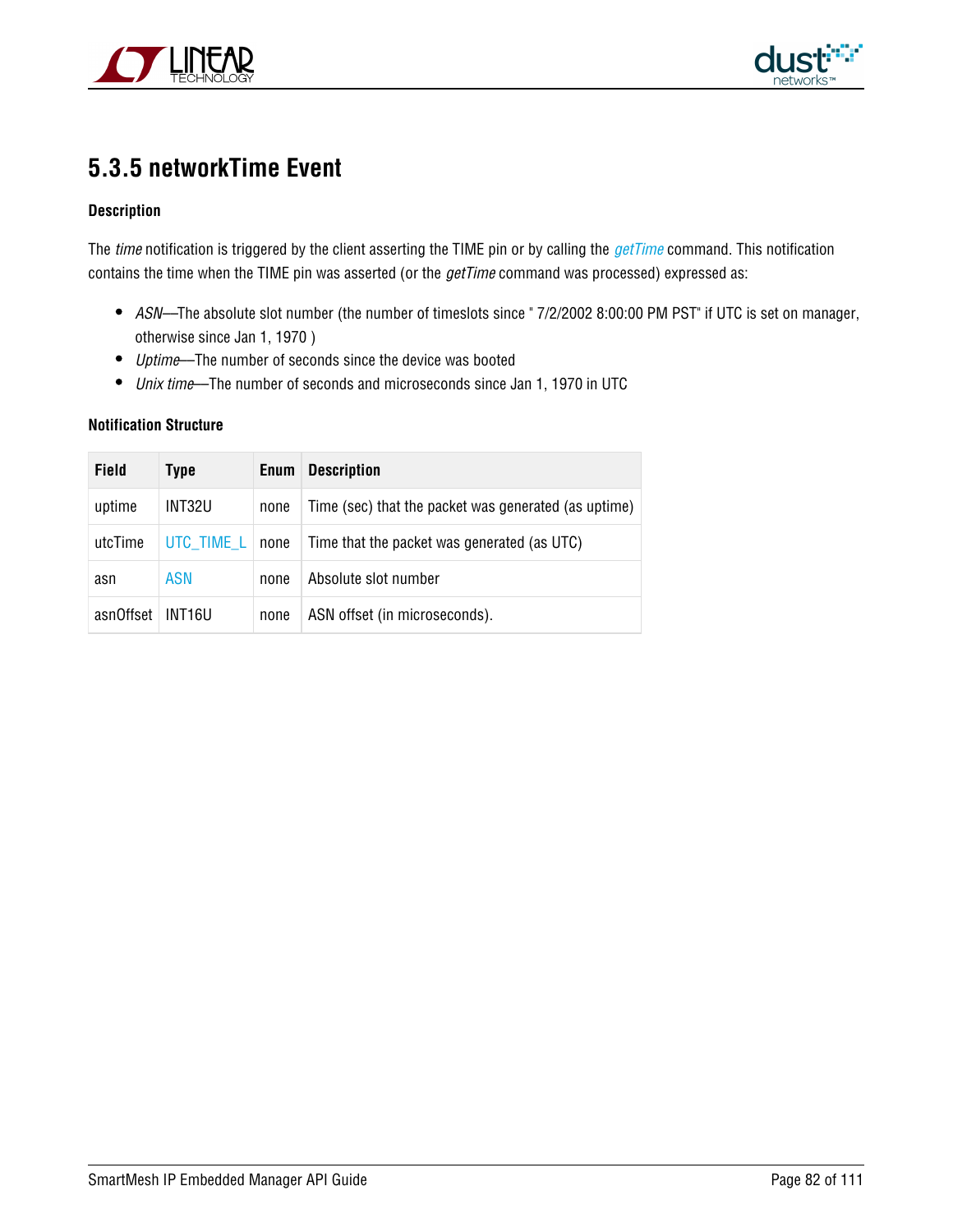



### <span id="page-82-0"></span>**5.3.6 networkReset Event**

#### **Description**

This notification is sent when the manager starts the network. This event has no eventData fields.

#### **Notification Structure**

**Field Type Enum Description**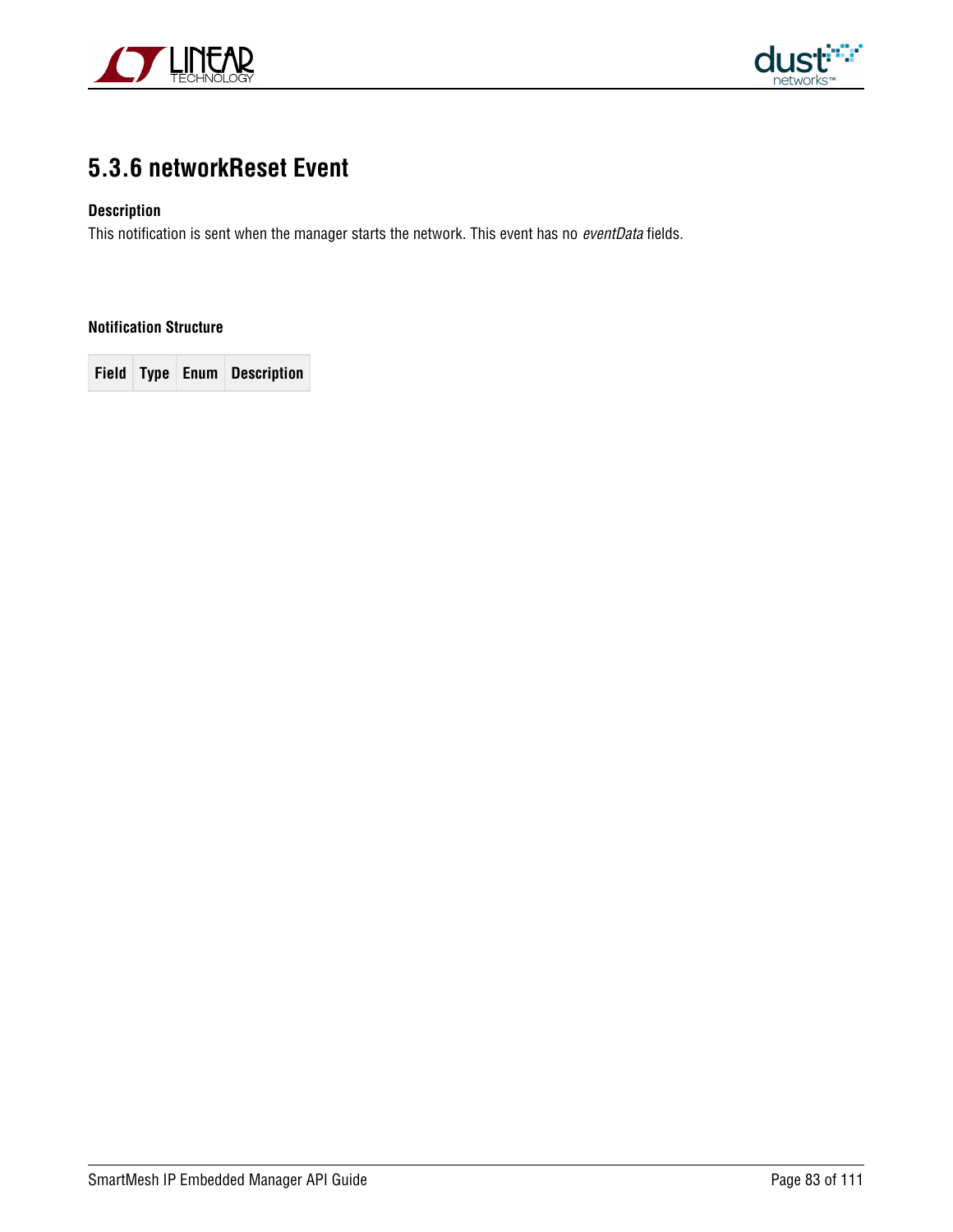



### <span id="page-83-0"></span>**5.3.7 moteJoin Event**

#### **Description**

This notification is sent when a mote joins the network.

| <b>Field</b> | <b>Type</b>              | <b>Enum</b> Description |
|--------------|--------------------------|-------------------------|
|              | macAddress MAC ADDR none | Mote MAC address        |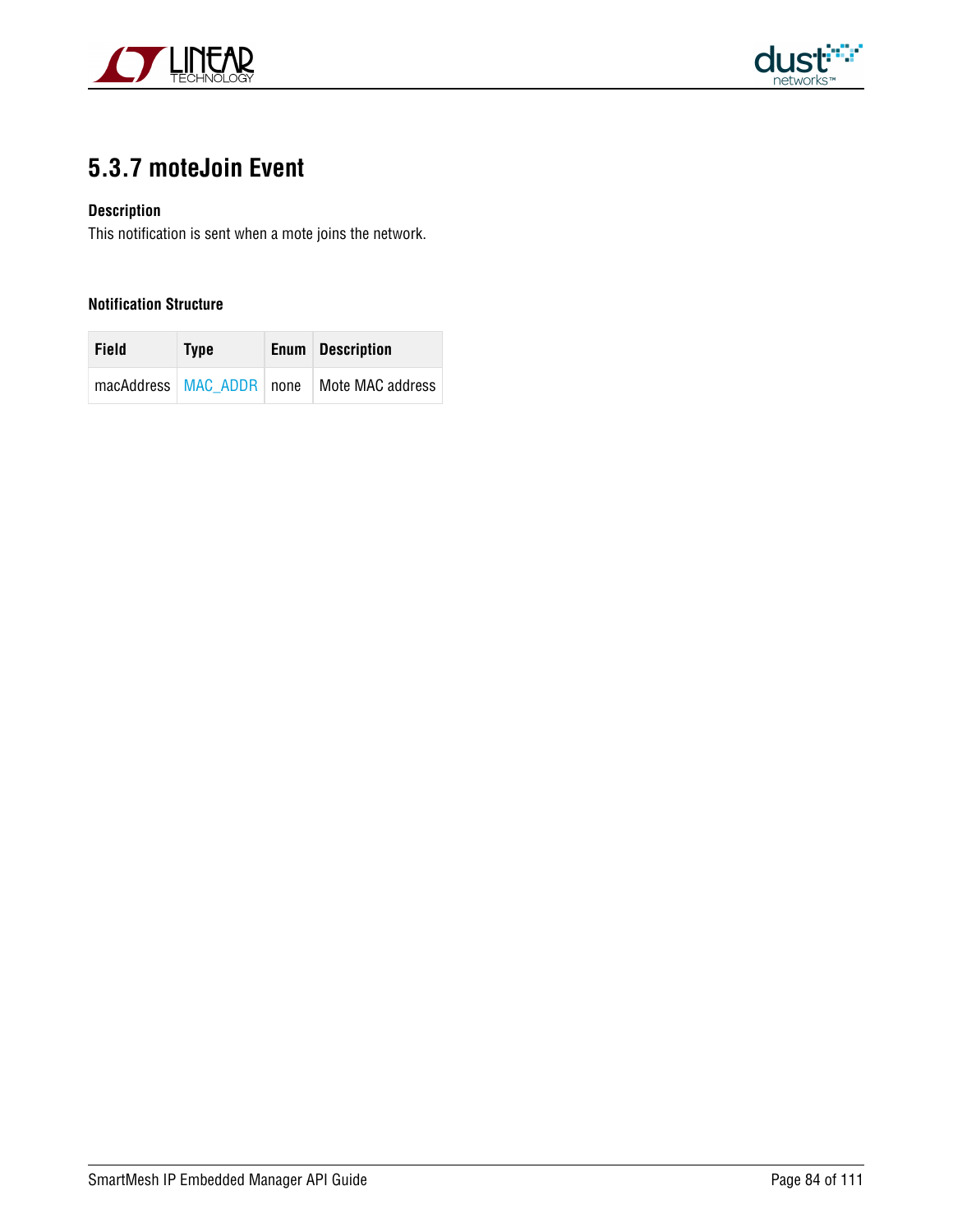



### <span id="page-84-0"></span>**5.3.8 moteCreate Event**

#### **Description**

This event is sent when a mote joins the manager for the first time.

| Field  | <b>Type</b>        |      | <b>Enum</b> Description                         |
|--------|--------------------|------|-------------------------------------------------|
|        |                    |      | macAddress   MAC_ADDR   none   Mote MAC address |
| moteld | INT <sub>16U</sub> | none | Mote ID                                         |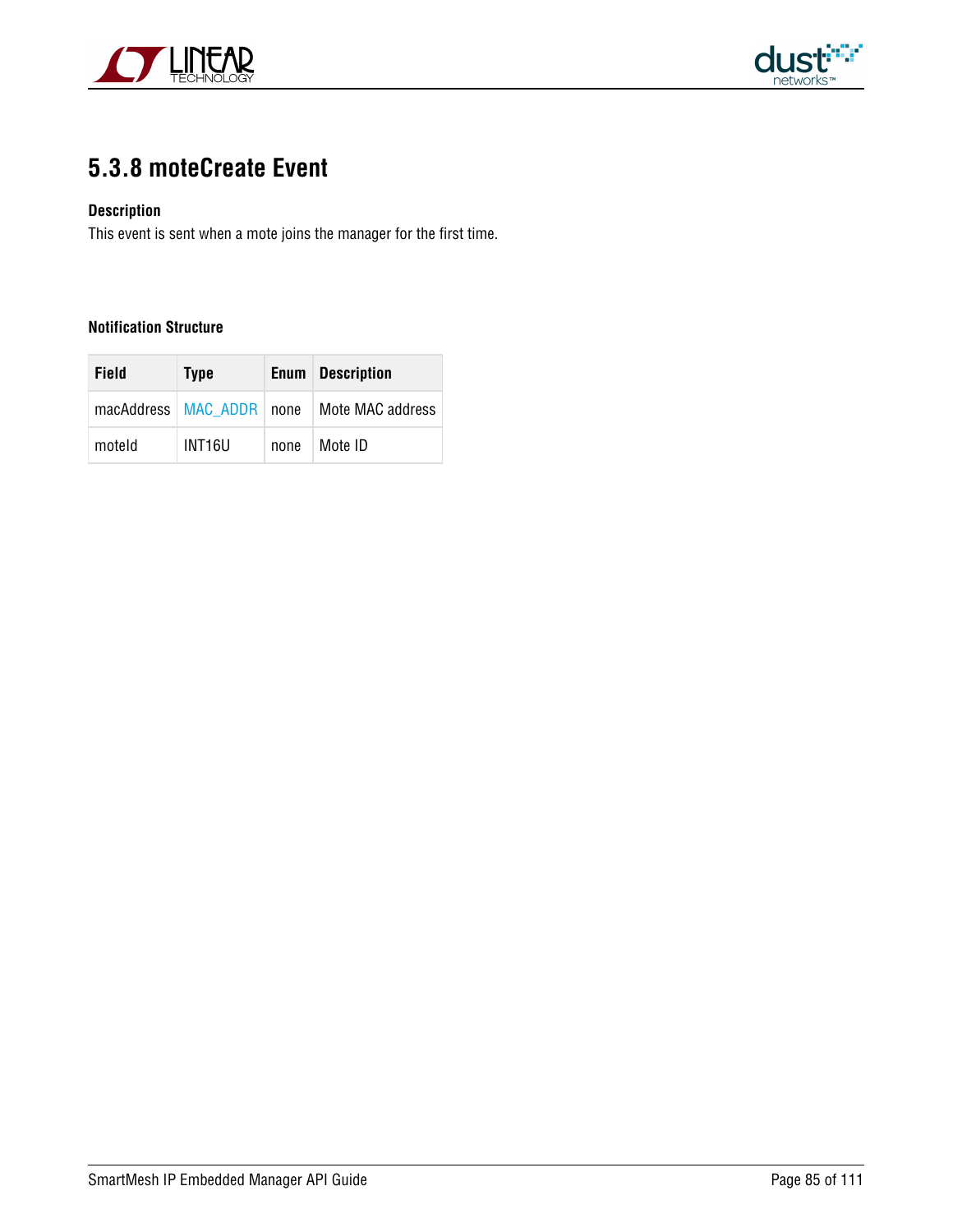



### <span id="page-85-0"></span>**5.3.9 moteDelete Event**

#### **Description**

This notification is sent when a mote is deleted as a result of *moteDelete* command.

| <b>Field</b> | <b>Type</b>        |      | <b>Enum</b> Description                         |
|--------------|--------------------|------|-------------------------------------------------|
|              |                    |      | macAddress   MAC ADDR   none   Mote MAC address |
| moteld       | INT <sub>16U</sub> | none | Mote ID                                         |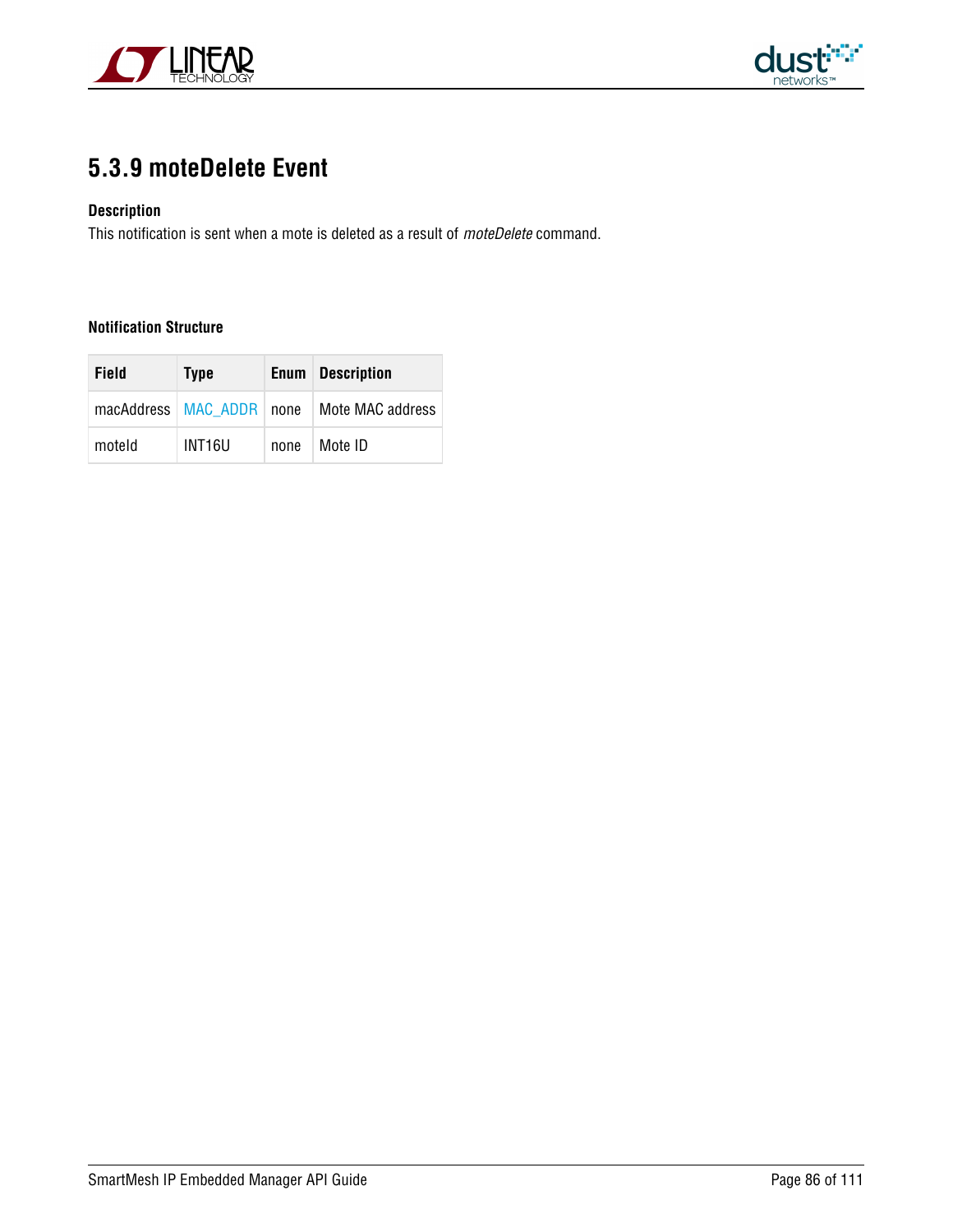



### <span id="page-86-0"></span>**5.3.10 moteLost Event**

#### **Description**

**This notification is sent when a mote's state changes to Lost, which indicates that the mote is not responding to downstream messages.**

#### **Notification Structure**

| Field                 | <b>Type</b> | <b>Enum</b> | <b>Description</b>      |
|-----------------------|-------------|-------------|-------------------------|
| macAddress   MAC ADDR |             | none        | <b>Mote MAC address</b> |

The moteLost event is not generated when a mote rejoins the network, however if the motest trace is on, the manager will mark a transition between **Lost** and **Negotiating1** when it receives the mote's join request.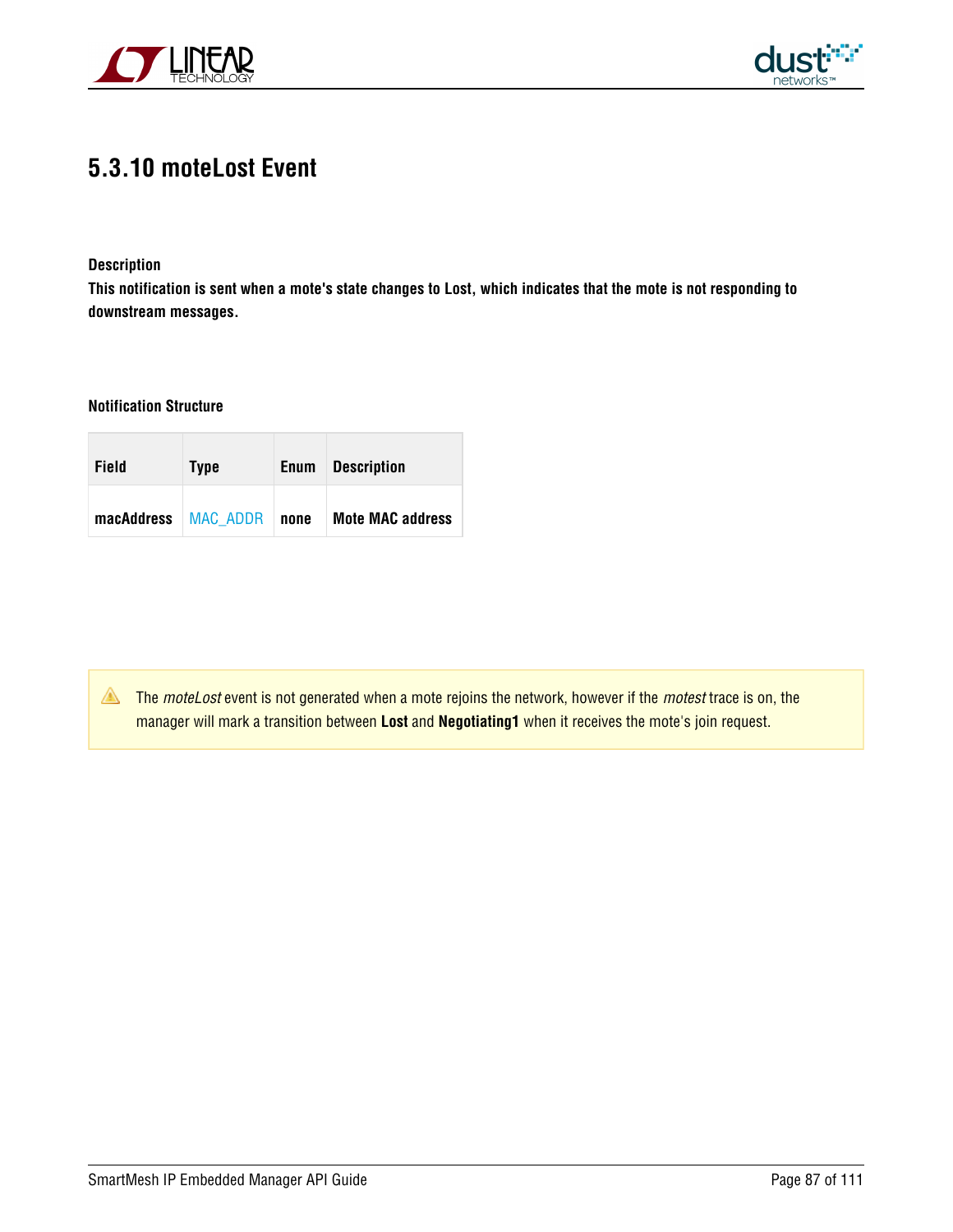



### <span id="page-87-0"></span>**5.3.11 moteOperational Event**

#### **Description**

This notification is sent when a mote that joins the network becomes operational.

| <b>Field</b> | <b>Type</b>              | <b>Enum</b> Description |
|--------------|--------------------------|-------------------------|
|              | macAddress MAC ADDR none | Mote MAC address        |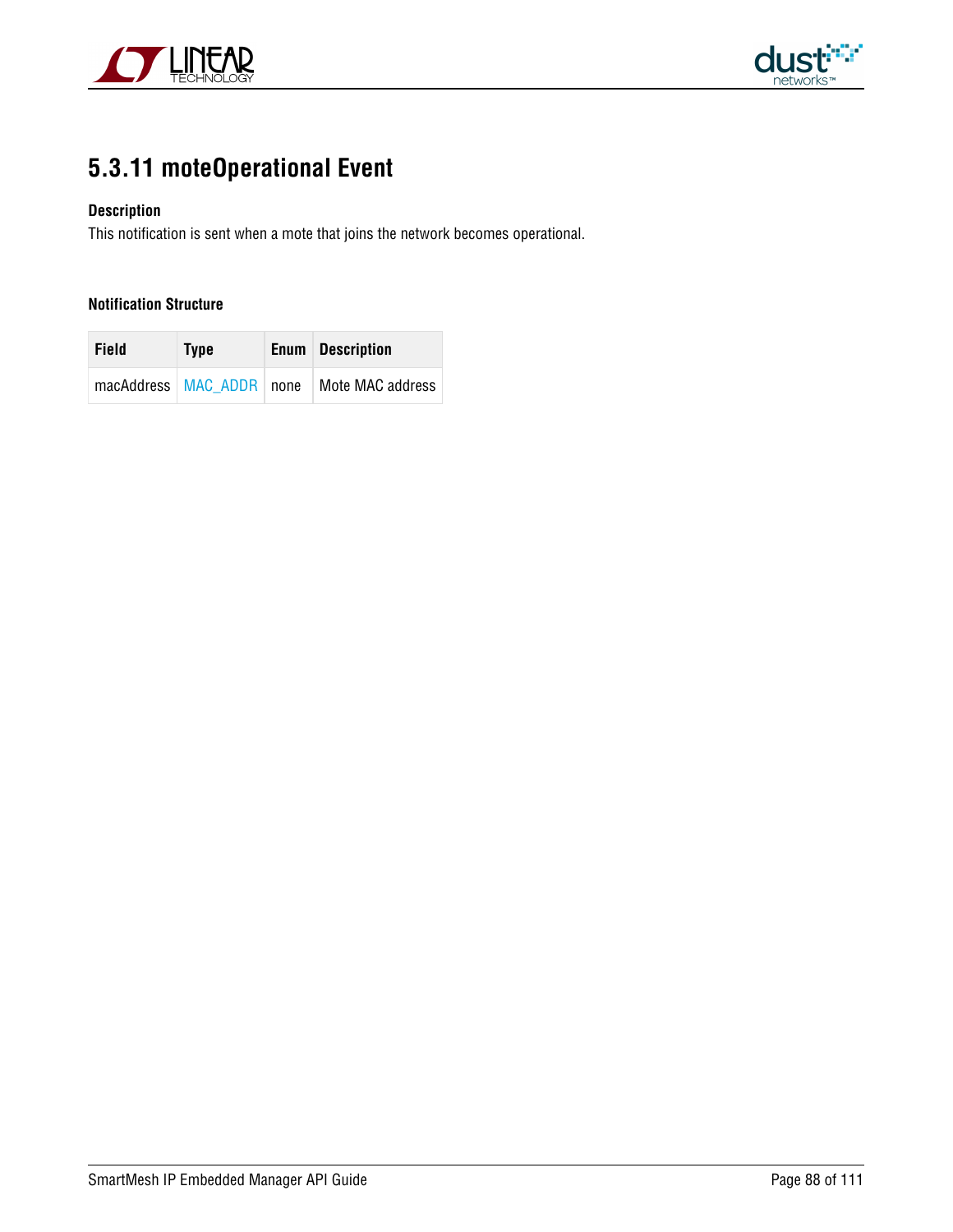



### <span id="page-88-0"></span>**5.3.12 moteReset Event**

#### **Description**

This notification is sent when a user-initiated reset is executed by the manager.

| <b>Field</b> | <b>Type</b>              | <b>Enum</b> Description |
|--------------|--------------------------|-------------------------|
|              | macAddress MAC ADDR none | Mote MAC address        |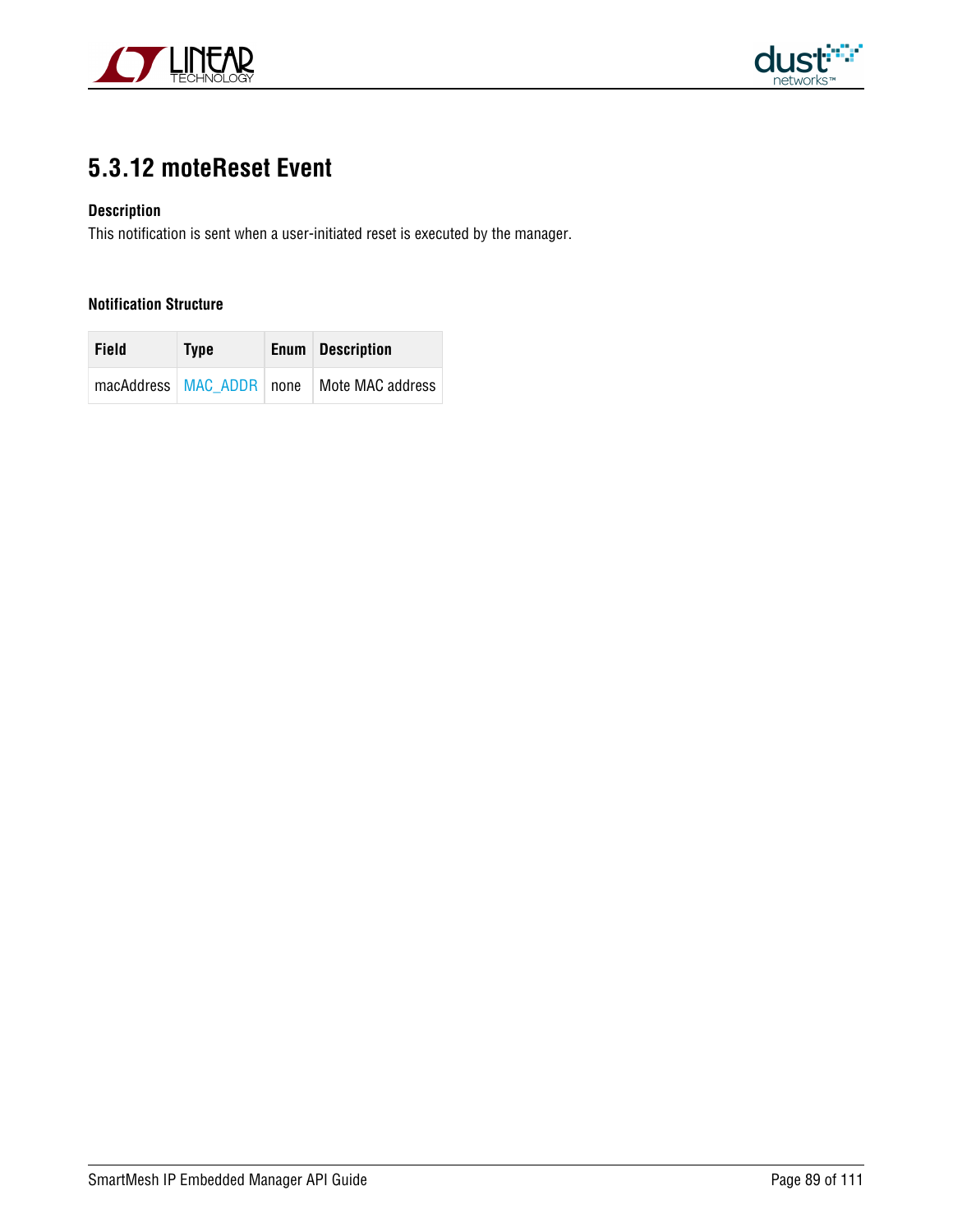



### <span id="page-89-0"></span>**5.3.13 packetSent Event**

#### **Description**

The packetSent notification is generated when client's packet is removed from manager's queue and sent into the wireless network.

| <b>Field</b>        | Type  |      | <b>Enum</b> Description                                                           |
|---------------------|-------|------|-----------------------------------------------------------------------------------|
| callbackId   INT32U |       | none | Callback ID that was returned in the response packet of the corresponding command |
| rc                  | INT8U | none | Result code                                                                       |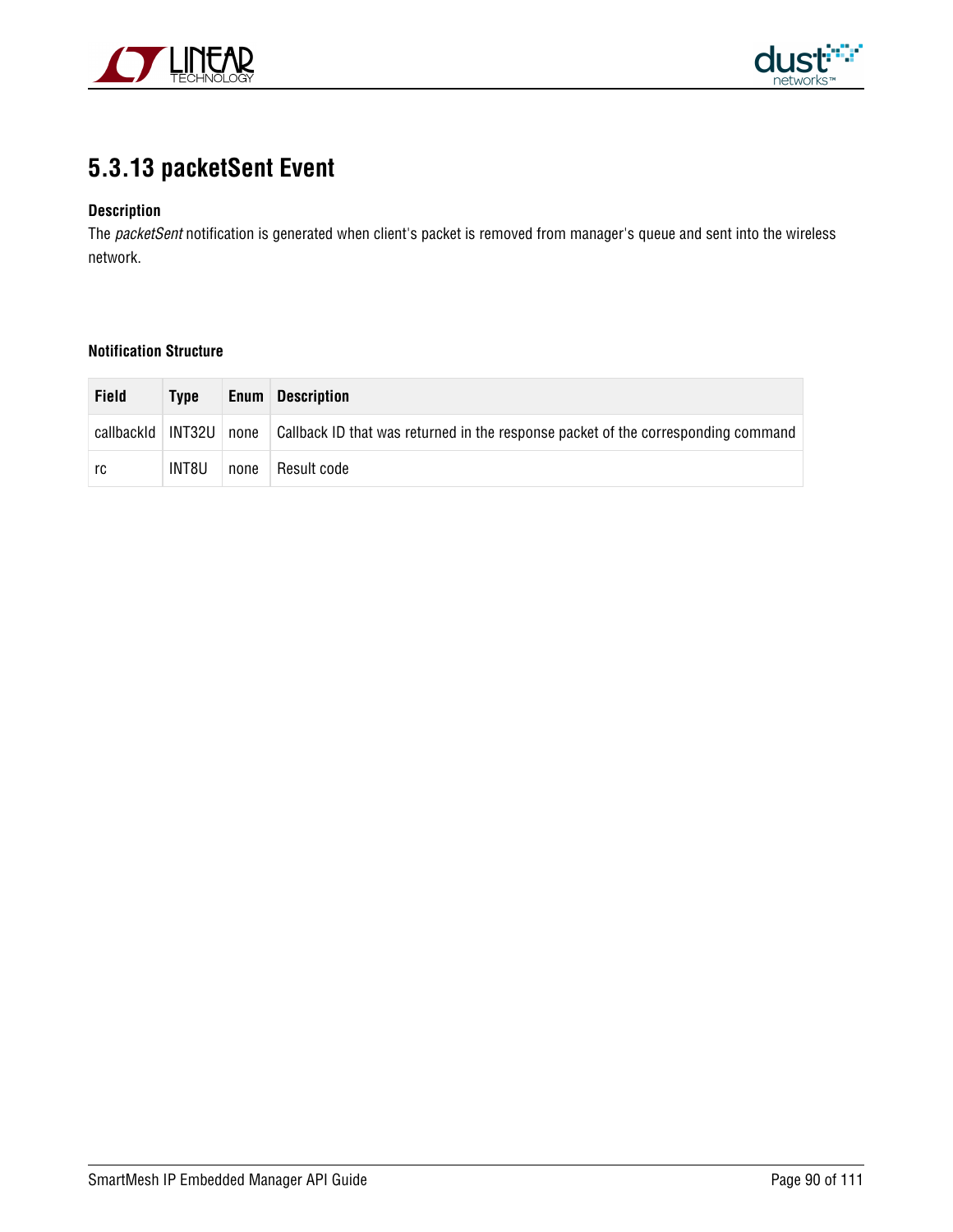



### **5.3.14 invalidMIC Event**

#### **Description**

The invalidMIC event is generated when a packet that the manager receives from a mote in the network fails decryption. This notification is available in Manager >= 1.4.1.

| Field | <b>Type</b> | <b>Enum</b> Description                         |
|-------|-------------|-------------------------------------------------|
|       |             | macAddress   MAC ADDR   none   Mote MAC address |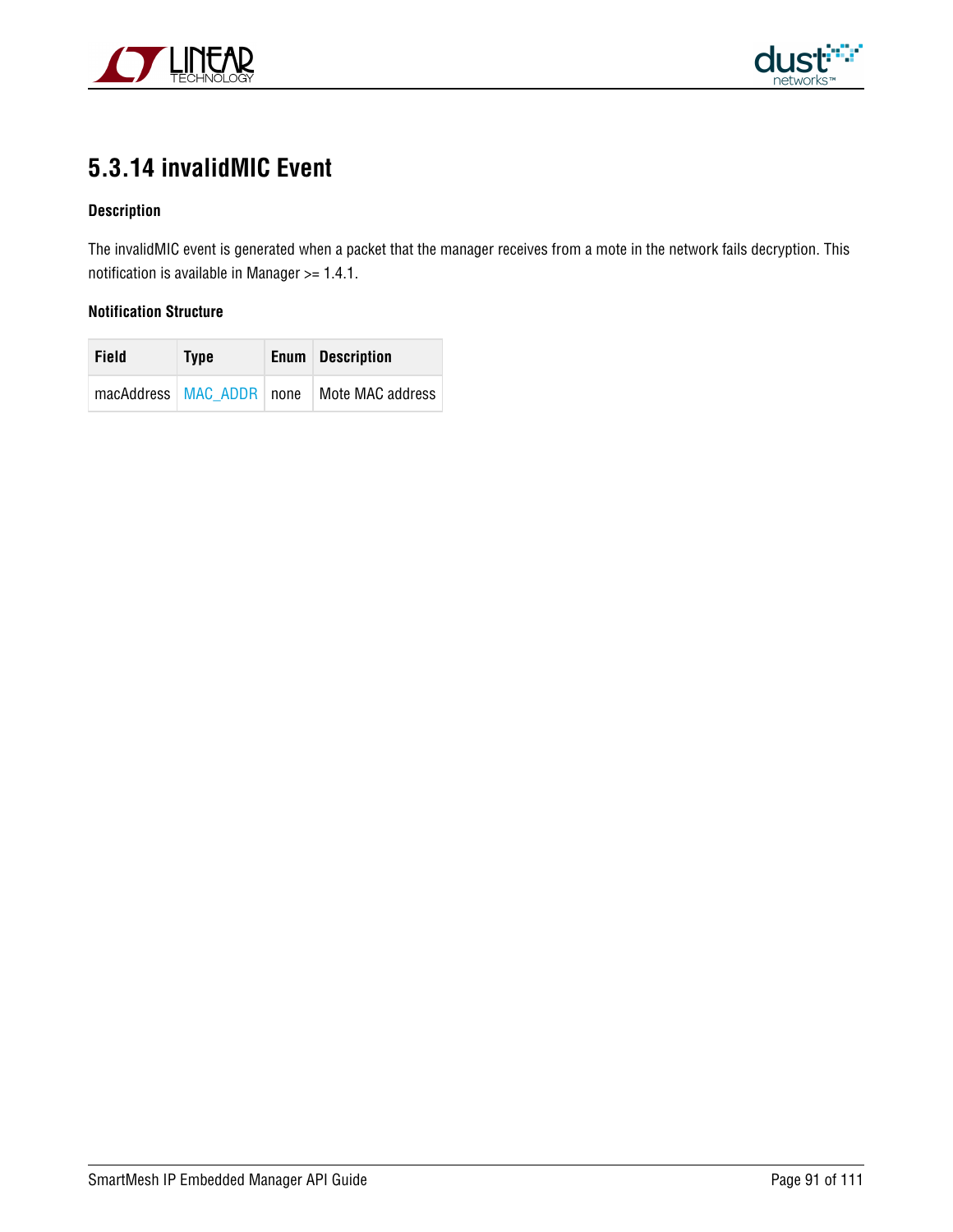



### **5.3.15 joinFailed Event**

#### **Description**

The joinFailed event is generated when a mote sends a join request to the manager but the request can not be validated. This notification is available in Manager >= 1.4.1.

| Field  | Type                         | Enum | <b>Description</b>                                 |
|--------|------------------------------|------|----------------------------------------------------|
|        | macAddress   MAC ADDR   none |      | Mote MAC address                                   |
| reason | INT8U                        |      | Join Failure Reasons   Reason for the join failure |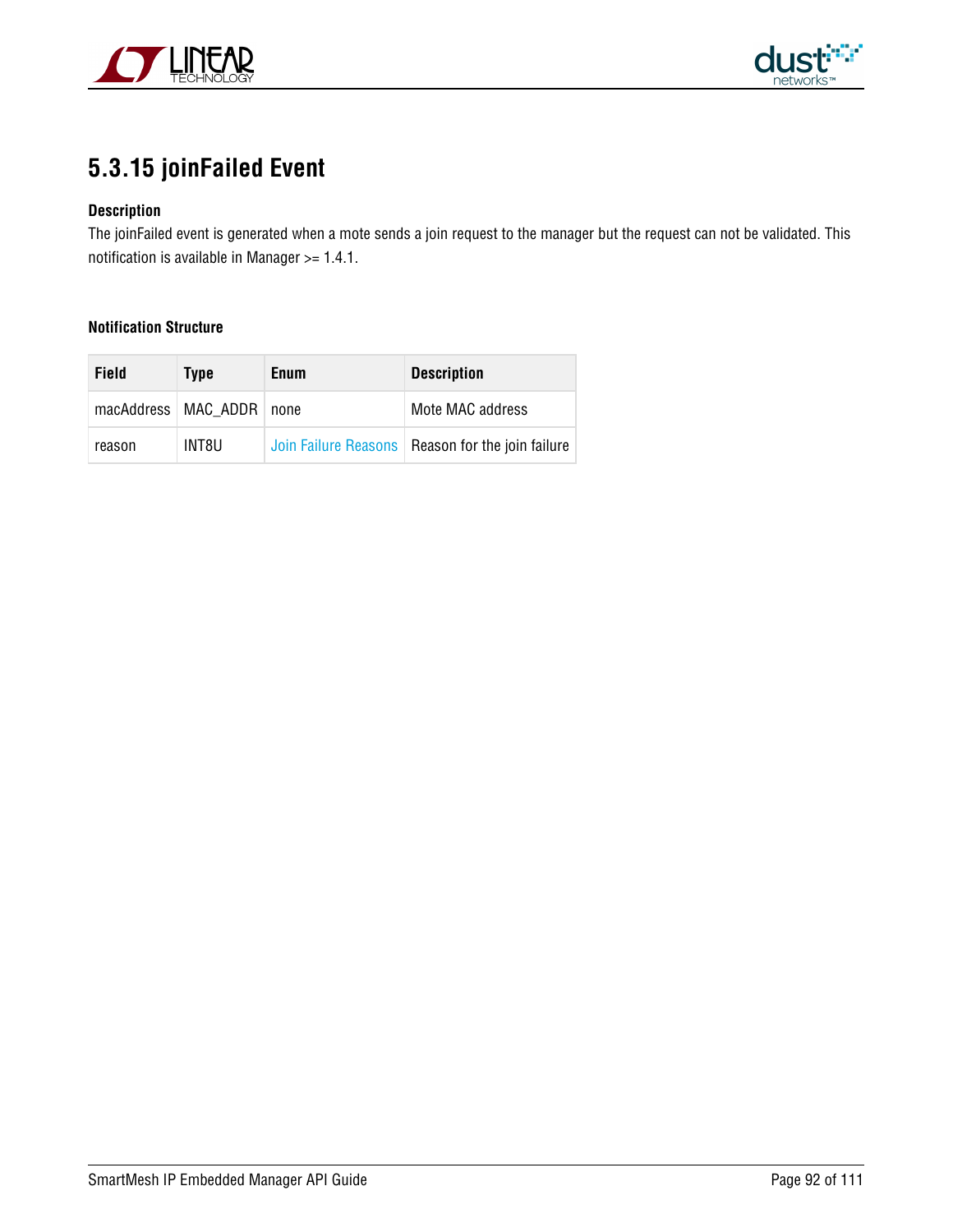



### <span id="page-92-0"></span>**5.4 healthReport Notification**

#### **Description**

The healthReport notifications include the raw payload of health reports received from devices. The payload contains one or more specific health report messages. Each message contains an identifier, length and variable-sized data. The individual healthReport message structures are defined below.

#### **Notification Structure**

| <b>Field</b> | Type                         | <b>Enum</b> | <b>Description</b>                                                    |
|--------------|------------------------------|-------------|-----------------------------------------------------------------------|
| notifType    | INT8U                        |             | Notification Type   Notification type ( <i>healthReport</i> )         |
|              | macAddress   MAC ADDR   none |             | The MAC address of the mote from which the health report was received |
| payload      | INT8U[]                      | none        | Variable length payload of one or more health report messages         |

### **5.4.1 Health Report Messages**

#### **Device Health Report**

The Device Health Report reports on the device's statistics accumulated since the last device health report.

| <b>Field</b>   | <b>Type</b> | Value | <b>Description</b>                                                                                                |
|----------------|-------------|-------|-------------------------------------------------------------------------------------------------------------------|
| id             | INT8U       | 0x80  | Device Health Report identifier                                                                                   |
| length         | INT8U       | 0x18  | Length of the remainder of the Device Health Report                                                               |
| charge         | INT32U      |       | Lifetime charge consumption (in mC)                                                                               |
| queueOcc       | INT8U       |       | Mean and max queue occupancy. Bits 0-3 are the mean queue occupancy, and bits 4-7<br>are the max queue occupancy. |
| temperature    | INT8S       |       | Mote temperature (in degrees C)                                                                                   |
| batteryVoltage | INT16U      |       | Mote battery voltage (in mV)                                                                                      |
| numTx0k        | INT16U      |       | Number of packets sent from NET to MAC                                                                            |
| numTxFail      | INT16U      |       | Number of packets not sent due to congestion or failure to allocate a packet                                      |
| numRx0k        | INT16U      |       | Number of received packets                                                                                        |
|                |             |       |                                                                                                                   |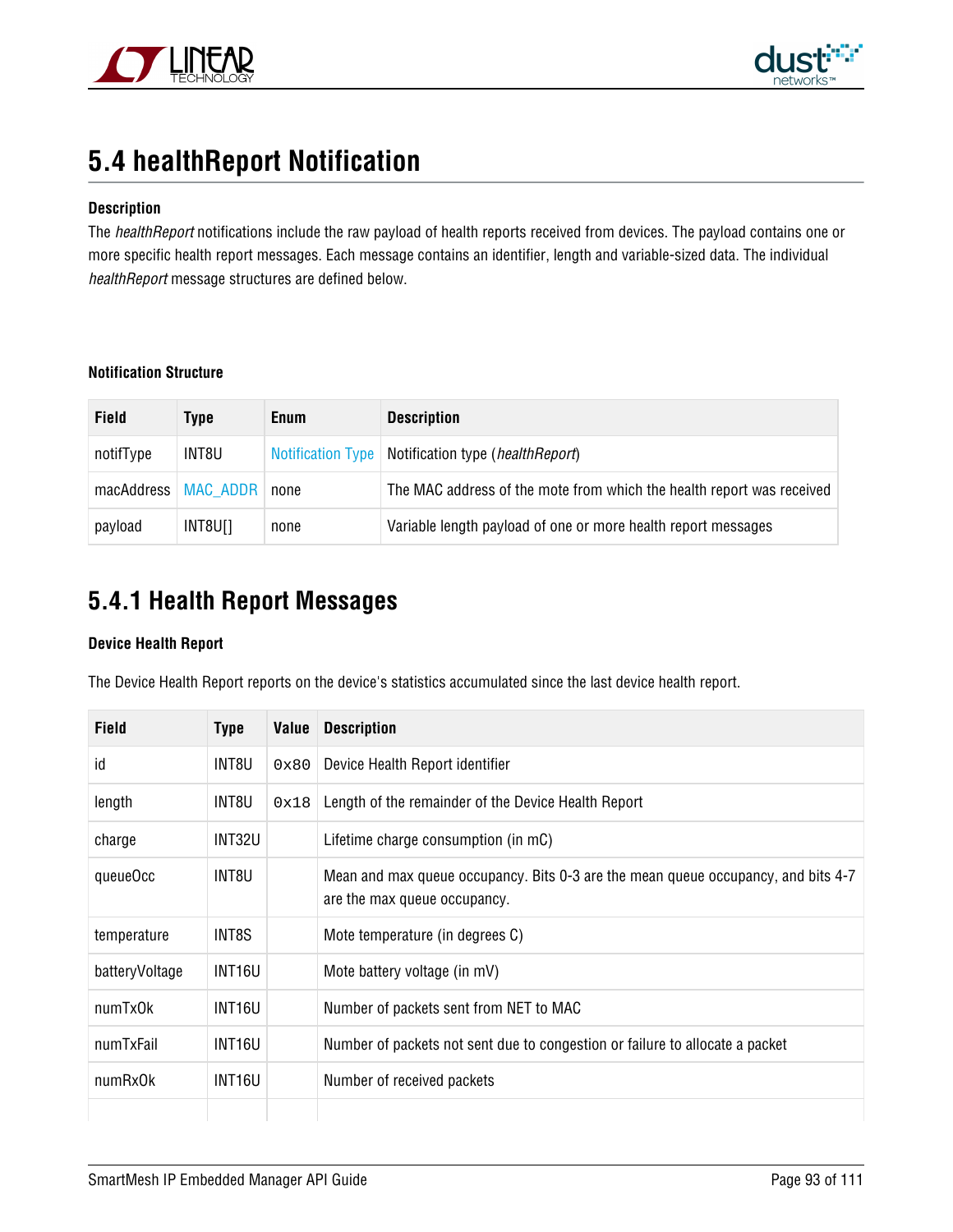



| numRxLost      | INT16U        | Number of packets lost (discarded by NET layer due to misc errors)                                                                                                               |
|----------------|---------------|----------------------------------------------------------------------------------------------------------------------------------------------------------------------------------|
| numMacDropped  | INT8U         | Number of packets dropped by MAC (due to retry count or age or no route)                                                                                                         |
| numTxBad       | INT8U         | Transmit failure counter for bad link                                                                                                                                            |
| badLinkFrameld | INT8U         | Frame id of link with the worst performance over the last health report interval                                                                                                 |
| badLinkSlot    | <b>INT32U</b> | Slot of link with the worst performance over the last health report interval                                                                                                     |
| badLinkOffset  | INT8U         | Offset of link with the worst performance over the last health report interval                                                                                                   |
| numNetMicErr   | INT8U         | Number of incoming packets terminated by this mote that fail decryption                                                                                                          |
|                |               | Note: With mote version 1.4.1 or later                                                                                                                                           |
| numMacMicErr   | INT8U         | Number of incoming packets that fail authentication                                                                                                                              |
|                |               | Note: With mote version 1.4.1 or later                                                                                                                                           |
| numMacCrcErr   | INT8U         | number of incoming packets with MAC-layer CRC errors. The intent of this field is to<br>indicate the presence of unusual traffic or jamming that is interfering with the network |
|                |               | Note: With mote version 1.4.1 or later                                                                                                                                           |

#### **Neighbors' Health Report**

The Neighbors' Health Report contains a report of current statistics about communication with each neighbor of a mote.

| <b>Field</b> | Type             | <b>Value</b> | <b>Description</b>                                         |
|--------------|------------------|--------------|------------------------------------------------------------|
| id           | INT8U            | 0x81         | Neighbor Health Report identifier                          |
| length       | INT8U            |              | Length of the remainder of the message                     |
| numItems     | INT8U.           |              | Number of <i>neighborHRData</i> structures in this message |
| neighbors    | neighborHRData[] |              | Sequence of <i>numItems neighborHRData</i> structures      |

#### **neighborHRData structure**

| Field        | <b>Type</b> | Value | <b>Description</b>            |
|--------------|-------------|-------|-------------------------------|
| neighborld   | INT16U      |       | Neighbor Mote ID              |
| neighborFlag | INT8U       |       | See Neighbor Flags            |
| rssi         | INT8S       |       | RSSI of neighbor              |
| numTxPackets | INT16U      |       | Number of transmitted packets |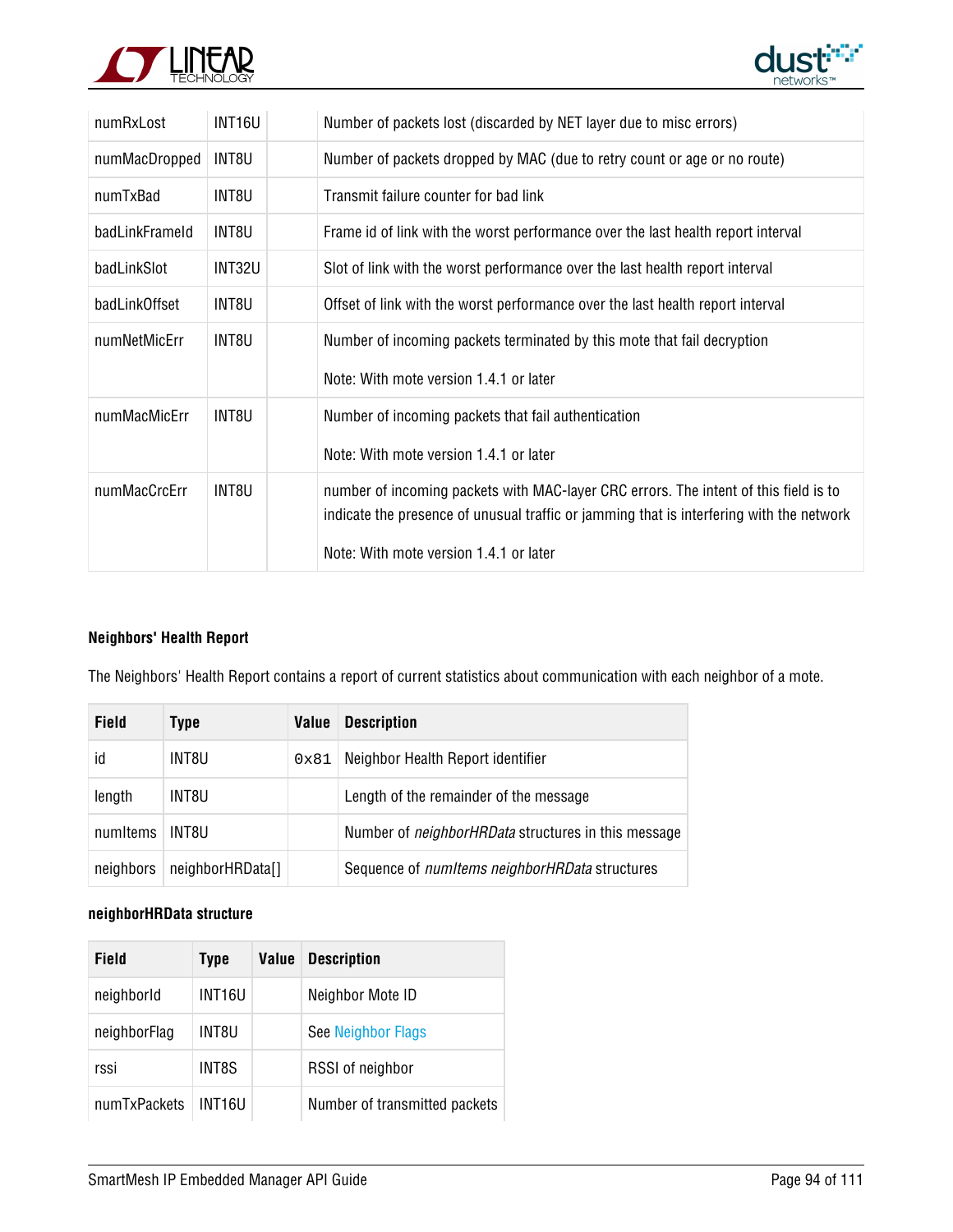



| numTxFailures   INT16U |  | Number of failed transmission |
|------------------------|--|-------------------------------|
| numRxPackets   INT16U  |  | Number of received packets    |

#### **Discovered Neighbors Health Report**

The Discovered Neighbor Health Report contains a list of neighbors discovered in this health report interval.

| <b>Field</b>        | <b>Type</b>              | Value         | <b>Description</b>                                             |
|---------------------|--------------------------|---------------|----------------------------------------------------------------|
| id                  | INT8U                    | $0 \times 82$ | Discovered Neighbors Health Report identifier                  |
| length              | INT8U                    |               | Length of the remainder of the message                         |
| numJoinParents      | INT8U                    |               | Number of parent motes                                         |
| numItems            | INT8U                    |               | Number of discovered neighbor structures in this message       |
| discoveredNeighbors | discoveredNeighborData[] |               | Sequence of <i>numitems discovered NeighborData</i> structures |

#### **discoveredNeighborData structure**

| <b>Field</b> | <b>Type</b>        | Value | <b>Description</b>                   |
|--------------|--------------------|-------|--------------------------------------|
| neighborld   | INT <sub>16U</sub> |       | Neighbor Mote ID                     |
| rssi         | INT8S              |       | RSSI of neighbor                     |
| numRx        | INT8U              |       | Number of times a neighbor was heard |

#### **Extended Health Reports**

Some Health Reports are categorized as Extended Health Report notifications. These Health Reports are not processed by the manager and specific payloads are forwarded as sub-types of the Extended Health Report notification. The generic format of Extended Health Reports is:

| <b>Field</b> | Type    | Value | <b>Description</b>                                    |
|--------------|---------|-------|-------------------------------------------------------|
| id           | INT8U   | 0x91  | Extended Health Report identifier                     |
| length       | INT8U   |       | Length of the remainder of the message                |
| extType      | INT8U   |       | Specific type of the Extended Health Report           |
| extLength    | INT8U   |       | Length of the specific Extended Health Report payload |
| extPayload   | INT8U[] |       | Payload of the health report                          |

#### **RSSI Report**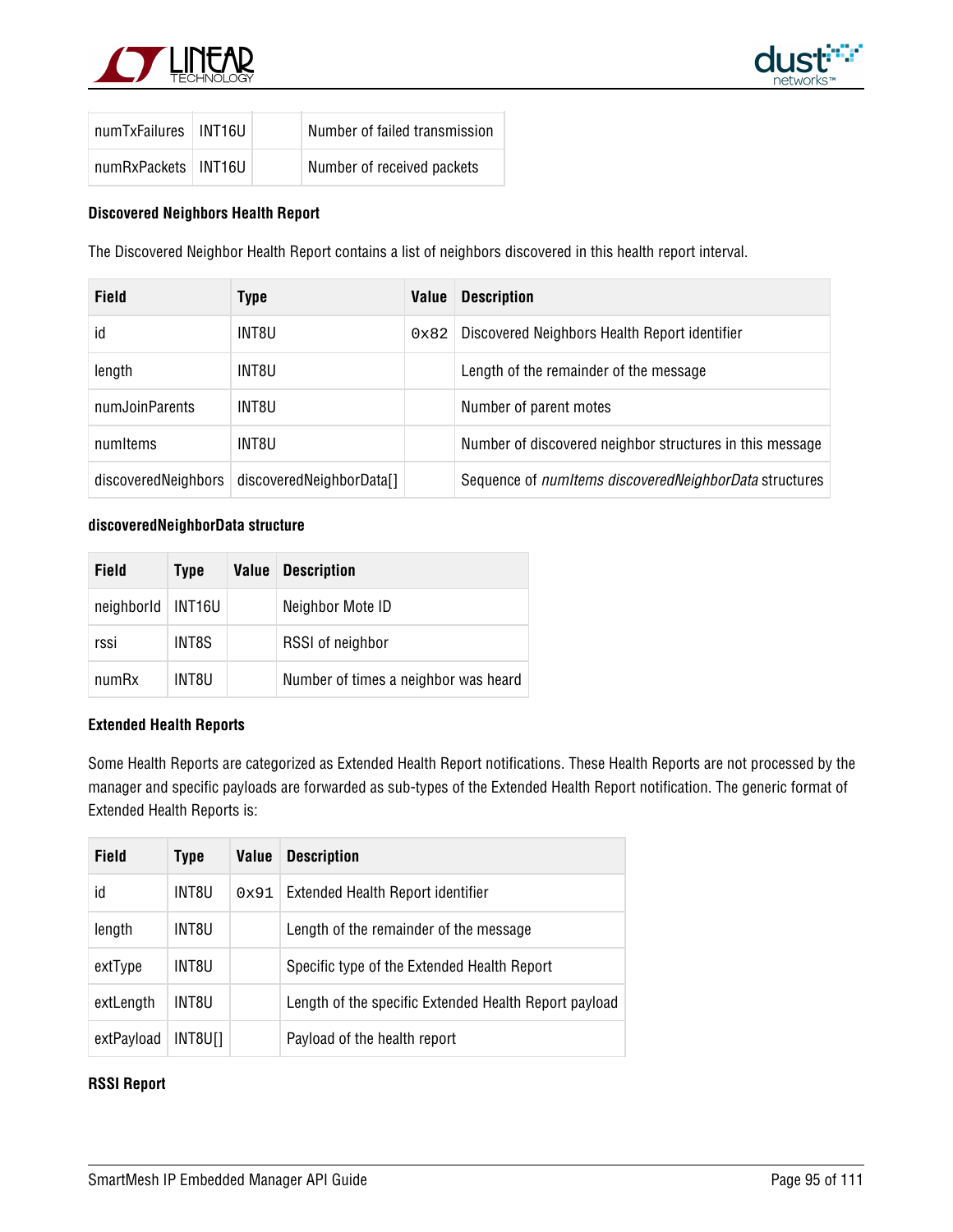



The RSSI Report contains a list of channels with RSSI and transmit statistics for each. The RSSI Report can be generated by IP Stack versions 1.4 or later.

| Field      | <b>Type</b>    | Value | <b>Description</b>                       |
|------------|----------------|-------|------------------------------------------|
| id         | INT8U          | 0x91  | Extended Health Report identifier        |
| length     | INT8U          |       | Length of the remainder of the message   |
| extType    | INT8U          | 1     | Extended Health Report type, RSSI Report |
| extLength  | INT8U          | 75    | Length of the RSSI Report payload        |
| rssiReport | rssiReport[15] |       | Payload of the RSSI Report               |

#### **rssiReport structure**

| Field             | <b>Type</b> | Value | <b>Description</b>                        |
|-------------------|-------------|-------|-------------------------------------------|
| idleRssi          | INT8U       |       | Average RSSI measured during idle listens |
| txUnicastAttempts | INT16U      |       | Number of unicast attempts on the channel |
| txUnicastFailures | INT16U      |       | Number of missed ACKs on the channel      |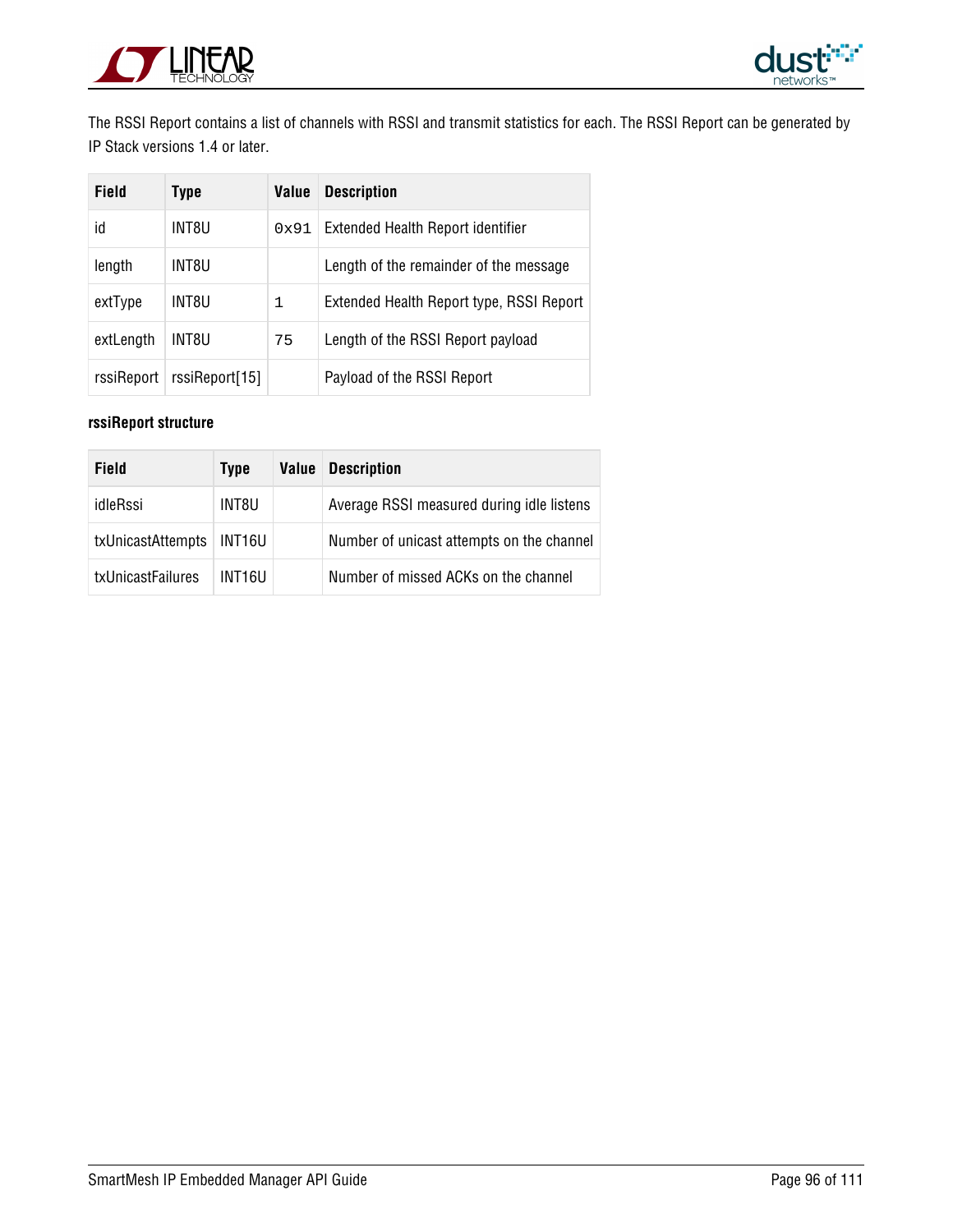



## <span id="page-96-0"></span>**5.5 ipData Notification**

#### **Description**

The ipData notification contains full IP packet sent by the mote, including 6LoWPAN header, UDP header, and the UDP payload. Manager generates this notification when it receives packet from a mote with destination other than manager's own IP address. The size of the *data* field can be calculated by subtracting the fixed header size (up to macAddress) from the size of overall notification packet.

#### **Notification Structure**

| <b>Field</b> | <b>Type</b>     | <b>Enum</b>               | <b>Description</b>                                                |
|--------------|-----------------|---------------------------|-------------------------------------------------------------------|
| notifType    | INT8U           | <b>Notification Types</b> | Notification type ( <i>ipData</i> )                               |
| utcTime      | UTC TIME L      | none                      | UTC timestamp of time that the packet was generated (at the mote) |
| macAddress   | <b>MAC_ADDR</b> | none                      | MAC address of the generating mote                                |
| data         | INT8U[]         | none                      | 6LoWPAN packet                                                    |

#### **6LoWPAN Packet Format**

| <b>Section</b>              | <b>Description</b> | Length<br>(Bytes) | <b>Encoding</b>                                                                                                                                                                                                                                                                                                                                                                                                                                                                                                                                                          |
|-----------------------------|--------------------|-------------------|--------------------------------------------------------------------------------------------------------------------------------------------------------------------------------------------------------------------------------------------------------------------------------------------------------------------------------------------------------------------------------------------------------------------------------------------------------------------------------------------------------------------------------------------------------------------------|
| <b>6LoWPAN IP</b><br>Header | LOWPAN_IPHC   2    |                   | 011.11.1.10: C.S.ss. M.D.dd<br>011 - indicates I OWPAN header<br>• 11 - Traffic Class and Flow Label are elided<br>1 - Next Header field is compressed<br>10 - Hop Limit is compressed (limit 64)<br>C context identifier ( $0 =$ elided for current version of LBR)<br>S/D source/destination compressed (1)<br>s/d source/destination mode:<br>00 - full (16B - only used for external destination upstream),<br>11 – elided / compressed (only for destination if $M=1$ ) (0/1B)<br>M multicast (0 - multicast addresses are note used for current<br>version of LBR) |
|                             |                    | 0/1               | SSSS.DDDD                                                                                                                                                                                                                                                                                                                                                                                                                                                                                                                                                                |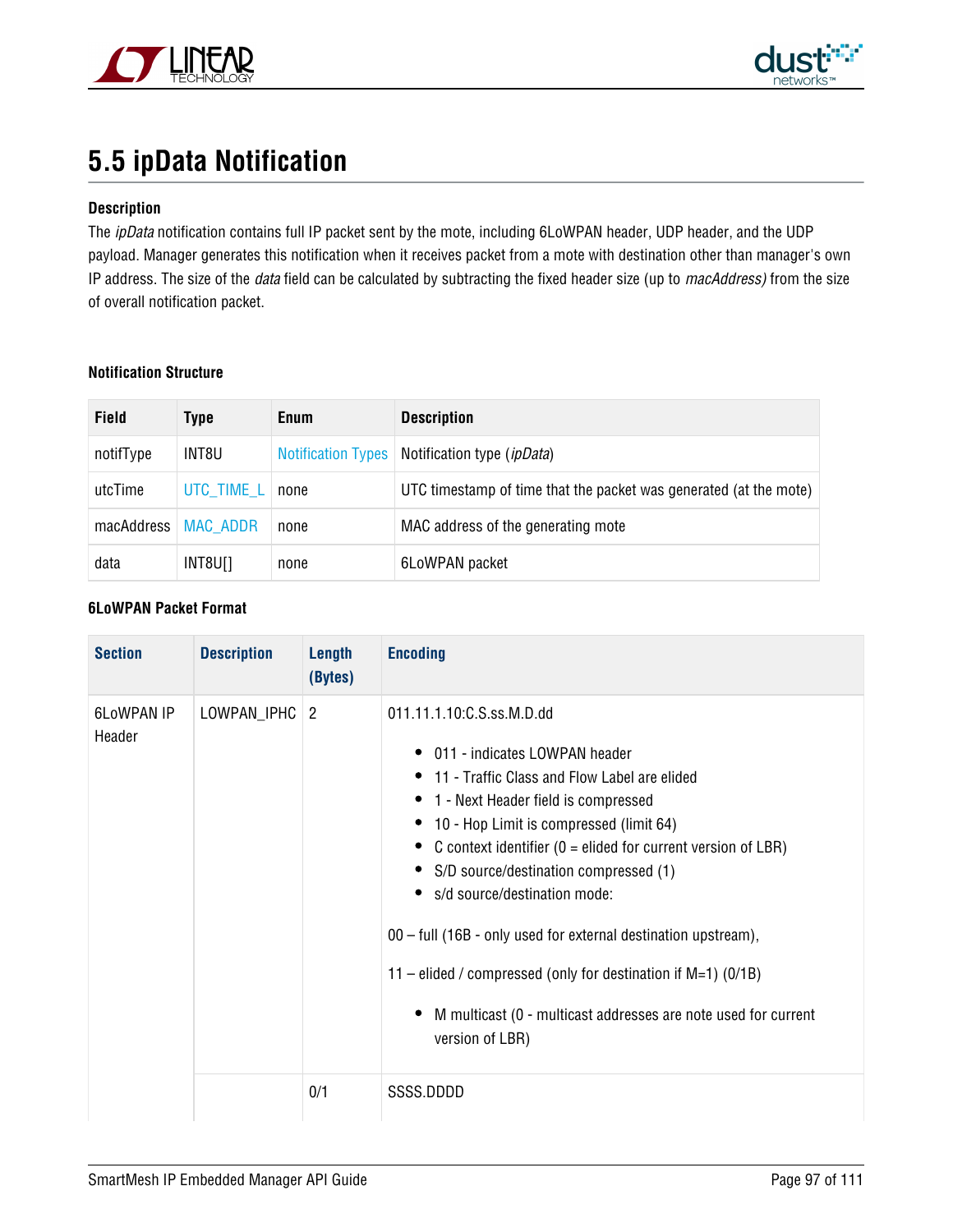



|            | Context ID<br>Extension |          | S, $D$ – source / destination<br>$\bullet$                                                                                                                                                                                                                                                                                                                                                                                              |
|------------|-------------------------|----------|-----------------------------------------------------------------------------------------------------------------------------------------------------------------------------------------------------------------------------------------------------------------------------------------------------------------------------------------------------------------------------------------------------------------------------------------|
|            | Source<br>Address       | 0/16     | always elided for packets from the mesh                                                                                                                                                                                                                                                                                                                                                                                                 |
|            | Destination<br>Address  | 0/1/16   | always elided for devices in the mesh, 16 bytes if destination is external to<br>the mesh                                                                                                                                                                                                                                                                                                                                               |
| <b>UDP</b> | Header                  | 0/1      | 111101.S.D<br>S/D- source/dest. port is compressed (1)<br>٠                                                                                                                                                                                                                                                                                                                                                                             |
|            | Ports                   | 1/3/4    | If SD in UDP header is 11, both ports are in range F0Bx and ports are<br>encoded as 1 byte, ssss.dddd<br>s, $d$ – source / destination<br>٠<br>If $SD = 10$ , source port is in range F0xx, and encoded as 1 byte. 2-byte<br>destination port is carried inline<br>If $SD = 01$ , destination port is in range F0xx and encoded as 1 byte. 2-byte<br>source port is carried inline<br>If $SD = 00$ , each 2-byte port is carried inline |
| Payload    | User payload            | Variable |                                                                                                                                                                                                                                                                                                                                                                                                                                         |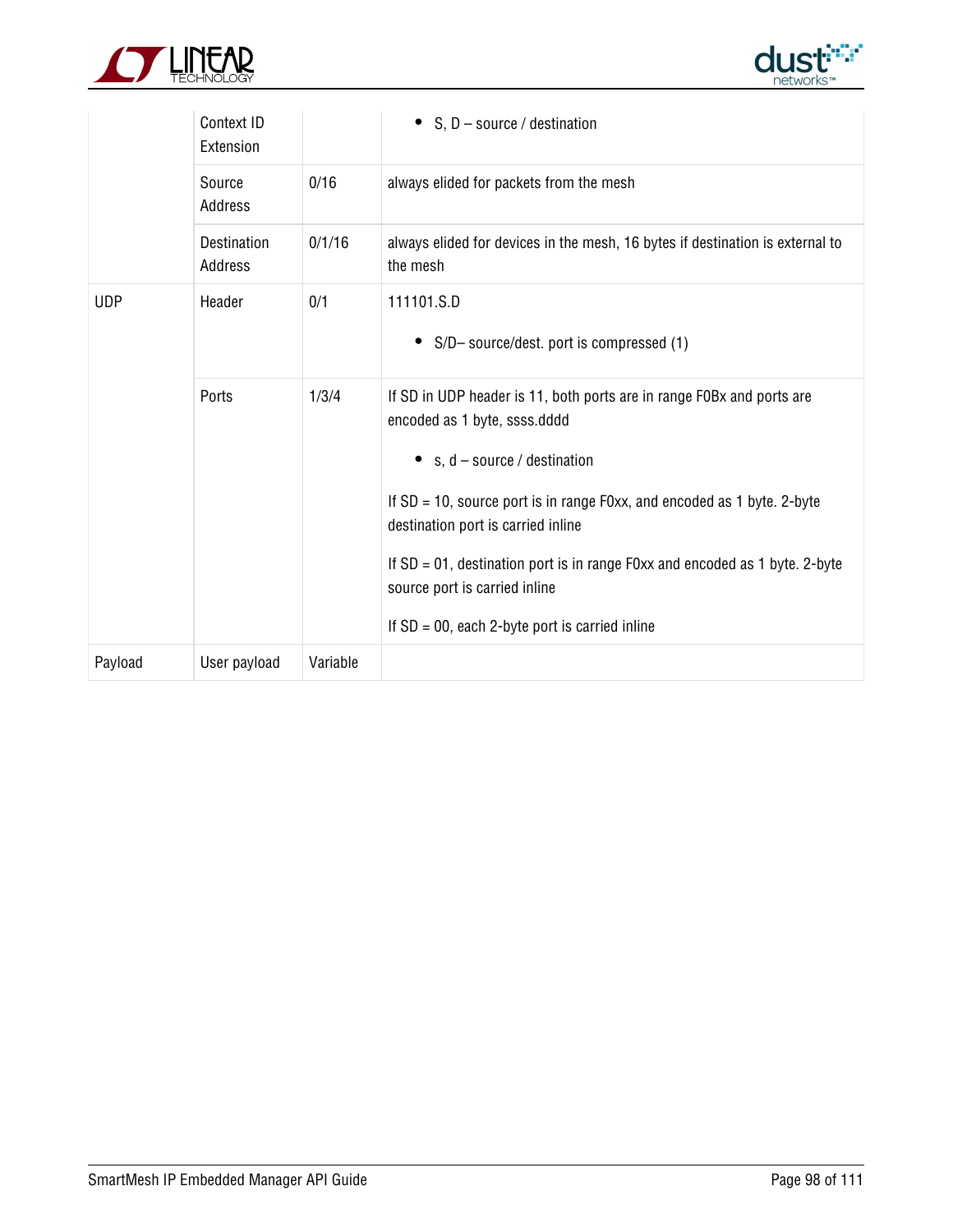



# <span id="page-98-0"></span>**5.6 log Notification**

#### **Description**

A log notifications is generated in response to the [getLog](#page-26-0) command. Each log notification contains a message from the mote's log.

| Field                 | Type  | <b>Enum</b> | <b>Description</b>                           |
|-----------------------|-------|-------------|----------------------------------------------|
| notifType             | INT8U |             | Notification Types   Notification type (log) |
| macAddress   MAC ADDR |       | none        | MAC address of notification source           |
| logMsg                | INT8U | none        | Log message                                  |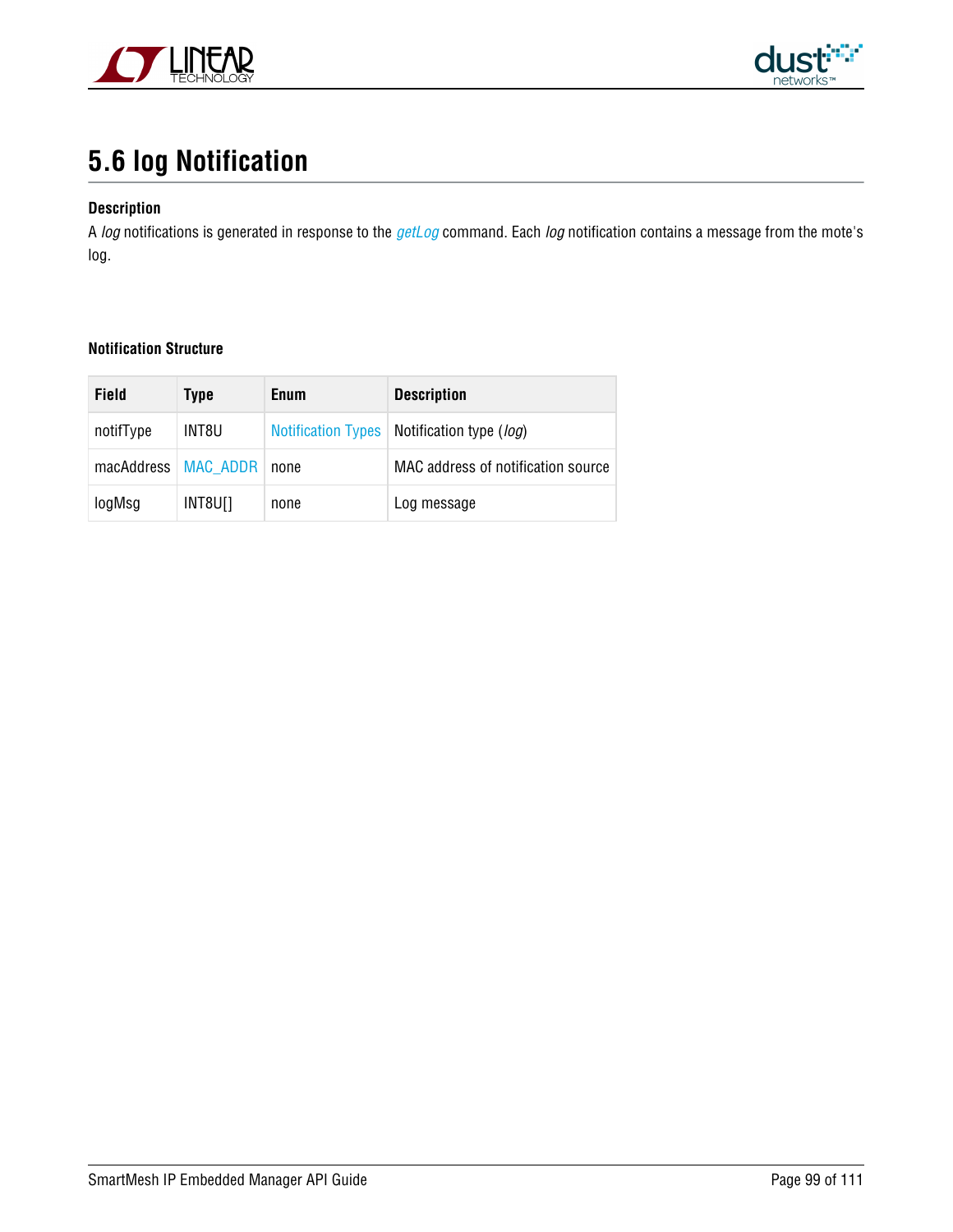



# **6 Definitions**

This section lists constants and pre-defined values used in the API structures.

# **6.1 Packet and Command Types**

Each message is assigned a packet type. The first several packet types are used for the Serial API Protocol handshake. Unspecified packet types are reserved for compatibility or future use.

| Name                   | Value | <b>Description</b>                                                 |
|------------------------|-------|--------------------------------------------------------------------|
| (Null)                 | 0x00  | Null packet (reserved)                                             |
| <b>Hello</b>           | 0x01  | Client Hello message                                               |
| HelloResponse          | 0x02  | Manager response to client Hello                                   |
| <b>MgrHello</b>        | 0x03  | Manager Hello message                                              |
| <b>Notification</b>    | 0x14  | Notification packet                                                |
| reset                  | 0x15  | Reset the system, network, or a mote                               |
| subscribe              | 0x16  | Subscribe to notifications                                         |
| getTime                | 0x17  | Return the current manager UTC time and absolute slot number (ASN) |
| setNetworkConfig       | 0x1A  | Set network configuration parameters                               |
| clearStatistics        | 0x1F  | Clear accumulated network statistics                               |
| exchangeMoteJoinKey    | 0x21  | Send a new join key to a mote                                      |
| exchangeNetworkId      | 0x22  | Send a new network ID to a mote                                    |
| radiotestTx            | 0x23  | Command for testing the radio                                      |
| radiotestRx            | 0x25  | Command for testing the radio                                      |
| getRadiotestStatistics | 0x26  | Command for testing the radio                                      |
| setACLEntry            | 0x27  | Add a new ACL entry or update an existing entry                    |
| getNextACLEntry        | 0x28  | Iterate through the ACL entries                                    |
| deleteACLEntry         | 0x29  | Remove a mote from the ACL                                         |
| pingMote               | 0x2A  | Send a ping (echo request) to a mote                               |
|                        |       |                                                                    |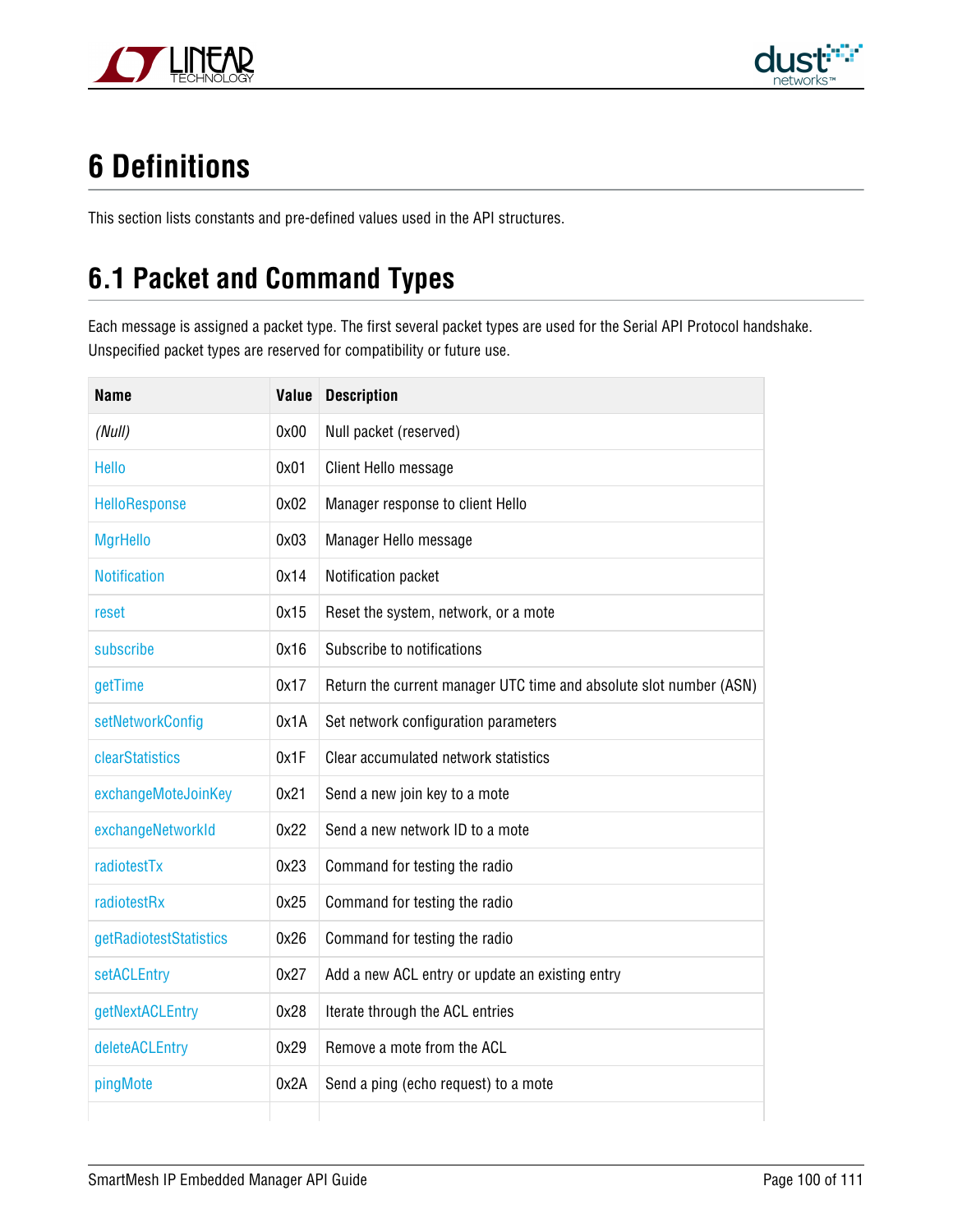



| getLog                  | 0x2B | Retrieve diagnostic logs from a mote                             |
|-------------------------|------|------------------------------------------------------------------|
| sendData                | 0x2C | Send a data packet to a mote                                     |
| startNetwork            | 0x2D | Start network formation (deprecated - do not use)                |
| getSystemInfo           | 0x2E | Return system-level information about the hardware and software  |
| getMoteConfig           | 0x2F | Retrieve mote configuration parameters                           |
| getPathInfo             | 0x30 | Get information about communication between two motes            |
| getNextPathInfo         | 0x31 | Iterate through a mote's neighbors                               |
| setAdvertising          | 0x32 | Turn on or off advertising                                       |
| setDownstreamFrameMode  | 0x33 | Shorten or extend the downstream slotframe                       |
| reserved                | 0x34 | reserved                                                         |
| getManagerStatistics    | 0x35 | Get manager API statistics                                       |
| setTime                 | 0x36 | Set the UTC time on the manager                                  |
| getLicense              | 0x37 | Return the current license key (deprecated in Mgr $> = 1.3.0$ )  |
| setILicense             | 0x38 | Update the software license key (deprecated in Mgr $> = 1.3.0$ ) |
| setCLIUser              | 0x3A | <b>Update CLI logins</b>                                         |
| sendIP                  | 0x3B | Send IP data to a mote (via 6LowPAN)                             |
| reserved                | 0x3C | Reserved                                                         |
| restorefFactoryDefaults | 0x3D | Restore default configuration and clear the ACL                  |
| getMoteInfo             | 0x3E | Get mote statistics                                              |
| getNetworkConfig        | 0x3F | Retrieve network configuration parameters                        |
| getNetworkInfo          | 0x40 | Get network statistics                                           |
| getMoteConfigById       | 0x41 | Retrieve a mote's configuration by mote ID                       |
| setCommonJoinKey        | 0x42 | Set new value for common join key                                |
| getIPConfig             | 0x43 | Return manager's IP configuration parameters                     |
| setIPConfig             | 0x44 | Set manager's IP configuration parameters                        |
| deleteMote              | 0x45 | Delete a mote from the Manager's database                        |
| getMoteLinks            | 0x46 | Get information about mote's links                               |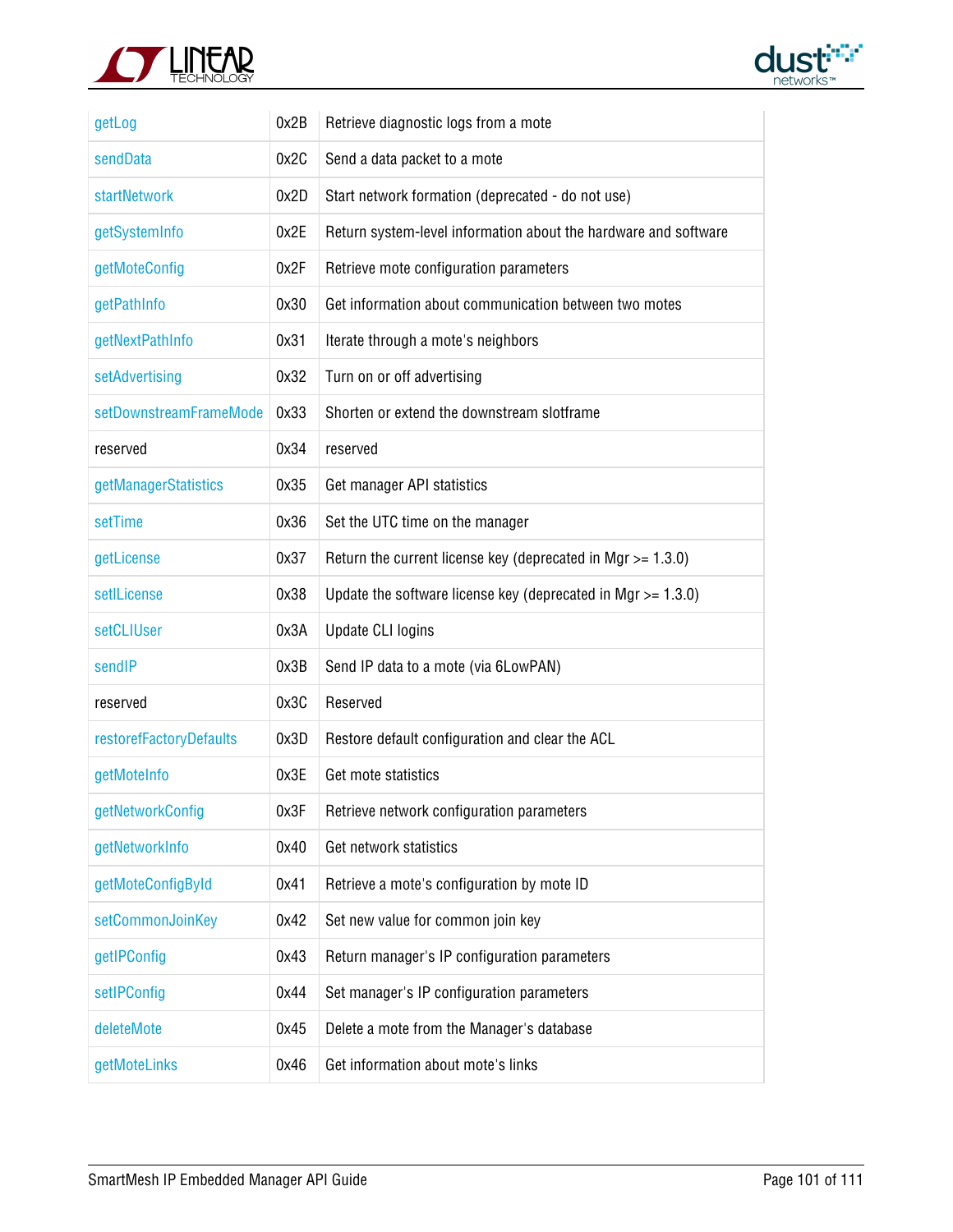



## <span id="page-101-0"></span>**6.2 Notification Types**

| Name         | Value | <b>Description</b>          |
|--------------|-------|-----------------------------|
| event        | 1     | Event notification          |
| log          | 2     | Log notification            |
| data         | 4     | Data payload notification   |
| ipData       | 5     | 6lowpan packet notification |
| healthReport | 6     | Health report notification  |

In the Manager API, there is a single notification command type (0x14), and the first field in the notification tells you what kind of notification it is. In the Mote API, each notification has its own command type. The first field in the event notification tells you what kind of event it is.

### **6.3 Subscription Filters**

| Filter         | Value |
|----------------|-------|
| Fvent          | 0x02  |
| Loa            | nxn4  |
| Data           | 0x10  |
| IP Data        | 0x20  |
| Health Reports | 0x40  |

## <span id="page-101-1"></span>**6.4 Event Types**

| Name            | Value | <b>Description</b>                               |
|-----------------|-------|--------------------------------------------------|
| moteReset       | 0     | A mote reset                                     |
| networkReset    |       | The network was reset                            |
| commandFinished | 2     | A command has completed execution                |
| moteJoin        | 3     | A mote joined the network                        |
| moteOperational | 4     | A new mote was configured and is now operational |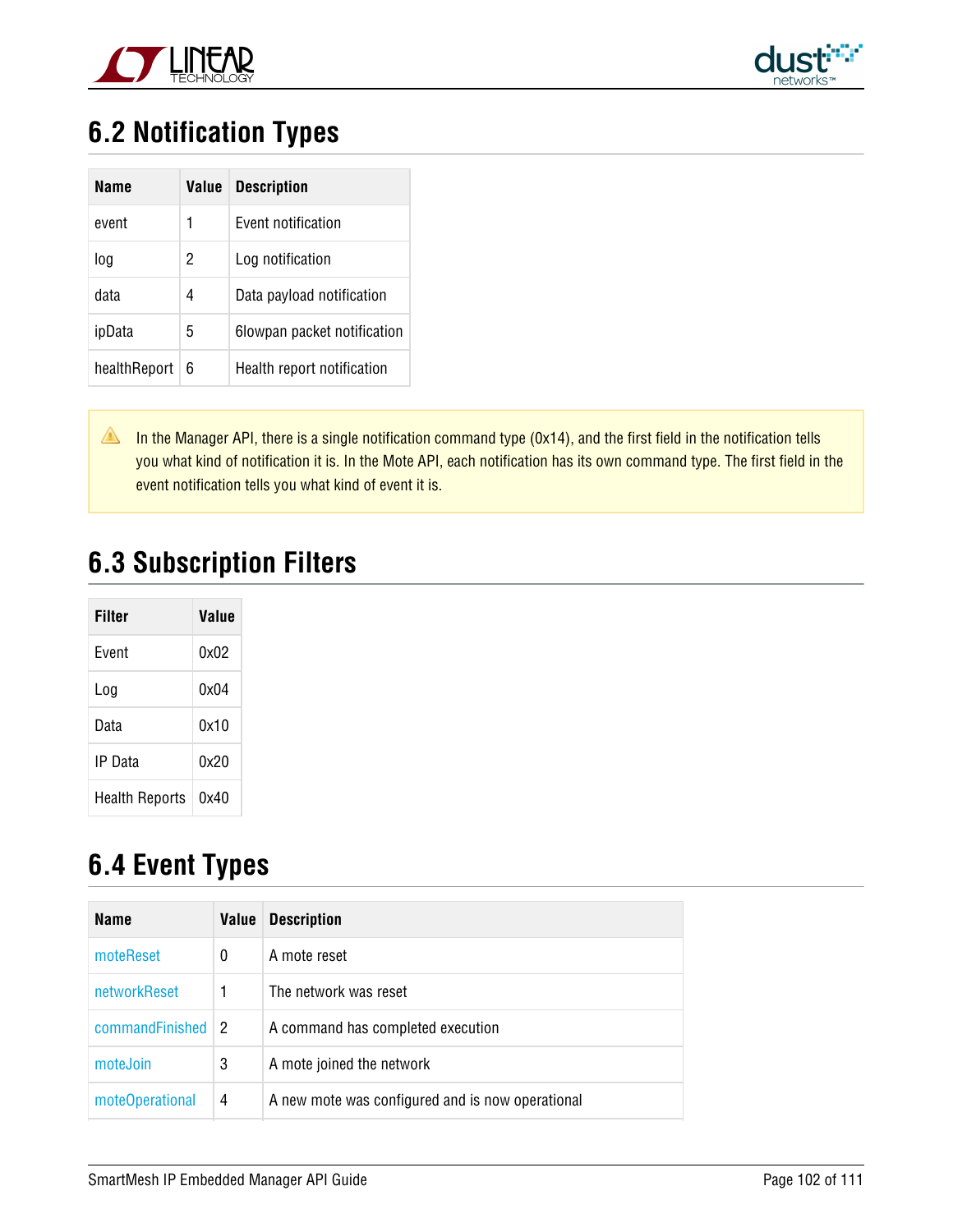



| moteLost     | 5   | A mote is no longer communicating in the network               |
|--------------|-----|----------------------------------------------------------------|
| networkTime  | 6   | Contains the network uptime (in response to a getTime command) |
| pingResponse | 7   | A reply was received from a mote ping                          |
| reserved     | 9   | reserved                                                       |
| pathCreate   | 10  | A path was created                                             |
| pathDelete   | 11  | A path was deleted                                             |
| packetSent   | 12  | A packet was sent                                              |
| moteCreate   | 13. | A mote was created                                             |
| moteDelete   | 14  | A mote was deleted                                             |
| joinFailed   | 15  | A join request could not be processed                          |
| invalidMIC   | 16  | A packet from a mote failed decryption                         |

# **6.5 Response Codes**

| <b>Name</b>         | <b>Value</b>   | <b>Description</b>                                                               |
|---------------------|----------------|----------------------------------------------------------------------------------|
| $RC_0$ K            | 0              | The application layer has processed the command correctly                        |
| RC_INVALID_COMMAND  | 1              | Invalid command                                                                  |
| RC_INVALID_ARGUMENT | $\overline{2}$ | Invalid argument                                                                 |
| RC_END_OF_LIST      | 11             | End of list is returned when an iteration reaches the end of the list of objects |
| RC_NO_RESOURCES     | 12             | Reached maximum number of items                                                  |
| RC_IN_PROGRESS      | 13             | Operation is in progress                                                         |
| RC NACK             | 14             | Negative acknowledgment                                                          |
| RC_WRITE_FAIL       | 15             | Flash write failed                                                               |
| RC_VALIDATION_ERROR | 16             | Parameter validation error                                                       |
| RC_INV_STATE        | 17             | Object has inappropriate state                                                   |
| RC_NOT_FOUND        | 18             | Object is not found                                                              |
| RC_UNSUPPORTED      | 19             | The operation is not supported                                                   |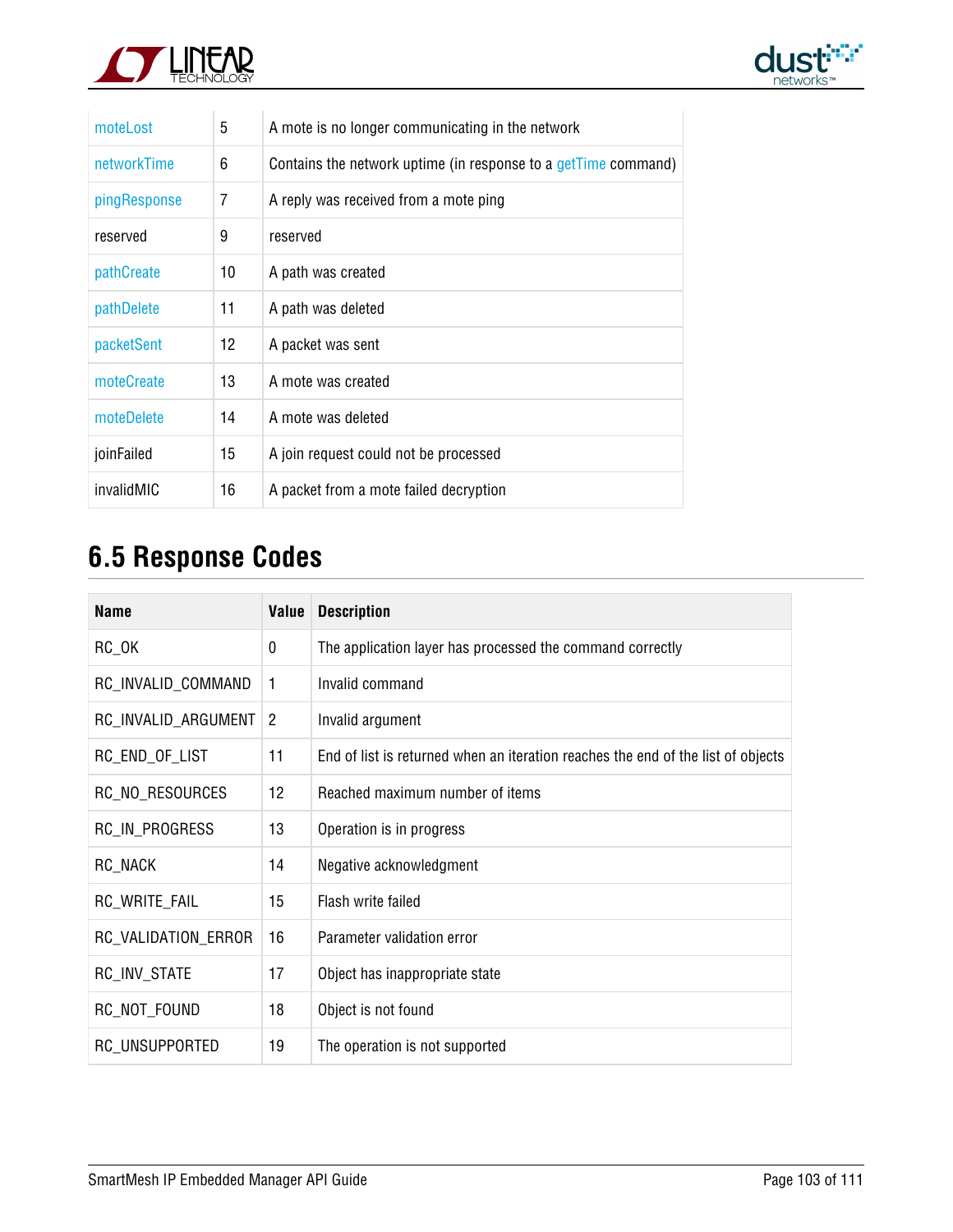



## **6.6 Frame Profile**

| <b>Name</b>    | Value | <b>Description</b>                                 |
|----------------|-------|----------------------------------------------------|
| Profile 01   1 |       | Fast network build, medium speed network operation |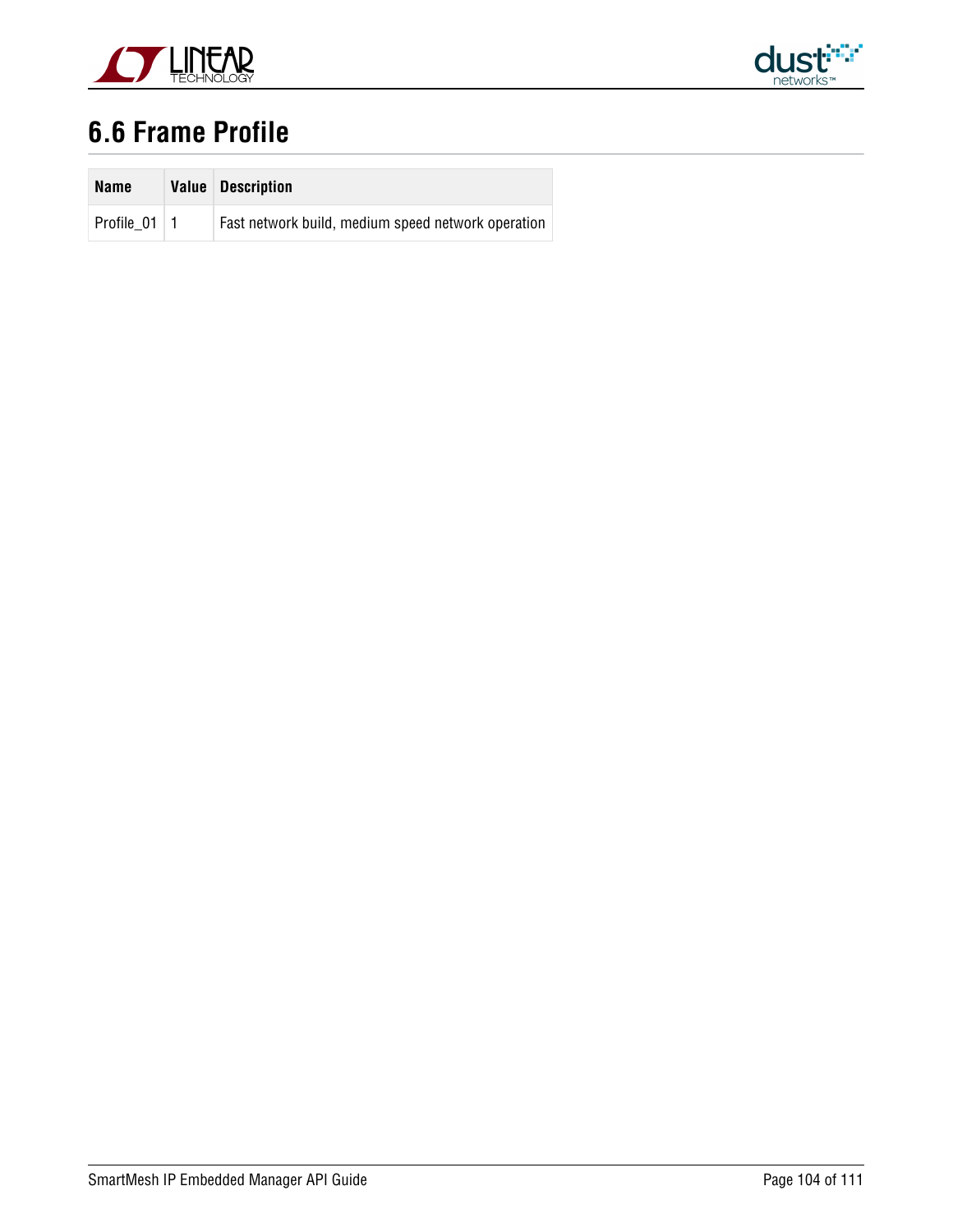



## **6.7 Advertisement State**

|     |              | Name   Value   Description    |
|-----|--------------|-------------------------------|
| on  | <sup>0</sup> | Advertisement is on           |
| nff | 1            | Advertisement is off or slow* |

\* Motes 1.4.1 or later allow for slow advertisements. Adv rate set via the advtimeout INI parameter.

## **6.8 Downstream Frame Mode**

|            |                | Name   Value   Description  |
|------------|----------------|-----------------------------|
| normal < 0 |                | Normal downstream bandwidth |
| fast       | $\overline{1}$ | Fast downstream bandwidth   |

### **6.9 Network State**

| <b>Name</b>   | Value | <b>Description</b>                                     |
|---------------|-------|--------------------------------------------------------|
| operational   | 0     | Network is operating normally                          |
| radiotest     | 1     | Manager is in radiotest mode                           |
| notStarted    | 2     | Waiting for startNetwork API command                   |
| errorStartup  | 3     | Unexpected error occurred at startup                   |
| errorConfig   | 4     | Invalid or not licensed configuration found at startup |
| errorl icense | 5     | Invalid license file found at startup                  |

## **6.10 Mote State**

| Name        | Value      | <b>Description</b>                            |
|-------------|------------|-----------------------------------------------|
| lost        | 0          | Mote is not currently part of the network     |
| negotiating | -1         | Mote is in the process of joining the network |
| operational | $\sqrt{4}$ | Mote is operational                           |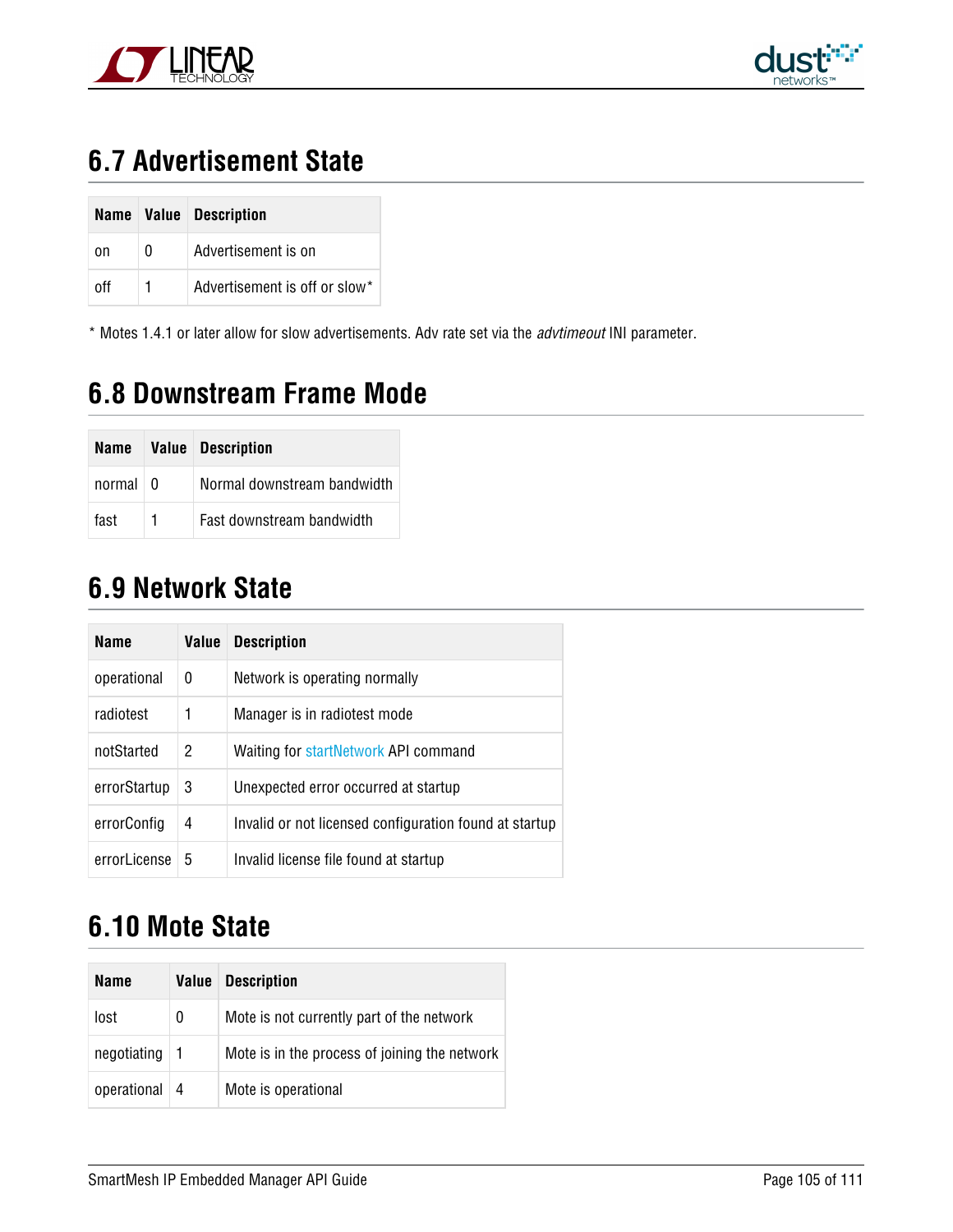



# **6.11 Reset Type**

| Name            |   | <b>Value</b> Description |
|-----------------|---|--------------------------|
| resetSystem   0 |   | Reset the system         |
| resetMote       | 2 | Reset the mote           |

### **6.12 Backbone Frame Mode**

| <b>Name</b>    | <b>Value</b> | <b>Description</b>                                                  |
|----------------|--------------|---------------------------------------------------------------------|
| <sub>off</sub> |              | Backbone frame is off                                               |
| upstream       |              | Backbone frame is activated for upstream frames                     |
| bidirectional  | 2            | Backbone frame is activated for both upstream and downstream frames |

## **6.13 Path Filter**

| Name     |   | <b>Value Description</b> |
|----------|---|--------------------------|
| all      | 0 | All paths                |
| upstream |   | Upstream paths           |

## <span id="page-105-0"></span>**6.14 Path Direction**

| Name       | Value | <b>Description</b> |
|------------|-------|--------------------|
| none       | 0     | No path            |
| unused     | 1     | Path is not used   |
| upstream   | 2     | Upstream path      |
| downstream | 3     | Downstream path    |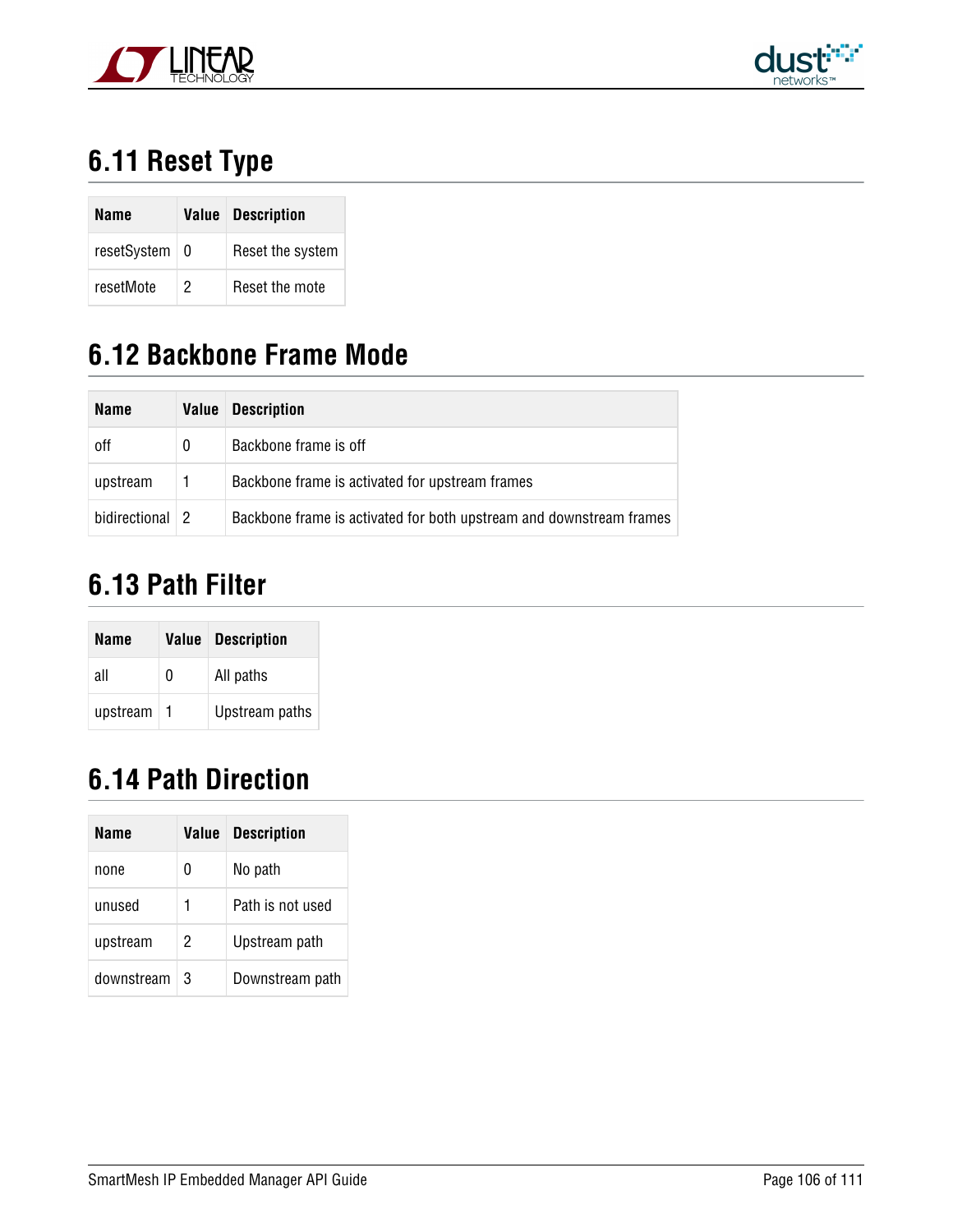



# **6.15 Packet Priority**

| Name   | Value | <b>Description</b>      |
|--------|-------|-------------------------|
| Low    | 0     | Default packet priority |
| Medium | -1    | Higher packet priority  |
| High   | 2     | Highest packet priority |

## <span id="page-106-0"></span>**6.16 Command Finished Result**

| Name               | Value | <b>Description</b>             |
|--------------------|-------|--------------------------------|
| 0K                 | 0     | Command completed successfully |
| nack               |       | Command not acknowledged       |
| commandTimeout   2 |       | Command timed out              |

## **6.17 Transmit Power**

Transmit Power is a signed byte (INT8S) with the values 0, 8.

## **6.18 CCA Mode**

| Name    | Value | <b>Description</b>               |
|---------|-------|----------------------------------|
| off     | 0     | CCA disabled                     |
| energy  | 1     | Energy detect                    |
| carrier | 2     | <b>Carrier detect</b>            |
| hoth    | 3     | Energy detect and Carrier detect |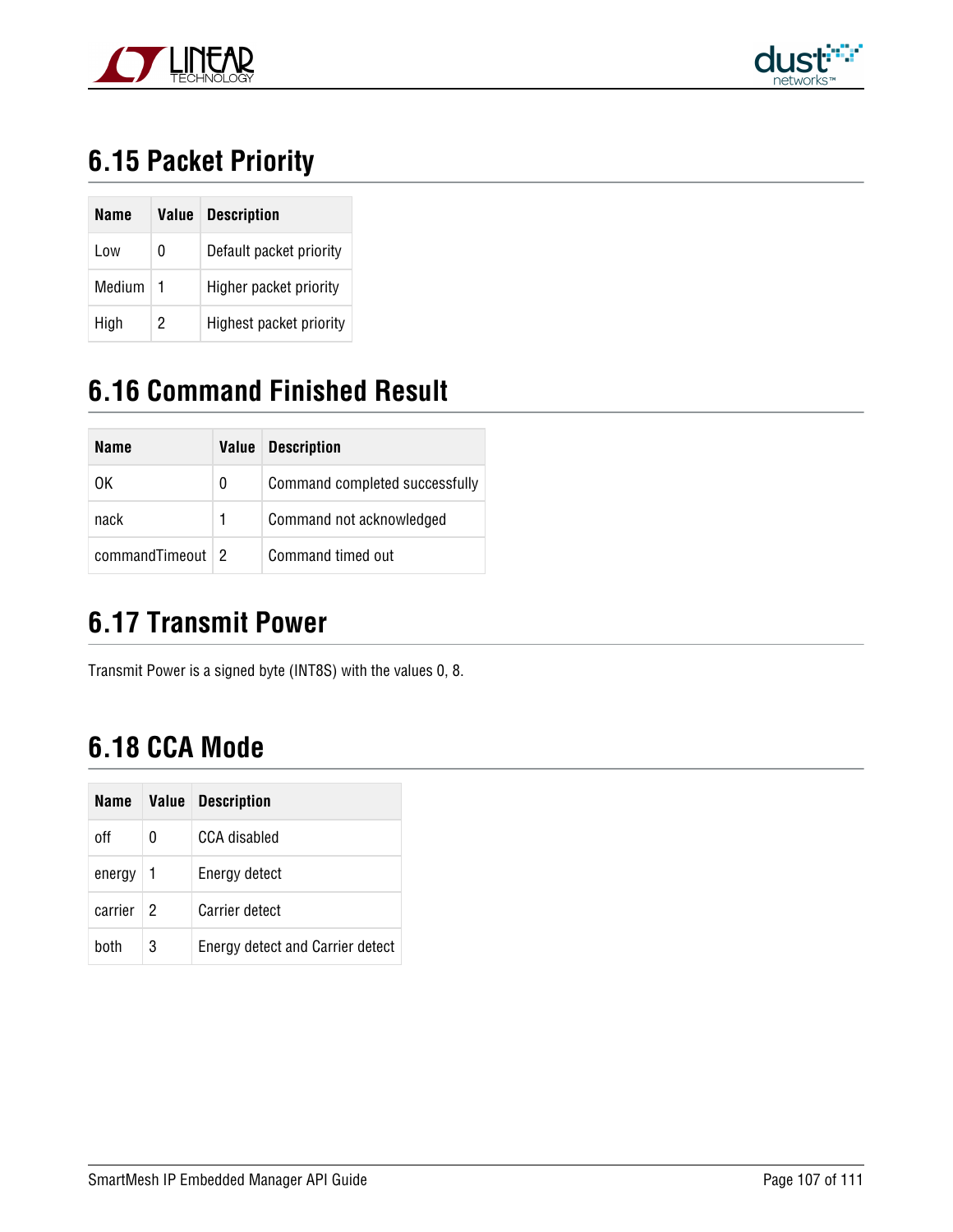



# **6.19 Link Flags**

| Flag                      | Value |
|---------------------------|-------|
| Transmit                  | 0x01  |
| Receive                   | 0x02  |
| Shared                    | 0x04  |
| Reserved                  | 0x08  |
| Join                      | 0x10  |
| Advertisement             | 0x20  |
| Discovery                 | 0x40  |
| No path failure detection | 0x80  |

## <span id="page-107-0"></span>**6.20 Neighbor Flags**

| <b>Flag</b>                                  | <b>Value</b> |
|----------------------------------------------|--------------|
| Existing path failure condition $\vert$ 0x01 |              |

## **6.21 CLI User Roles**

| Name       | Value | <b>Description</b>                                                                |
|------------|-------|-----------------------------------------------------------------------------------|
| viewer   0 |       | <i>Viewer-role user has read-only access to non-sensitive network information</i> |
| user       |       | User-role user has read-write privileges                                          |

## **6.22 Radio Test Types**

|                 |   | Name   Value   Description |
|-----------------|---|----------------------------|
| $packet \mid 0$ |   | Transmit packets           |
| <sub>cm</sub>   |   | Continuous modulation      |
| <b>CW</b>       | 2 | Continuous wave            |
|                 |   |                            |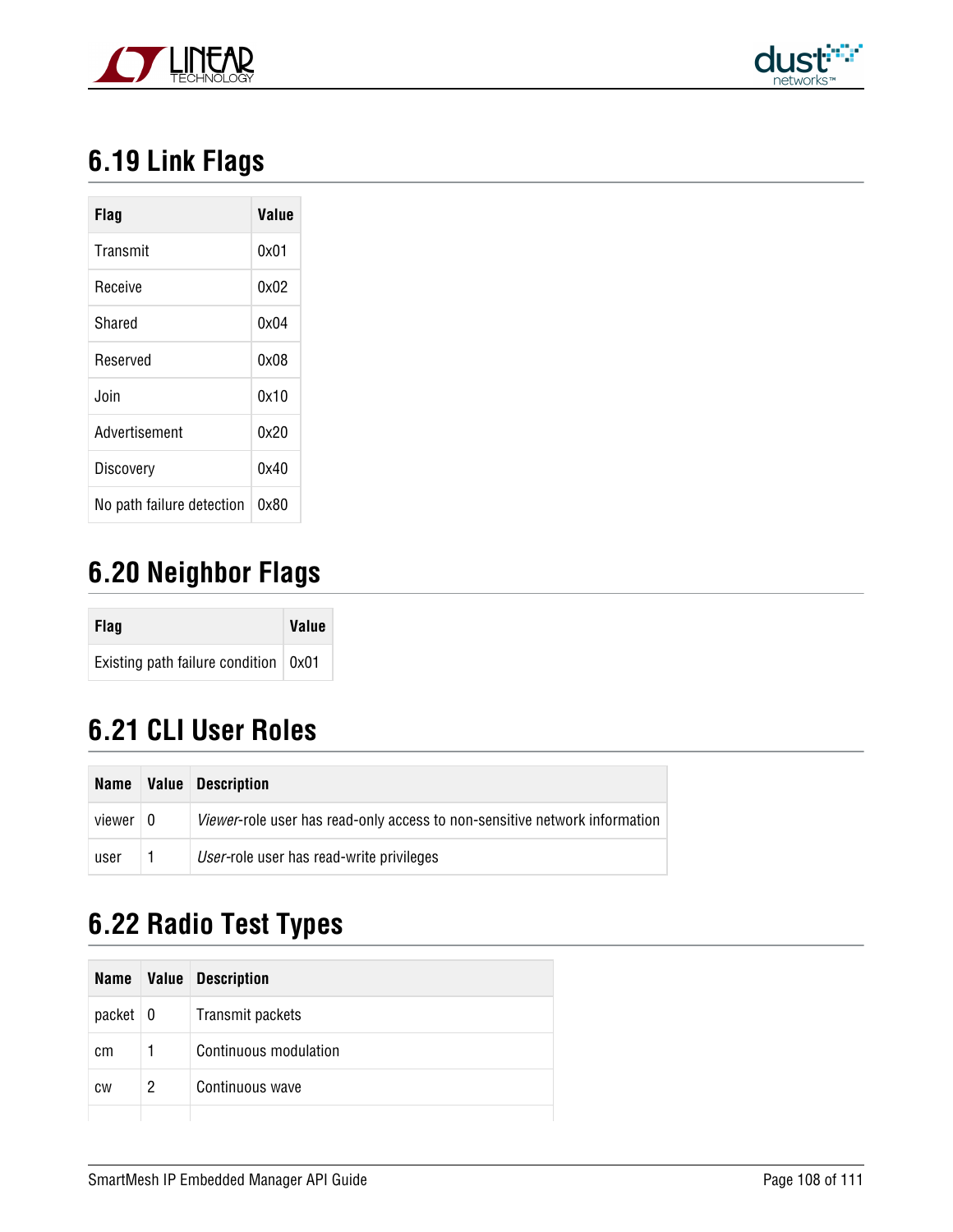



pkcca 3 Packet test with clear channel assessment (CCA) enabled

## **6.23 Join Failure Reasons**

| <b>Name</b>                    | Value | <b>Description</b>                                                                                                                                 |
|--------------------------------|-------|----------------------------------------------------------------------------------------------------------------------------------------------------|
| counter                        | 0     | The join packet reused an already used join counter                                                                                                |
| notOnACL                       |       | The mote is not listed on the ACL                                                                                                                  |
| authentication $\vert 2 \vert$ |       | The join request could not be decrypted. Generally, this means the request was encrypted with a<br>join key that did not match the key in the ACL. |
| unexpected                     | 3     | An unexpected error occurred while processing the join request                                                                                     |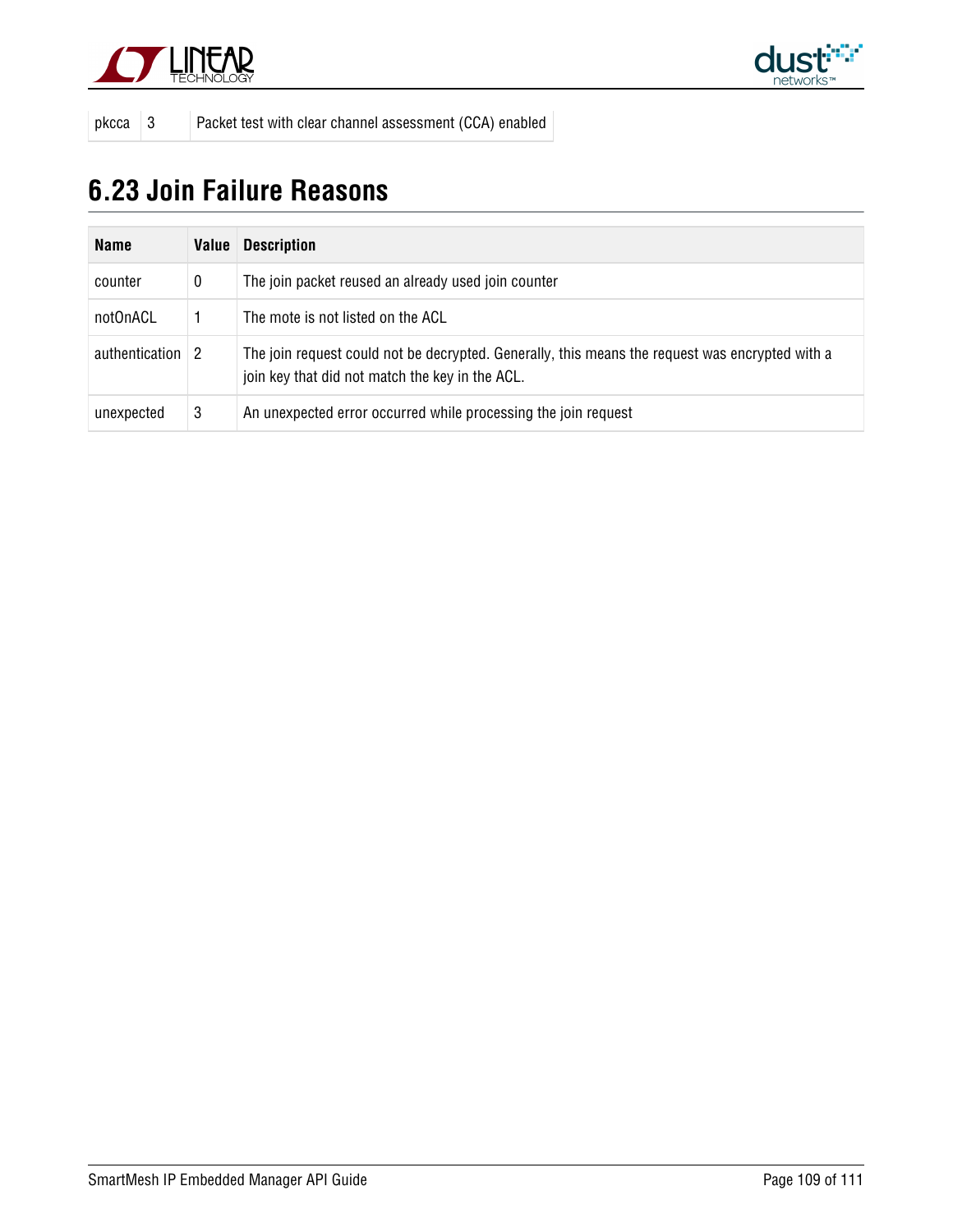



## **Trademarks**

Eterna, Mote-on-Chip, and SmartMesh IP, are trademarks of Dust Networks, Inc. The Dust Networks logo, Dust, Dust Networks, and SmartMesh are registered trademarks of Dust Networks, Inc. LT, LTC, LTM and  $\mathcal{I}$  are registered trademarks of Linear Technology Corp. All third-party brand and product names are the trademarks of their respective owners and are used solely for informational purposes.

## **Copyright**

This documentation is protected by United States and international copyright and other intellectual and industrial property laws. It is solely owned by Linear Technology and its licensors and is distributed under a restrictive license. This product, or any portion thereof, may not be used, copied, modified, reverse assembled, reverse compiled, reverse engineered, distributed, or redistributed in any form by any means without the prior written authorization of Linear Technology.

RESTRICTED RIGHTS: Use, duplication, or disclosure by the U.S. Government is subject to restrictions of FAR 52.227-14(g) (2)(6/87) and FAR 52.227-19(6/87), or DFAR 252.227-7015 (b)(6/95) and DFAR 227.7202-3(a), and any and all similar and successor legislation and regulation.

## **Disclaimer**

This documentation is provided "as is" without warranty of any kind, either expressed or implied, including but not limited to, the implied warranties of merchantability or fitness for a particular purpose.

This documentation might include technical inaccuracies or other errors. Corrections and improvements might be incorporated in new versions of the documentation.

Linear Technology does not assume any liability arising out of the application or use of any products or services and specifically disclaims any and all liability, including without limitation consequential or incidental damages.

Linear Technology products are not designed for use in life support appliances, devices, or other systems where malfunction can reasonably be expected to result in significant personal injury to the user, or as a critical component in any life support device or system whose failure to perform can be reasonably expected to cause the failure of the life support device or system, or to affect its safety or effectiveness. Linear Technology customers using or selling these products for use in such applications do so at their own risk and agree to fully indemnify and hold Linear Technology and its officers, employees, subsidiaries, affiliates, and distributors harmless against all claims, costs, damages, and expenses, and reasonable attorney fees arising out of, directly or indirectly, any claim of personal injury or death associated with such unintended or unauthorized use, even if such claim alleges that Linear Technology was negligent regarding the design or manufacture of its products.

Linear Technology reserves the right to make corrections, modifications, enhancements, improvements, and other changes to its products or services at any time and to discontinue any product or service without notice. Customers should obtain the latest relevant information before placing orders and should verify that such information is current and complete. All products are sold subject to Dust Network's terms and conditions of sale supplied at the time of order acknowledgment or sale.